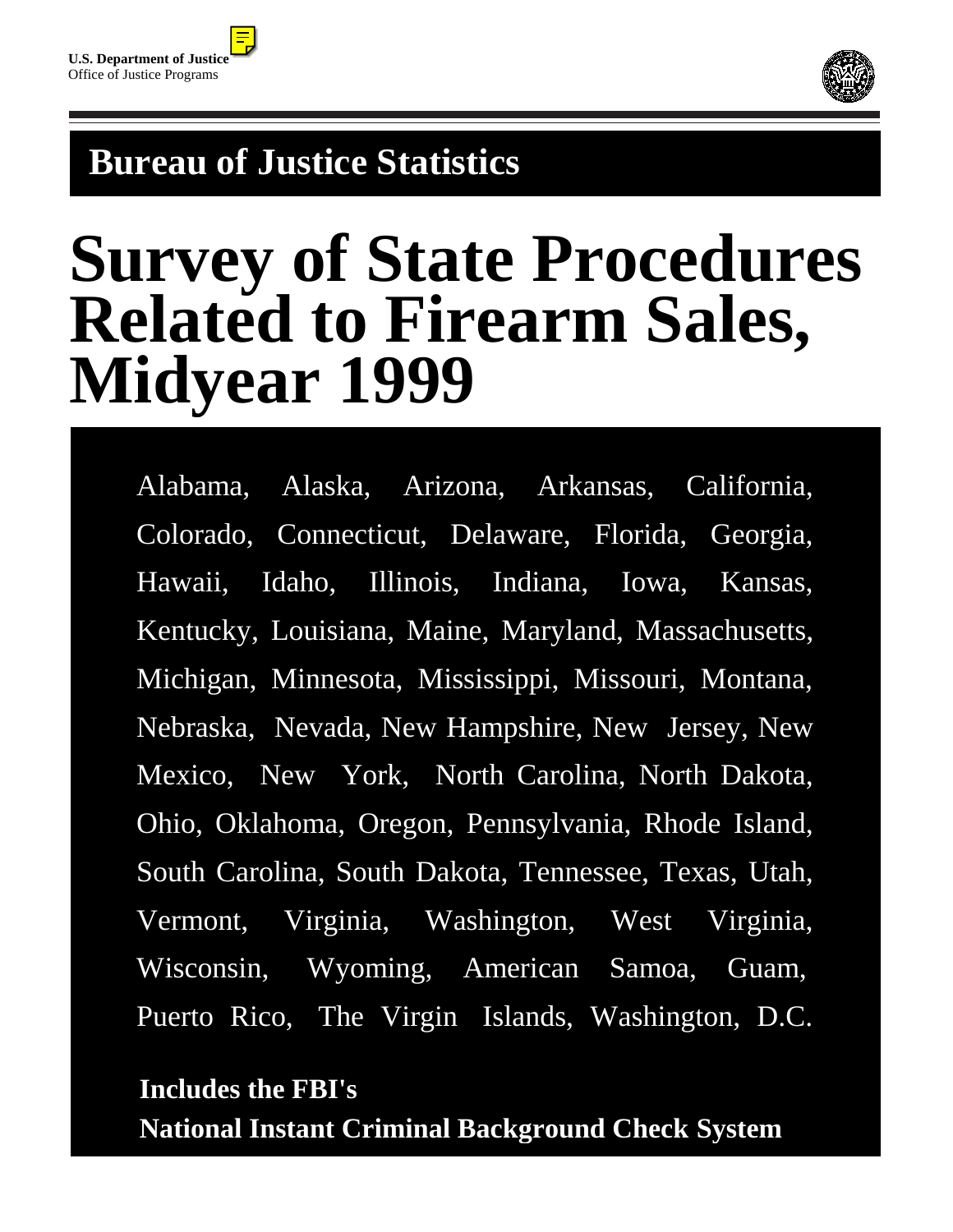

# **Survey of State Procedures Related to Firearm Sales, Midyear 1999**

**Prepared by the Regional Justice Information Service St. Louis, Missouri**

**March 2000, NCJ 179022**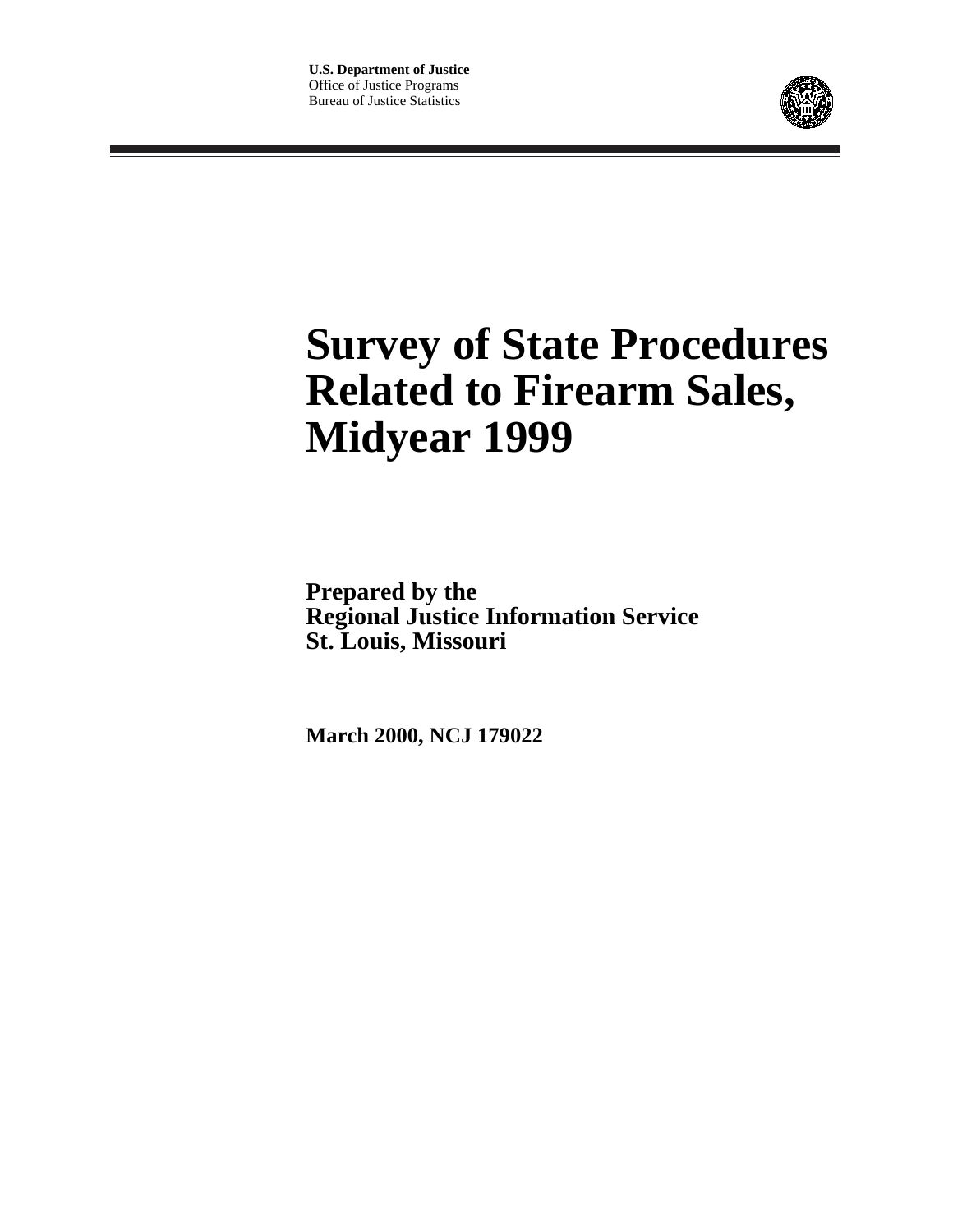# **U.S. Department of Justice**

Bureau of Justice Statistics

Jan M. Chaiken, Ph.D. **Director** 

Report of work performed under BJS Cooperative Agreement No. 95-RU-RX-K021 awarded to the Regional Justice Information Service (REJIS), 4255 West Pine Boulevard, St. Louis, Missouri 63108. Contents of this document do not necessarily reflect the views or policies of the Bureau of Justice Statistics or the U.S. Department of Justice.

The U.S. Department of Justice authorizes any person to reproduce, publish, translate, or otherwise use all or any part of this material in this publication with the exception of those items indicating they are copyrighted or printed by any source other than REJIS.

More information on this subject may be obtained from:

Gene Lauver, FIST Manager Regional Justice Information Service 4255 West Pine Boulevard St. Louis, MO. 63108 Phone: (314) 535-1455, ext. 260 Fax: (314) 535-1729

An electronic version of this report may be found on the Internet at:

**http://www.ojp.usdoj.gov/bjs/**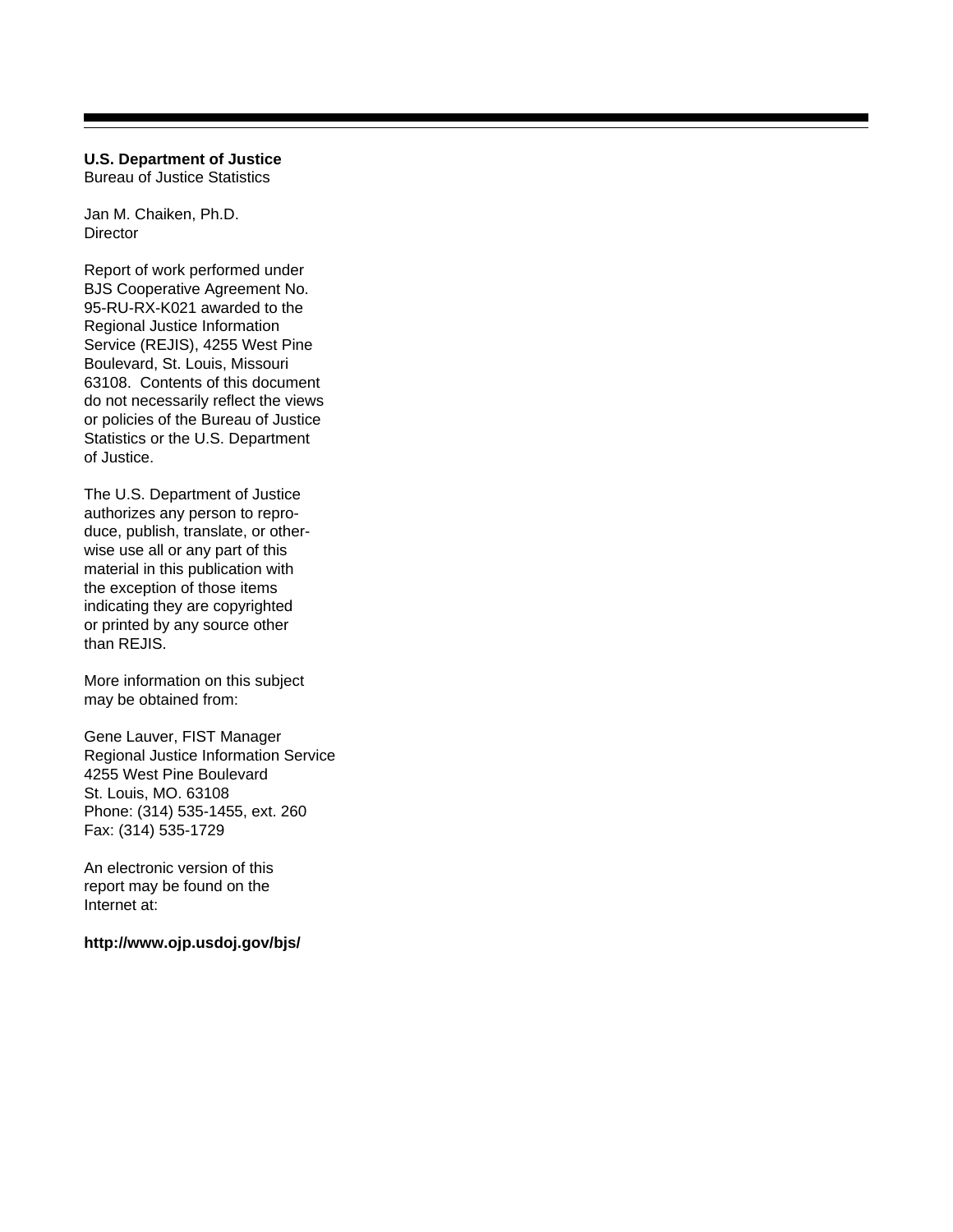| <b>Introduction</b>              |                | Colorado           | 19 |
|----------------------------------|----------------|--------------------|----|
|                                  |                | Connecticut        | 20 |
| History of the survey            |                | Delaware           | 21 |
| and related Bulletins            | 1              | Florida            | 22 |
|                                  |                | Georgia            | 23 |
| Survey methodology               | 1              | Hawaii             | 24 |
|                                  |                | Idaho              | 25 |
| <b>Background</b>                |                | Illinois           | 26 |
|                                  |                | Indiana            | 27 |
| <b>Brady Act provisions</b>      | $\overline{2}$ | Iowa               | 28 |
|                                  |                | Kansas             | 29 |
| Interim System                   | $\overline{2}$ | Kentucky           | 30 |
|                                  |                | Louisiana          | 31 |
| Permanent System:                |                | Maine              | 32 |
| <b>National Instant Criminal</b> |                | Maryland           | 33 |
| Background Check System          | $\overline{2}$ | Massachusetts      | 34 |
|                                  |                | Michigan           | 35 |
| State involvement in             |                | Minnesota          | 36 |
| firearm sale regulation          | 3              | Mississippi        | 37 |
|                                  |                | Missouri           | 38 |
| Sources of additional            |                | Montana            | 39 |
| Information                      | 3              | Nebraska           | 40 |
|                                  |                | Nevada             | 41 |
| <b>Firearm sales topics</b>      |                | New Hampshire      | 42 |
|                                  |                | New Jersey         | 43 |
| Prohibited persons               | 4              | <b>New Mexico</b>  | 44 |
|                                  |                | New York           | 45 |
| Regulated sales                  | 6              | North Carolina     | 46 |
|                                  |                | North Dakota       | 47 |
| Permits                          | 7              | Ohio               | 48 |
|                                  |                | Oklahoma           | 49 |
| Background checks                | 8              | Oregon             | 50 |
|                                  |                | Pennsylvania       | 51 |
| <b>Waiting periods</b>           | 9              | Rhode Island       | 52 |
|                                  |                | South Carolina     | 53 |
| Retention of records/            |                | South Dakota       | 54 |
| registration                     | 10             | Tennessee          | 55 |
|                                  |                | Texas              | 56 |
| Appeals of denials               | 11             | Utah               | 57 |
|                                  |                | Vermont            | 58 |
|                                  |                | Virginia           | 59 |
| <b>Jurisdictional summaries</b>  |                | Washington         | 60 |
|                                  |                | West Virginia      | 61 |
| Information in summaries         | 12             | Wisconsin          | 62 |
|                                  |                | Wyoming            | 63 |
| Federal system                   | 13             | American Samoa     | 64 |
|                                  |                | Guam               | 65 |
| <b>States</b>                    |                | <b>Puerto Rico</b> | 66 |
|                                  |                | The Virgin Islands | 67 |
| Alabama                          | 14             | Washington, D.C.   | 68 |
| Alaska                           | 15             |                    |    |
| Arizona                          | 16             |                    |    |
| Arkansas                         | 17             |                    |    |
| California                       | 18             |                    |    |

| <b>Appendixes</b>                                                                                                                                                |    |  |  |  |
|------------------------------------------------------------------------------------------------------------------------------------------------------------------|----|--|--|--|
| Table 1. Applications for handgun<br>checks processed by States,<br>interim and permanent Brady<br>periods                                                       | 69 |  |  |  |
| Table 2. Prohibited persons:<br><b>Statutory Basis for denial</b><br>of firearm sale or<br>possession                                                            | 70 |  |  |  |
| Table 3. Agencies conducting<br>firearm background<br>checks under Federal<br>or State law                                                                       | 71 |  |  |  |
| Table 4. National Instant Criminal<br><b>Background Check</b><br>System (NICS): Checking<br>agencies (FBI or State point<br>of contact) for firearm<br>transfers | 72 |  |  |  |
| Table 5. Background check and<br>permit procedures                                                                                                               | 73 |  |  |  |
| Table 6. Fees, record retention<br>and appeals                                                                                                                   | 74 |  |  |  |
| Table 7. Databases accessed<br>for firearm checks                                                                                                                | 75 |  |  |  |
| Table 8. Firearm laws                                                                                                                                            | 76 |  |  |  |
| Table 9. Laws to restore rights,<br>regulate guns sales, and issue<br>permits                                                                                    | 77 |  |  |  |
| Table 10. Laws regarding<br>background checks, waiting<br>period, retention of sales records<br>and appeals                                                      | 78 |  |  |  |
| Table 11. Revisions of regulations<br>and other significant changes<br>in State firearm laws                                                                     | 79 |  |  |  |
| State contacts for the<br><b>FIST Project</b>                                                                                                                    | 82 |  |  |  |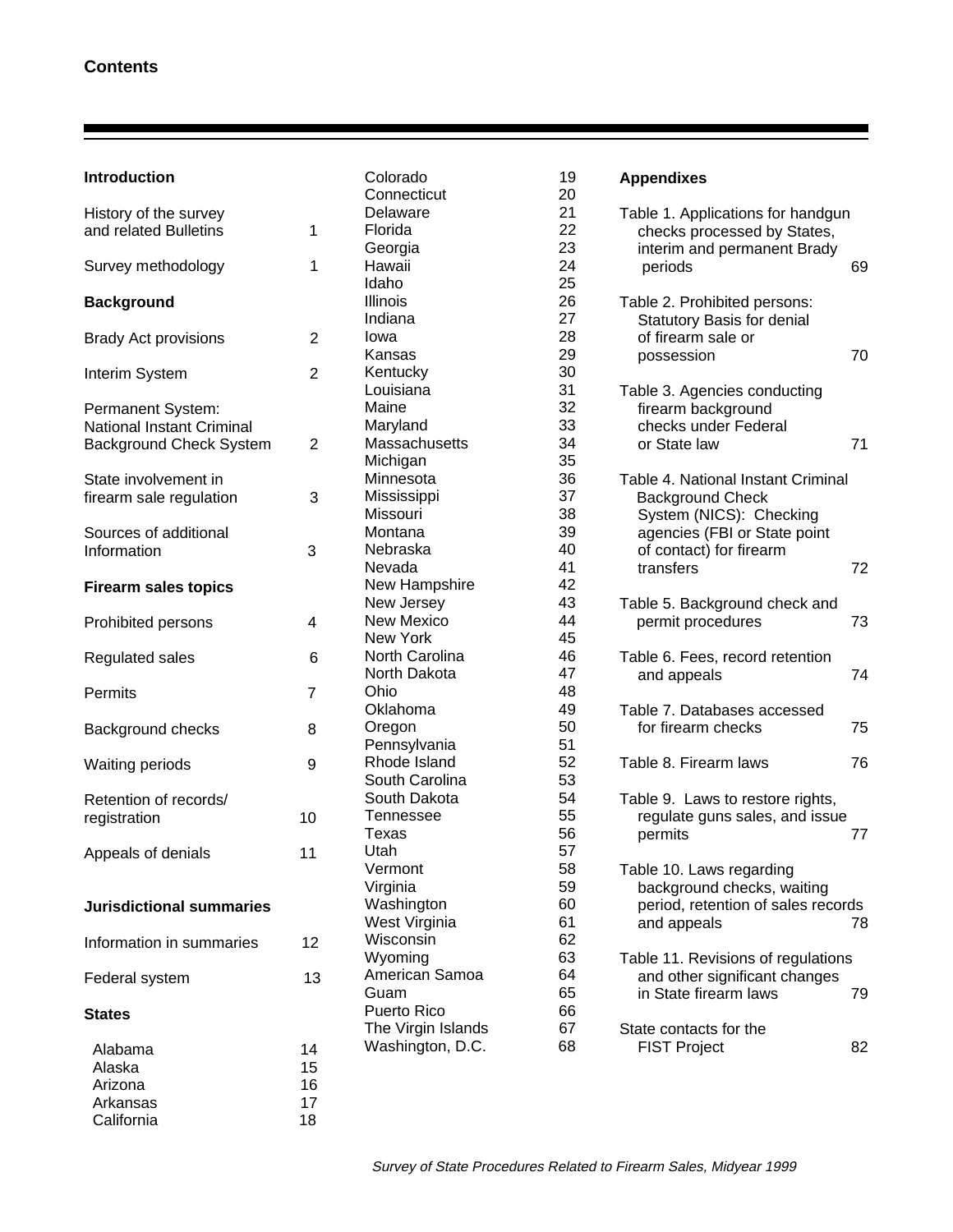Survey of State Procedures Related to Firearm Sales, Midyear 1999 is the fourth in a series of Bureau of Justice Statistics (BJS) reports. This report describes laws, regulations, procedures, and information systems related to sales and other transfers of firearms, which were in effect as of June 30, 1999.

**History of the survey and related**

**Bulletins.** This national survey is produced by the BJS Firearm Inquiry Statistics (FIST) project, a component of the National Criminal History Improvement Program (NCHIP). The FIST project was established in 1995 to collect data that describes the scope of presale firearm checks required under Federal or State law.

Three previous editions of the survey primarily described procedures related to background checks on handgun purchasers in each of the 50 States and other United States jurisdictions, especially those required by the interim provisions of the Brady Act. (See Survey of State Procedures Related to Firearm Sales, NCJ 160763, May 1996; Survey of State Procedures Related to Firearm Sales, 1996, NCJ 165705, September 1997; Survey of State Procedures Related to Firearm Sales, 1997, December 1998, NCJ 173942.)

This updated, expanded edition describes procedures related to transfers of handguns and other types of firearms, which are required by the permanent provisions (effective 11/30/98) of the Brady Act or State law.

Data collected and analyzed by the FIST project is also reported in BJS Bulletins. Four bulletins have reported counts of firearm sale applications/inquiries and denials

for parts of the Brady interim period. (See Presale Firearm Checks, NCJ 162787, February 1997; Presale Handgun Checks 1996, NCJ 165704, September 1997; Presale Handgun Checks, 1997, NCJ 171130, June 1998; and Presale Handgun Checks, the Brady Interim Period, 1994-1998, NCJ 175034, June 1999.) The most recent bulletin included cumulative counts of firearm sale applications/inquiries and denials, and summarized significant events that occurred during the Brady interim period (02/28/94 - 11/29/98) (for further detail see the Interim period section on page 2).

Changes in the number of firearm sale inquiries and denials, and the rate of overall or specific categories of rejections may reflect a variety of factors, including revisions in State laws, policies or organization, and the availability of different categories of records. The regular release of updated information in these BJS documents is intended to highlight such changes. BJS anticipates that the procedural information presented in this report will be used with the statistical information about firearm checks to provide a more thorough understanding of the impact of presale firearm check requirements.

**Survey Methodology.** Information for this report was collected from hundreds of Federal, State and local agencies, including law enforcement organizations, statistical analysis centers, and legislative research bureaus. Descriptions of procedures and statistical data were voluntarily provided. Data analysis and supplementary legal research were provided by the Regional Justice Information Service (REJIS), the organization conducting the study under an award from BJS.

To ensure accuracy, a copy of each State's summary in this publication was forwarded to a State contact for review, and clarifying comments were used to refine the summary.

Consistent with privacy protection procedures, the information collected did not disclose the identity of any individual involved in a firearm transaction. Additionally, the software provided to help agencies submit statistical data contains a purging mechanism that destroys data in accordance with applicable Federal or State law.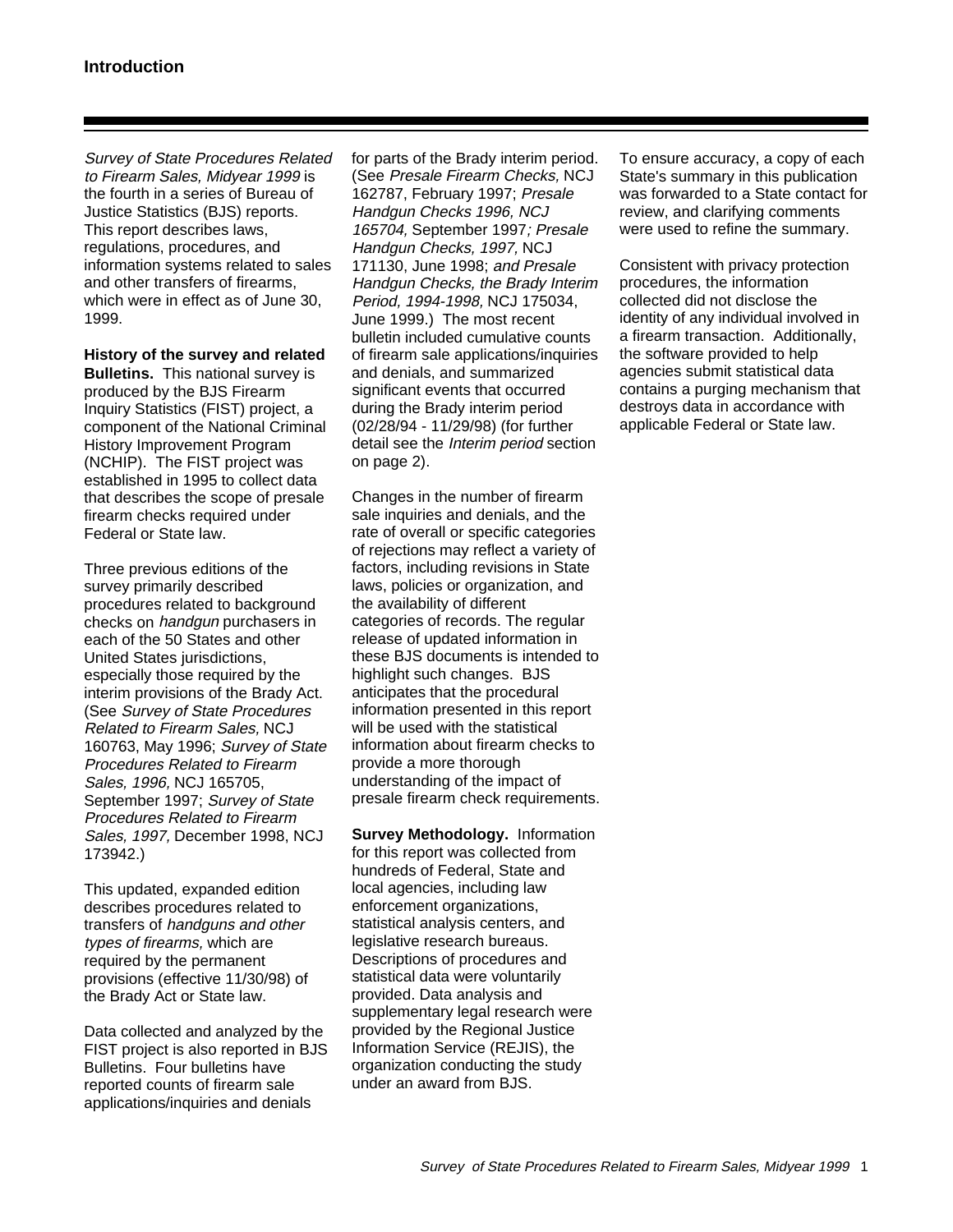**Brady Act Provisions.** The Federal Licensee (FFL) for up to five days or Gun Control Act (GCA), as codified at 18 U.S.C. 922, prohibits the transfer of any firearm to any person who  $-$ 

- is under indictment for, or has been convicted of, a crime punishable by imprisonment for more than 1 year
- is a fugitive from justice
- is an unlawful user of or addicted to any controlled substance
- has been adjudicated as a mental defective or committed to a mental institution
- is a juvenile (less than 18 years of age for long guns and less than 21 years of age for handguns)
- was discharged from the armed forces under dishonorable conditions
- has renounced United States citizenship
- is subject to a court order restraining him or her from harassing, stalking, or threatening an intimate partner or child
- has been convicted in any court of a misdemeanor crime of domestic violence,
- is an alien unlawfully in the United States, or
- is an alien admitted to the United States under a nonimmigrant visa.

The Brady Act, PL 103-159 (107 Stat. 1536), amended the Gun Control Act of 1968 (GCA), 18 U.S.C Chapter 44, and included interim and permanent provisions**.**

#### **Interim System**

From February 28, 1994, until November 29, 1998, the interim provisions of the Brady Act, 18 U.S.C. 922(s), prohibited sale of a handgun by a Federal Firearms

until the licensee had been advised that, based on a background check, a prospective purchaser was not prohibited under Federal or State law. Checks were conducted by the Chief Law Enforcement Officer (CLEO) of the jurisdiction where the licensee operated. Thirty-two States (called "original Brady States") and Puerto Rico were required to follow the review procedures set forth in the interim provisions when they became effective.

The interim provisions of the Brady Act also allowed States with prohibitory statutes comparable to Federal law to follow a variety of alternative procedures.

State laws that qualified under these alternatives required that before any licensee completed the transfer of a handgun to a non-licensee, a government official verified that possession of a handgun by the transferee would not be a violation of law. These "Brady-Alternative States" generally employed either an "instant check" or a "permit or other approval-type" system, as designated by the Bureau of Alcohol, Tobacco and Firearms (ATF).

By the end of the interim period, the number of States following the Brady Act review procedures, rather than alternative State statutes, had dropped to 23 (called "Brady States").

# **Permanent System: National Instant Criminal Background Check System.** The

permanent provisions of the Brady Act, 18 U.S.C. 922(t), required establishment of the National Instant Criminal Background Check System (NICS) by November 30, 1998. The U.S. Department of Justice, with the States, developed the system during

the 57-month interim Brady Act period.

The Act allows a licensee to contact the system by telephone or other electronic means for information, to be supplied immediately, on whether receipt of a firearm by a prospective transferee would violate Federal or State law.

In addition to regulation of handgun sales, the Brady Act, under its permanent provisions, mandates that licensees request background checks on long gun purchasers and persons who redeem a pawned firearm. Licensees have the option of requesting a NICS check on persons who attempt to pawn a firearm.

Prospective transferees undergo a NICS check requested by a dealer or present a State permit that ATF has qualified as an alternative to the point-of-transfer check. Qualifying permits are those which:

1) allow a transferee to possess, acquire or carry a firearm, and

2) were issued not more than 5 years earlier by the State in which the transfer is to take place, after verification by an authorized government official that possession of a firearm by the transferee would not be a violation of law.

A permit issued after November 30, 1998, qualifies as an alternative only if the information available to the State authority includes the NICS.

Prior to transferring a firearm subject to the permanent Brady requirements, a licensee must receive a completed Firearm Transaction Record (ATF Form 4473) and verify the transferee's identity through a government-issued photo identification. The transferee may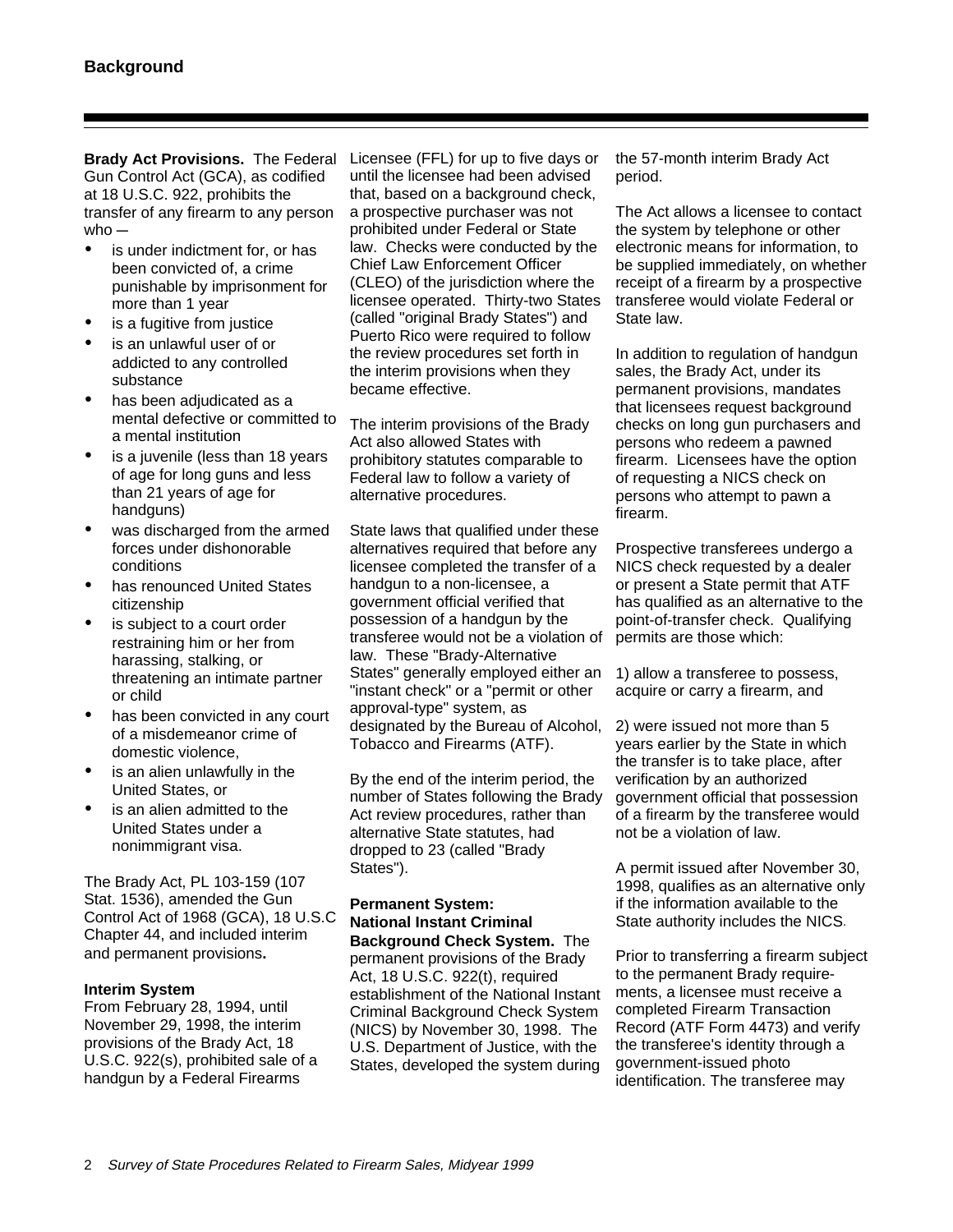also be required to complete a State disclosure form.

A licensee initiates a NICS check by contacting either the FBI or a point of contact (POC) agency designated by State government. The FBI or the POC checks Federal and State databases and responds with a notice to the licensee that the transfer may proceed, may not proceed, or is delayed pending further review of the transferee's record. If further review of a record indicates the transfer would not violate Federal or State law, the checking agency notifies the licensee that the transfer may proceed. If the licensee does not receive a response within three business days, the transfer may proceed.

All NICS checks by the FBI are without charge; POC fees are determined by State law.

Under FBI regulations, persons prohibited from purchasing a firearm may request the reason for denial from the denying agency (FBI or POC), which has 5 business days to respond. The applicant may then submit information to correct the record on which the denial was based and may be required to contact the agency where the record originated.

As an alternative, the applicant's challenge to the record can be directed to the FBI, which will contact the denying agency or the source of the record. Persons denied by a POC may also have appeal rights under State law.

**State involvement in firearm sale regulation.** Each State determines its involvement in the NICS process. Three basic forms of State involvement currently exist:

1) a POC requests a NICS check on all firearm transfers originating in the State;

2) a POC requests a NICS check on all handgun transfers; licensees in the State are required to contact the FBI for approval of long gun transfers; or

3) the State does not maintain a point of contact (POC); licensees are required to contact the FBI for NICS checks on all firearm transfers originating in the State.

Participation in the NICS by POC agencies includes conducting checks on persons who apply for State permits. In a few States, the FBI conducts the NICS check on certain pawn transactions instead of the POC.

Most States have designated a single agency as their NICS point of contact; some States have multiple points of contact.

The background check requirements of the Brady Act are the prevailing minimum for all States. Some States have enacted more stringent requirements. The NICS process does not automatically supplant State firearm sales regulations. State background check and permit statutes that existed before the effective date of the NICS remain in force unless repealed by legislative action or allowed to expire.

The POC agencies conduct any checks and issue any permits required by State law in addition to following procedures mandated under the NICS. The POC agencies also conduct most checks required by State laws; however, purchasers in six States are required to undergo a State check and a NICS check by different agencies (Table 5). If agencies that conduct checks under State law are unable to access the

NICS Index, licensees in that State are required to contact the FBI for the NICS check. Thus, prospective transferees in some States are required to undergo a permit or point-of-transfer check by a State agency and a NICS check by the FBI.

#### **Sources of additional information**.

Regulations applicable to the operation of the NICS have been promulgated by the FBI (28 Code of Federal Regulations (CFR) 25) and ATF(25 CFR 178). Further information on Federal law and BJS-related publications is available from the following Internet sites:

**ATF:** http://www.atf.treas.gov/core/ firearms/firearms.htm

**FBI:** http://www.fbi.gov/programs/ nics/index.htm

**BJS:** http://www.ojp.usdoj.gov/bjs/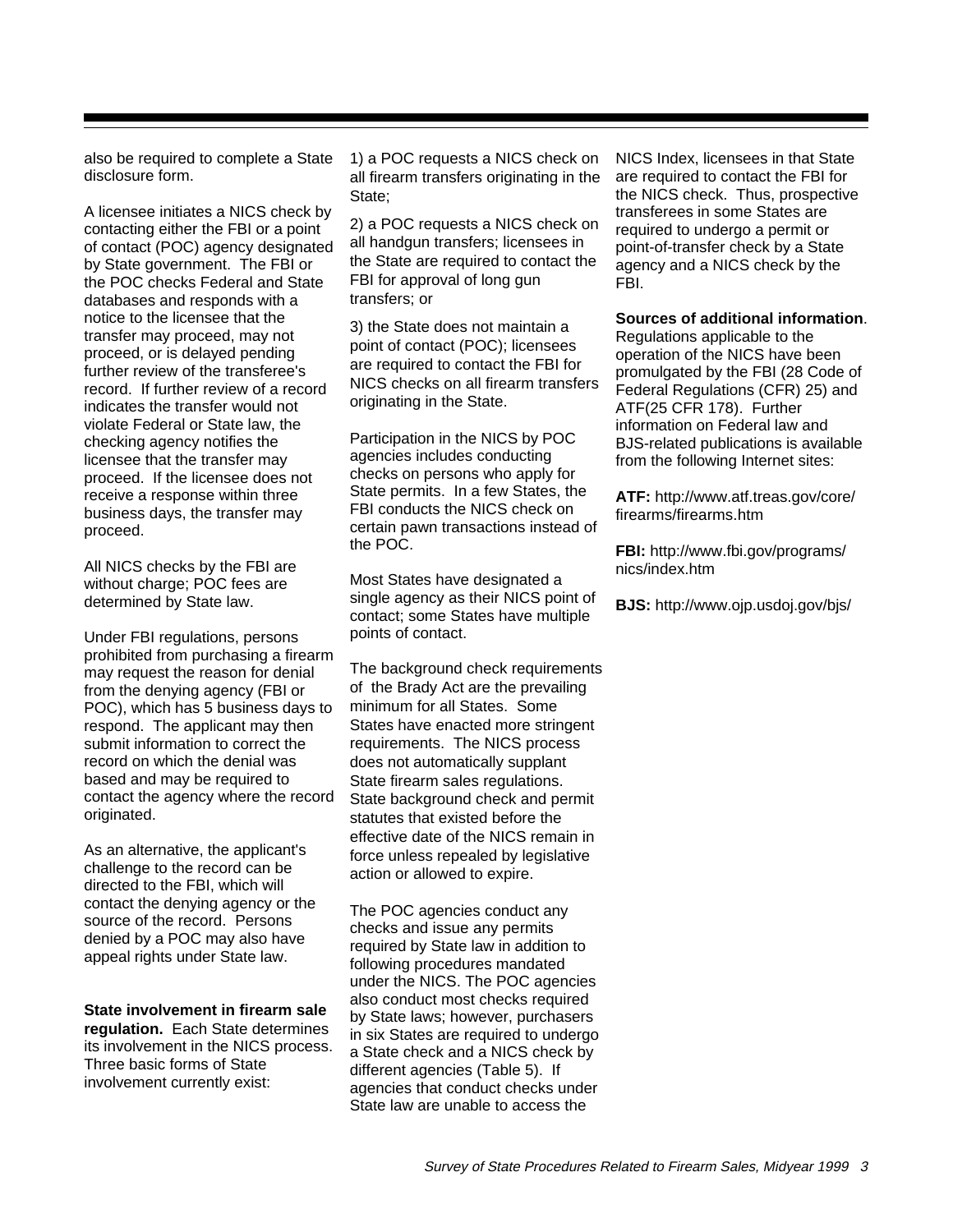# **Prohibited persons**

#### State laws

Many States have enacted similar or additional prohibitions. The most common categories of prohibited persons are described below. The number of States that have enacted prohibitions in each category is listed in parentheses (also see table 2).

**The Federal Gun Control Act's categories of prohibited persons are the prevailing minimum for all States.** State statutes may included more restrictive prohibitions (see Background for Federal categories of prohibited persons).

**Felons** (48 States) - Although statutory definitions vary widely, legislation in 48 States prohibits firearm purchases by at least some categories of felons. Prohibitions may include persons arrested or indicted for, or convicted of, a felony. Some States disqualify all felons from firearm possession. Other States disqualify persons who committed specific felonies, which may be enumerated in a statute or categorized by terms such as "crimes of violence," "serious offenses" or "firearm offenses." Many States extend the prohibition to persons convicted of a felony or a similar offense in other jurisdictions. Only Vermont lacks a statute that bars firearm possession by felons. Tennessee does not have a statute that lists disqualifying State felonies, but prohibits transfer of a firearm to a person ineligible under Federal law.

A criminal offender's ineligibility to possess a firearm may be temporary. Nearly all States allow at least some offenders to regain possession rights by executive pardon, court order, administrative proceeding or the passage of a certain number of years after

conviction or discharge from a sentence without further violations. Many States require several steps before rights are restored. For example, persons who obtain a pardon or maintain a clean record for a number of years may be required to petition a court for an order restoring rights. In some States, certain offenders cannot regain the right to possess a firearm.

**Misdemeanor offenders** (17 States) - Generally, a misdemeanor is a crime punishable by incarceration for less than one year. The types of misdemeanor-level offenses included in prohibitory statutes vary widely. Several State statutes prohibit firearm possession by persons who have been convicted of a domestic violence misdemeanor. Other States include misdemeanors within categories such as "crimes of violence" or "firearm offenses." Requirements for misdemeanor offenders to regain firearm rights are generally less stringent than for felons.

**Fugitives** (12 States) - This category normally includes persons with outstanding felony warrants and may include all wanted persons. The Federal Gun Control Act defines "fugitives from justice" as any person who has fled from any State to avoid prosecution for a crime or to avoid giving testimony in a criminal proceeding (18 U.S.C. Sec. 921  $(a)(15)$ .

**Mentally Ill** (32 States) - Persons prohibited under this category are most often defined as adjudicated mentally defective or committed to a mental institution. In some States the prohibition extends to persons found not guilty of a criminal offense by reason of insanity. A person subject to this prohibition may be able to regain firearm rights a number of years after discharge from a mental institution, or by

presenting documentation from a mental health professional that shows their condition has stabilized.

**Subject to a Restraining Order** (18 States) - Persons prohibited under this category are usually subject to court orders intended to prevent domestic violence. The applicable orders (with a variety of titles) commonly restrain the subject from contacting or harming a spouse, former spouse, child, domestic partner or other intimately-related person. In a few States, the prohibition attaches if the order specifically bars the subject from possessing firearms. A statute may provide that the order becomes prohibitory when it is issued after a hearing with the subject present (instead of ex parte) or entered into a law enforcement information network.

**Drug** (28 States) **or Alcohol** (19 States) **Abusers and Offenders** - Many States prohibit persons convicted of drug sale or possession offenses, either through a statute that lists a variety of disqualifying offenses or by way of a separate statute. A few statutes disqualify persons who committed alcohol-related offenses such as driving while intoxicated. Generally, drug and alcohol offenders may regain firearm rights in the same manner as other prohibited offenders. Another common prohibition involves persons addicted to drugs or alcohol, who are described by terms such as "addicted to a controlled substance," "habitually intoxicated," or "chronic alcoholics." In several States, a firearm cannot be transferred to or possessed by a person who is intoxicated.

**Juvenile Offenders** (24 States) - Statutes in this category prohibit persons who were adjudicated delinquent or committed an act as a juvenile that would have been a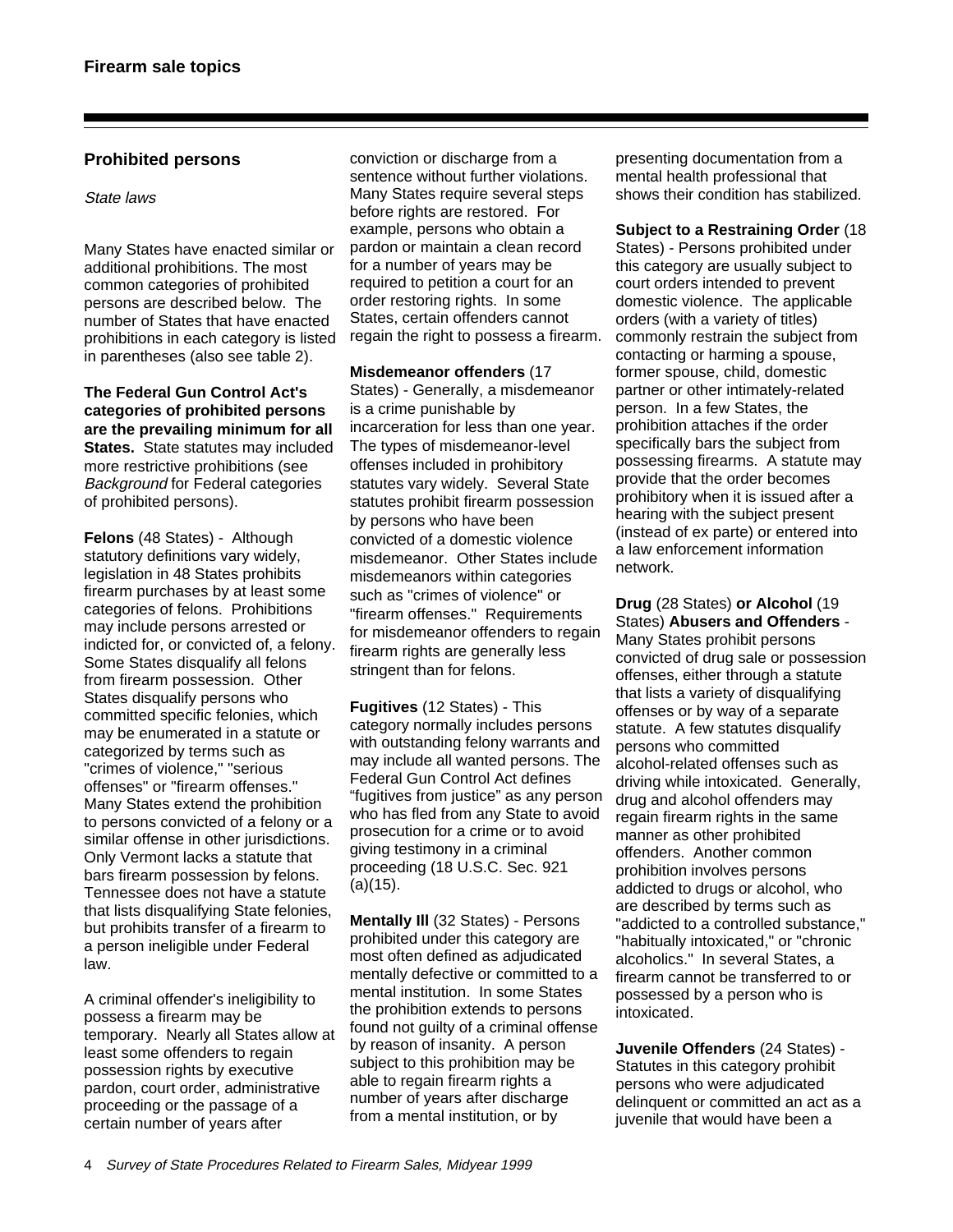disqualifying offense if committed by an adult. The prohibitions usually continue into early adulthood or until the person regains firearm rights through a pardon, court order or other process.

In several States, persons who committed juvenile offenses must follow the same restoration of rights procedures available to adult offenders.

**Minors** (49 States) - The firearm rights of minors are often restricted solely on the basis of age. In most States, restrictions apply to persons under the age of 18, with a few States restricting persons under the age of 21. Some States limit only handgun possession by minors, while others limit possession of any type of firearm. State statutes describe many circumstances under which minors are allowed to possess firearms. Generally, possession is permissible when a minor is supervised by a parent, guardian or certified firearms instructor. Federal restrictions prohibit the sale of long guns to persons under the age of 18, and under the age of 21 for handguns.

Other categories of prohibited persons are also defined in State statutes.

Restrictions on the timing or quantity of firearm purchases include residency rules and handgun purchase limits. Several States prohibit licensed dealers from selling certain firearms to nonresidents. Four States (Georgia, Maryland, Missouri and Virginia) require fixed periods of residency, ranging from 1 to 6 months, before a person can purchase certain firearms. There are no Federal restictions on the frequency or quantity of firearms purchased.

Residency rules prevent nonresidents from purchasing and reselling firearms banned in their home State. A handgun purchase limit of one per month prevails in Maryland, South Carolina, and Virginia (the same limit had been enacted in California as this publication went to press). The limits are intended to deter persons who would purchase large quantities of handguns for resale to prohibited persons.

After passage of the Brady Act, many States enacted legislation that included new categories of prohibited persons. During the Brady interim period (February 1994 to November 1998) the most frequent subjects of new prohibitions were felons and other specified offenders (14 States); minors (11 States); mentally ill persons (10 States); domestic violence offenders, either convicted or restrained (10 States); drug addicts or offenders (10 States); and juvenile offenders (6 States). Several States modified procedures for restoration of the right to possess a firearm, with a few States restricting the ability of certain persons to regain their rights. (See Presale Handgun Checks, the Brady Interim Period, 1994-98, NCJ 175034, June 1999.)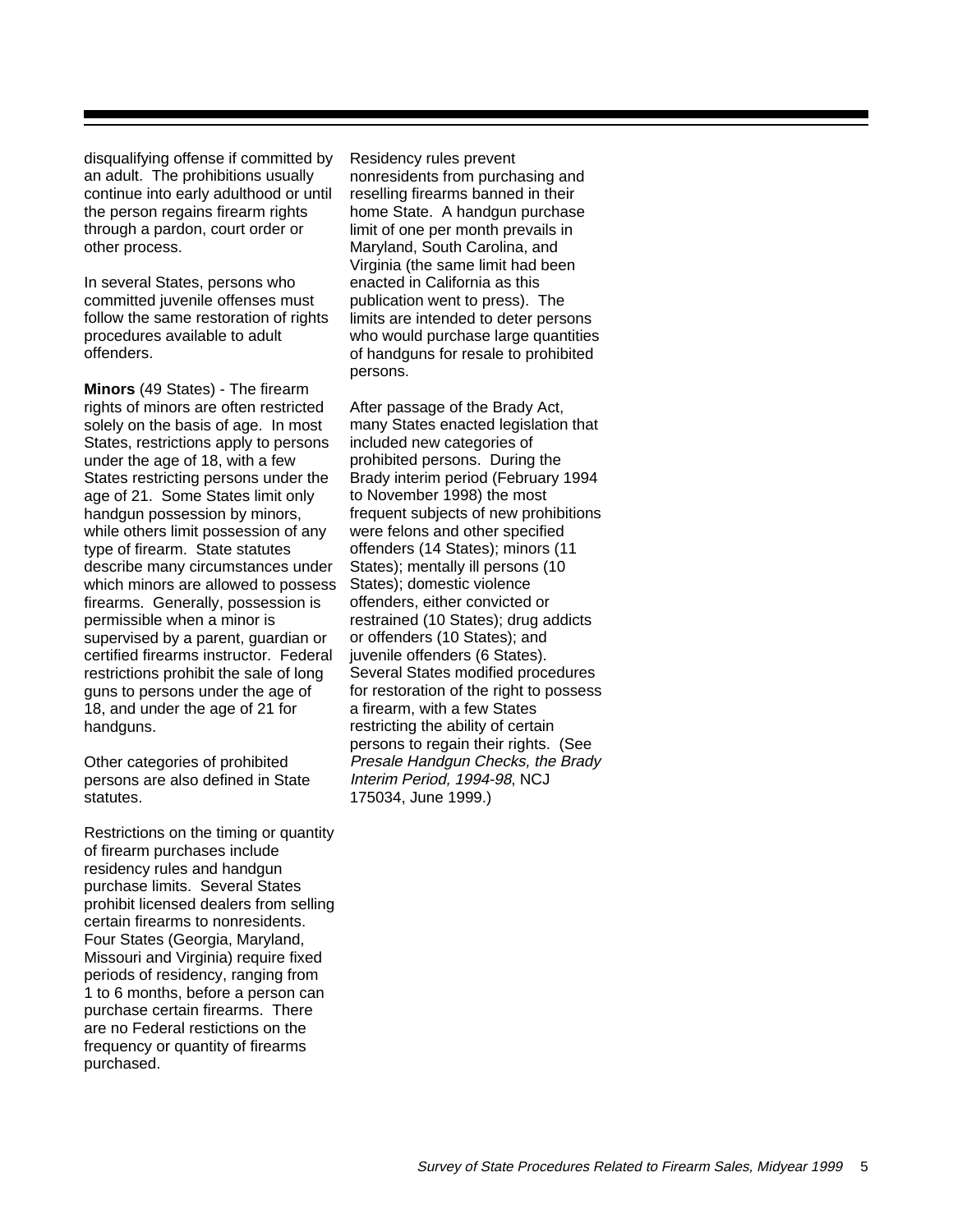## **Regulated sales**

#### State statutes

Firearms are sold either by dealers licensed under Federal (and State) law, or by unlicensed persons (private sales). Most sales occur at the business premises of licensed dealers or at gun shows, which may include licensed and unlicensed sellers. In addition to sales, firearms can be transferred in pawn transactions, where a weapon is pledged as collateral for a loan and can be redeemed when the loan is repaid. Redemptions of pawned firearms are often regulated in the same manner as sales.

Federal law requires a check through the National Instant Criminal Background Check System (NICS) of all persons who purchase firearms from a Federal Firearms Licensee (FFL) or redeem the firearm after a pawn transaction. Licensees have the option of requesting checks on persons who attempt to pawn a firearm. (See Background for further details on the NICS.)

In addition to the Brady Act, statutes or executive orders in 31 States regulate sales by federally- or State-licensed dealers. These States require background checks of persons seeking either to purchase firearms or obtain State permits required for purchase. Of these States, 18 regulate dealer sales of all types of firearms, 2 regulate dealer sales of handguns and assault weapons, and 11 regulate only handgun sales by dealers. (See Table 5.)

14 States regulate private sales by requiring that purchasers obtain a permit or undergo a background check at the premises of a licensed dealer or a law enforcement agency. Of these States, six regulate private sales of all types of firearms, one

regulates private sales of handguns and assault weapons, and seven regulate only handgun sales. (See Table 5.) Generally, these regulations apply to transfers initiated at any location, whether it be a person's home, a gun show or anywhere else.

California and Maryland are the only States with statutes that specifically regulate gun shows. California requires a show organizer to obtain a certificate of eligibility from the State Department of Justice and provide local law enforcement with a list of all the show's sellers. Maryland requires that unlicensed gun show sellers obtain a temporary transfer permit from the State and comply with all restrictions imposed upon sales by licensed dealers.

Several States regulate redemptions of pawned firearms in the same manner as sales. The pawning of any firearm is prohibited in New Jersey, while six other States ban the pawning of handguns (Table 4).

Statutes requiring background checks of purchasers usually allow exceptions for certain types of persons or transactions. Common exemptions are those for purchases by law enforcement officers, transfers of antique and replica firearms, and gifts or loans of firearms from parents to minor children.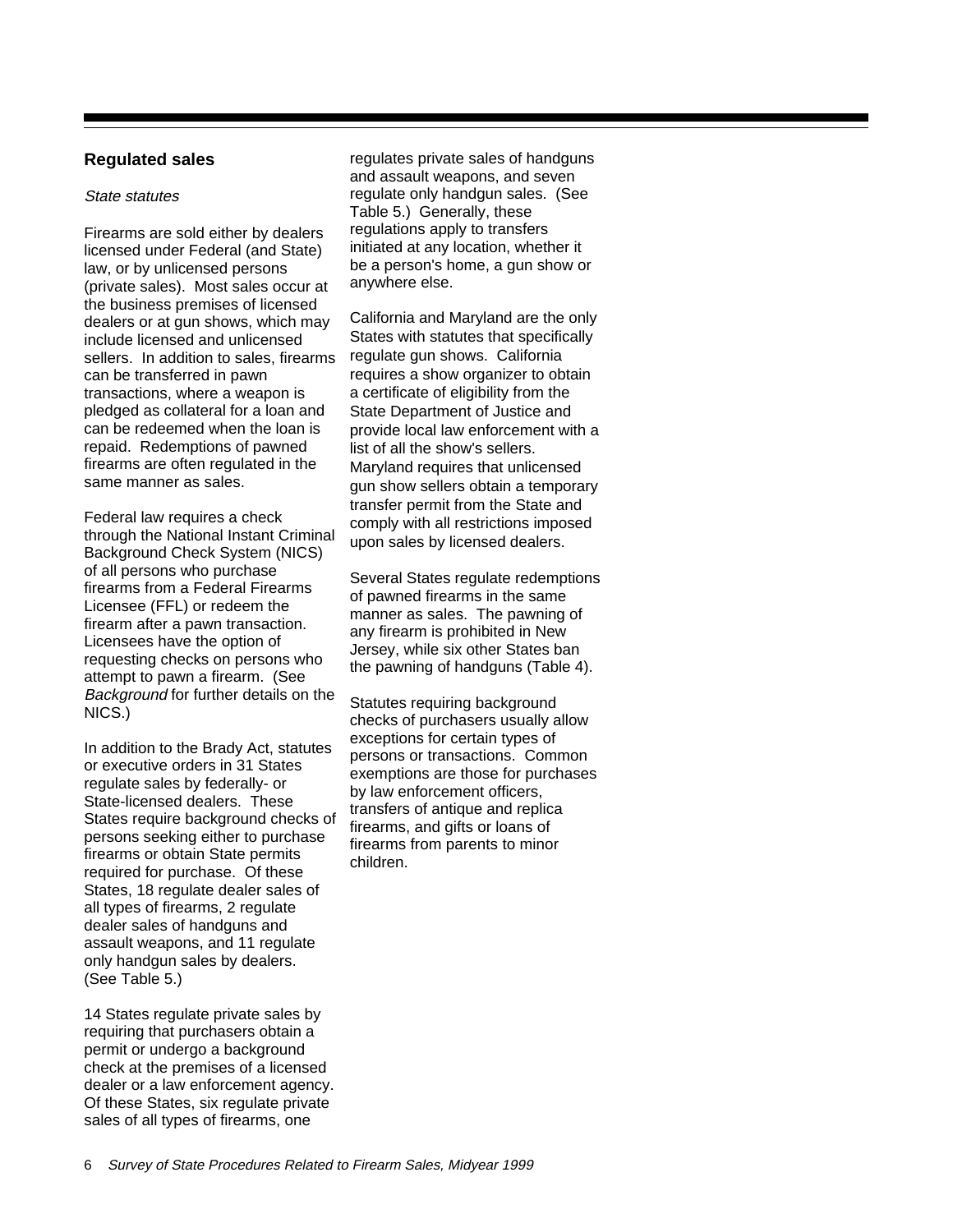# **Permits**

#### State statutes

12 States administer purchase permit systems, which vary according to the types of weapons regulated, the duration of permits and the number of firearms that can be purchased at one time or during the tenure of a permit. 11 of these States require a permit to purchase a handgun.

In Minnesota, purchasers of handguns and assault weapons have the option of undergoing a background check to obtain a 1-year permit or submitting to a check each time they attempt a purchase.

Most handgun permits have a duration of between 10 days and 1 year, with a few remaining in effect for a longer duration.

For long gun purchases, four States require permits, which generally remain effective for a longer period than handgun permits.

New Jersey's identification card for long guns remains in effect until revoked for a violation of law; among the other three States, the duration of the permits ranges from 1 to 5 years. (States with purchase permit systems are indicated in Table 5.)

The number of handguns that can be purchased by one person is sometimes limited by a State permit. In seven States, only one handgun can be purchased with a permit. Six of these States mandate a new permit for a second handgun, with New York requiring an amendment to the purchaser's handgun license. Five States allow unlimited handgun purchases during the effective period of a permit. Unlimited purchases of rifles and shotguns are allowed in the four States which issue long gun permits. Connecticut and Illinois allow unlimited

purchases with a 5-year permit, but attempt to screen out disqualified permit holders by requiring that dealers request a check on every purchase.

Federal law does not mandate a permit to purchase firearms. However, State permits for purchase, carrying or other activities can be used to exempt the holder from the national instant check if the applicable permit meets certain requirements of the Brady Act, in the judgment of ATF (see the summary of the NICS in Background).

States which issue *carry permits* are generally categorized as having either a "shall issue" or a "discretionary" system. The former system mandates issuance of a permit if no statutory reason for denial is revealed during a background check of the applicant. The latter system allows a law enforcement officer to consider the applicant's history, character and intended purpose for carrying a firearm.

At least some carry permit holders in 35 States are exempt from Federal or State checks (or both) when purchasing firearms (Table 4). In addition, a few States exempt certain permit holders from waiting period requirements.

Concealed firearm permits usually regulate the carrying of a handgun outside of the holder's residence or business premises. Restrictions on permit holders vary considerably in regard to open carry and the premises where carrying is forbidden.

Carry permits are required in 42 States; Vermont allows carrying without a permit, and 7 States prohibit concealed firearms. With the exception of New Mexico, all of the States which prohibit concealed firearms are in the Midwest.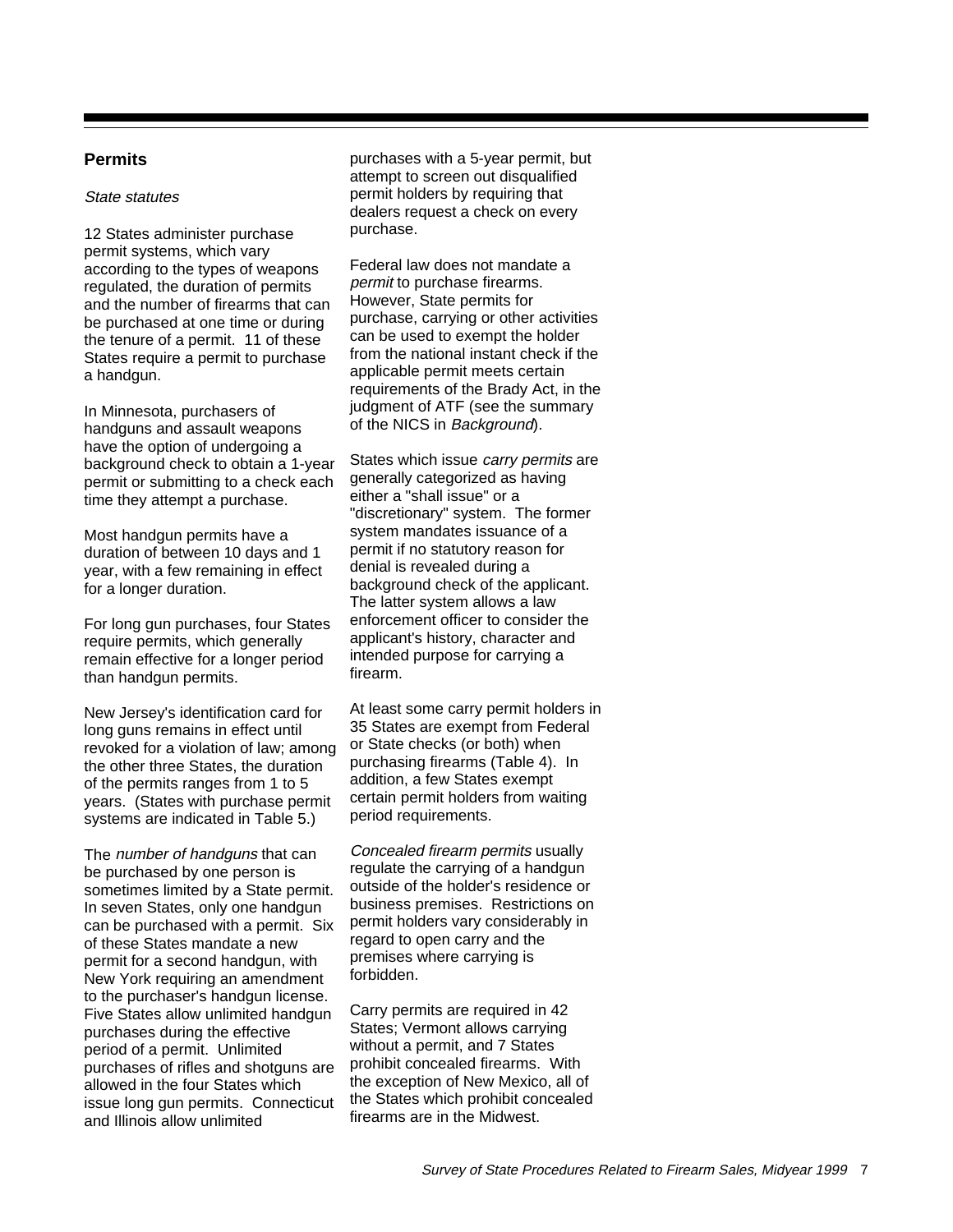# **Background checks**

#### State systems

Procedures for determining the eligibility of prospective firearm purchasers are generally classified by ATF as "instant check," "permit," or "other approval-type" systems.

Instant check systems allow licensed dealers to contact a checking agency by telephone or other electronic means and receive a response immediately, or as soon as possible without delay, as to whether a prospective purchaser is ineligible under law.

Permit systems require prospective purchasers to present government-issued documents which verify their eligibility to the seller (see Permits).

In other approval-type systems, sellers convey purchaser information to a law enforcement agency by mail, telephone or other electronic means. The agency is not required to respond immediately, but usually must complete checks within a statutory time limit.

Instant check systems include the FBI's NICS operation and the procedures of 17 States; 12 States require permits and 4 States maintain other approval-type systems (Table 5). (Illinois and New Jersey are each counted twice because these States operate permit and instant check systems.)

All instant check systems allow a firearm transfer to proceed as soon as the checking agency informs the seller that no disqualifying record was found on the purchaser, unless the applicable State law requires a waiting period. Three of the four other approval-type systems require a mandatory waiting period after a firearm purchase application is filed with a seller and before the transfer

can be completed (see Waiting Periods), regardless of when the checking agency completes the background check.

Almost all systems limit the time allowed for an agency to conduct a check, either by State statute or application of the 3-day limit in the Brady Act. Some statutes permit an extension of time for specific circumstances such as a felony arrest without a recorded disposition. Time limits for instant check systems are usually 3 days or less, with longer limits common in permit and other approval-type systems (Table 5). Background check statutes usually allow a transfer to proceed if the seller has not received a response from the checking agency by the end of the applicable period. In the past, some checking agencies did not communicate approvals to sellers, forcing all purchasers to wait the maximum length of time permitted.

In some States, checking agencies search local records for disqualifying factors such as restraining orders and mental health commitments. (For information on State criminal history record automation see the Survey of State Criminal History Information Systems, 1997, NCJ 175041, April 1999).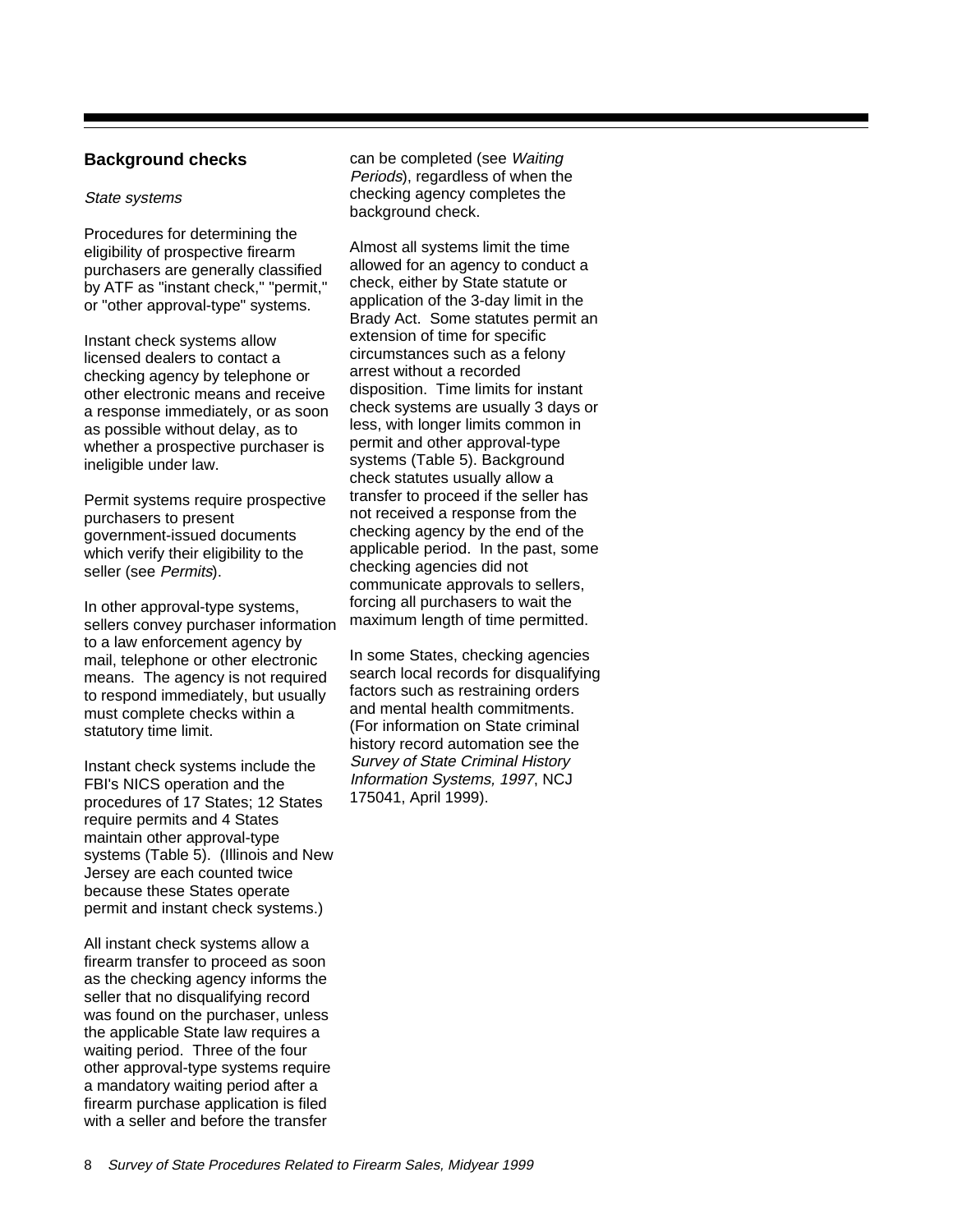# **Waiting period**

#### State statutes

Waiting periods provide a "cooling-off" period and allow sufficient time for checking agencies to investigate and resolve questions about an applicant's background.

13 States require waiting periods (Table 5), which range in length from 1 day to 14 days. All of these States require a waiting period for handgun permits or purchases, with seven States including long guns or assault weapons as well.

Waiting periods are utilized in every region of the Nation and are most often found in States with extensive firearm regulations. Exemptions from waiting periods have been enacted in some States for law enforcement officers, holders of valid carry permits or other specific classes of persons who have demonstrated the ability to handle a firearm responsibly.

Several States mandate both a waiting period and a time limit on inquiries by a checking agency, which may or may not be the same length of time. The Federal instant check law (NICS) has 3 days to respond to an inquiry, but does not mandate a waiting period for purchasers.

The development of national and State instant check systems has paralleled a decline in the number of States which employ a waiting period. Since the inception of the Brady Act in February 1994, Oregon, Indiana, Pennsylvania and Tennessee implemented instant check systems and eliminated State waiting periods, with the latter three States making the change during 1998. In addition, California reduced the length of its waiting period in 1997.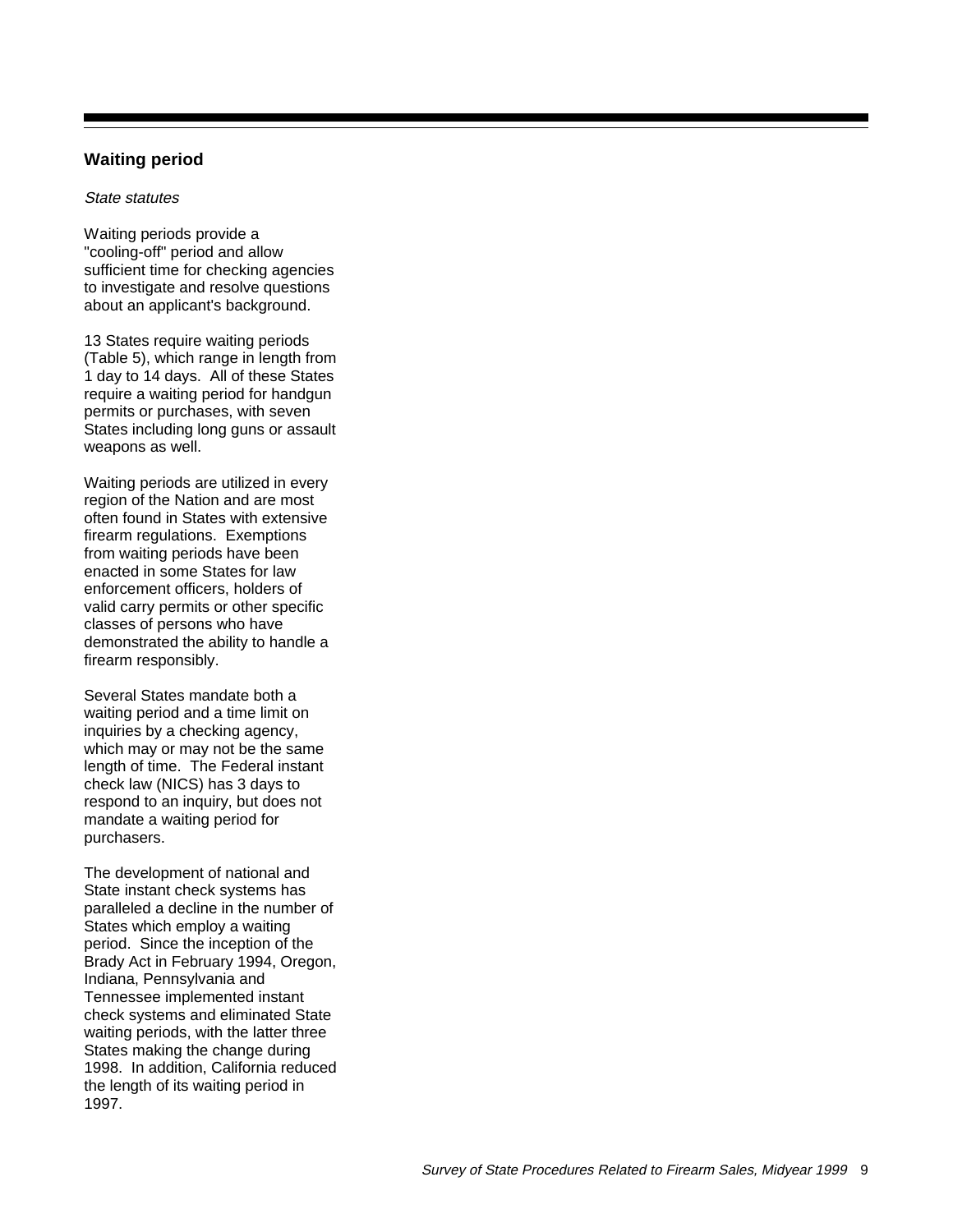# **Retention of records/registration**

#### State statutes

Requirements relating to retaining information from approved and denied firearm transactions (including limitations on the types of information that can be maintained or the length of time such records can be retained) vary among States.

Retention of information on approved firearm transactions is limited by Federal and State laws. In contrast, retention of information on denied transactions is seldom limited, due to its usefulness in facilitating appeals and the future identification of prohibited persons.

33 States require a permit, point-of-sale background check or waiting period before a firearm transfer can be completed. Checking agencies in nearly half these States retain records of approved transactions for less than 90 days, under State law or agency regulations. In contrast, nearly all agencies retain records of denied transactions indefinitely or for a specific length of time longer than 90 days. (See Table 6.) In some States, retention periods vary by type of data. Eight States either require registration (for at least some firearms) or retain all records from approved transactions. Several State statutes prohibit registration of firearms.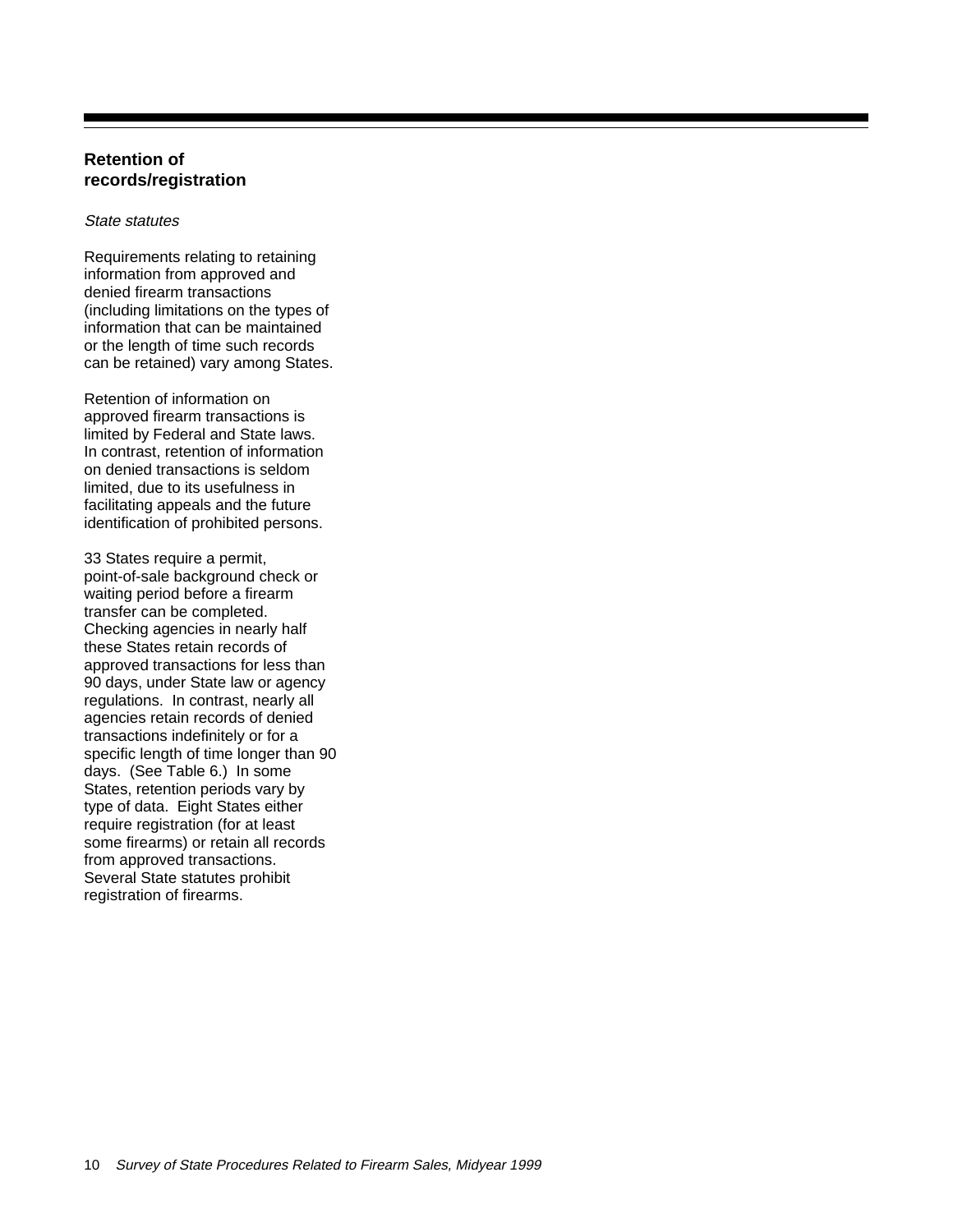# **Appeals of denials**

#### State statutes

Appeal procedures for firearm denials provide specific means by which citizens can challenge decisions relating to firearm purchase eligibility. These appeals often serve the practical purposes of resolving questions of identity and updating incomplete criminal history records.

Specific appeal procedures are codified in Federal law and in the laws of nearly all States which require background checks of prospective firearm purchasers. The most common State procedure provides an appeal to the checking agency and a subsequent appeal to a court.

Procedures for the initial appeal tend to be relatively informal; some agencies allow a denied person to initiate a review with a telephone request.

In some States, a government agency or officer not affiliated with the checking agency performs an administrative review at the first or second appellate level. Other agencies involved in firearm appeals are those maintaining criminal history, restraining order, mental health or other records which could disqualify an applicant.

Appeals often arise when a denied person claims that he or she is not the individual named in a disqualifying record found by the checking agency. To resolve the identity question, the appellant will ordinarily submit fingerprints (if they are not already on file) which will be checked against Federal and/or State arrestee print records. If the appellant's prints do not match any records on file, the denial can be reversed.

Another common appeal issue arises when a denied person claims that a disqualifying record is incomplete. For example, if a background check reveals a felony charge without a recorded disposition, the checking agency may issue a denial. The applicant can have the denial reversed by submitting court records to prove that the charge was subsequently dismissed.

Alternatively, an appeal procedure may allow a denied person to request that the appellate agency contact the agency of record to inquire about a missing disposition.

Existing data indicates that the vast majority of disputed firearm denials are resolved at the administrative level, and are rarely appealed to the courts. The paucity of court appeals is not surprising because most disputes turn upon the accuracy of records, not upon an interpretation of the law. (For Federal provisions see the Federal System section on page 13.)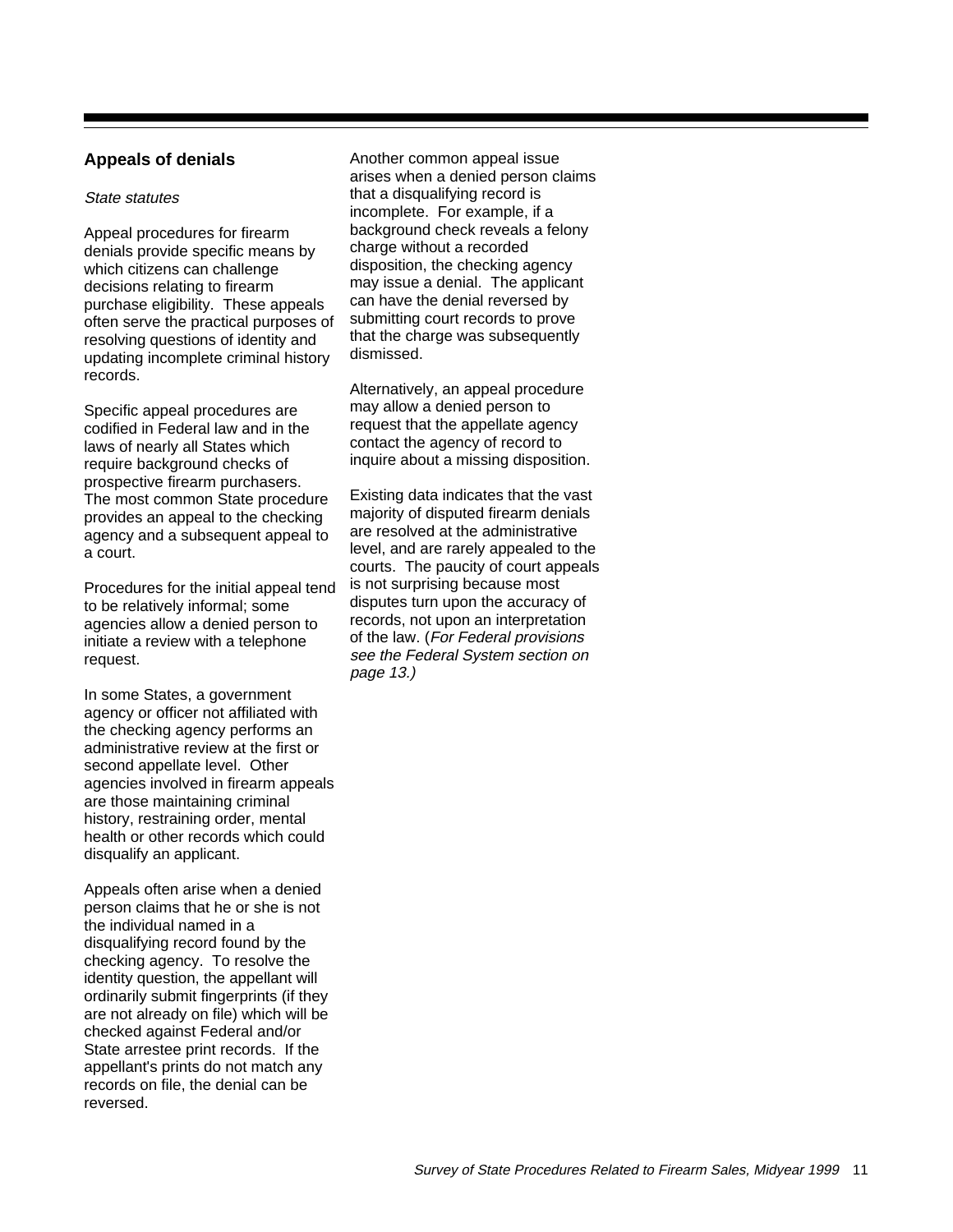References on this page to "State" include all jurisdictions summarized (the United States and each State, Territory, Commonwealth and District). Topics listed are not alphabetized; they follow the order of presentation used in the summaries. Laws that apply nationwide are included in the Federal summary and generally not repeated elsewhere. State participation in the NICS is described in sub-headings for the summaries.

**Prohibited persons.** Categories of persons prohibited permanently or temporarily from purchasing or possessing firearms. Includes residency rules, handgun limits and other restrictions on purchase.

**Restoration of rights.** Pardons, court procedures or other means by which adult or juvenile offenders can regain the right to possess or purchase firearms.

**Regulated sales.** Transfers of firearms that cannot be completed until the transferee has obtained a permit or undergone a background check at the point of sale. Includes types of transferors (licensed or unlicensed), firearms (handguns, long guns, etc.) and transactions (sale, redemption, etc.) regulated.

**Permits.** Documents (whether entitled permit, license, identification card etc.) issued by a law enforcement agency which are required for the purchase, possession or carrying of firearms.

**Background checks.** Procedures and requirements for conducting criminal history and other checks on firearms purchasers or permit applicants under Federal and State laws, including time limits imposed on checking agencies.

**Waiting period.** A period of time after a firearm purchase application is filed with a seller or a permit application is filed with a law enforcement agency, which must expire before transfer of the firearm or issuance of the permit can be completed.

**Information from applicants.** Required or optional information provided by persons applying for a purchase from a firearm seller or for a purchase permit from a law enforcement agency.

**Purchaser fees.** The amounts charged to firearms purchasers for background checks or the issuance of documents needed for purchase.

**State data.** Databases maintained by State agencies which are normally available to checking agencies during the course of a background check on a prospective firearm purchaser.

**Check processing time.** The length of time needed, on average, for checking agencies to complete background checks on routine transactions and those which require additional research on missing dispositions and other questions.

**Retention of records.** Time limits on retention of data from approved and denied firearm transactions by checking agencies and other agencies, based on Federal or State law or agency policies.

**Registration.** State procedures for maintaining permanent records on firearms and firearms owners.

**Appeals of denials.** Statutory or administrative procedures for appealing a denial of the right to purchase a firearm or obtain a permit required for purchase.

**Arrests of denied persons.** Arrest and notification procedures followed by checking agencies in regard to persons who are denied a firearm or a permit because they submitted false information or have an outstanding warrant.

**1998/1999 firearm checks.** The number of firearm applications (point-of-sale or permit) and denials, and the denial rate for States that maintained statewide data, during the interim (1/1/98 to 11/29/98) or permanent (11/30/98 to 6/30/99) Brady period.

**1998/1999 legislative**

**developments.** Summaries of revisions of Brady-related procedures and other significant changes in State firearms laws which became effective between January 1, 1998 and June 30, 1999.

**Relevant laws.** Citations to statutes governing the transfer, possession and use of firearms.

**Source of information.** State agencies that contributed to the survey.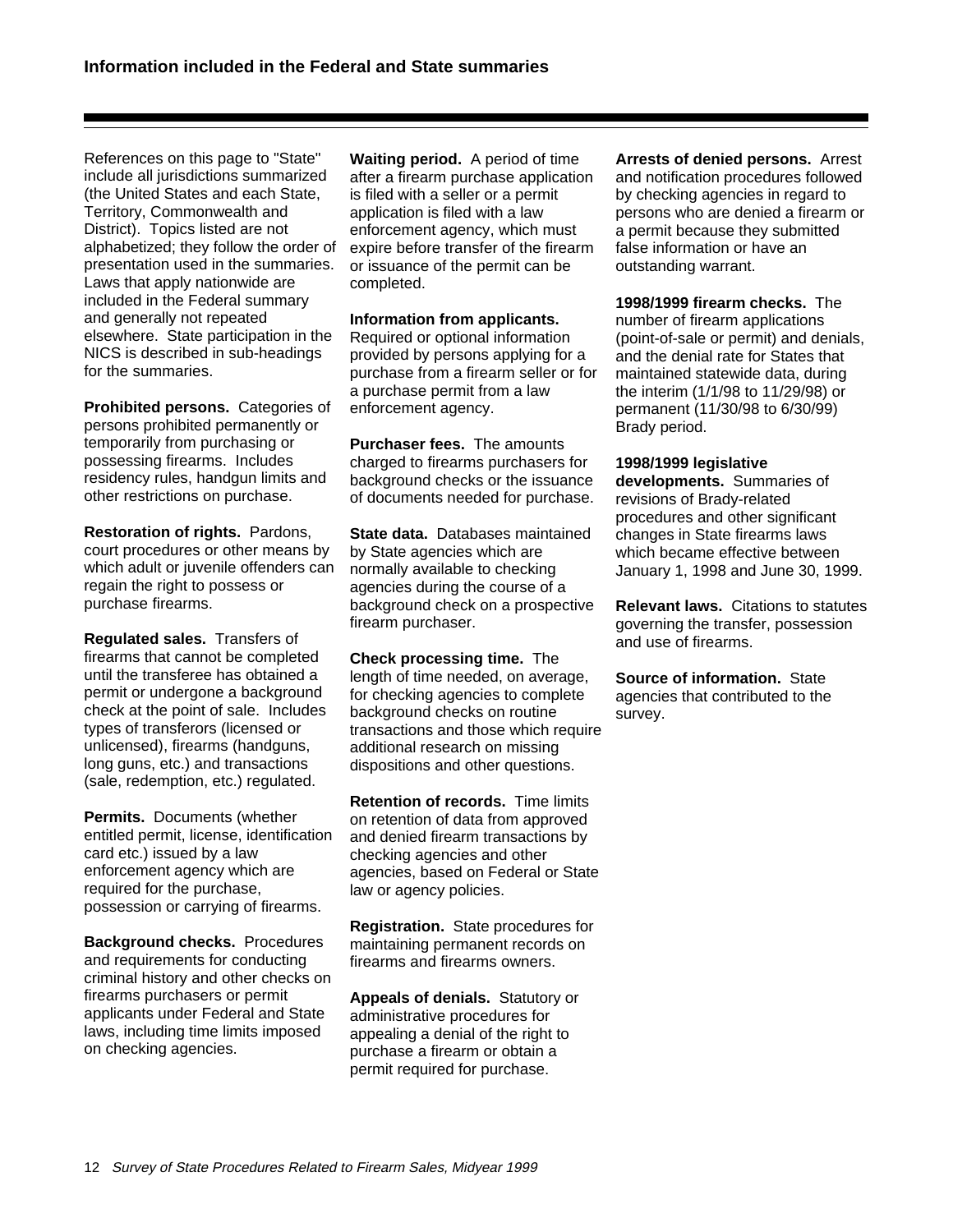# **Federal system**

**Prohibited persons.** Federal law prohibits transfer of a firearm to a person who is: under indictment for or convicted of a crime punishable by imprisonment for more than 1 year; a fugitive; an unlawful user of or addicted to any controlled substance; adjudicated as a mental defective or committed to a mental institution; an illegal alien; dishonorably discharged from the armed forces; a renounced U. S. citizen; restrained by court order from harassing, stalking, or threatening an intimate partner or child; convicted in any court of a misdemeanor crime of domestic violence; or less than 18 years of age (long guns) or less than 21 years of age (handguns).

**Restoration of rights.** Federal firearm rights can be restored by a presidential pardon or by ATF; agency decisions can be appealed to Federal district court.

**Regulated sales.** Record checks through the National Instant Criminal Background Check System (NICS) are required on persons who purchase firearms or redeem pawned firearms from federally-licensed dealers. The dealers have the option of requesting a check when a firearm is pawned.

**Permits.** Federal law does not require a permit to purchase a firearm.

**Background checks.** NICS checks are conducted by the FBI and State point of contact (POC) agencies. Dealers contact the system by telephone or other electronic means and receive an immediate response as to whether a transfer may proceed, may not proceed or will be delayed pending further review. If no response is received within 3 business days, the transfer may proceed.

**Waiting period.** No Federal requirements.

**Information from applicants.** The standard ATF form used by licensed dealers requires the purchaser's first name, last name, date of birth, place of birth, current address, sex, height, weight, and race. A social security, alien registration or military identification number is optional.

**Purchaser fees.** NICS checks by the FBI are without charge; POC fees are determined by State law.

**Federal data.** The three major Federal databases are Interstate Identification Index (III), containing criminal histories; National Crime Information Center (NCIC), containing fugitive, protection order and deported felons data; NICS Index, containing denied person, dishonorable discharge, renunciation of citizenship, mental health, drug abuser and illegal alien data.

**Check processing time.** For NICS checks by the FBI, immediate "proceed" responses are provided, on average, within 30 seconds; 80% of delayed checks are completed within 2 hours. Overall, 73% of the checks result in an immediate proceed and 95% are completed within 2 hours.

**Retention of records.** Information on applicants denied by the FBI is retained indefinitely. Information on transfers allowed by the FBI is not retained, except for certain items which may be retained not more than 6 months for auditing purposes.

**Registration.** No Federal requirements.

**Appeals of denials.** Persons denied by a NICS check can appeal to the denying agency (FBI or POC), and may be required to contact the agency which originated the disqualifying record. As an alternative, the appellant can ask the FBI to review a POC denial. A further appeal may be filed in Federal district court.

**Arrests of denied persons.** The FBI refers Federal law violators to ATF.

**1998/1999 firearm checks handled by the FBI.** 11/30/98 to 6/30/99: 2,295,013 applied; 49,160 denied by the FBI (does not include denials by States serving as POCs), 2.1% denial rate for checks by the FBI.

**1998/1999 legislative developments.** The NICS took effect on 11/30/98, adding long gun and pawn redemption checks.

**Relevant laws.** United States Code 18-922 et seq.

**Source of information.** FBI, NICS Program Office.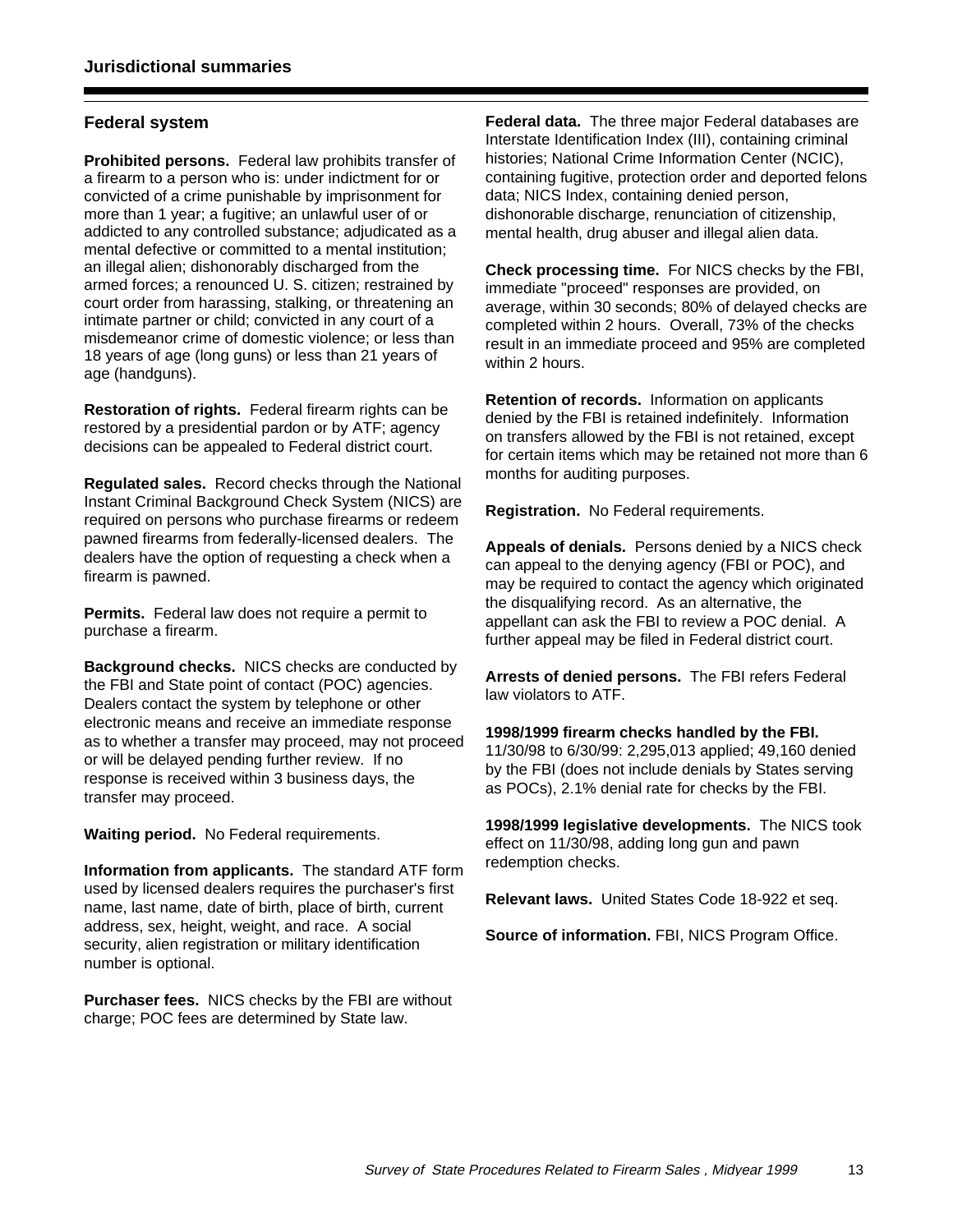# **Alabama**

#### **FBI conducts NICS checks**

**Prohibited persons.** Alabama law prohibits delivering a handgun to any person under the age of 18 or to one who the seller has reasonable cause to believe has been convicted of a crime of violence or is a drug addict, an habitual drunkard or of unsound mind.

**Restoration of rights.** State law does not provide for restoration of firearm rights.

**Regulated sales.** Background check on firearms purchasers are not required by State law. Pawning handguns is prohibited.

**Permits.** Alabama does not require a permit to purchase firearms. A permit is required to carry a concealed handgun.

**Background checks.** The State is not a point of contact for the NICS. Licensed dealers in the State contact the FBI for all checks required by the NICS.

**Waiting period.** Alabama requires a 48-hour waiting period (beginning when application is filed) before completion of a handgun transfer, regardless of when a background check is completed.

**Information from applicants.** The State's form requires a handgun purchaser's first name, last name, place of birth, current address, occupation and race, and a statement that the person has never been convicted of a crime of violence. The form also contains the date and hour of application plus the make, model, caliber and manufacturer's weapon number.

#### **Purchaser fees.** None.

**State data.** Alabama makes fugitive, criminal history, probation/parole, and domestic violence restraining order data is available to State and local checking agencies and the FBI via the statewide computer network.

**Check processing time.** Not applicable.

**Retention of records.** Under State law, handgun sellers are required to forward copies of purchaser statements by registered or certified mail to the chief of police of the municipality or the sheriff of the county where the seller is a resident, and to the director of public safety. State law does not specify a retention period.

**Registration.** No State requirements.

**Appeals of denials.** Persons denied a firearm by the FBI may appeal under Federal law.

**Arrests of denied persons.** Not applicable.

**1998/1999 firearm checks.** No statewide information is available.

**1998/1999 legislative developments.** No significant changes.

**Relevant laws.** Code of Alabama 13A-11-50 et seq.

**Source of information.** Alabama Bureau of Investigation; Alabama Criminal Justice Information **Center**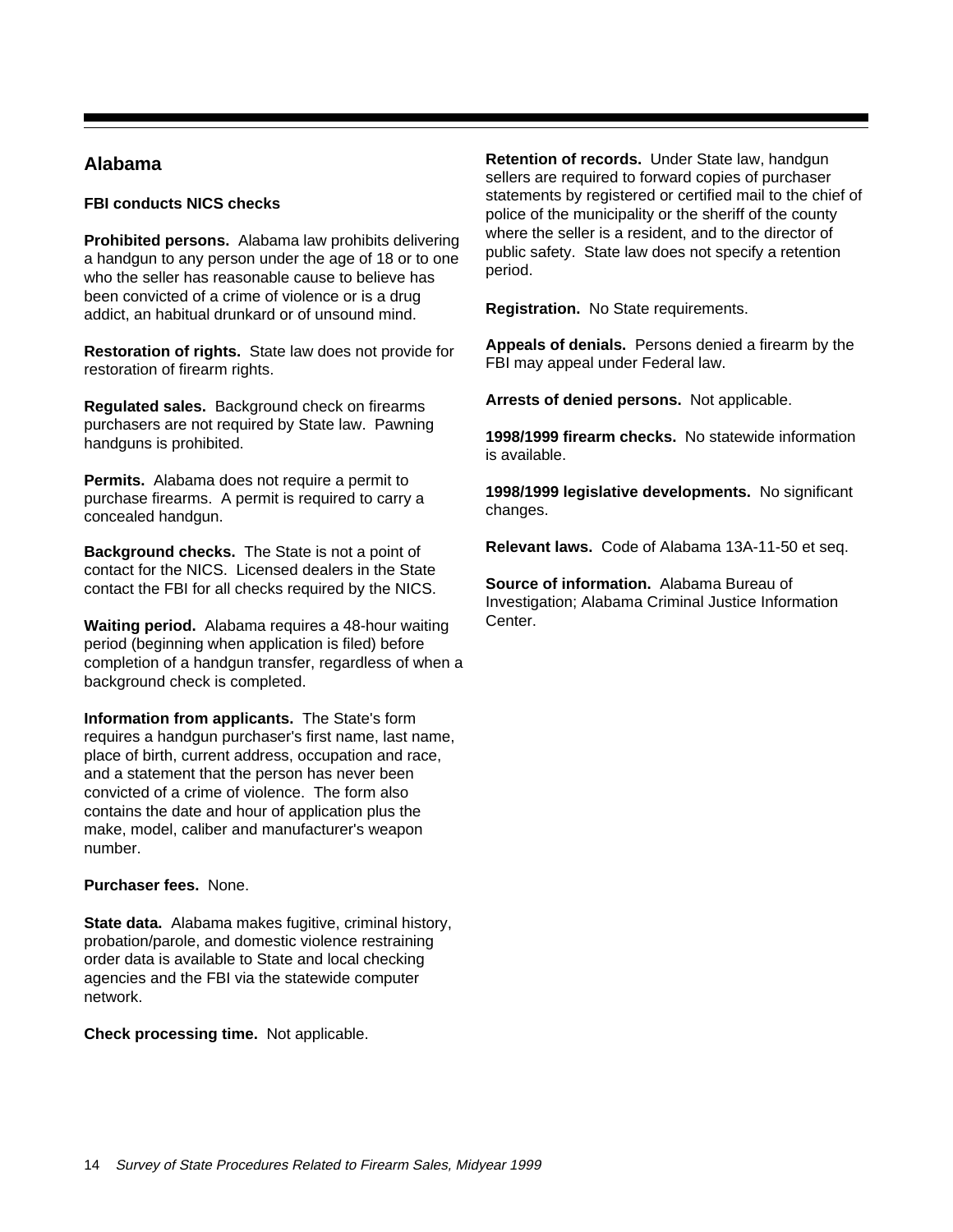# **Alaska**

### **FBI conducts NICS checks**

**Prohibited persons.** Alaska law prohibits handgun possession by or sale to a person who was convicted of a felony or adjudicated a delinquent minor for conduct that would constitute a felony if committed by an adult. It is illegal for a firearm to be possessed by or sold to a person whose physical or mental condition is substantially impaired by intoxicating liquor or controlled substances. An unemancipated minor under 16 years of age cannot possess a firearm without the consent of a parent or guardian.

**Restoration of rights.** The State allows a convicted felon's right to own a handgun to be restored if the conviction is pardoned or set aside. If at least 10 years have elapsed since the offender's unconditional discharge, firearm rights are restored except for those who committed felony "crimes against persons."

**Regulated sales.** State law does not require background checks on firearm purchasers.

**Permits.** Alaska does not require a permit to purchase firearms. A permit is required to carry a concealed handgun.

**Background checks.** The State is not a point of contact for the NICS. Licensed dealers in the State contact the FBI for all checks required by the NICS. ATF allows a concealed handgun permit to be used for a purchase without a NICS check.

**Waiting period.** No State requirements.

**Information from applicants.** No State requirements.

**Purchaser fees.** None.

**State data.** Alaska maintains fully automated fugitive, criminal history and domestic violence restraining order data on a statewide network. Domestic violence misdemeanor convictions can be identified from records created after January 15, 1998.

**Check processing time.** Not applicable.

**Retention of records.** No State requirements.

**Registration.** No State requirements.

**Appeals of denials.** Persons denied a firearm may appeal under Federal law.

**Arrests of denied persons.** Not applicable.

**1998/1999 firearm checks.** No statewide information is available.

**1998/1999 legislative developments.** Amendments prohibited possession of a firearm within a school bus, courthouse, or State-funded domestic violence or sexual assault shelter. The background check, qualifications, fees, suspension and exemptions sections of the concealed weapon statutes were amended, and a reciprocity section was added.

**Relevant laws.** Alaska Statutes 11.61.190 et seq; 18.65.700 et seq.

**Source of information.** Alaska Department of Public Safety.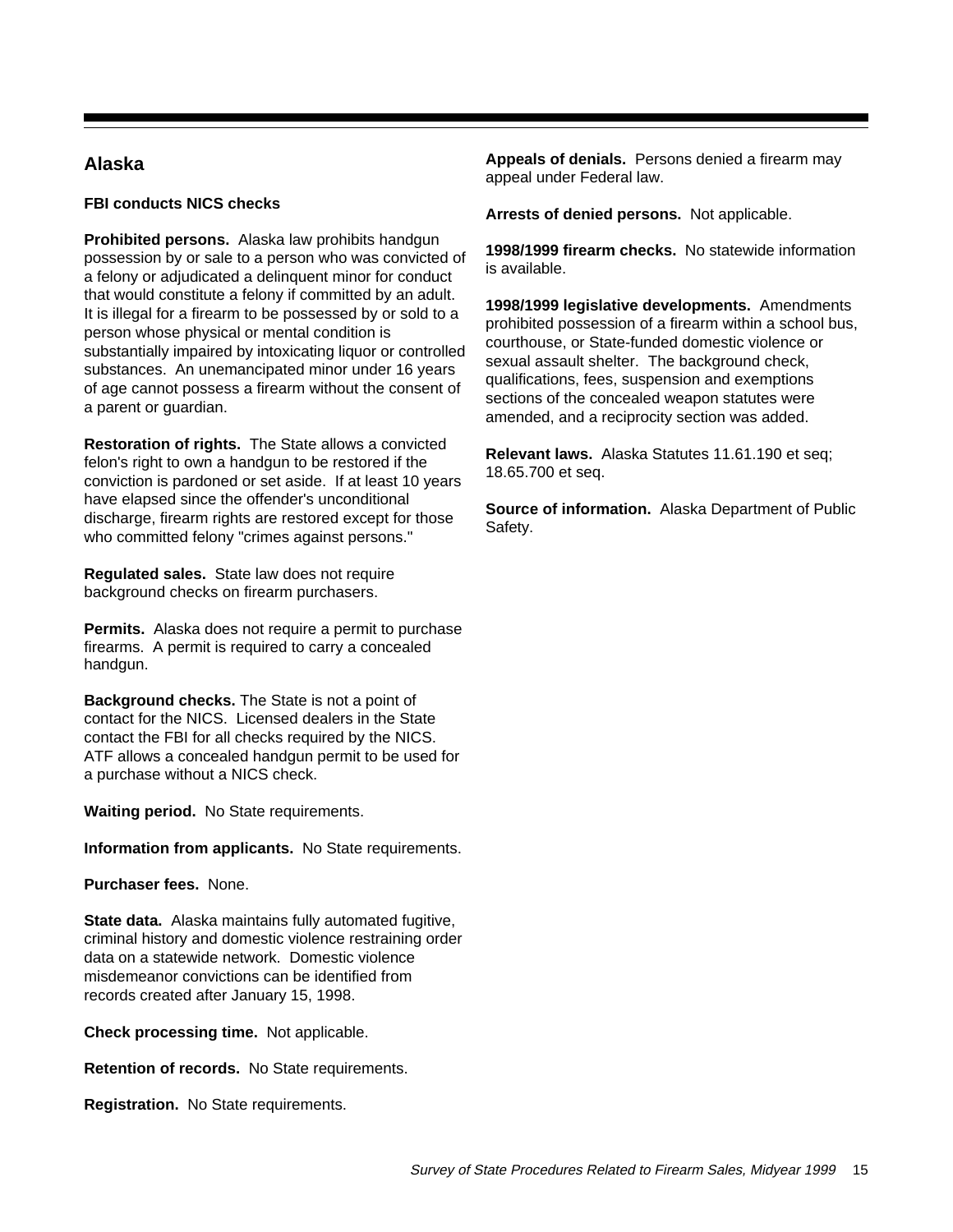# **Arizona**

# **State requests NICS checks**

**Prohibited persons.** Arizona law prohibits possession of a firearm by a person previously convicted of a felony or adjudicated delinquent. It is illegal to knowingly transfer a firearm to a person who intends to use the firearm in the commission of any felony. A firearm cannot be transferred to or possessed by a minor except in limited circumstances.

**Restoration of rights.** Adult felons convicted of "dangerous offenses" cannot regain the right to possess firearms. All other felons discharged from probation must wait a certain length of time, depending on the offense, before applying for a court order to restore firearm rights. For adult felons, the waiting period is 10 years for "serious offenses" and 2 years for other offenses. For juvenile felons, the waiting period is until age 30 for dangerous and serious offenses and 2 years for most other offenses.

**Regulated sales.** State law requires background checks on persons who purchase firearms from licensed dealers.

**Permits.** Arizona does not require a permit to purchase firearms. Carrying a concealed weapon requires a permit.

**Background checks.** The Arizona Department of Public Safety is a point of contact for the NICS and conducts all checks required by Federal and State law. Dealers contact the Department's Firearm Clearance Center (FCC) by 1-800 number, regular telephone or fax. Transactions can be delayed up to 3 business days. ATF allows a concealed weapon permit to be used for a purchase without a NICS check.

**Waiting period.** No State requirements.

**Information from applicants.** Purchasers complete the standard ATF form. No separate State form is required.

**Purchaser fees.** None.

**State data.** Arizona maintains fully automated fugitive and criminal history (including probation/parole) data on a statewide network. In addition, FCC has access to sex offender registration and department of corrections data.

**Check processing time.** Routine transactions are normally processed in less than 5 minutes. Transactions requiring additional research normally are completed in less than 3 days.

**Retention of records.** Records are retained for a maximum period of 20 days on approved transactions and 5 years on disapproved transactions.

**Registration.** No State requirements.

**Appeals of denials.** Persons denied a firearm may appeal to the Arizona FCC.

**Arrests of denied persons.** FCC notifies ATF of applicants who submit false information. Applicants denied because of a felony warrant are reported to the State Police Fugitive Detail. Persons with non-felony warrants are informed that they must clear the warrants in order to receive firearms.

**1998/1999 firearm checks.** 1/1/98 to 11/29/98: 54,754 applied; 1,950 denied; 3.6% denial rate. 11/30/98 to 6/30/99: 83,122 applied; 2,549 denied; 3.1% denial rate.

**1998/1999 legislative developments.** An amendment changed the checking agency's name to the Firearm Clearance Center and authorized it to conduct checks on all firearms (as defined by Federal law).

**Relevant laws.** Arizona Revised Statutes 13-905 et seq; 13-3101 et seq.

**Source of information.** Arizona Department of Public Safety.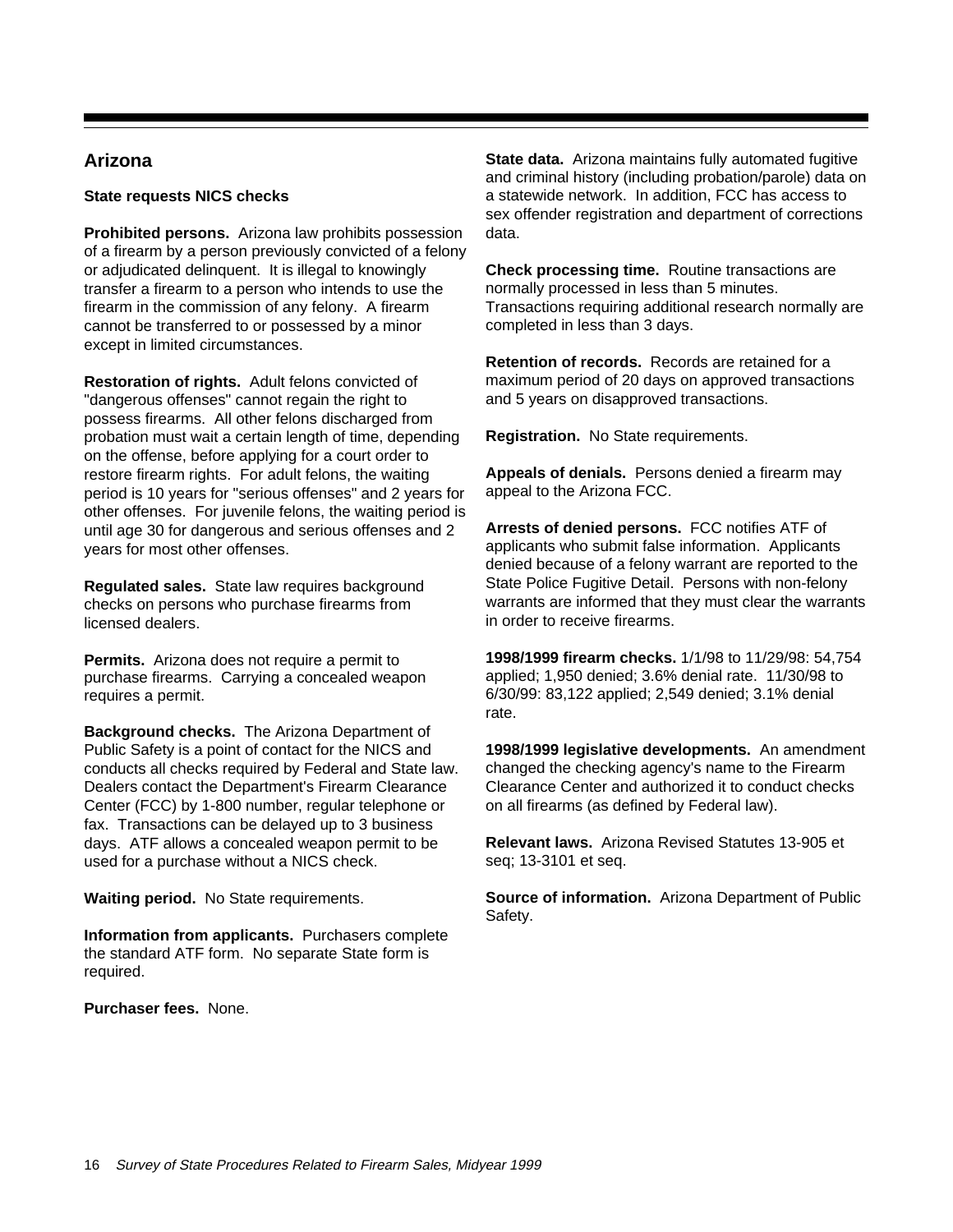# **Arkansas**

#### **FBI conducts NICS checks**

**Prohibited persons.** Arkansas law prohibits possession of firearms by persons who are under the age of 18 (except in limited circumstances) or who have been convicted of felonies, adjudicated mentally ill or committed involuntarily to any mental institution. It is illegal to furnish a firearm to a minor without the consent of a parent or guardian.

**Restoration of rights.** The governor can restore a felon's right to own a firearm upon a recommendation from a chief law enforcement officer if the underlying offense did not involve the use of a weapon and occurred more than 8 years ago. Restoration of rights can also occur with a pardon.

**Regulated sales.** State law does not require background checks on firearms purchasers.

**Permits.** Arkansas does not require a permit to purchase firearms. A permit is required to carry a concealed handgun.

**Background checks.** The State is not a point of contact for the NICS. Licensed dealers in Arkansas contact the FBI for all checks required by the NICS. ATF allows a concealed handgun permit issued before 11/30/98 to be used for a purchase without a NICS check.

**Waiting period.** No State requirements.

**Information from applicants.** No State requirements.

**Purchaser fees.** None.

**State data.** Fully automated fugitive, criminal history and domestic violence restraining order/misdemeanor data are available on the statewide network.

**Check processing time.** Not applicable.

**Retention of records.** No State requirements.

**Registration.** No State requirements.

**Appeals of denials.** Persons denied a firearm by the FBI may appeal under Federal law.

**Arrests of denied persons.** Not applicable. **1998/1999 firearm checks.** 1/1/98 to 11/29/98: 28,835 applied; 1,397 denied; 4.8% denial rate. 11/30/98 to 6/30/99: No statewide information available.

**1998/1999 legislative developments.** No significant changes.

**Relevant laws.** Arkansas Code 5-73-101 et seq.

**Source of information.** Arkansas State Police and the Office of the Attorney General.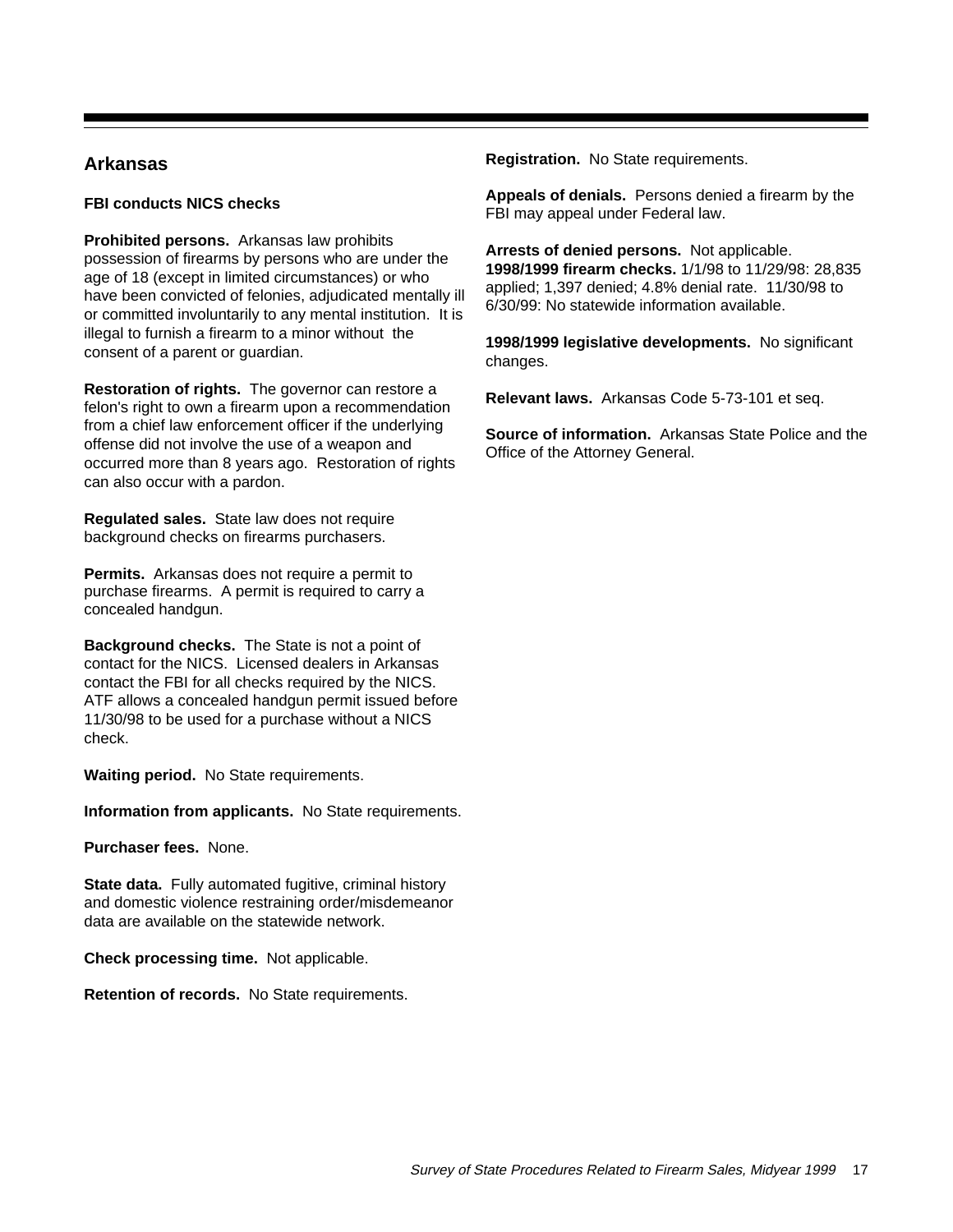# **California**

### **State requests NICS checks**

**Prohibited persons.** California prohibits possession of firearms by certain persons who were convicted of felonies or misdemeanors specified in State law; are addicted to any narcotic drug; are prohibited as a condition of probation; are subject to restraining orders; were adjudged wards of the juvenile court (until age 30); or are mentally ill as defined in State law. A firearm cannot be transferred to a minor except in limited circumstances. Handgun buyers must complete a safety course or show proof of exemption.

**Restoration of rights.** Firearm rights can be restored if the subject is granted a governor's pardon or if the underlying case is reopened and the subject is allowed to plead to a lesser charge. Persons convicted of specified misdemeanors can have their rights restored by the proper court; those who committed disqualifying acts as juveniles can have their right to possess a firearm automatically restored at age 30 if no additional violations occur.

**Regulated sales.** Background checks are required for firearm sales by state-licensed dealers and unlicensed individuals (including gun shows), and for pawnshop redemptions processed through dealers.

**Permits.** A permit is not required to purchase handguns or long guns. Carrying a concealed firearm requires a license. A permit is required to possess a machine gun or an assault weapon.

**Background checks.** The California Department of Justice (DOJ) is a NICS point of contact and conducts all checks required by Federal and State law. Private sales are processed through a licensed dealer or a law enforcement agency. Dealers contact DOJ by telephone or computerized "point-of-sale device."

**Waiting period.** Ten days for all firearms, regardless of when a background check is completed.

**Information from applicants.** The Dealer's Record of Sale (DROS) standardized form requires a buyer's name, alias, sex, home address, local address if traveling, California driver's license, California ID card or military ID card number (with duty orders showing a station in the State), Basic Firearms Safety Certificate or exemption number, height, weight, descent, hair

color, eye color, responses to questions concerning potential prohibited status, and date of application.

**Purchaser fees.** DOJ charges \$14 for a check on a single handgun or an unlimited number of long guns and \$10 for additional handguns purchased at the same time.

**State data.** Fully automated fugitive, criminal history, domestic abuse restraining order/conviction, probation/parole, juvenile and mental health data.

**Check processing time.** Background checks are processed within the 10-day waiting period.

**Retention of records.** Data on approved long gun transactions can be retained for 5 days; data on prohibited long gun transfers is retained indefinitely. Other transaction data are retained indefinitely on microfiche if entered prior to April 1, 1997, or in an automated file if entered after that date.

**Registration.** Handguns are not registered, but the automated files maintain a record of handgun transfers. New residents must report handgun ownership. Assault weapons are registered.

**Appeals of denials.** Persons denied a firearm can appeal to California DOJ.

**Arrests of denied persons.** In cases involving falsified applications or outstanding warrants, DOJ informs the agency with jurisdiction over the individual. Persons with warrants cannot receive a firearm if a conviction would disqualify them.

**1998/1999 firearm checks.** 1/1/98 to 11/29/98: 304,188 applied; 2,889 denied; 0.9% denial rate. 11/30/98 to 6/30/99: 251,820 applied; 2,601 denied; 1.0% denial rate.

**1998/1999 legislative developments.** Amendments included authorization for the State to participate in the NICS.

**Relevant laws.** California Penal Code 417.3; 626.9; 12000 et seq; Family Code 6389.

**Source of information.** California Department of Justice.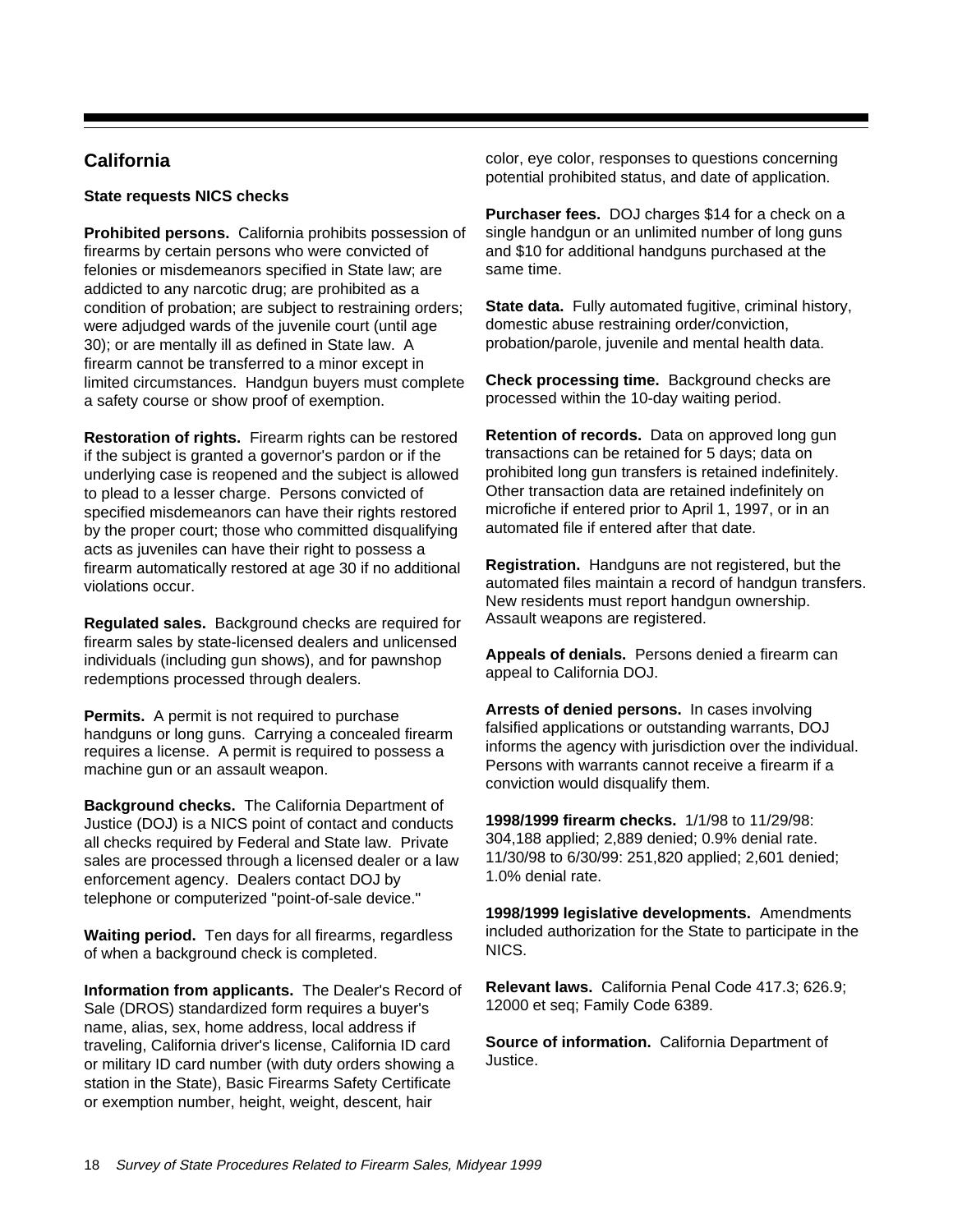# **Colorado**

**FBI conducts NICS checks** (through 7/31/99) **State requests NICS checks** (beginning 8/1/99)

[**Note:** This summary includes procedures for Colorado's instant check system which was not operating as of 6/30/99 but was reinstated effective 8/1/99. See **1998/1999 legislation** below.]

**Prohibited persons.** Colorado law forbids transfer of a firearm to any person who is prohibited under local, State or Federal law from possessing a handgun; convicted of crimes involving force against a spouse or child; or subject to a restraining order. Firearms cannot be possessed by certain previous offenders and by persons adjudicated for acts which would be felonies if committed by adults. Handguns cannot be possessed by persons under the age of 18 except in limited circumstances.

**Restoration of rights.** Felons and juvenile offenders can regain firearm rights if they receive a pardon from the president or the governor.

**Regulated sales.** State law requires background checks on persons who purchase firearms from licensed dealers.

**Permits.** Colorado does not require a permit to purchase firearms. A permit is required to carry a concealed handgun.

**Background checks.** The Colorado Bureau of Investigation (CBI) is a point of contact for the NICS and conducts all checks required by Federal and State law. Dealers request instant checks by using a 1-800 number.

**Waiting period.** No State requirements.

**Information from applicants.** Colorado's application includes the purchaser's name, address, race, sex, and date of birth. A Social Security number is optional.

**Purchaser fees.** No fees are charged.

**State data.** Colorado maintains fully automated fugitive, criminal history, probation/parole and domestic abuse restraining order/misdemeanor data on a statewide network.

**Check processing time.** Routine transactions are processed in less than 1 minute; transactions requiring additional research are processed in less than 1 day.

**Retention of records.** The CBI purges information from approved transactions within 48 hours; information from denied transactions is purged after 2 years.

**Registration.** No State requirements.

**Appeals of denials.** Persons denied a firearm can appeal to the CBI.

**Arrests of denied persons.** No information is available.

**1998/1999 firearm checks.** 1/1/98 to 11/29/98: 41,383 applied; 2,804 denied; 6.8% denial rate. 11/30/98 to 3/31/99: 35,561 applied; 2,412 denied; 6.8% denial rate .

**1998/1999 legislative developments.** An amendment changed the instant check statute's repeal date to coincide with the implementation date of the NICS. Under an executive order, CBI operated as a NICS point of contact from 11/30/98 to 3/31/99. The FBI conducted all NICS checks for the State from 4/1/99 to 7/31/99. An executive order effective 8/1/99 reinstated CBI as the point of contact.

**Relevant laws.** Colorado Revised Statutes 12-26.5-101 et seq; 18-12-101 et seq.

**Source of information.** Colorado Bureau of Investigation.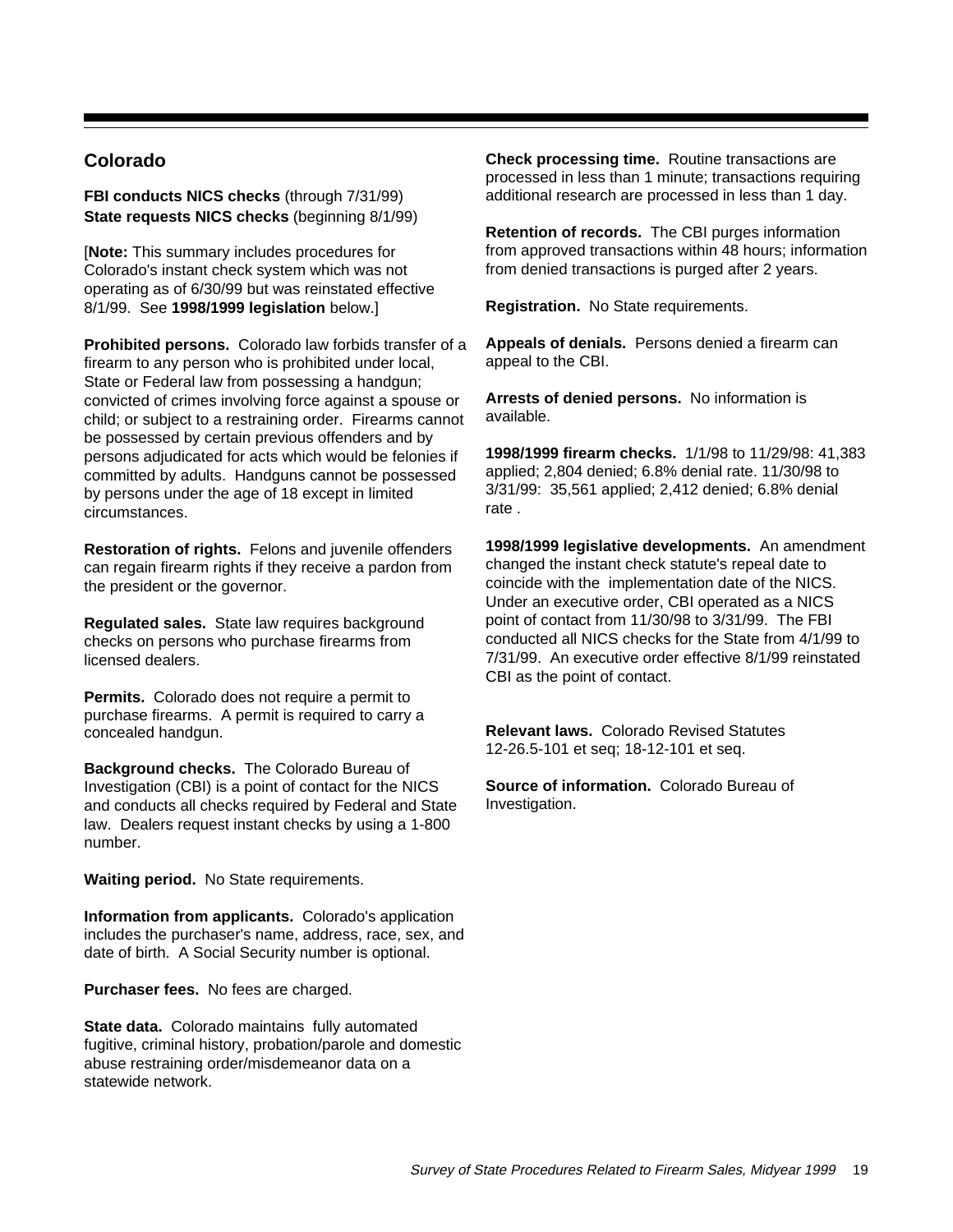# **Connecticut**

### **State requests NICS checks**

**Prohibited persons.** Connecticut prohibits issuing eligibility certificates or pistol permits for handguns to persons who did not complete a firearm safety course; have been convicted of a felony, a domestic violence misdemeanor or any of 11 other specified misdemeanors; have been discharged from custody within the preceding 20 years after having been found not guilty of a crime by reason of mental disease; were confined to a hospital for mental illness within the preceding 12 months by court order; are subject to a restraining or protective order; are illegal aliens; are under the age of 21; or were convicted as delinquent for the commission of a serious juvenile offense.

**Restoration of rights.** An offender's firearm rights can be restored if he or she previously possessed a pistol permit and the Board of Pardons clears the conviction from the record.

**Regulated sales.** State law requires background checks on persons who apply for permits, redeem firearms or make a purchase from a licensed dealer or an unlicensed individual.

**Permits.** An eligibility certificate or pistol permit is required to purchase handguns without a 14-day waiting period. Both documents are valid for 5 years and allow unlimited purchases. An authorization number is also required at the time of sale. A permit is not required to purchase long guns; however, a 14-day waiting period is required without a pistol permit, eligibility certificate or hunting license. The pistol permit is also required to carry a handgun.

**Background checks.** The Connecticut State Police (CSP) is a NICS point of contact, conducting all checks required by Federal and State law. Checks are conducted on applicants for pistol and eligibility certificates and on firearm purchasers. ATF allows a pistol permit issued before 11/30/98 to be used in lieu of a NICS check (State law still requires a check at the time of purchase). CSP can be contacted in person or by an in- State number (1-888-335-8438), regular telephone, mail, certified mail or fax.

**Waiting period.** A 14-day waiting period is required for all firearm transfers without proper permits (beginning when application is filed), regardless of when a background check is completed.

**Information from applicants.** A firearm purchase application requires the buyer's, name, address, race, sex, height, weight, date of birth, operator's license numbers, and date of application. Dealer information and the sale authorization number is also included. A Social Security number is optional.

**Purchaser fees.** A maximum fee of \$35 will be charged for pistol permits and eligibility certificates.

**State data.** The State maintains fugitive, criminal history, probation/parole, domestic abuse restraining order/misdemeanor, mental health and juvenile data.

**Check processing time.** Routine purchase transactions are normally processed in less than 15 minutes; those which require additional research normally are processed in less than 3 days.

**Retention of records.** The State retains denied applications to buy firearms for 10 years. Dealers keep approved applications for at least 5 years.

**Registration.** The state's firearm registration form includes sale, weapon, buyer and seller information.

**Appeals of denials.** Persons denied permits can appeal to the CSP and further to the Board of Firearm Permit Examiners.

**Arrests of denied persons.** In cases involving falsified applications or outstanding warrants, CSP informs the agency with jurisdiction over the individual.

**1998/1999 firearm checks.** 1/1/98 to 11/29/98: 26,981 applied; 153 denied; 0.6% denial rate. 11/30/98 to 6/30/99: 27,159 applied; 123 denied; 0.5 % denial rate.

**1998/1999 legislative developments.** An amendment barred issuing a pistol permit or an eligibility certificate to a person who has been convicted as delinquent for the commission of a serious juvenile offense.

**Relevant laws.** Connecticut General Statutes 29-27 et seq; 53-202 et seq; 53-217a.

**Source of information.** Connecticut State Police, Special Licensing and Firearms Unit (860-685-8290).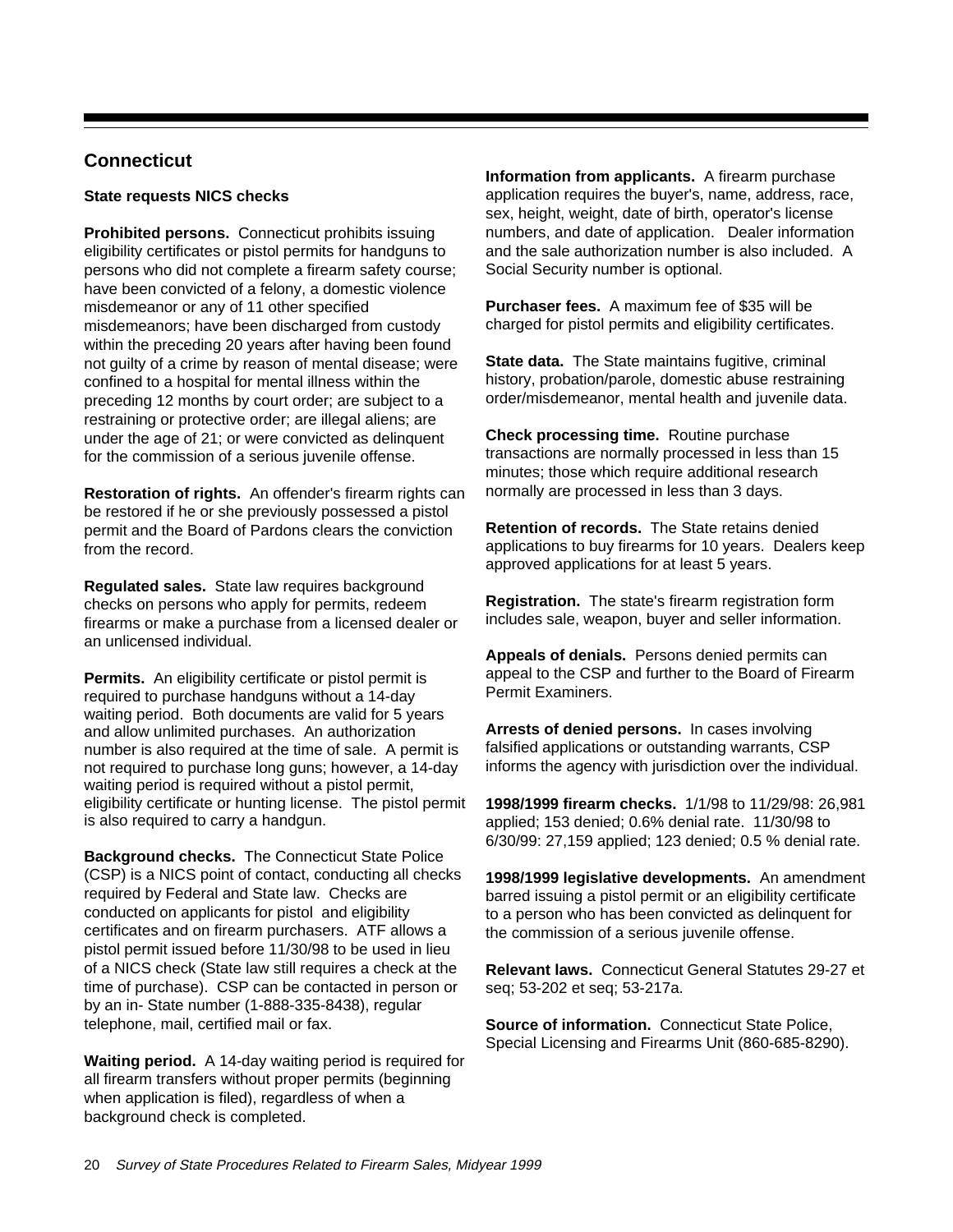# **Delaware**

## **FBI conducts NICS checks State conducts separate checks**

**Prohibited persons.** Delaware law prohibits purchase or possession of firearms by certain persons who are convicted of felonies or crimes of violence; committed for mental disorders to any hospital, mental institution, or sanitarium; convicted for unlawful use, possession, or sale of narcotics; subject to protection from abuse orders; or adjudicated delinquent for conduct which if committed by an adult would constitute a felony. Juveniles cannot own, possess or control handguns without adult supervision.

**Restoration of rights.** A convicted felon's right to own a firearm may be restored through a governor's pardon. Persons who committed disqualifying misdemeanors regain firearm rights 5 years after conviction; those who committed disqualifying juvenile offenses regain their rights at age 25.

**Regulated sales.** Background checks are required for sales of handguns and rifles by licensed dealers, and are optional for private sales. Shotgun purchases are exempt.

**Permits.** Delaware does not require a permit to purchase firearms. A permit is required to carry a concealed handgun.

**Background checks.** Licensed dealers call the Delaware State Police (DSP) for instant checks under State law, by using a 1-800 number. DSP has a maximum of 3 days to complete a check. Holders of concealed handgun permits are exempt from the check required by State law. The State is not a point of contact for the NICS; dealers must contact the FBI for all NICS checks. ATF allows a concealed handgun permit issued before 11/30/98 to be used for a purchase without a NICS check.

**Waiting period.** No State requirements.

**Information from applicants.** Delaware requires an applicant's name, address, race, sex, date of birth, Social Security number and date of application. If the application is rejected, the type, make, model and serial number of the weapon are recorded.

**Purchaser fees.** None.

**State data.** Delaware maintains fugitive, criminal history, probation/parole, juvenile, mental health and domestic violence restraining order/misdemeanor data on a statewide network. These files are fully automated except for mental health, which is partially automated.

**Check processing time.** Routine transactions are normally processed in less than 6 minutes. Transactions requiring additional research are normally processed in less than 14 minutes.

**Retention of records.** DSP retains records of approved transactions for 60 days and records of denied transactions indefinitely.

**Registration.** No State requirements.

**Appeals of denials.** Persons denied under State law can appeal to DSP and further to superior court.

**Arrests of denied persons.** In cases involving falsified applications, DSP informs the agency with jurisdiction over the individual. When a person is denied because of an outstanding warrant, the agency with jurisdiction over the dealer is notified in order to apprehend the suspect.

**1998/1999 firearm checks.** 1/1/98 to 11/29/98: 9,745 applied; 443 denied; 4.5% denial rate. 11/30/98 to 6/30/99: No statewide information available.

**1998/1999 legislative developments.** Amendments added persons subject to protection from abuse orders or convicted of domestic violence misdemeanors to those barred from purchasing or possessing firearms.

**Relevant laws.** Delaware Code 11-1441 et seq.

**Source of information.** Delaware State Police.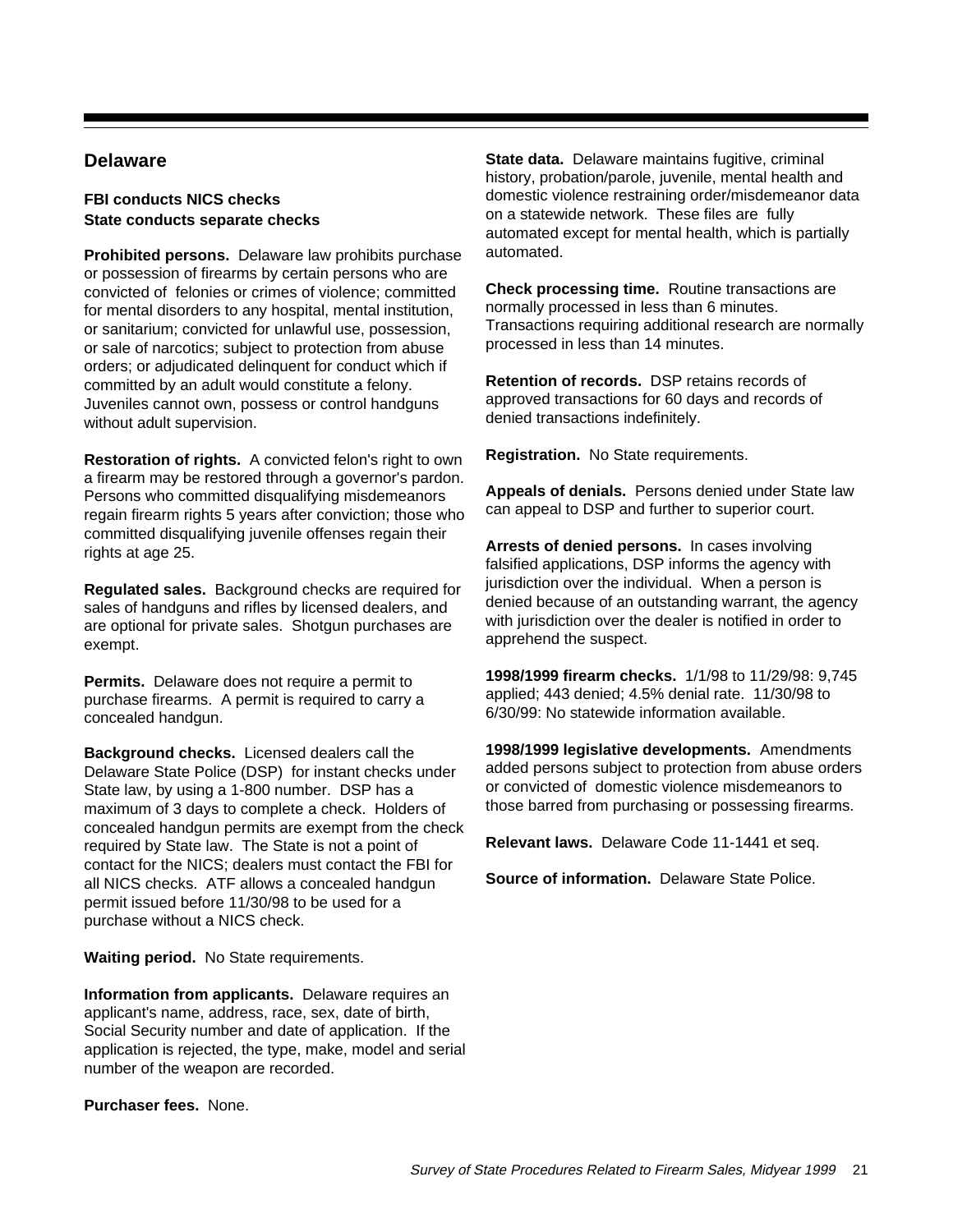# **Florida**

# **State requests NICS checks**

**Prohibited persons.** Florida prohibits the sale of firearms to persons who have been convicted of felonies, delinquent acts that would be felonies if committed by an adult, or a misdemeanor crime of domestic violence; had adjudication of guilt withheld or imposition of sentence suspended on a felony charge and 3 years have not elapsed since the completion date of any court provisions; have been indicted for a felony; are subject to a protective order; have been arrested for a "dangerous crime," or other offenses enumerated in State law; or are under the age of 18.

**Restoration of rights.** The State allows a convicted felon's right to own firearms to be restored through a pardon from the jurisdiction where the felony conviction occurred. A person convicted of a delinquent act that would be a felony if committed by an adult can regain firearm rights when the jurisdiction of the court expires.

**Regulated sales.** Background checks are required for firearm sales by licensed importers, manufacturers and dealers. Pawnshop redemptions are also subject to checks.

**Permits.** No permit is required to purchase firearms. A license is needed to carry a concealed firearm.

**Background checks.** The Florida Department of Law Enforcement (FDLE) is a point of contact for the NICS and conducts checks required by Federal and State law. Checks on firearms redeemed within 90 days of being pawned are conducted by the FBI; if redeemed after 90 days, the check is conducted by FDLE. ATF allows concealed firearm licenses issued before 11/30/98 to be used for purchases without a NICS check. Under State law, if a purchaser is not disapproved within 3 business days, the transaction can be completed.

**Waiting period.** Handgun purchases require a 3-day waiting period (beginning when application is filed), regardless of when a background check is completed.

**Information from applicants.** State law requires the purchaser's name, date of birth, gender, race, and Social Security or other identification number.

**Purchaser fees.** FDLE charges \$8 for the background check.

**State data.** The State maintains fugitive, criminal history, domestic violence misdemeanor/restraining order, juvenile and probation/parole data.

**Check processing time.** Routine transactions are normally processed in less than 4 minutes. Transactions requiring additional research are normally processed in less than 3 days.

**Retention of records.** Information on approved transactions is destroyed within 2 days after the day of the response to the licensee's request. Information on denied transactions is retained indefinitely.

**Registration.** No State requirements.

**Appeals of denials.** Persons denied firearms can appeal to FDLE.

**Arrests of denied persons.** FDLE reports persons who falsify their applications to ATF and the State agency with jurisdiction over the individual. Persons with outstanding warrants are reported to the agency with jurisdiction over the person and to the agency with jurisdiction over the dealer. Denied persons are reported to ATF, special agency personnel and local police (monthly, by the Office of Statewide Intelligence).

**1998/1999 firearm checks.** 1/1/98 to 11/29/98: 160,438 applied; 5,499 denied; 3.4% denial rate. 11/30/98 to 6/30/99: 134,026 applied; 3,637 denied; 2.7% denial rate.

**1998/1999 legislative.developments.** A new statute prohibited firearm possession by a person restrained from committing acts of domestic violence by a final injunction. An amendment extended the duration of carry licenses.

**Relevant laws.** Florida Statutes 790.001 et seq.

**Source of information.** Florida Department of Law Enforcement.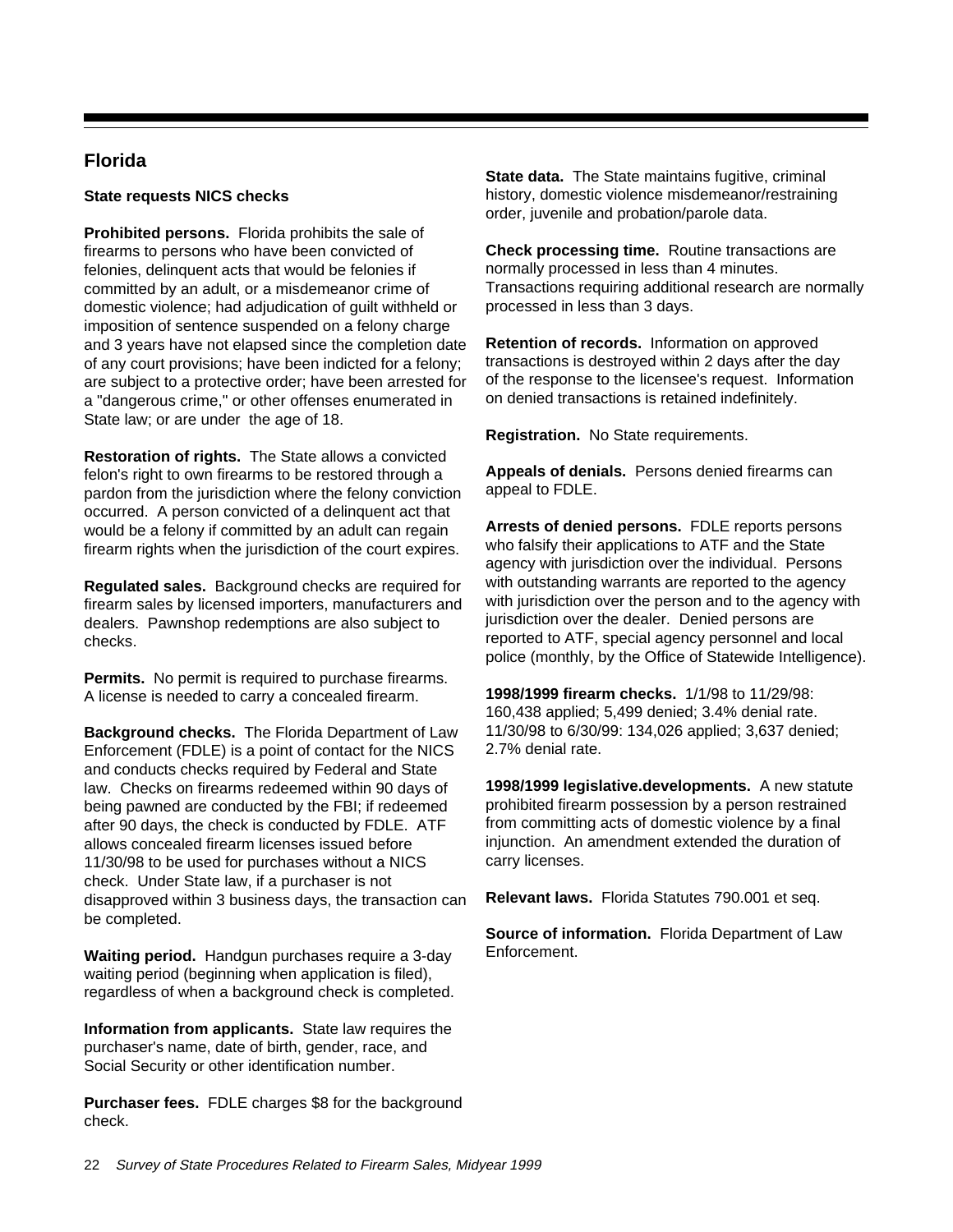# **Georgia**

# **State requests NICS checks**

**Prohibited persons.** Georgia law prohibits possession of firearms by persons who have been convicted of felonies. Persons under the age of 18 can possess handguns in certain circumstances unless they have been adjudicated delinquent. Firearms cannot be sold to persons who are prohibited by State or Federal law or who have not resided in the State for at least 3 months.

**Restoration of rights.** A convicted felon can regain the right to possess firearms if the person is granted a pardon and the Pardon and Parole Board specifically restores possession rights.

**Regulated sales.** State law requires background checks on firearm sales by licensed dealers and on redemptions which occur more than 1 year after the firearm is pawned.

**Permits.** Georgia does not require a permit to purchase firearms. A permit is required to carry a concealed handgun.

**Background checks.** The Georgia Bureau of Investigation (GBI) is a point of contact for the NICS and conducts checks required by Federal and State law. Holders of concealed handgun permits are exempt from sale checks under an ATF ruling and State law. Dealers request instant checks by using a 1-800 number. The GBI is allowed 1 day under State law to complete a check. The time allowed can be extended if the applicant's criminal history record is not immediately available (no extension limit is stated in the statute).

**Waiting period.** No State requirements.

**Information from applicants.** The state's form requires the purchaser's name, sex, race and date of birth, plus a Social Security or other identification number.

**Purchaser fees.** GBI charges \$5 for the background check.

**State data.** The State maintains fully automated fugitive, criminal history, probation and parole, mental health, and domestic violence misdemeanor data.

**Check processing time.** Routine transactions are normally processed in less than 5 minutes; transactions requiring additional research are normally processed in less than 1 day.

**Retention of records.** The Georgia Consent Form is attached to ATF 4473 and retained by the dealer. The GBI does not retain information on approved sales; data on denied transactions is retained for 90 days.

**Registration.** No State requirements.

**Appeals of denials.** Persons denied firearms can appeal to the GBI and further to superior court.

**Arrests of denied persons.** Persons who falsify applications or have outstanding warrants are reported by the GBI to the agency with jurisdiction over the individual.

**1998/1999 firearm checks.** 1/1/98 to11/29/98: 74,977 applied; 6,326 denied; 8.4% denial rate. 11/30/98 to 6/30/99: 138,849 applied; 8,972 denied; 6.5% denial rate.

**1998/1999 legislative developments.** An executive order allowed the State to participate in the NICS.

**Relevant laws.** Official Code of Georgia 16-11-101.1 et seq; 16-11-170 et seq.

**Source of information.** Georgia Bureau of Investigation, Crime Information Center.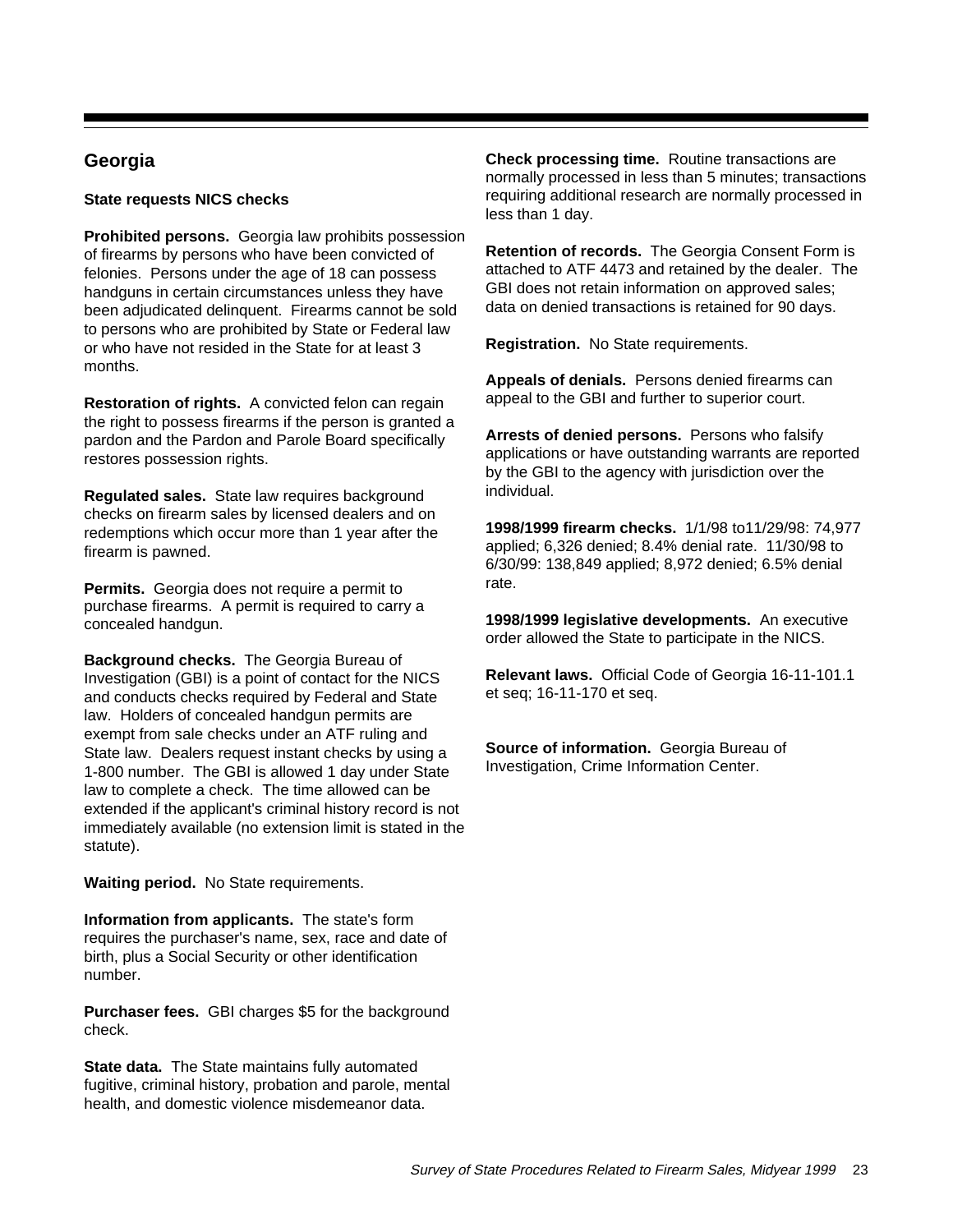# **Hawaii**

# **State requests NICS checks**

**Prohibited persons.** Hawaii law prohibits possession of a firearm by a person who is a fugitive; indicted for or convicted of a felony, a crime of violence or an illegal drug sale; addicted to drugs or alcohol; acquitted of a crime on grounds of mental disease; diagnosed as having significant behavioral, emotional or mental disorders; or subject to a restraining order. A U.S. citizen must be 21 or more years of age to apply for a permit to acquire. A long gun cannot be transferred to a person under the age of 18 except in limited circumstances.

**Restoration of rights.** The State allows a convicted felon's right to own a handgun to be restored through a governor's pardon.

**Regulated sales.** State law requires a permit for all purchases from licensed dealers and unlicensed persons.

**Permits.** A permit to acquire, valid for 10 days, is needed for every purchase of a handgun. A permit to acquire, valid for one year, is needed for unlimited purchases of long guns. A license is needed to carry a handgun.

**Background checks.** Four police departments are points of contact for the NICS and conduct checks required by Federal and State law on applicants for permits to acquire. Under State law, all permit applications must be approved or denied within 20 days. ATF allows permits to acquire and licenses to carry to be used for purchases in lieu of the NICS check.

**Waiting period.** A 14-day waiting period is required (beginning when application is filed) before issuance of a permit to acquire, regardless of when a background check is completed.

**Information from applicants.** Hawaii requires a permit applicant's name, home address, business address, race, sex, height, weight, date and place of birth, hair and eye color, Social Security number, photograph, and mental health history. Occupation, aliases, nicknames, maiden name, and scars, marks and tattoos are optional. First-time applicants must submit fingerprints.

**Purchaser fees.** First-time applicants are charged \$24 to subsidize the FBI fingerprint check.

**State data.** The State maintains an automated control repository which includes criminal history and domestic violence misdemeanor data. Mental health data are recorded manually.

**Check processing time.** No statewide information is available.

**Retention of records.** Data on approved and denied applications is retained indefinitely.

**Registration.** All firearms are required to be registered in Hawaii.

**Appeals of denials.** State law does not provide an appeal procedure.

**Arrests of denied persons.** No information is available.

**1998/1999 firearm checks.** No statewide information is available.

**1998/1999 legislative developments.** No significant changes.

**Relevant laws.** Hawaii Revised Statutes 134-1 et seq.

**Source of information.** Hawaii Criminal Justice Information Center; Honolulu Police Department.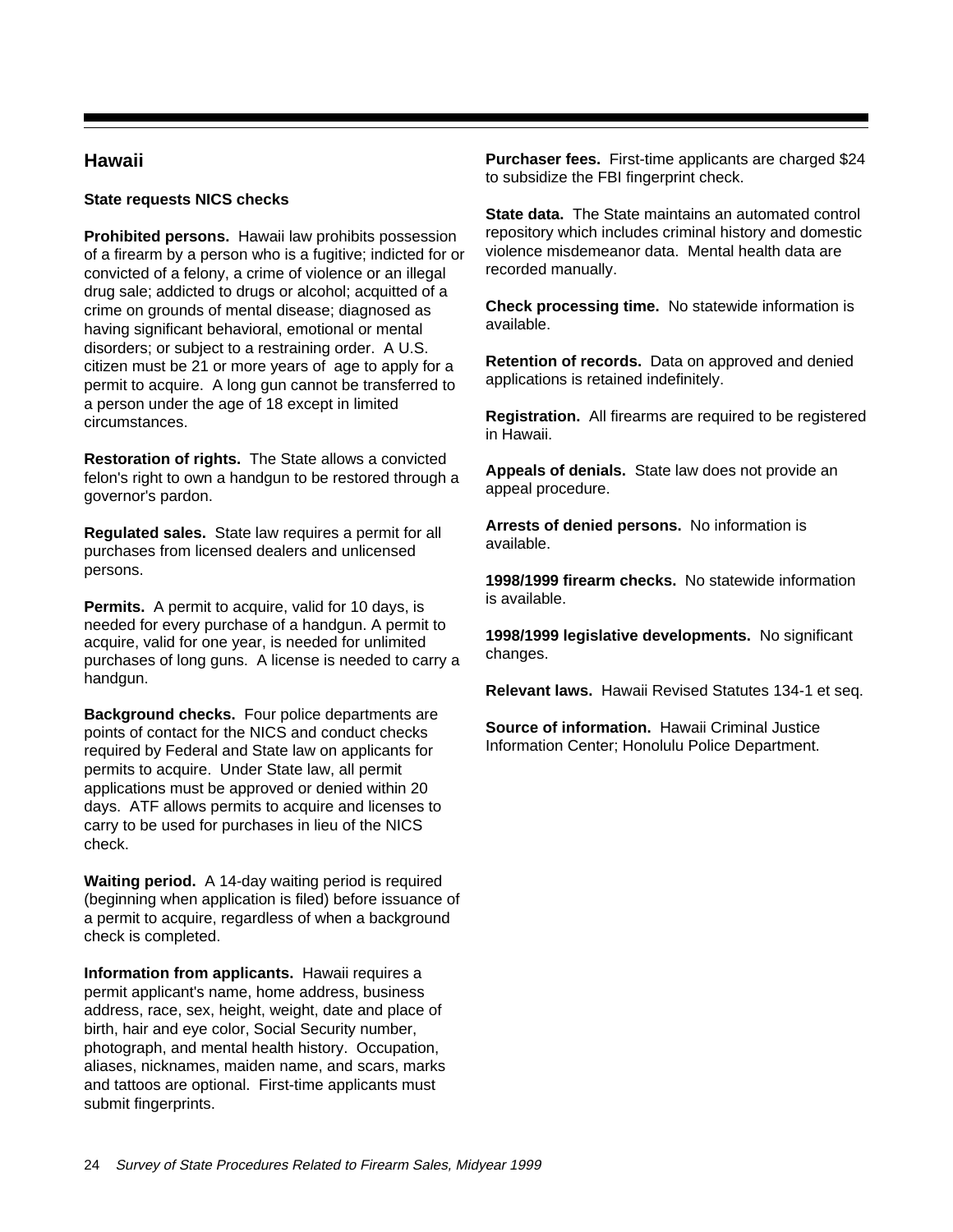# **Idaho**

#### **FBI conducts NICS checks**

**Prohibited persons.** Idaho law does not allow convicted felons to ship, transport, possess or receive firearms. A firearm cannot be sold to or possessed by a minor under the age of 18 without the consent of a parent or guardian.

**Restoration of rights.** Certain felons regain possession rights upon completion of imprisonment, probation or parole. Other felons, except for those convicted of specified offenses, may apply to the commission of pardons and parole for restoration 5 years after final discharge.

**Regulated sales.** State law does not require background checks on firearm purchasers.

**Permits.** No permit is required to purchase firearms. A permit is required to carry a concealed weapon.

**Background checks.** The State is not a point of contact for the NICS. Licensed dealers in Idaho contact the FBI for all checks required by the NICS.

**Waiting period.** No State requirements.

**Information from applicants.** No State requirements.

**Purchaser fees.** None.

**State data.** Idaho maintains fully automated fugitive, criminal history and domestic violence protective order/misdemeanor data on a statewide network, as well as a sex offender registry.

**Check processing time.** Not applicable.

**Retention of records.** No State requirements.

**Registration.** No State requirements.

**Appeals of denials.** Persons denied a firearm by the FBI can appeal under Federal law.

**Arrests of denied persons.** Not applicable.

**1998/1999 firearm checks.** 1/1/98 to 11/29/98: 18,539 applied; 772 denied; 4.2% denial rate. 11/30/98 to 6/30/99: No statewide information available.

**1998/1999 legislative developments.** An amendment added crimes for which conviction will suspend the right to ship, transport, possess or receive a firearm. The state's instant background check law expired on 11/30/98.

**Relevant laws.** Idaho Code 18-3302 et seq.

**Source of information.** Idaho Department of Law Enforcement.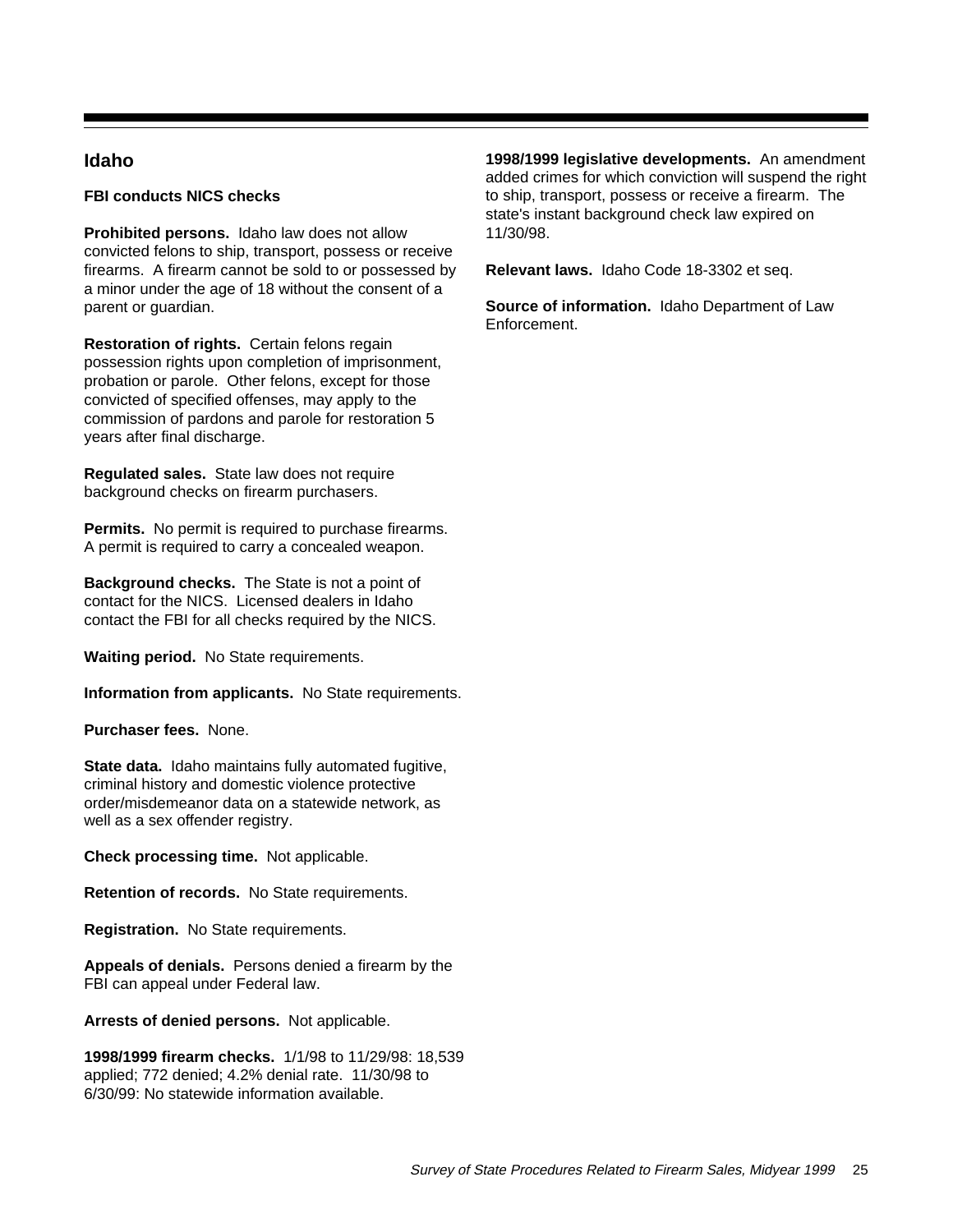# **Illinois**

# **State requests NICS checks**

**Prohibited persons.** Firearm Owners Identification (FOID) cards cannot be issued to persons who are prohibited by any Illinois State statute or Federal law. State law prohibits persons who are under 21 years of age and have been convicted of misdemeanors other than a traffic offenses or adjudged delinquent; under 21 and lack parental consent to possess firearms; convicted felons; drug addicts; mentally ill or retarded; illegal aliens; subject to protective orders; or convicted of firearm or domestic violence offenses.

**Restoration of rights.** Convicted felons may regain firearm rights if they are granted relief from Illinois convictions. Persons who committed forcible felonies must complete their sentence and 20 years without additional violations before applying for relief. Applications for relief are made to the director of the State Police, whose decision can be appealed to the circuit court.

**Regulated sales.** Background checks are required on permit applicants, and on persons who purchase or redeem firearms from licensed dealers. Checks are not required for sales between unlicensed individuals; however, records of such transactions must be retained for 10 years.

**Permits.** Illinois requires residents to possess a valid FOID card in order to purchase firearms or ammunition. The card is valid for 5 years with no limit on the number of firearms purchased. The State does not issue concealed firearm permits.

**Background checks.** The Illinois State Police (ISP) is a point of contact for the NICS and conducts background checks required by Federal and State law. Checks are conducted on applicants for FOID cards, with a maximum of 30 days allowed to process an application. When a valid card is used for a purchase, the dealer requests an instant check through the Firearm Transfer Inquiry Program (FTIP) Unit of ISP, using one of two 1-900 numbers.

**Waiting period.** The wait is 24 hours for a long gun and 72 hours for a handgun (beginning when application is filed), regardless of when a background check is completed.

**Information from applicants.** A FOID card application includes the name, address, date of birth, race, sex height, weight, eye color, hair color, recent picture and answers to specific questions regarding eligibility factors. An FTIP transaction requires the dealer and FOID card numbers.

**Purchaser fees.** ISP charges \$5 for a FOID card and \$2 for an FTIP inquiry at the time of purchase.

**State data.** Automated files with fugitive, criminal history and conviction data are maintained on a statewide network. Other files cover mental health, juveniles, and domestic violence orders and convictions.

**Check processing time.** FTIP purchase inquiries requiring limited analysis are completed in less than 1 minute. Inquiries requiring complete analysis are completed within 24-72 hours, depending on the type of firearm.

**Retention of records.** Data on approved FTIP transactions from 1-900 calls are retained for 3 months; data on denied transactions is retained indefinitely. FOID card applications are retained on microform.

**Registration.** Firearms are registered by some local governments, but not by the State.

**Appeals of denials.** A denial or revocation of a FOID card can be appealed to the director of the State Police, and further to the circuit court.

**Arrests of denied persons.** Persons with outstanding warrants are reported by ISP to the agency with jurisdiction over the fugitive. Denied persons are referred to a unit within ISP, which ananlyzes denial information and reports significant violations to ATF.

**1998/1999 firearm checks.** 1/1/98 to 11/29/98: 146,970 applied; 1,490 denied; 1.0% denial rate. 11/29/98 to 6/30/99: 99,912 applied; 861 denied; 0.9% denial rate (FTIP transactions).

**1998/1999 legislative developments.** Amendments barred domestic violence offenders and federal law violators from receiving a FOID card.

**Relevant laws.** Compiled Statutes 430:65/0.01 et seq; 720:5/24-1 et seq; 725:5/112A-14.5.

**Source of information.** Illinois State Police.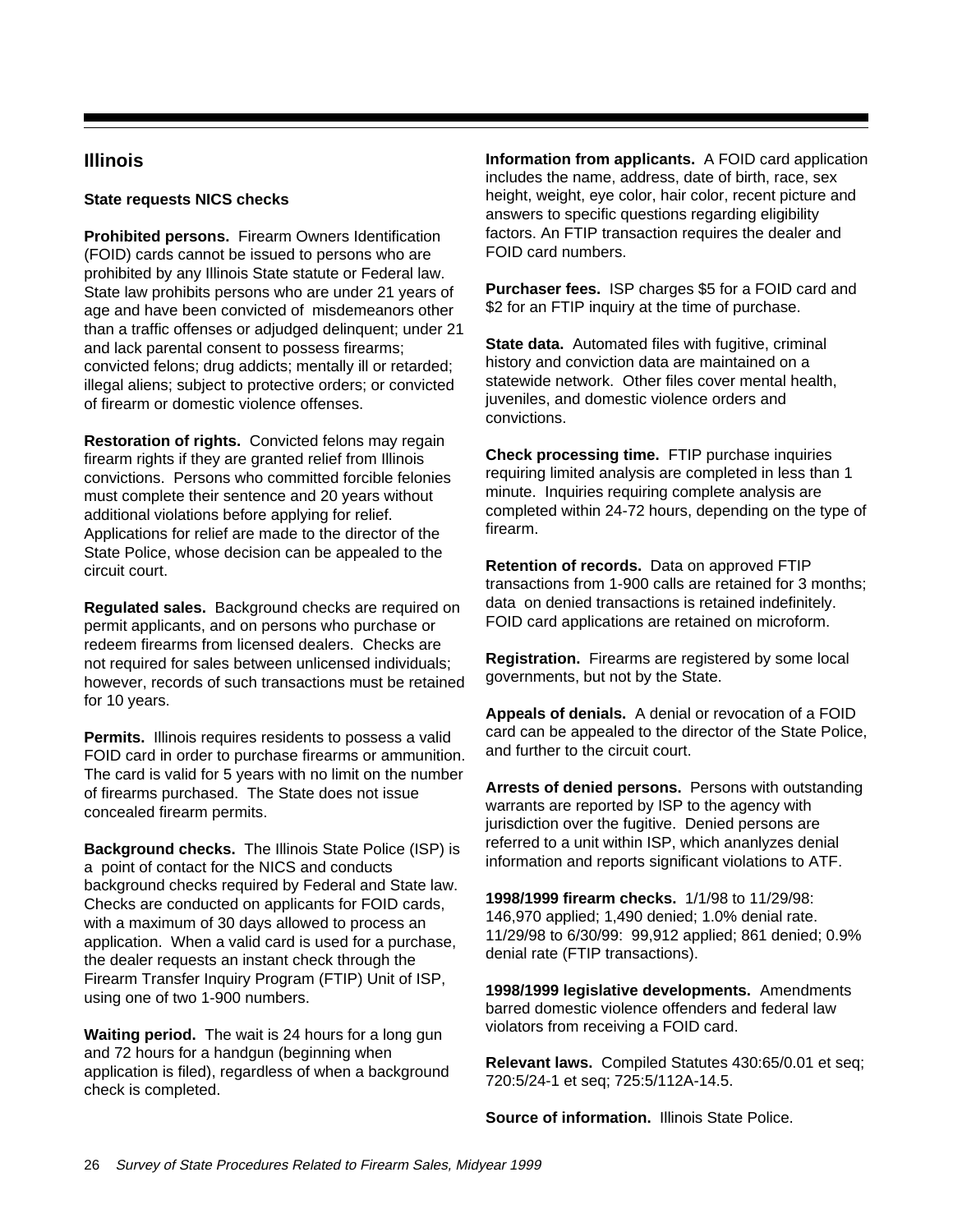# **Indiana**

# **FBI conducts long gun NICS checks State requests handgun NICS checks**

**Prohibited persons.** Indiana law prohibits transfers of handguns and assault weapons to persons under 21 years of age, except in limited circumstances. Further, it is unlawful to transfer a handgun to a person who is convicted of a felony; adjudicated a delinquent child for an act that would be a felony if committed by an adult; a drug abuser; an alcohol abuser; or mentally incompetent.

**Restoration of rights.** A convicted felon's right to own a handgun can be restored by post-conviction relief or a governor's pardon. Persons who have been adjudicated delinquent can regain their rights at age 23.

**Regulated sales.** Background checks on handgun purchasers are required under State law for sales by licensed dealers. Handguns cannot be pawned in the State.

**Permits.** Indiana does not require a permit to purchase firearms. A handgun license is required for personal protection (carrying concealed), hunting and target shooting.

**Background checks.** Licensed dealers in the State contact the FBI for checks of persons purchasing or redeeming long guns. The Indiana State Police (ISP) is a partial point of contact for the NICS and conducts telephone instant checks of handgun purchasers. A maximum of 1 business day is allowed to complete a check. ATF and State rules allow personal protection, hunting and target permits to be used for purchases in lieu of the NICS check.

**Waiting period.** No State requirements.

**Information from applicants.** Handgun purchasers must provide the following: name, address, sex, race, place of birth, date of birth, height, weight, Social Security number and fingerprints plus the date and hour of the transfer.

**Fees charged**. The ISP charges \$3 for an instant check, \$5 for a hunting and target license, and \$15 for a personal protection license.

**State data.** Indiana maintains fully automated criminal history data on a statewide network.

**Inquiry process.** No information is available.

**Retention of records.** Limited data on approved transactions can be retained by ISP for not more than one year; other data on approvals can be retained for up to 30 days. Data on denied transactions are retained indefinitely.

**Registration.** Handguns are voluntarily registered in Indiana; there are no State requirements.

**Appeals of denials.** Persons denied a handgun can appeal to ISP or the agency with the disqualifying record. A further appeal lies to the circuit court.

**Arrests of denied persons.** ISP reports persons who falsify their applications to ATF. Persons with outstanding warrants are reported to the agency with jurisdiction over the fugitive.

**1998/1999 firearm checks.** 1/1/98 to 11/29/98: 79,022 applied; 998 denied; 1.3% denial rate. 11/29/98 to 6/30/99: 49,736 applied; 1,373 denied; 2.8% denial rate.

**1998/1999 legislative developments.** A new chapter established a statewide instant check system for handgun sales.

**Relevant laws.** Indiana Code 35-47-1 et seq.

**Source of information.** Indiana State Police.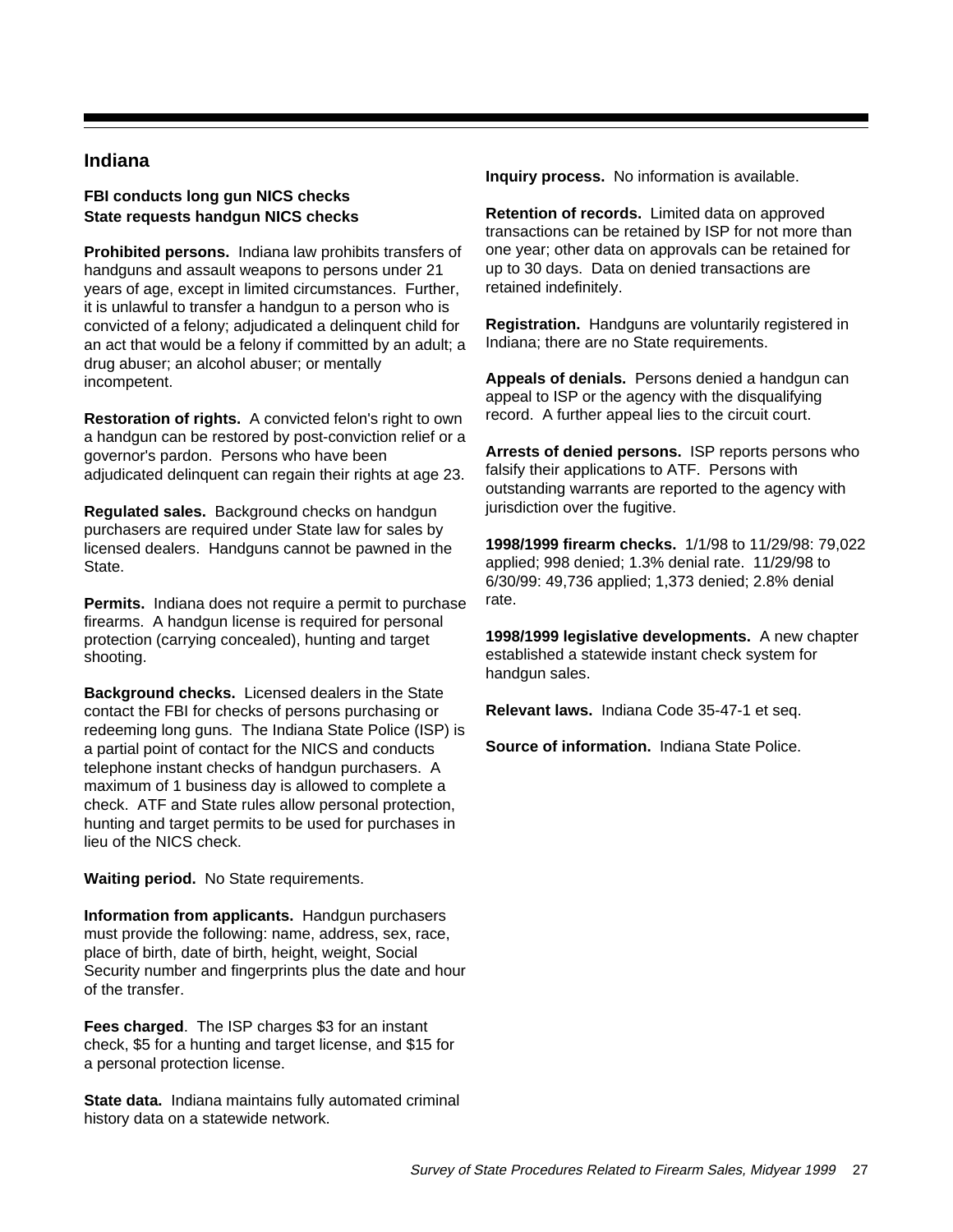# **Iowa**

# **FBI conducts long gun NICS checks State requests handgun NICS checks**

**Prohibited persons.** Applicants for permits to acquire pistols and revolvers must meet all Federal requirements for possessing firearms. Additionally, Iowa law prohibits handgun sales to persons who are less than 21 years of age; convicted of felonies; addicted to alcohol or a controlled substance; have histories of repeated acts of violence; have been convicted of certain misdemeanor crimes of assault; or have been adjudged mentally incompetent.

**Restoration of rights.** Iowa allows a convicted felon's right to own a handgun to be restored through a pardon or a special restoration of rights with firearms privileges.

**Regulated sales.** Permit regulations pertain to all handgun sales by licensed dealers, pawnshops and unlicensed persons.

**Permits.** Iowa requires an annually renewed permit to acquire handguns unless the purchaser holds a valid permit to carry firearms. An unlimited number of handguns can be purchased with either permit.

**Background checks.** Licensed dealers in the State contact the FBI for checks on long gun purchasers. Ninety-nine county sheriffs and the Iowa Department of Public Safety (for State employees and non- residents) are the partial points of contact for the NICS, conducting checks of applicants for permits to acquire handguns. The sheriffs check handgun redemptions by persons with State permits; all other redemptions are checked by the FBI. ATF allows permits to acquire or carry to be used for a purchase in lieu of a NICS check.

**Waiting period.** An Iowa permit becomes valid 3 days after the date of application.

**Information from applicants.** Permit applicants must provide the following: name, address, date of birth, application date and a form of identification with a color photograph. A Social Security number is optional.

**Fees charged.** Fees are at the discretion of the county sheriffs.

**State data.** Iowa maintains fully automated fugitive, criminal history, and domestic abuse restraining order/misdemeanor data on a statewide network. Checking agencies also have access to some probation, parole, and juvenile data.

**Inquiry process.** No information is available.

**Retention of records.** Sheriffs retain approved permit applications for 4 years and denied permit applications for 3 years.

**Registration.** No State requirements.

**Appeals of denials.** Persons denied a State permit can appeal to the denying agency.

**Arrests of denied persons.** Persons with outstanding warrants are arrested by the checking agency in some cases.

**1998/1999 firearm checks.** No statewide information is available.

**1998/1999 legislative developments.** No significant changes.

**Relevant laws.** Iowa Code 702.7; 724.1 et seq.

**Source of information.** Iowa Department of Public Safety.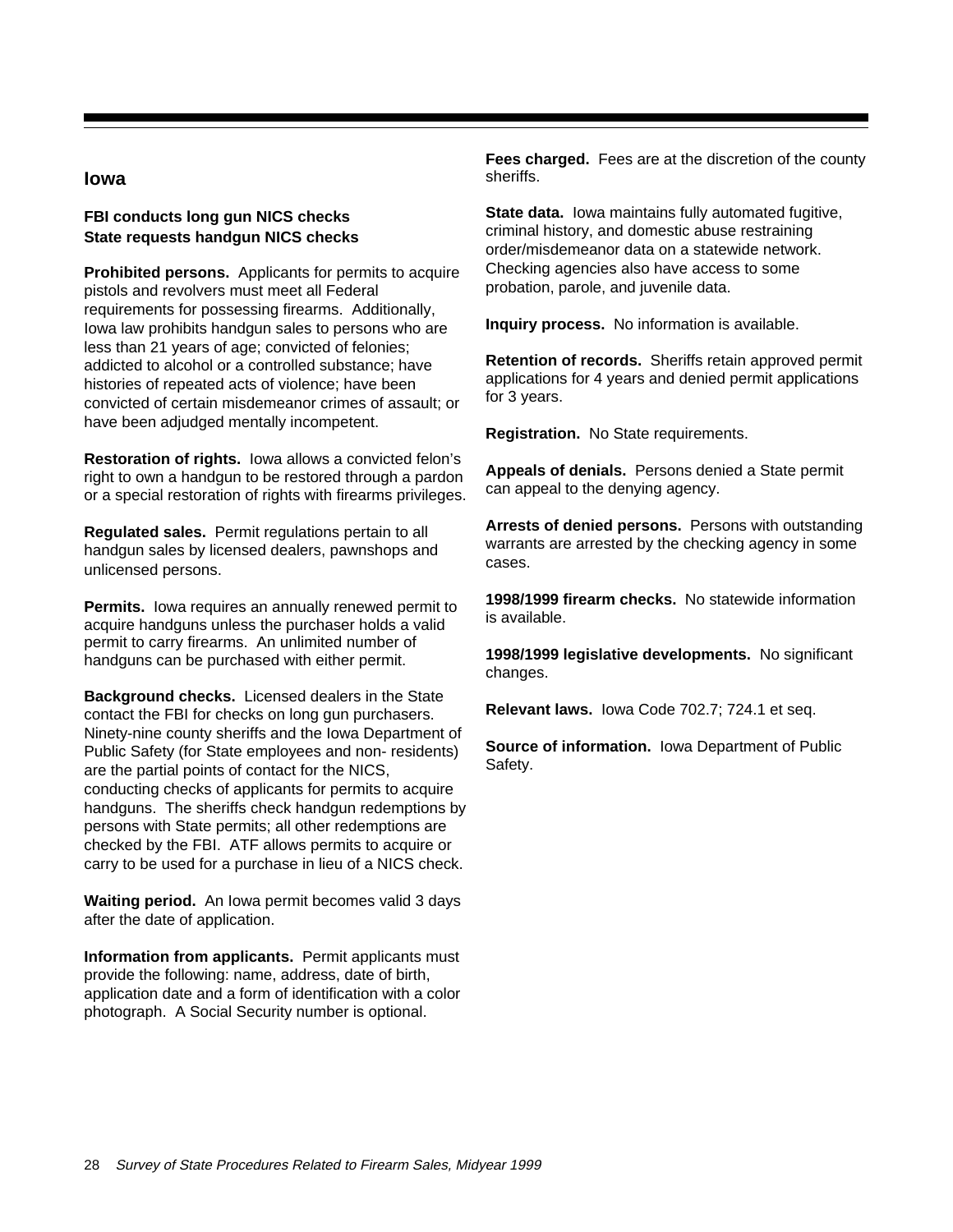# **Kansas**

# **FBI conducts NICS checks**

**Prohibited persons.** Firearms cannot be transferred to or possessed by persons who are both addicted to and unlawful users of controlled substances, and persons who have been convicted of certain felonies or a controlled substances act violation, or were adjudicated a juvenile offender because of the commission of an act which if done by an adult would constitute a disqualifying offense. Handguns cannot be transferred to or knowingly possessed by persons less than 18 years of age except in limited circumstances.

**Restoration of rights.** The State allows a convicted felon's right to own a firearm to be restored after 5 or 10 years (depending on the type of crime) from the date of conviction or release from imprisonment (whichever period is longer). Restoration is not allowed if the offense involved possession of a firearm.

**Regulated sales.** Kansas law does not require background checks on firearms purchasers.

**Permits.** A permit is not required to purchase firearms. The State does not issue permits to carry concealed firearms.

**Background checks.** The State is not a point of contact for the NICS. Licensed dealers in Kansas contact the FBI for all checks required by the NICS.

**Waiting period.** No State requirements.

**Information from applicants.** No State requirements.

**Purchaser fees.** No State requirements.

**State data.** Kansas maintains criminal history, domestic violence misdemeanor, and juvenile offender data on the statewide computer network.

**Check processing time.** Not applicable.

**Retention of records.** No State requirements.

**Registration.** No State requirements.

**Appeals of denials.** Persons denied a firearm by the FBI can appeal under Federal law.

**Arrests of denied persons.** Not applicable.

**1998/1999 firearm checks.** No statewide information available.

**1998/1999 legislative developments.** No significant changes.

**Relevant laws.** Kansas Statutes 21-4201 et seq.

**Source of information.** Kansas Bureau of Investigation.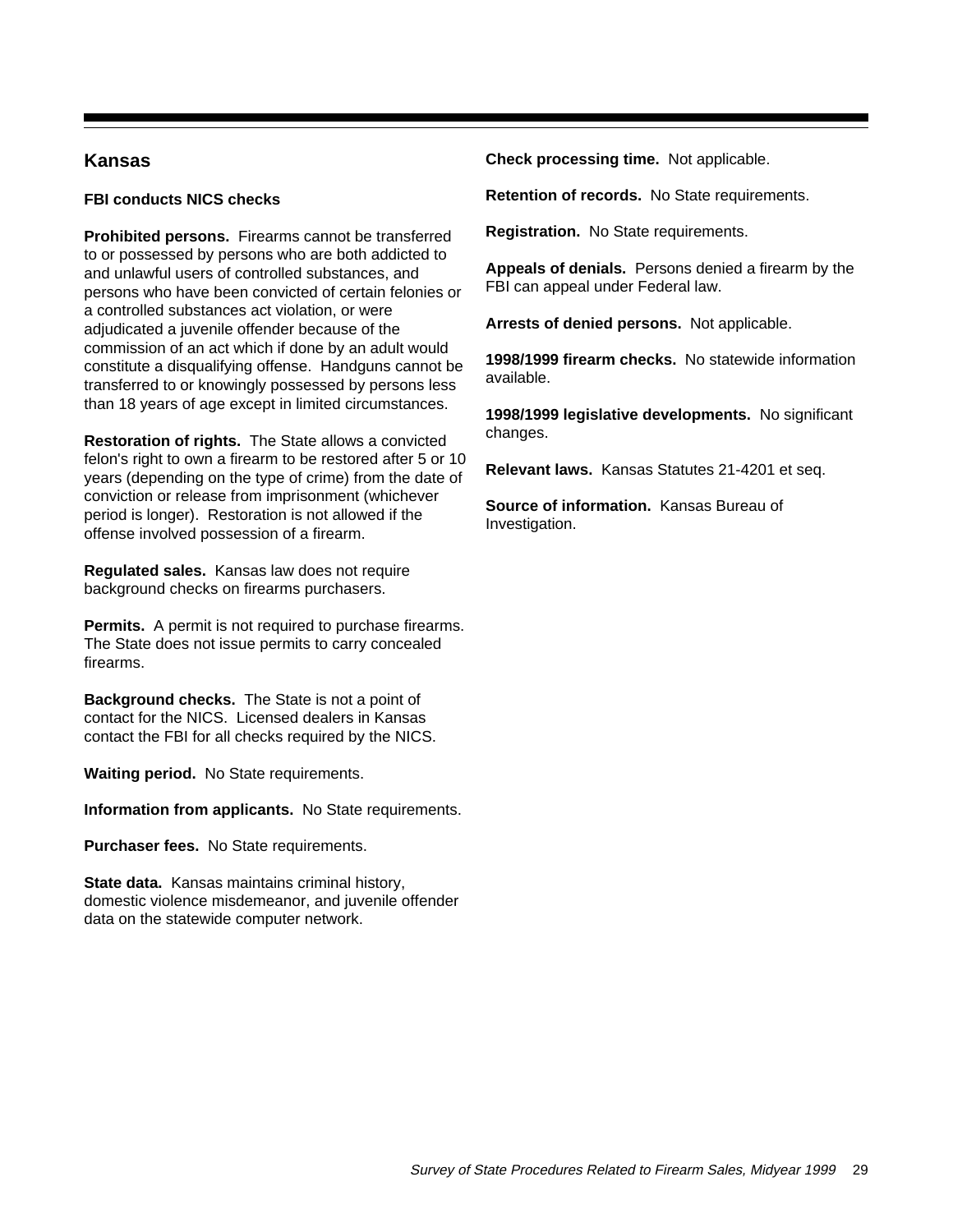# **Kentucky**

**FBI conducts NICS checks**

**Prohibited persons.** Kentucky law prohibits possession of firearms by persons who have been convicted of felonies, as well as any youthful offender convicted of a felony. Handguns cannot be possessed by or provided to persons under the age of 18 except in limited circumstances.

**Restoration of rights.** The State allows a convicted felon's right to possess firearms to be restored through a governor's pardon.

**Regulated sales.** State law does not require background checks on firearms purchasers.

**Permits.** Kentucky does not require a permit to purchase firearms. A license is required to carry a concealed firearm.

**Background checks.** The State is not a point of contact for the NICS. Licensed dealers in Kentucky contact the FBI for all checks required by the NICS. ATF allows concealed firearm licenses issued after July 15, 1998 to be used for purchases without a NICS check.

**Waiting period.** No State requirements.

**Information from applicants.** No State requirements.

**Purchaser fees.** No State requirements.

**State data.** Kentucky maintains fully automated fugitive, criminal history and domestic violence restraining order data on a statewide network.

**Check processing time.** Not applicable.

**Retention of records.** No State requirements.

**Registration.** No State requirements.

**Appeals of denials.** Persons denied a firearm by the FBI can appeal under Federal law.

**Arrests of denied persons.** Not applicable.

**1998/1999 firearm checks.** No statewide information is available.

**1998/1999 legislative developments.** Amendments to the concealed firearm license law included a provision which requires use of the NICS index as part of the record check on applicants.

**Relevant laws.** Kentucky Revised Statutes 237.030 et seq; 431.064; 527.010 et seq.

**Source of information.** Kentucky State Police.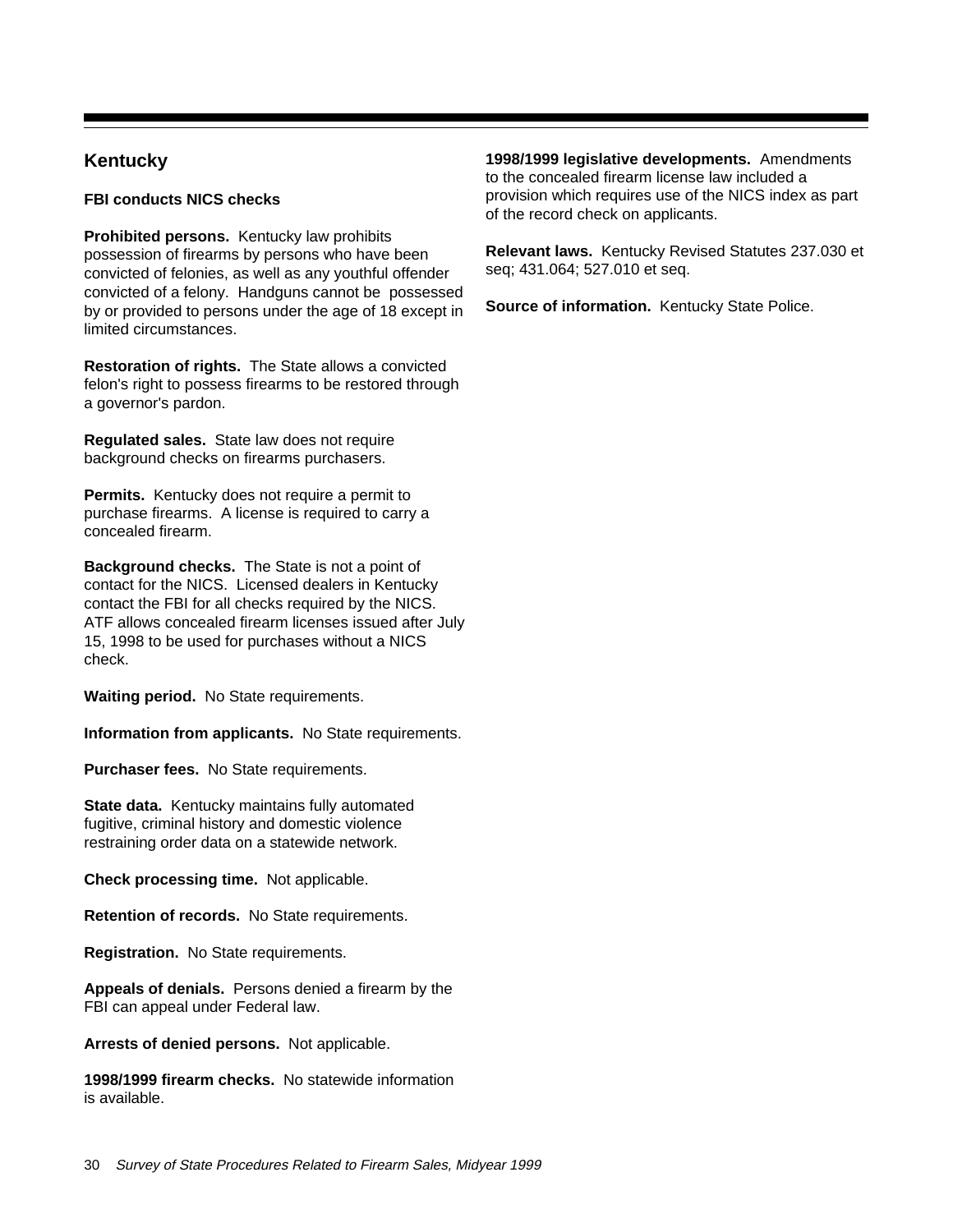# **Louisiana**

#### **FBI conducts NICS checks**

**Prohibited persons.** Louisiana law prohibits possession of firearms by persons who have been convicted of certain felonies. It is unlawful to sell or otherwise deliver a firearm to any person under the age of 18.

**Restoration of rights.** A convicted felon's right to possess a firearm can be restored in Louisiana through a governor's pardon or by a sheriff. Except for certain offenders, persons without additional violations for 10 years after completion of their sentences may apply to the sheriff of their parish of residence for a permit to possess firearms.

**Regulated sales.** State law does not require background checks on firearms purchasers.

**Permits.** The State does not require a permit to purchase firearms. A permit is required to carry a concealed handgun.

**Background checks.** The State is not a point of contact for the NICS. Licensed dealers in Louisiana contact the FBI for all checks required by the NICS. ATF allows concealed firearm licenses issued before November 30, 1998 to be used in lieu of a NICS check.

**Waiting period.** No State requirements.

**Information from applicants.** No State requirements.

**Purchaser fees.** No State requirements.

**State data.** Louisiana maintains a statewide computer network with fugitive data and criminal histories that include domestic violence offenses and some mental health data. These files are fully automated. Other mental health data are maintained by local coroners.

**Check processing time.** Not applicable.

**Retention of records.** No State requirements.

**Registration.** No State requirements.

**Appeals of denials.** Persons denied a firearm by the FBI can appeal under Federal law.

**Arrests of denied persons.** Not applicable.

**1998/1999 firearm checks.** No statewide information is available.

**1998/1999 legislative developments.** No significant changes.

**Relevant laws.** Louisiana Revised Statutes 14:91; 14:95; 14:95.1; 40:1379.3: 40:1751 et seq.

**Source of information.** Louisiana State Police.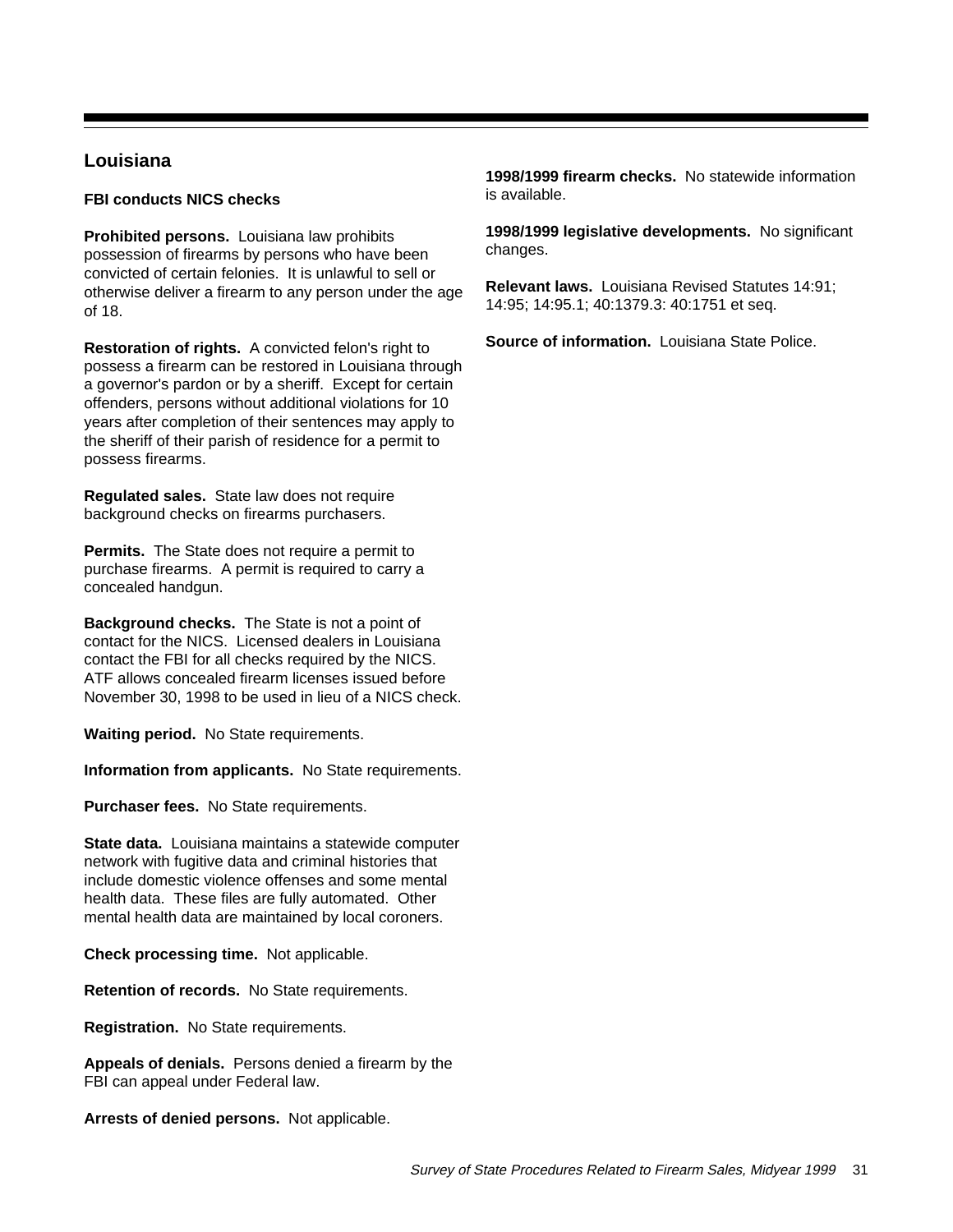# **Maine**

#### **FBI conducts NICS checks**

**Prohibited persons.** Maine law prohibits possession of a firearm by a person who committed a crime punishable by imprisonment for one year or more; committed a firearms offense; engaged in conduct as a juvenile that if committed by an adult would have been a disqualifying offense; or is subject to a domestic violence restraining order. It is unlawful to transfer a firearm to a person under the age of 16, except for a parent or guardian of the minor.

**Restoration of rights.** Firearm rights may be restored by the commissioner of public safety, a court order or a governor's pardon. A person convicted of a disqualifying offense can apply to the commissioner for a permit to carry a firearm 5 years from the date of final discharge from the sentence. The commissioner's decision can be appealed to superior court. Nonviolent juvenile offenders regain firearm rights 3 years after completion of their dispositions or upon reaching 18 years of age, whichever is later.

**Regulated sales.** State law does not require background checks on firearms purchasers.

**Permits.** Maine does not require a permit to purchase firearms. A permit is required to carry a concealed weapon. Persons with restored rights are issued possession permits, but cannot carry a concealed firearm.

**Background checks.** The State is not a point of contact for the NICS. Licensed dealers in Maine contact the FBI for all checks required by the NICS.

**Waiting period.** No State requirements.

**Information from applicants.** No State requirements.

**Purchaser fees.** No State requirements.

**State data.** State agencies maintain fugitive, criminal history, motor vehicle and domestic violence restraining order data. These files are maintained manually and are accessed via teletype.

**Check processing time.** Not applicable.

**Retention of records.** No State requirements.

**Registration.** No State requirements.

**Appeals of denials.** Persons denied a firearm by the FBI can appeal under Federal law.

**Arrests of denied persons.** Not applicable.

**1998/1999 firearm checks.** No statewide information is available.

**1998/1999 legislative developments.** No significant changes.

**Relevant laws.** Maine Revised Statutes 15.393; 17A.554; 25.2001 et seq.

**Source of information.** Maine State Police.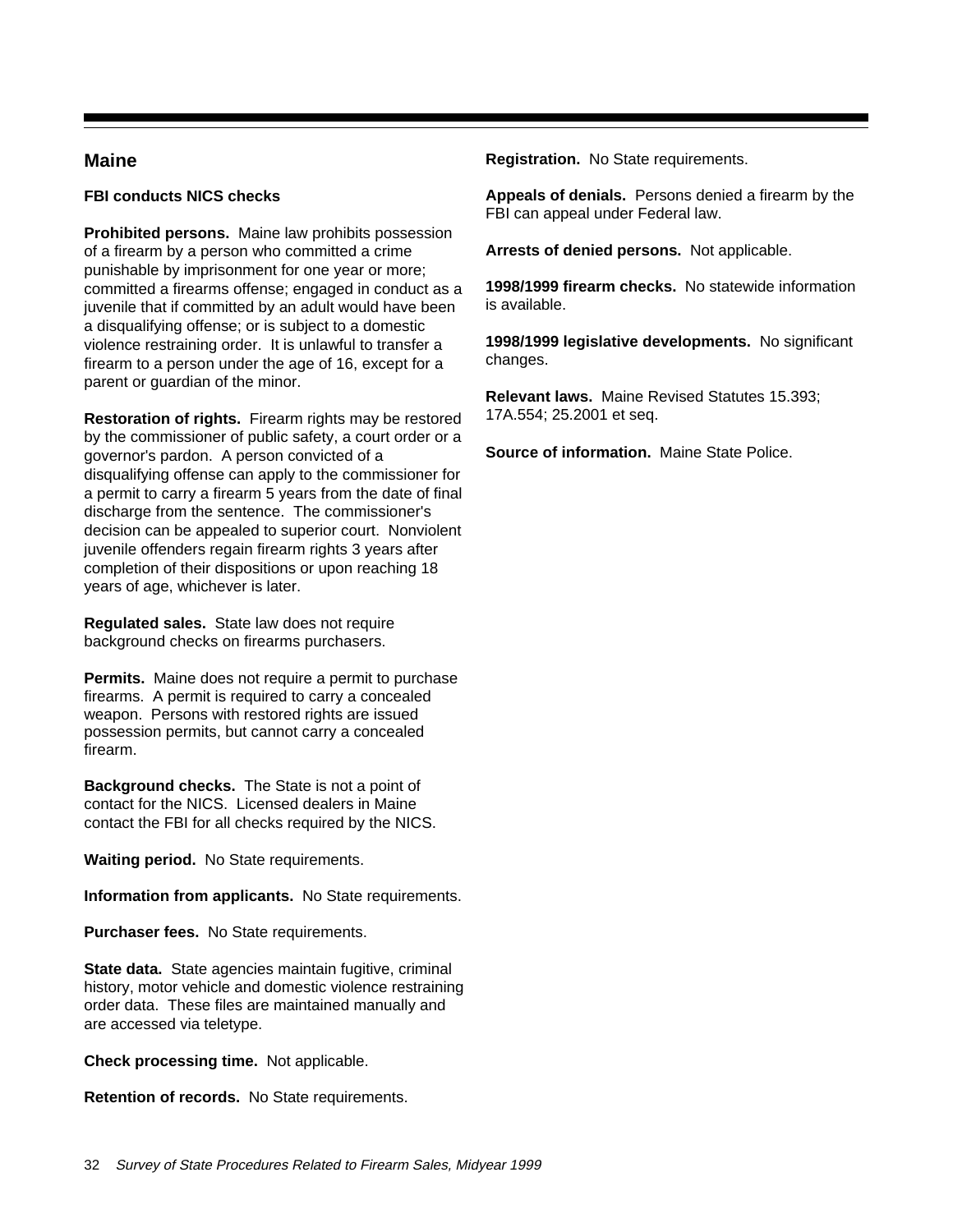### **Maryland**

### **FBI conducts long gun NICS checks State requests handgun NICS checks**

**Prohibited persons.** A "regulated firearm" (handgun or assault weapon) cannot be transferred to or possessed by a person who is convicted of a crime of violence, a felony or any common law offense or misdemeanor that carries more than a 2-year term of imprisonment; a fugitive; a habitual drunkard; addicted to a controlled substance; mentally disordered as defined in State law; under 21 years or age; or subject to a protective order. In addition, it is illegal to transfer a regulated firearm to a person who is visibly under the influence of alcohol or drugs or a participant in a straw purchase. Regulated firearm purchasers must have resided in the State for 90 days, and are limited to one purchase every 30 days.

**Restoration of rights.** The right to own a firearm may be restored by a governor's pardon.

**Regulated sales.** Background checks. are required for sales of "regulated firearms" (handguns and assault weapons) by licensed dealers and unlicensed persons. A dealer is required to have a State regulated-firearms license in addition to a Federal license. An unlicensed person selling at a gun show must obtain a temporary transfer permit, have a fixed display and comply with the same restrictions imposed upon licensed dealers.

**Permits.** A permit is not required to purchase firearms; a permit issued by the secretary of the Maryland State Police is required to carry a handgun.

**Background checks.** The Maryland State Police (MSP) is a partial point of contact for the NICS and conducts checks on regulated firearms buyers. Dealers transmit applications to the MSP by certified mail or fax. Private sales are processed through dealers or State police installations. Checks must be completed within 7 days unless placed on hold because of a criminal proceeding without a disposition. The FBI checks all redemptions, and sales of long guns not regulated by State law. ATF allows concealed handgun permits issued after November 30, 1998, to be used for a purchase without a NICS check.

**Waiting period.** A 7-day waiting period is required for transfers of regulated firearms (beginning when application is filed), regardless of when a background check is completed.

**Information from applicants.** The State requires the purchaser's name, address, race, sex, height, weight, hair and eye color, date and place of birth, driver's identification number, Social Security number, occupation and date of application, plus the caliber, make, model, and serial number of the weapon.

**Purchaser fees.** A \$10 application fee is charged by the State.

**State data.** Maryland maintains fully automated fugitive and criminal history files, plus domestic violence restraining order/misdemeanor and probation/parole data.

**Check processing time.** Routine applications are processed in approximately 5 days. Applications which require additional research are normally processed in less than 1 month.

**Retention of records.** A permanent record of all completed transactions of regulated firearms is maintained by MSP. Denied applications are maintained indefinitely.

**Registration.** Permanent transaction records contain the caliber, make, model, serial number and special characteristics of each regulated firearm transferred.

**Appeals of denials.** A person denied a regulated firearm can appeal to MSP and further to State court.

**Arrests of denied persons.** All denied persons are reported to the MSP Firearms Investigation Unit.

**1998/1999 firearm checks.** 1/1/98 to 11/29/98: 25,222 applied; 236 denied; 0.9% denial rate. 11/29/98 to 6/30/99: 17,774 applied; 258 denied; 1.5% denial rate.

**1998/1999 legislative developments.** No significant changes.

**Relevant laws.** Code of Maryland 27-36A et seq; 27-441 et seq.

**Source of information.** Maryland State Police Firearms Enforcement Division.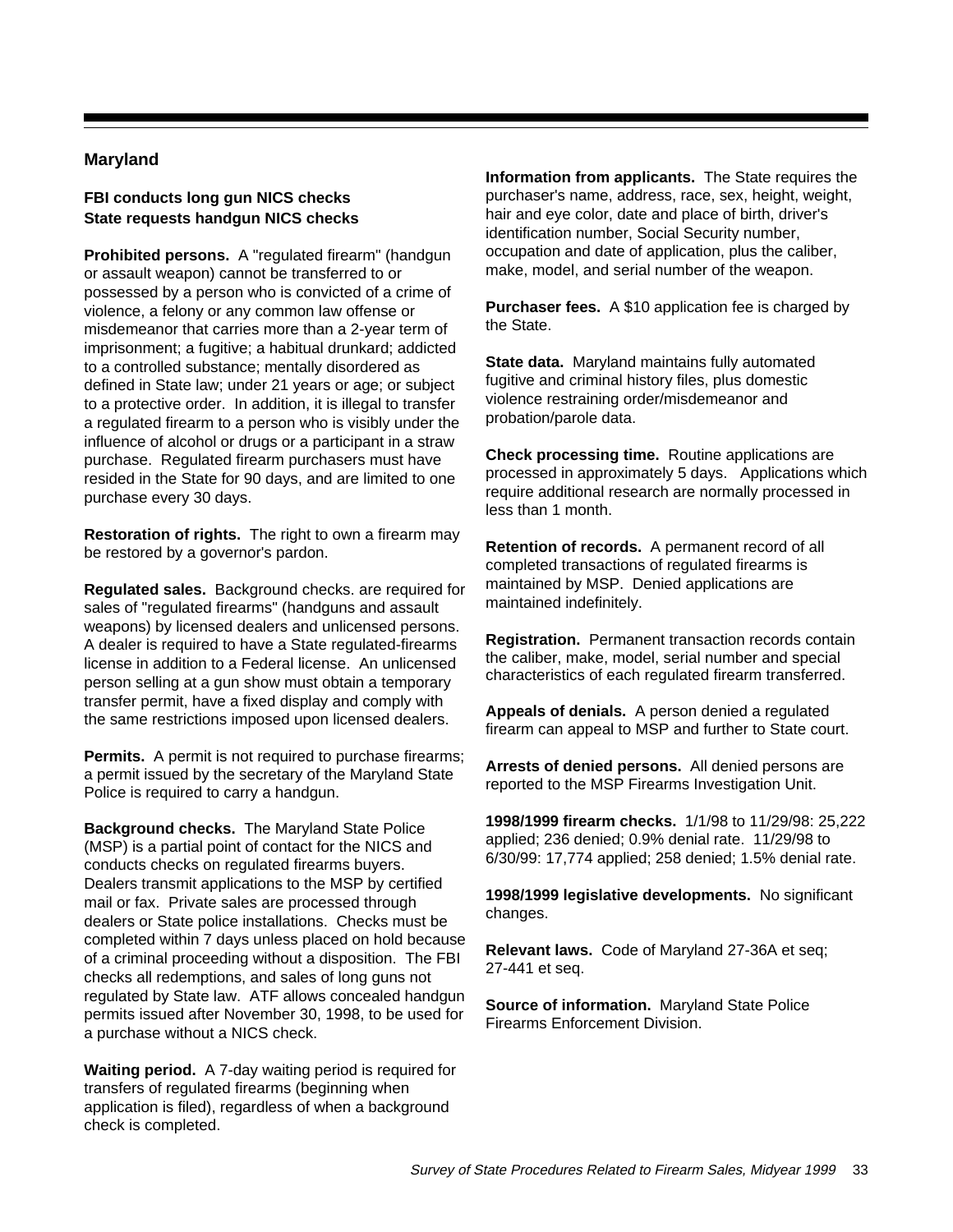## **Massachusetts**

#### **FBI conducts NICS checks State conducts separate checks**

**Prohibited persons.** Massachusetts law prohibits issuing firearm identification cards or licenses to carry to persons who were convicted or adjudicated delinquent for the commission of felonies, misdemeanors punishable by more than 2 years imprisonment, certain violent crimes, or weapon or drug offenses. Others barred are mentally ill, drug or alcohol addicts, under age, aliens, subject to protection orders, or fugitives. A permit to purchase may be issued to a person who is not a minor if it appears that the purchase is for a proper purpose.

**Restoration of rights.** Persons who committed disqualifying adult or juvenile offenses, except for certain offenders, can regain the right to possess rifles and shotguns 5 years after completion of the sentence or adjudication without additional violations. Rights can also be restored through a governor's pardon.

**Regulated sales.** Permits are required for transfers of rifles, shotguns and "firearms" by dealers and private persons. Weapon types are mainly distinguished by their barrel lengths: rifles, equal to or greater than 16 inches; shotguns, equal to or greater than 18 inches; "firearms," less than 16 inches or a shotgun less than 18 inches. Firearms cannot be pawned in the State.

**Permits.** A license to carry (class A), valid for 4 years, is required for unlimited purchases of rifles, shotguns and firearms. A firearm identification card can be used for the purchase of non-large capacity rifles, shotguns or ammunition. A permit to purchase, valid for 10 days, is required for firearm transfers.

**Background checks.** Licensing authorities (351 police departments) forward identification card applications to the Massachusetts State Police (MSP), which conducts criminal history and fingerprint checks. MSP informs a licensing authority of check results within 30 days; the authority renders a decision within 40 days from the date of application. The State is not a point of contact for the NICS. Dealers contact the FBI for all checks required by the NICS. ATF allows licenses to carry issued before 11/30/98 to be used for purchases without a NICS check.

**Information from applicants.** Identification card applicants must provide the following: name, aliases, mother's maiden name, father's name, date and place of birth, home and business addresses, employer, occupation, telephone number, build, complexion, eye and hair color, height, weight, fingerprints, photograph and references. A Social Security number is optional.

**Purchaser fees.** A \$25 fee is charged for identification cards, licenses to carry and permits to purchase.

**State data.** The State maintains fully automated fugitive, criminal history, probation/parole, juvenile, misdemeanor conviction (over 2 years imprisonment) and domestic violence restraining order/misdemeanor data on a statewide network. Manual files are kept on mental health data.

**Check processing time.** No statewide information is available

**Retention of records.** Licensing authorities keep copies of approved and denied applications indefinitely. Information on applicants is also maintained in the Firearms Record Bureau database.

**Registration.** Rifles, shotguns and firearms purchased in the State are registered. New residents have 60 days to register their firearms.

**Appeals of denials.** Identification card and license to carry denials can be appealed to State district court.

**Arrests of denied persons.** No information is available.

**1998/1999 firearm checks.** No statewide information is available.

**1998/1999 legislative developments.** Identification card and permit requirements were substantially revised.

**Relevant laws.** Massachusetts General Laws 140-121 et seq.

**Source of information.** Massachusetts Department of Public Safety.

**Waiting period.** No State requirements.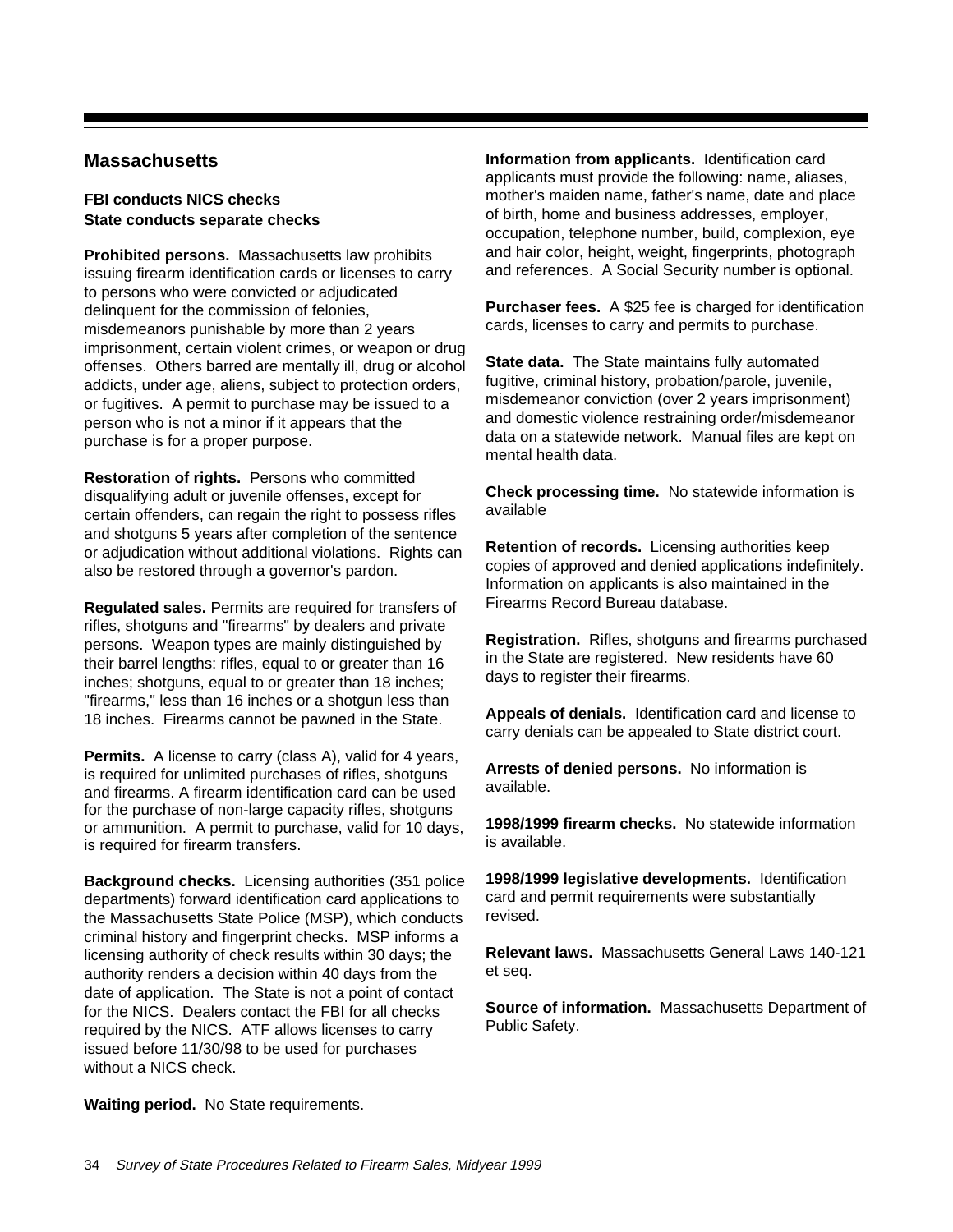# **Michigan**

#### **FBI conducts long gun NICS checks State requests handgun NICS checks**

**Prohibited persons.** Michigan prohibits issuing licenses to purchase handguns to persons who the licensing agency has probable cause to believe will use the gun to harm themselves or others, or to violate the law. Further, licenses cannot be issued to persons who are subject to various orders and dispositions; under the age of 18; not U.S. citizens and legal residents of the State; charged with or convicted of felonies; adjudged legally insane or incapacitated; or involuntarily committed due to mental illness.

**Restoration of rights.** Persons convicted of nonviolent or drug offenses regain the right to own a handgun 3 years after completion of their sentences. Violent offenders may have their rights restored 5 years after completion of a sentence, if approved by a county Concealed Weapons Licensing Board, or upon appeal to circuit court. Rights can also be restored if a conviction is expunged or set aside or the person is pardoned.

**Regulated sales.** For sales, gifts and loans of handguns by licensed dealers and unlicensed individuals, Michigan law requires the receiver to possess a license. Handguns cannot be pawned.

**Permits.** Michigan requires a license, which is valid for 10 days, for every purchase of a handgun. A separate license is required to carry a concealed handgun.

**Background checks.** Checks on applicants for handgun purchase licenses are conducted by 595 sheriffs and police departments, which are partial points of contact for the NICS. Larger agencies generally have their own automated inquiry system, while other agencies use the statewide system to check on license applicants. Dealers in Michigan must contact the FBI for checks on sales and redemptions of long guns required by the NICS. ATF allows handgun purchase licenses to be used at the point of sale in lieu of the NICS check.

**Waiting period.** No State requirements.

**Information from applicants.** The state's application for a license to purchase includes the person's name, address, race, sex, height, hair and eye color, and date of birth. At the time of registration, the make, caliber,

type, model, and serial number of the handgun are recorded.

**Purchaser fees.** Any fee not exceeding \$5 can be charged for a license to purchase a handgun.

**State data.** Fully automated fugitive, criminal history, domestic violence restraining order, probation/parole, adjudicated mentally defective and juvenile (if reportable to the State) data are available statewide. Some corrections data are also available. Domestic violence misdemeanors can be located through an automated pointer that requires manual research.

**Check processing time.** Routine license applications are normally processed by non-automated agencies in less than 1 hour, and by automated agencies in less than 5 minutes. Applications requiring additional research are normally processed in less than 5 days.

**Retention of records.** State law requires that sheriffs and police departments retain approved license applications for 6 years. Denied applications are kept at the discretion of the licensing agencies.

**Registration.** Michigan requires registration of handguns.

**Appeals of denials.** A person denied a handgun license can appeal to the denying agency and further to circuit court.

**Arrests of denied persons.** Persons with outstanding warrants are arrested in some cases.

**1998/1999 firearm checks.** No statewide information is available.

**1998/1999 legislative developments.** No significant changes.

**Relevant laws.** Michigan Compiled Laws 28.421 et seq; 123.1101 et seq; 750.222 et seq.

**Source of information.** Michigan State Police.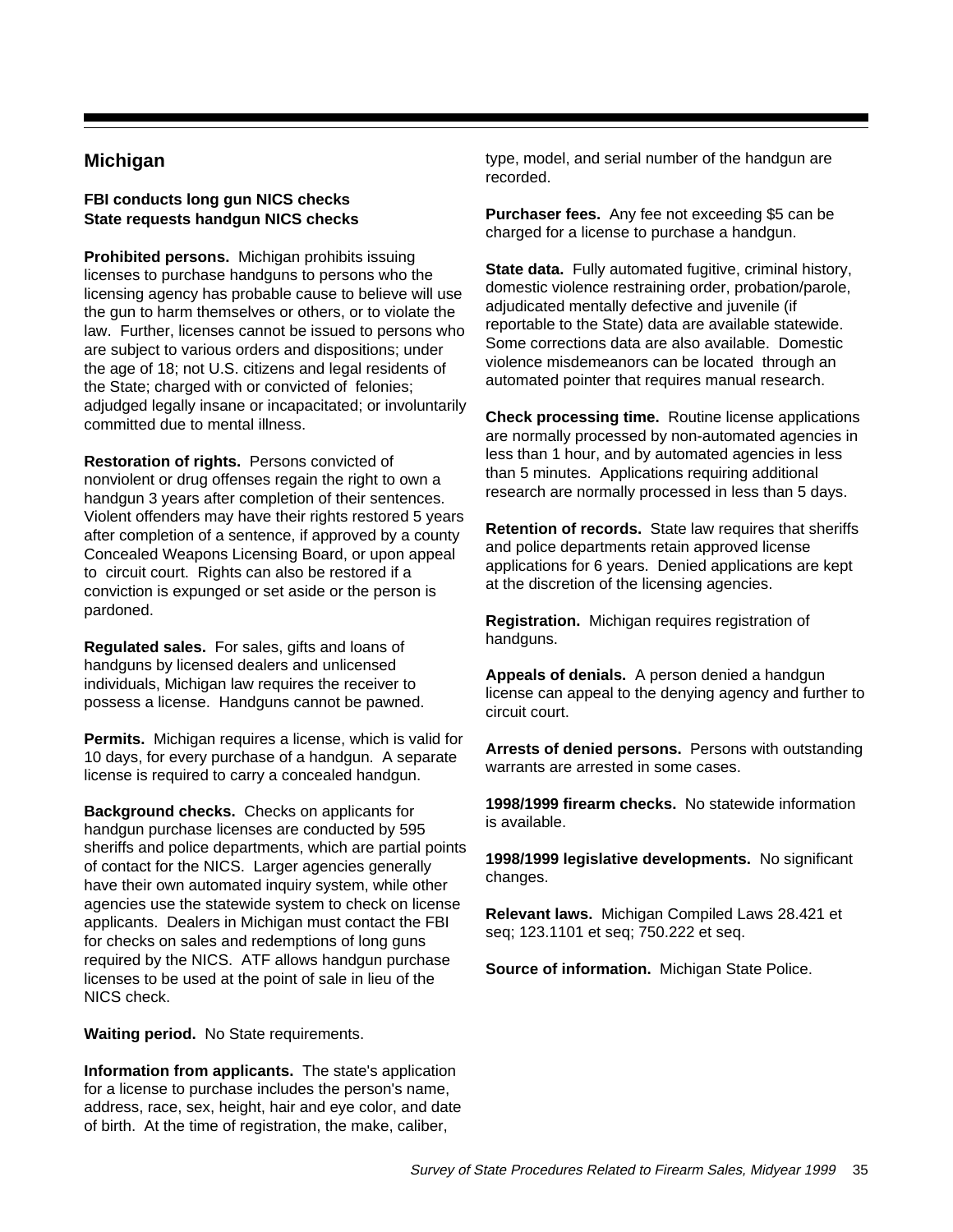### **Minnesota**

**FBI conducts NICS checks State conducts separate checks**

**Prohibited persons.** Minnesota firearm possession laws include restrictions on certain persons who are minors, violent offenders, mentally ill, drug addicts, fugitives or illegal aliens, as well as those who have been dishonorably discharged from the military or have renounced U.S. citizenship.

**Restoration of rights.** Persons convicted of or adjudicated delinquent for committing crimes of violence may possess firearms if 10 years have elapsed since restoration of civil rights or expiration of the sentence or disposition (whichever occurs first) and the person has not been convicted of or adjudicated for any other crime of violence. Civil rights can be restored by an expungement or a pardon.

**Regulated sales.** State law requires background checks on all persons attempting to obtain a permit or purchase handguns or assault weapons from licensed dealers.

**Permits.** Minnesota allows its citizens to obtain a transferee permit which is valid for 1 year and can be used to purchase an unlimited number of handguns and assault weapons. A permit to carry is required to possess a concealed firearm and also constitutes a transferee permit. In the alternative, citizens can undergo a background check each time they purchase an unlimited number of handguns or assault weapons.

**Background checks.** Five-hundred sixty-eight sheriffs and police departments conduct checks after receiving transferee permit applications or transfer reports (on persons without permits) from dealers. A permit shall be issued or denied within 7 days of application. After a transfer report is filed, a dealer can complete the transaction if a notice of disqualification from the checking agency is not received within 5 business days. In addition, dealers in Minnesota contact the FBI for all checks required by the NICS.

**Waiting period.** A wait of 5 business days (7 days) is required for purchases of handguns or assault weapons without a permit, regardless of when a background check is completed. All or part of the waiting period can be waived by the checking agency

because of a threat to the life of the transferee or a member of the transferee's household.

**Information from applicants.** A permit application or transfer report requires the transferee's name, address, telephone number, driver's license number, sex, date of birth, height, weight, eye color and distinguishing physical characteristics. Applicants must show an identification card with a color photograph.

**Purchaser fees.** State law does not allow any fees to be charged.

**State data.** Minnesota maintains fully automated criminal history, fugitive, juvenile and domestic violence restraining order data on a statewide network. Manual files contain information on mental health and chemical dependency. Automation of mental health and domestic violence misdemeanor data are underway.

**Check processing time.** Background checks are normally completed in less than 5 days.

**Retention of records.** Approved and denied applications are kept at the discretion of the checking agencies. However, a sheriff or chief of police will not maintain any record of an approved transferee's identity if that person requests return of the transfer report.

**Registration.** No State requirements.

**Appeals of denials.** Persons denied a permit or firearm can appeal to the county or municipal court.

**Arrests of denied persons.** A person who makes a false statement on a permit or transfer application can be charged with a gross misdemeanor.

**1998/1999 firearm checks.** No statewide information is available.

**1998/1999 legislative developments.** No significant changes.

**Relevant laws.** Minnesota Statutes 609.165; 609.224; 624.711 et seq.

**Source of information.** Minnesota Department of Public Safety.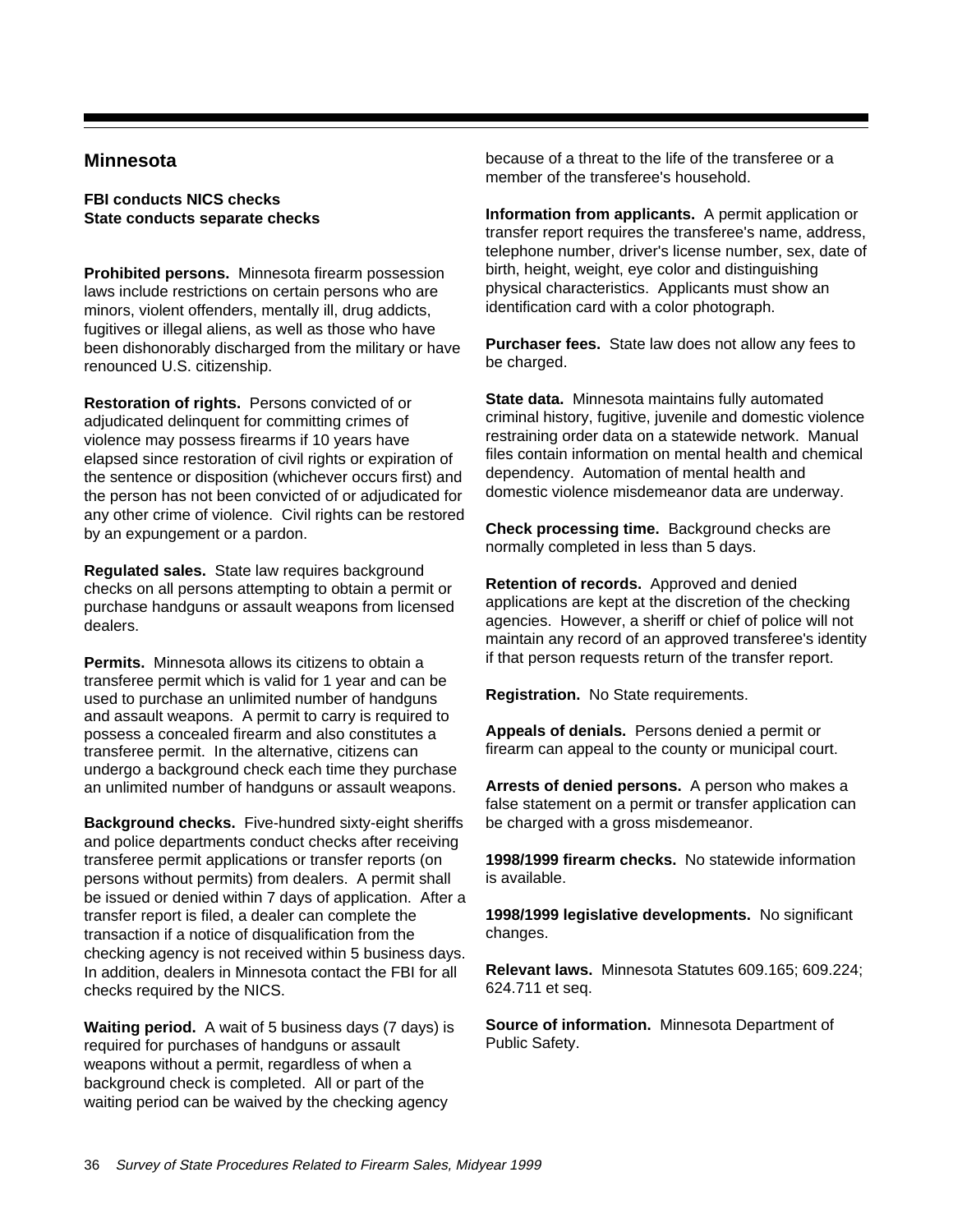# **Mississippi**

**FBI conducts NICS checks** 

**Prohibited persons.** Mississippi law makes it unlawful to transfer a firearm to a person whom the transferor knows to be a minor under the age of 18 or in a State of intoxication. A person convicted of a felony cannot possess a firearm, and a person under the age of 18 cannot possess a handgun except in limited circumstances.

**Restoration of rights.** A convicted felon's right to possess firearms can be restored by a governor's pardon or a certificate of rehabilitation from the sentencing court.

**Regulated sales.** State law does not require background checks on firearms purchasers.

**Permits.** A permit is not required to purchase firearms. A license is required to carry a concealed handgun.

**Background checks.** The State is not a point of contact for the NICS. Licensed dealers in Mississippi contact the FBI for all checks required by the NICS. ATF allows a concealed handgun license to be used for a purchase without a NICS check.

**Waiting period.** No State requirements.

**Information from applicants.** No State requirements.

**Purchaser fees.** No State requirements.

**State data.** The State maintains an automated message switch that allows local agencies to access the National Crime Information Center (NCIC) and the Interstate Identification Index (III). Arrest and disposition data on felonies and misdemeanors became available online during 1998.

**Check processing time.** Not applicable.

**Retention of records.** No State requirements.

**Registration.** No State requirements.

**Appeals of denials.** Persons denied a firearm by the FBI can appeal under Federal law.

**Arrests of denied persons.** Not applicable.

**1998/1999 firearm checks.** No statewide information is available.

**1998/1999 legislative developments.** No significant changes.

**Relevant laws.** Mississippi Code 45-9-201; 97-37 et seq.

**Source of information.** Mississippi Department of Public Safety.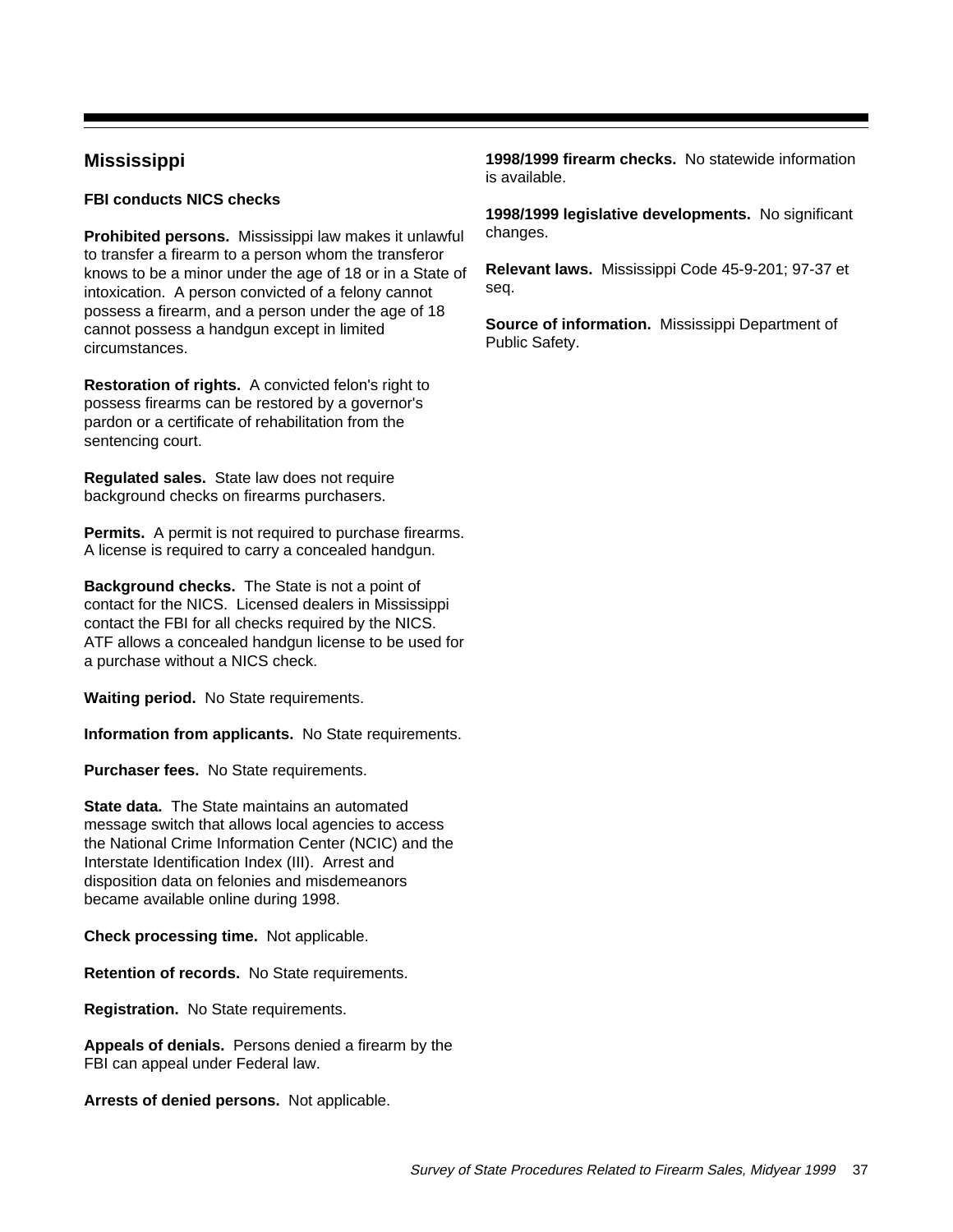# **Missouri**

#### **FBI conducts NICS checks State conducts separate checks**

**Prohibited persons.** Missouri law requires that an applicant for a permit to acquire a handgun be at least 21 years of age, a U.S. citizen and a State resident for at least 6 months. A permit cannot be issued to a person who is convicted of a felony or misdemeanor specified in State law; a fugitive or someone charged with a crime; dishonorably discharged from U.S. armed forces; habitually intoxicated or drugged; adjudged mentally incompetent; or found to have rendered a false statement on the application. It is unlawful to recklessly transfer a firearm to a person who is intoxicated or to a person less than 18 years old without consent of the child's parent or guardian.

**Restoration of rights.** A convicted felon's right to own a handgun can be restored through a governor's pardon.

**Regulated sales.** Permit regulations pertain to all handgun sales by licensed dealers, pawnshops and unlicensed persons.

**Permits.** Missouri mandates a permit to acquire which is valid for 30 days and can be used to purchase one handgun. The State does not issue concealed firearm permits.

**Background checks.** One-hundred-fourteen county sheriffs and the St. Louis County Police Department conduct background checks on applicants for permits to acquire handguns. A maximum period of 7 business days is allowed to complete the process. The State is not a point of contact for the NICS. Licensed dealers in Missouri contact the FBI for all checks required by the NICS.

**Waiting period.** No State requirements.

**Information from applicants.** A permit applicant must provide the following: name, residence and business addresses, height, hair and eye color, date of birth, Social Security number, occupation, date of application and reason for desiring a permit, plus the type, make, model and serial number of the handgun obtained.

**Purchaser fees.** A fee of \$10 is charged for a permit.

**State data.** Missouri maintains fully automated fugitive, criminal history, domestic violence restraining order/misdemeanor and probation/parole data on a statewide computer network.

**Check processing time.** No statewide information is available

**Retention of records.** Approved and denied permit applications are retained indefinitely.

**Registration.** Handguns are not registered by the State, but are registered by some counties and municipalities.

**Appeals of denials.** A person denied a permit can appeal to small claims court.

**Arrests of denied persons.** No information is available.

**1998/1999 firearm checks.** No statewide information is available.

**1998/1999 legislative developments.** Amendments allowed probation and parole personnel to carry firearms at all times and exempted transfer of certain firearms from permit requirements.

**Relevant laws.** Missouri Revised Statutes 571.010 et seq.

**Source of information.** Missouri State Highway Patrol.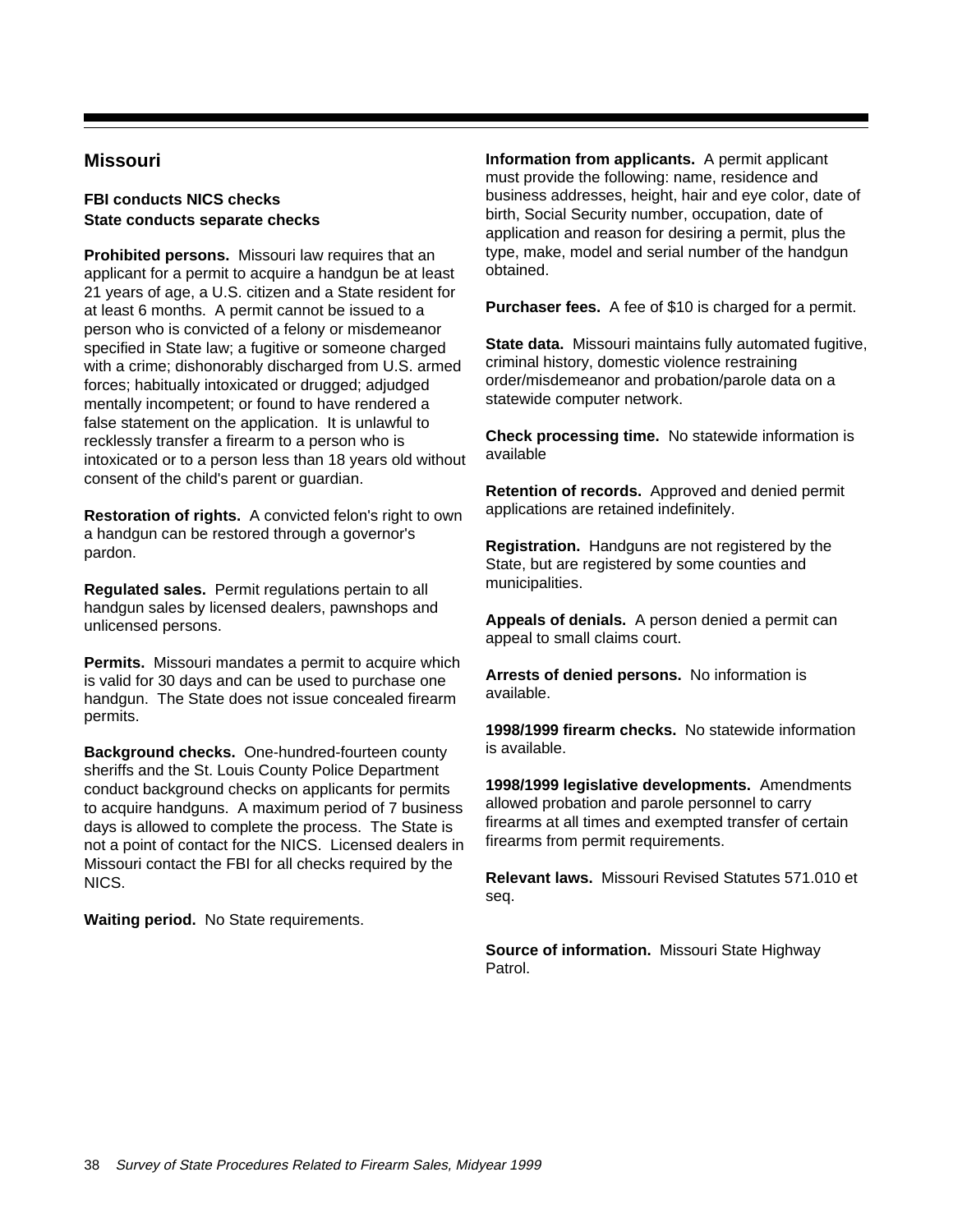## **Montana**

#### **FBI conducts NICS checks**

**Prohibited persons.** Montana law prohibits possession of firearms by convicted felons. It is unlawful for persons under 14 to carry firearms in public without adult supervision.

**Restoration of rights.** A convicted felon's right to possess firearms can be restored by a governor's pardon or upon completion of the sentence (except for certain offenders who must apply to the court for a permit to purchase firearms).

**Regulated sales.** State law does not require background checks on firearms purchasers.

**Permits.** Montana does not require a permit to purchase firearms, but does require concealed weapon permits.

**Background checks.** The State is not a point of contact for the NICS. Licensed dealers in Montana contact the FBI for all checks required by the NICS. ATF allows concealed weapon permits to be used for purchases in lieu of a NICS check.

**Waiting period.** No State requirements.

**Information from applicants.** No State requirements.

**Purchaser fees.** No State requirements.

**State data.** Montana maintains fully automated fugitive and criminal history data on a statewide network. Some domestic violence data are also available.

**Check processing time.** Not applicable.

**Retention of records.** No State requirements.

**Registration.** No State requirements.

**Appeals of denials.** Persons denied a firearm by the FBI can appeal under Federal law.

**Arrests of denied persons.** Not applicable.

**1998/1999 firearm checks.** No statewide information is available.

**1998/1999 legislative developments.** No significant changes.

**Relevant laws.** Montana Code 45-8-301 et seq; 46-18-801.

**Source of information.** Montana Department of Justice.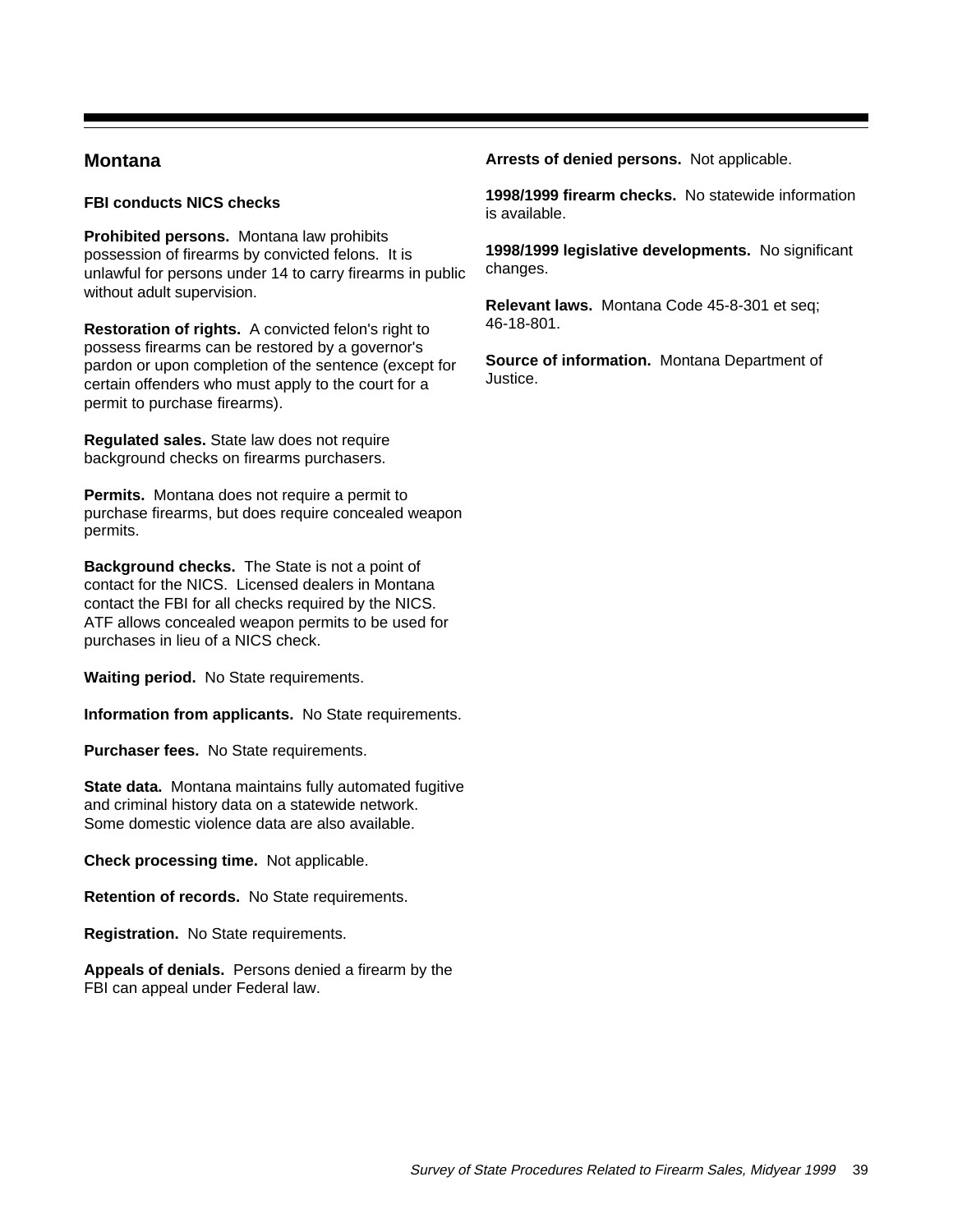### **Nebraska**

**FBI conducts long gun NICS checks State requests handgun NICS checks**

**Prohibited persons.** Nebraska prohibits issuing a transfer certificate to any person who may not purchase or possess a handgun under any applicable Federal, State, or local law. State law forbids the possession of a handgun by a person who is under the age of 18 (except in limited circumstances), a convicted felon or a fugitive from justice.

**Restoration of rights.** A convicted felon's right to possess a handgun can be restored by a pardon.

**Regulated sales.** A transfer certificate is required for handgun sales by licensed dealers and unlicensed persons, with limited exceptions.

**Permits.** The transfer certificate needed to purchase handguns is valid for up to 3 years and can be used for unlimited purchases. The State does not issue concealed firearm permits

**Background checks.** Ninety-three county sheriffs and the Lincoln and Omaha Police Departments are partial points of contact for the NICS. These agencies conduct checks required by Federal and State law on applicants for handgun transfer certificates. A maximum period of 2 days is allowed under State law to investigate and decide on an application. Licensed dealers in Nebraska contact the FBI for checks on long gun purchasers required by the NICS. ATF allows a transfer certificate to be used in lieu of a NICS check at the point of sale.

**Waiting period.** No State requirements.

**Information from applicants.** A transfer certificate application includes the person's name, address, race, sex, height, weight, hair color, date of birth, and Social Security number plus the date of application.

**Purchaser fees.** The State agencies charge \$5 for a background check.

**State data.** Nebraska maintains a statewide network with automated data on fugitives, criminal history, probation/parole and mental health commitments without a discharge in the last 5 years.

**Check processing time.** Routine applications are normally processed in less than 1 day. Applications requiring additional research normally are processed in less than 2 days.

**Retention of records.** Approved and denied applications are kept at the discretion of the checking agencies.

**Registration.** No State requirements.

**Appeals of denials.** A person denied a transfer certificate can appeal to the county court.

**Arrests of denied persons.** Persons with outstanding warrants are arrested in some cases.

**1998/1999 firearm checks.** No statewide information is available.

**1998/1999 legislative developments.** No significant changes.

**Relevant laws.** Nebraska Revised Statutes 28-1202; 69-2401 et seq.

**Source of information.** Nebraska State Patrol.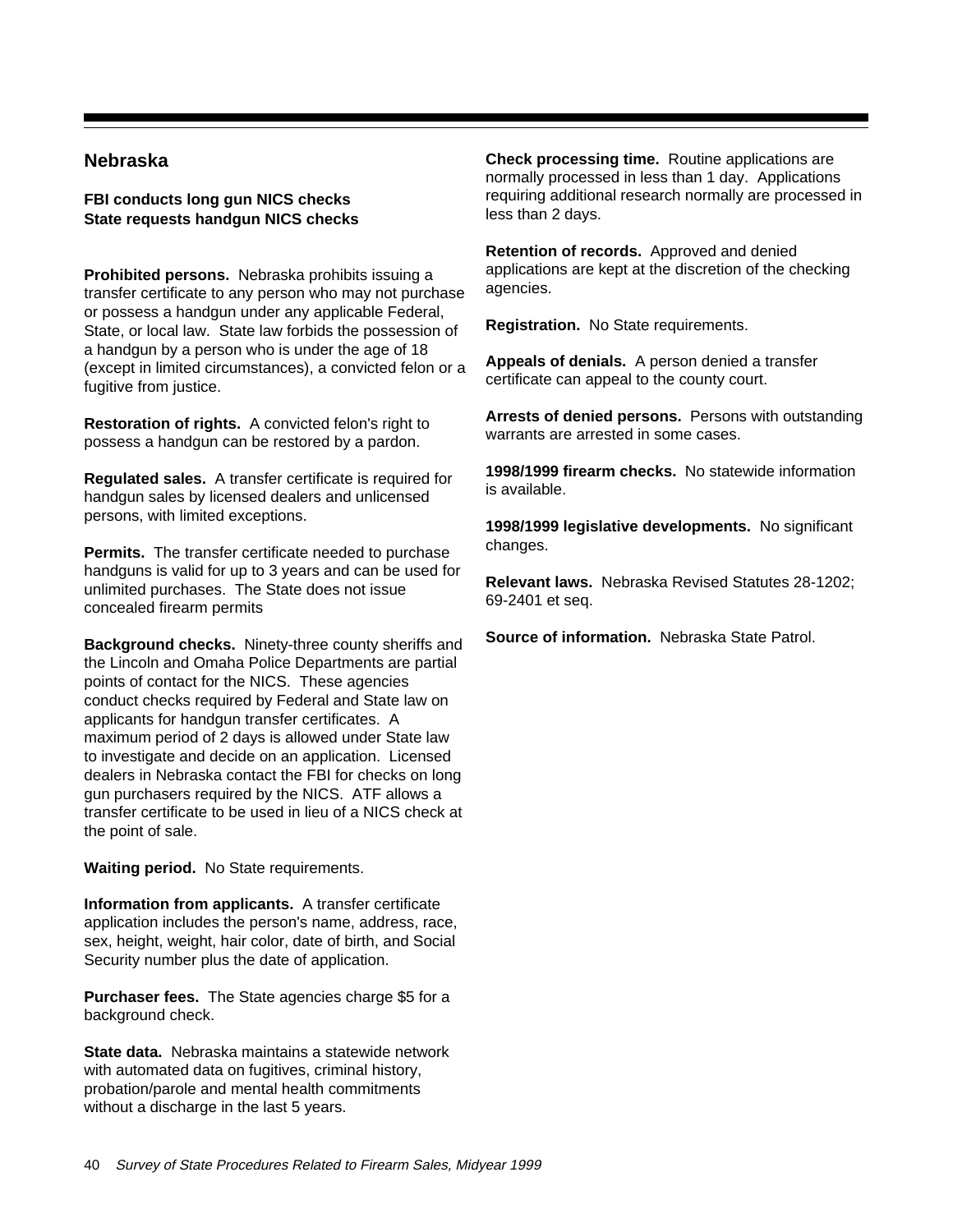## **Nevada**

#### **State requests NICS checks**

**Prohibited persons.** Nevada law prohibits possession of firearms by persons who are under 14 years of age and are not supervised by an adult, or have been convicted of a felony. It is illegal to sell a handgun to a child under the age of 18.

**Restoration of rights.** The State allows a convicted felon's right to possess firearms to be restored if the person is honorably discharged from probation. Restoration can occur through a governor's pardon that does not restrict the right to bear arms. If a pardon does not restore civil rights, the person may apply to a board of pardon commissioners, whose decision can be appealed to State district court.

**Regulated sales.** Pursuant to an executive order of the governor, Nevada enforces the Brady Act's requirement of background checks on transfers by licensed dealers. Under State law, unlicensed sellers have the option of requesting a check on the purchaser from the Nevada Point-Of-Sale Firearms Program.

**Permits.** State law does not require a permit to purchase firearms; a permit is required to carry a concealed firearm.

**Background checks.** The Nevada Highway Patrol (NHP) is a point of contact for the NICS and conducts all checks required by Federal law in addition to checks requested by unlicensed sellers. Firearms dealers request instant checks by using a 1-800 number or regular telephone number. ATF allows concealed firearm permits to be used for purchases without subsequent NICS checks.

**Waiting period.** No State requirements.

**Information from applicants.** Licensed dealers in Nevada use the ATF forms when preparing to conduct a firearm transaction. No separate State form is required.

**Purchaser fees.** The fee for a firearms background check is \$15.

**State data.** The State maintains fully automated fugitive, criminal history, and domestic violence misdemeanor data on a statewide network. A protective order registry is currently under development.

**Check processing time.** Routine transactions are normally processed in less than 3 minutes. Transactions requiring additional research normally are processed in less than 3 days.

**Retention of records.** Information from approved transactions is retained for a maximum period of 20 days; information from denied transactions is retained indefinitely.

**Registration.** Firearms are not registered in Nevada except in Clark County.

**Appeals of denials.** A person denied a firearm can appeal to NHP and further to the Hearings Office of the Department of Motor Vehicles and Public Safety.

**Arrests of denied persons.** NHP notifies ATF of persons who submit false information on purchase forms. When a person is denied because of an outstanding warrant, the NHP notifies the agency with jurisdiction over the site of the transaction.

**1998/1999 firearm checks.** 1/1/98 to 11/29/98: 21,097 applied; 734 denied; 3.5% denial rate. 11/30/98 to 6/30/99: 33,376 applied; 1,106 denied; 3.3% denial rate.

**1998/1999 legislative developments.** No significant changes.

**Relevant laws.** Nevada Revised Statutes 202-253 et seq.

**Source of information.** Nevada Highway Patrol.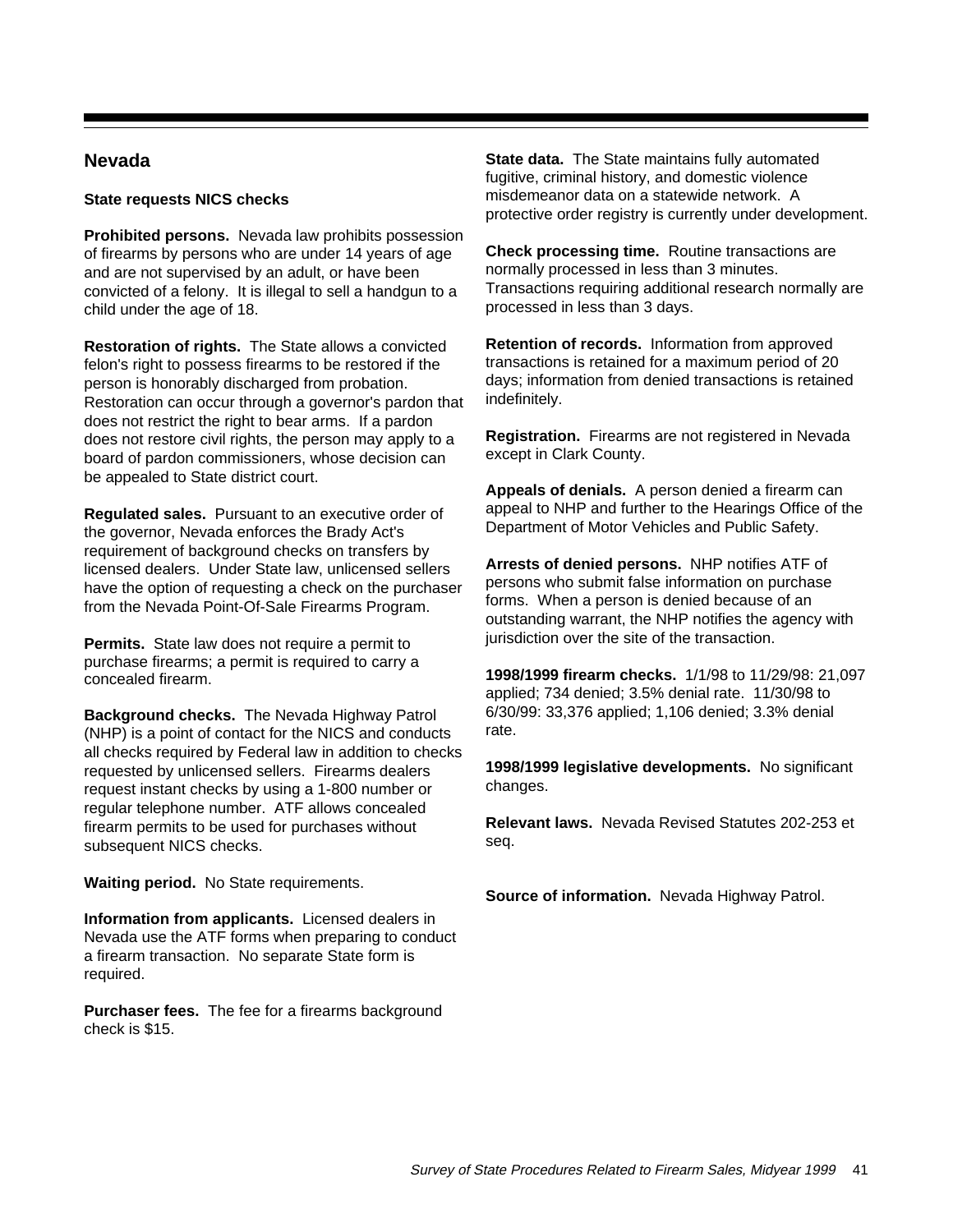## **New Hampshire**

#### **FBI conducts long gun NICS checks State requests handgun NICS checks**

**Prohibited persons.** New Hampshire law provides that firearms cannot be possessed by or transferred to persons convicted of certain felonies. Handguns cannot be transferred to minors except in limited circumstances.

**Restoration of rights.** State law does not provide for restoration of a convicted felon's right to possess firearms.

**Regulated sales.** Background checks are required on persons who purchase handguns from licensed dealers.

**Permits.** The State does not require a permit to purchase firearms. A permit is required to carry a concealed handgun.

**Background checks.** The New Hampshire Department of Safety (DOS) is a partial point of contact for the NICS and conducts checks required by Federal and State law. Licensed dealers request instant checks on sales and redemptions of handguns by using a 1-800 number. The maximum period allowed for DOS to complete a background check is 3 days. Dealers contact the FBI for checks on sales and redemptions of long guns.

**Waiting period.** No State requirements.

**Information from applicants.** New Hampshire's application includes the purchaser's name, race, sex, date of birth and Social Security or driver's license number, plus the date of application.

**Purchaser fees.** None.

**State data.** The State maintains fugitive, criminal history and domestic violence restraining order/misdemeanor data on a statewide computer network.

**Check processing time.** Routine transactions are normally processed in less than 5 minutes. Transactions requiring additional research normally are processed in less than 4 hours.

**Retention of records.** Information on an approved transaction is retained by DOS for a maximum period of 20 days; information on denied transactions is retained for 3 years.

**Registration.** No State requirements.

**Appeals of denials.** State law provides that a person denied a handgun by DOS can appeal to that agency, and further to superior court.

**Arrests of denied persons.** DOS notifies ATF of persons who submit false information. In cases of outstanding warrants, DOS notifies the agency with jurisdiction over the fugitive.

**1998/1999 firearm checks.** 1/1/98 to 11/29/98: 13,186 applied; 250 denied; 1.9% denial rate. 11/30/98 to 6/30/99: 6,610 applied; 134 denied; 2.0% denial rate.

**1998/1999 legislative developments.** No significant changes.

**Relevant laws.** New Hampshire Revised Statutes 12:159:1 et seq.

**Source of information.** New Hampshire State Police.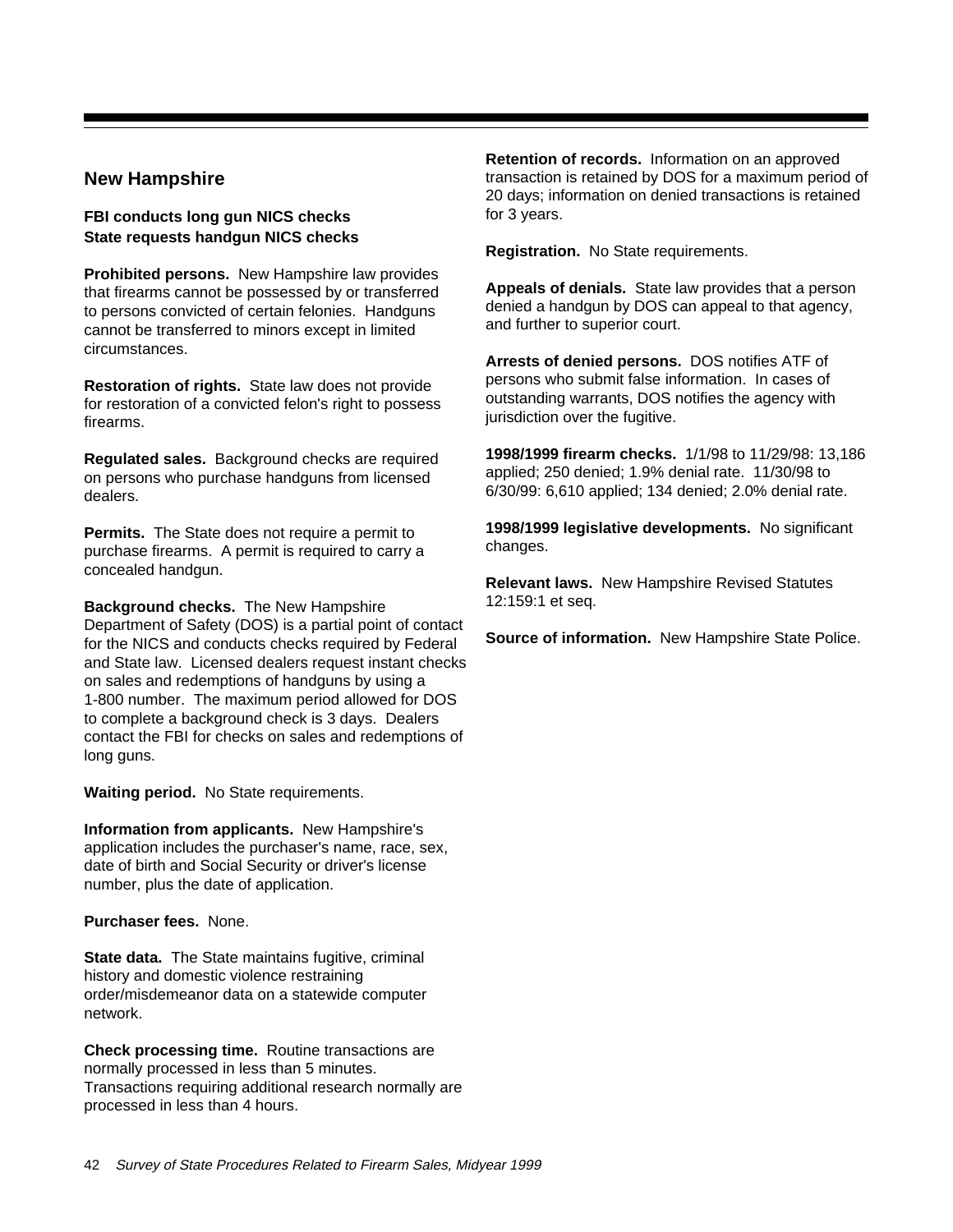### **New Jersey**

**State conducts NICS checks State conducts separate checks**

**Prohibited persons.** Firearm permits cannot be issued to persons who are convicted of crimes; drug dependent; confined for mental disorders; habitual drunkards; physically unable to handle firearms; under age 18; found to have submitted false information; or barred from firearm possession by court order. Issuance of a permit must not contravene the interest of public health, safety, or welfare.

**Restoration of rights.** A convicted felon's right to possess firearms can be restored if the offender's criminal record is expunged by the court.

**Regulated sales.** Permit regulations pertain to firearm sales by licensed dealers and unlicensed persons. Firearms cannot be pawned in the State.

**Permits.** State law requires a permit to purchase a handgun, which is valid for 90 days. An unlimited number of long guns can be acquired with a firearms purchaser identification card, which is valid until revoked for a violation of law. A permit is required to carry a handgun.

**Background checks.** Checks on applicants for permits and identification cards are conducted by 505 local police departments and the New Jersey State Police (for some unincorporated areas). If no cause for denial exists, a permit or identification card shall be granted within 30 days (or 45 days for a non-resident application). In addition, the State police is a point of contact for the NICS and conducts all checks required by Federal law. Licensed dealers call the State police for instant checks on purchasers who have obtained a permit or an identification card.

**Waiting period.** Handgun transfers require a 7-day waiting period (beginning when application is filed), regardless of when a background check is completed.

**Information from applicants.** Permit and identification card applications require the person's name, address, date and place of birth, citizenship, Social Security number, sex, height, weight, race, hair color, complexion, eye color, distinguishing physical characteristics, occupation, name and address of employer, date of application and two references.

Questions on firearms disabilities must be answered. First-time applicants must submit fingerprints.

**Purchaser fees.** The fingerprint fee is \$49. Document fees are \$2 for a permit to purchase a handgun and \$5 for a firearms purchaser identification card.

**State data.** The State maintains fugitive, criminal history, domestic violence (restraining order and misdemeanor), juvenile, and probation/parole data. Mental health files are under development and only partial data are available.

**Check processing time.** Permit and identification card applications are normally processed in less than 1 month; applications which require additional research are normally processed in less than 6 months.

**Retention of records.** Permit and identification card applications are retained indefinitely.

**Registration.** Handguns are registered in New Jersey at the time of purchase.

**Appeals of denials.** Persons denied a permit or identification card can appeal to the denying agency and further to superior court.

**Arrests of denied persons.** Local police departments arrest denied persons in some cases. The State police NICS Unit reports denied persons to either the investigation unit or ATF (Federal violations). NCIC felony warrants are reported to the fugitive unit; other felony warrants are reported to local departments.

**1998/1999 firearm checks.** 1/1/98 to 11/29/98: 18,995 applied; 198 rejected; 1.0% denial rate. 11/30/98 to 6/30/99: 20,112 applied; 102 denied; 0.5% denial rate.

**1998/1999 legislative developments.** Temporary transfers of firearms from certified training instructors to participants in their courses were allowed by an amendment.

**Relevant laws.** New Jersey Statutes 2C:39-1 et seq; 2C:58-1 et seq.

**Source of information.** New Jersey State Police.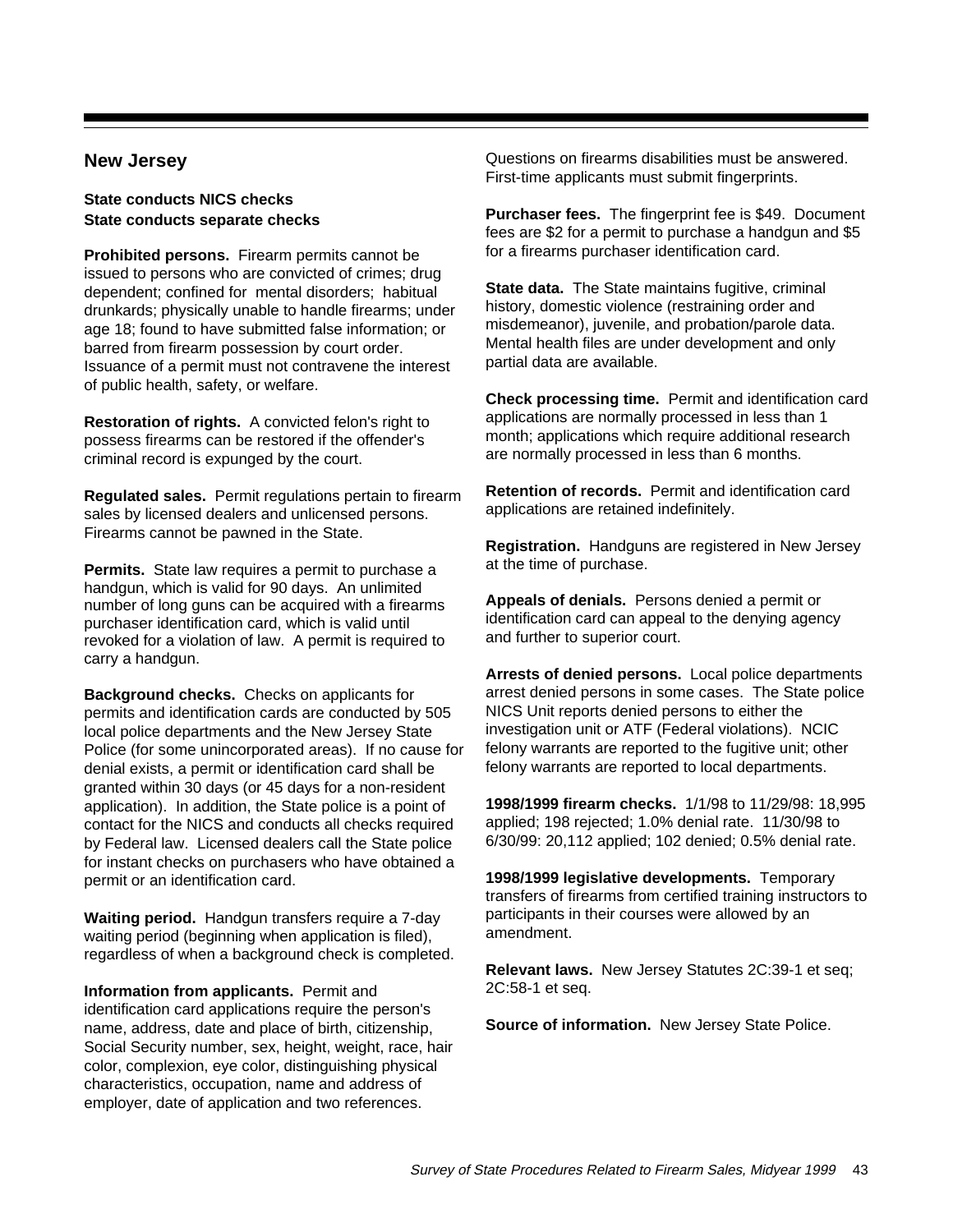## **New Mexico**

**FBI conducts NICS checks**

**Prohibited persons.** New Mexico law prohibits possession of firearms by felons and possession of handguns by persons under the age of 19.

**Restoration of rights.** The State allows a convicted felon's right to possess firearms to be restored by a governor's pardon or upon the expiration of 10 years after completion of the sentence without additional violations.

**Regulated sales.** State law does not require background checks on firearms purchasers.

**Permit** A permit is not required to purchase firearms. The State does not issue concealed firearm permits.

**Background checks.** The State is not a point of contact for the NICS. Licensed dealers in the State contact the FBI for all checks required by the NICS.

**Waiting period.** No State requirements.

**Information from applicants.** No State requirements.

**Purchaser fees.** None.

**State data.** New Mexico maintains criminal history, domestic violence misdemeanor and juvenile data on a statewide network. These files are 30% automated and 70% manual, with search requests made by teletype to the Department of Public Safety.

**Check processing time.** Not applicable.

**Retention of records.** No State requirements.

**Registration.** No State requirements.

**Appeals of denials.** Persons denied a firearm by the FBI can appeal under Federal law.

**Arrests of denied persons.** Not applicable.

**1998/1999 firearm checks.** No statewide information is available.

**1998/1999 legislative developments.** No significant changes.

**Relevant laws.** New Mexico Statutes 30-7-1 et seq.

**Source of information.** New Mexico Department of Public Safety.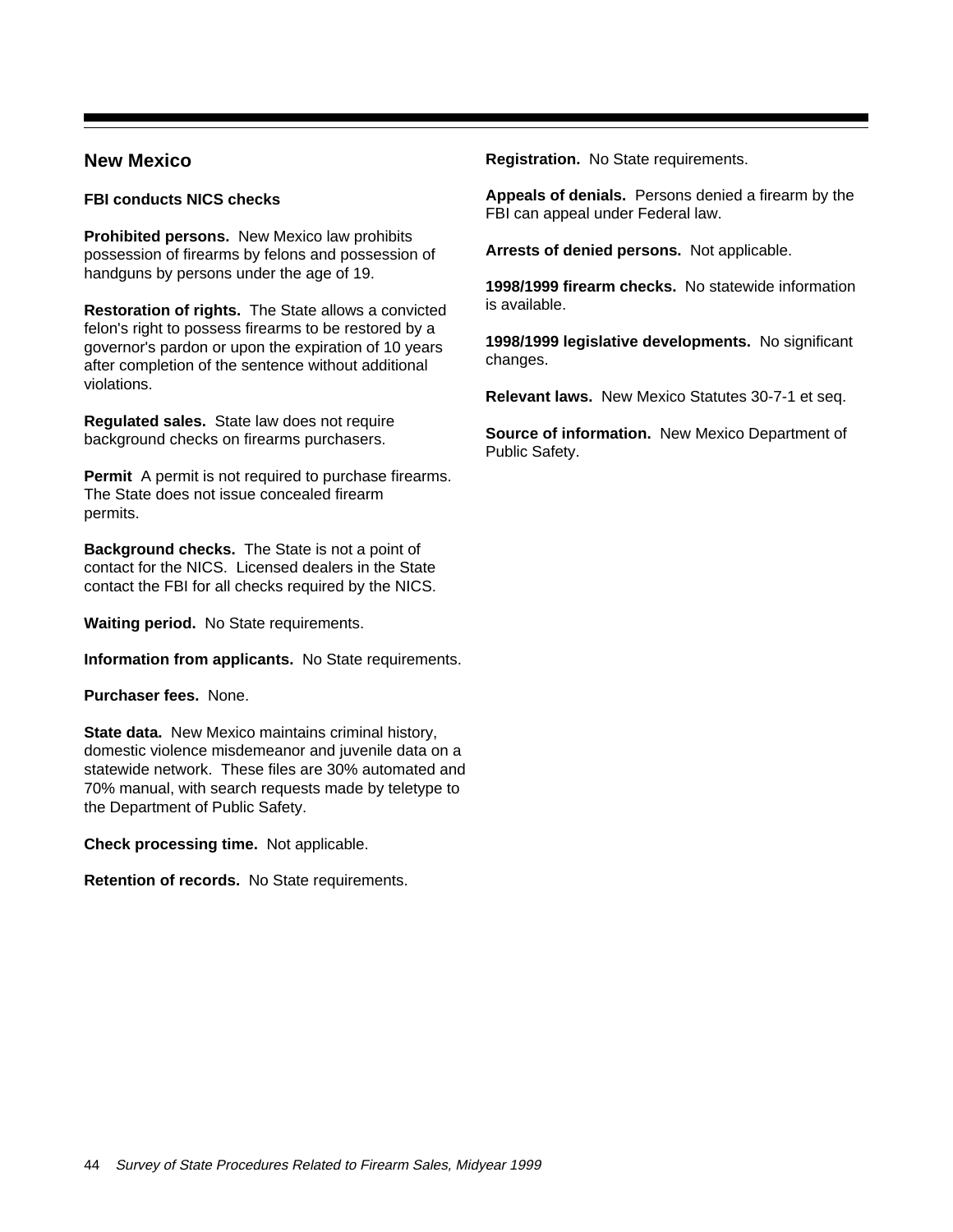## **New York**

#### **FBI conducts long gun NICS checks State requests handgun NICS checks**

**Prohibited persons.** New York will not issue a license to carry or possess a handgun to any person who is not of good moral character; has been convicted of a felony or a "serious offense;" suffers from any mental illness or has been confined to any hospital or institution for mental illness; or has had a license revoked, or is under a suspension or ineligibility order. A person under 16 years of age cannot possess a firearm except in limited circumstances.

**Restoration of rights.** Certificates of relief from disabilities and good conduct are issued at the discretion of the court of conviction or the Board of Parole. Even if relief from a firearms disability is granted, a licensing official can rely on the underlying conviction to deny the offender's application for a handgun license.

**Regulated sales.** Every person who receives a handgun must have a license. A dealer is required to have a State license.

**Permits.** Each handgun purchased requires a license which specifies conditions for possession and carrying. A license is valid throughout the State, except in New York City, where additional rules of validity apply. Licenses are valid until revoked but have a fixed duration in New York City (3 years) and in Nassau, Suffolk and Westchester counties (5 years). Purchasing additional handguns requires a license amendment.

**Background checks.** Fifty-eight county judges issue handgun licenses and are partial points of contact for the NICS. Applicants for licenses contact local sheriffs and police departments, which conduct background checks on behalf of the judges. Fingerprints are forwarded to a State agency and to the FBI for processing. Applications must be acted upon within 6 months unless there is good cause for delay. A NICS check is required for amendments to non-expiring licenses unless a check on the holder occurred during the preceding 5 years. Licensed dealers in New York contact the FBI for checks on long gun sales and on all firearm redemptions. ATF allows handgun licenses to be used for purchases without a NICS check.

**Waiting period.** No State requirements.

**Information from applicants.** A license applicant must provide the following: name, address, race, sex, height, weight, hair color, eye color, date of birth, Social Security number, fingerprints, business address, previous address, occupation, character references and date of application plus the type, make, model, and serial number of the weapon.

**Purchaser fees.** License fees vary by issuing authority, but are at least \$74, including a fingerprint processing charge.

**State data.** The State maintains criminal history, fugitive, mental health and domestic violence restraining order/misdemeanor data.

**Check processing time.** No statewide information is available.

**Retention of records.** Licensing authorities retain approved and denied applications indefinitely.

**Registration.** Handguns are registered in New York.

**Appeals of denials.** State law does not provide an appeal procedure for handgun license denials.

**Arrests of denied persons.** No information is available.

**1998/1999 firearm checks.** No statewide information is available.

**1998/1999 legislative developments.** Amendments prohibited the possession or use of a disguised gun and allowed certain minors to possess long guns at shooting ranges if supervised by a conservation agent.

**Relevant laws.** New York Penal Law 265.00 et seq; 400.00 et seq; Criminal Procedure Law 530.14.

**Source of information.** New York State Division of Criminal Justice Services.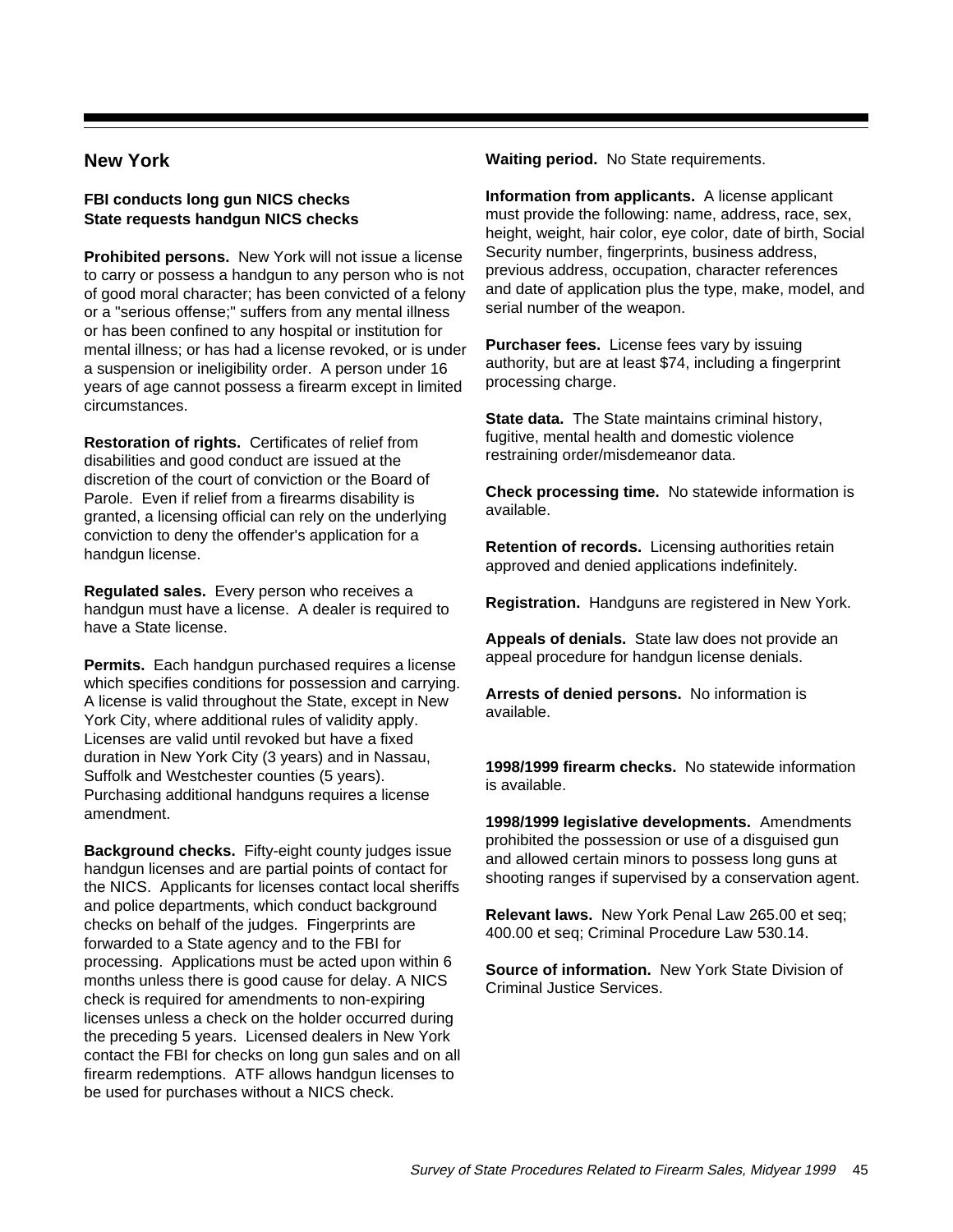# **North Carolina**

#### **FBI conducts long gun NICS checks State requests handgun NICS checks**

**Prohibited persons.** North Carolina law prohibits issuing a handgun permit to any person who is not of good moral character; under indictment for or convicted of certain felonies; a fugitive; an unlawful user of drugs or a drug addict; adjudicated mentally incompetent or committed to a mental institution; an illegal alien; dishonorably discharged from the armed forces; subject to a domestic violence restraining order; or who has renounced U.S. citizenship. A minor under the age of 18 cannot possess a handgun except in limited circumstances.

**Restoration of rights.** A convicted felon's right to obtain a handgun permit can be restored by a Federal or State pardon.

**Regulated sales.** Handgun permit requirements apply to all sales by licensed dealers and unlicensed persons.

**Permits.** The State requires a permit, valid for 5 years, to purchase a handgun. A permit is required to carry a concealed handgun.

**Background checks.** One-hundred county sheriffs are partial points of contact for the NICS and conduct checks on applicants for handgun permits Sheriffs are allowed 30 days to complete checks. Licensed dealers in the State contact the FBI for checks on long gun sales and on all firearm redemptions. ATF allows handgun purchase and carry permits to be used at the point of sale in lieu of the NICS check.

**Waiting period.** No State requirements.

**Information from applicants.** Information requested from permit applicants is at the discretion of the county sheriff.

**Purchaser fees.** The State mandates a charge of \$5 for processing a permit application.

**State data.** North Carolina maintains fully automated fugitive, criminal history, probation/parole, domestic violence restraining order/misdemeanor and motor vehicle data on a statewide network.

**Check processing time.** No statewide information is available.

**Retention of records.** County sheriffs retain data on approved permits for 5 years; data on denied applications is retained indefinitely.

**Registration.** No State requirements.

**Appeals of denials.** Handgun permit denials can be appealed to State district court.

**Arrests of denied persons.** No information is available.

**1998/1999 firearm checks.** No statewide information is available.

**1998/1999 legislative developments.** No significant changes.

**Relevant laws.** North Carolina General Statutes 14-269; 14-402 et seq.

**Source of information.** North Carolina State Bureau of Investigation.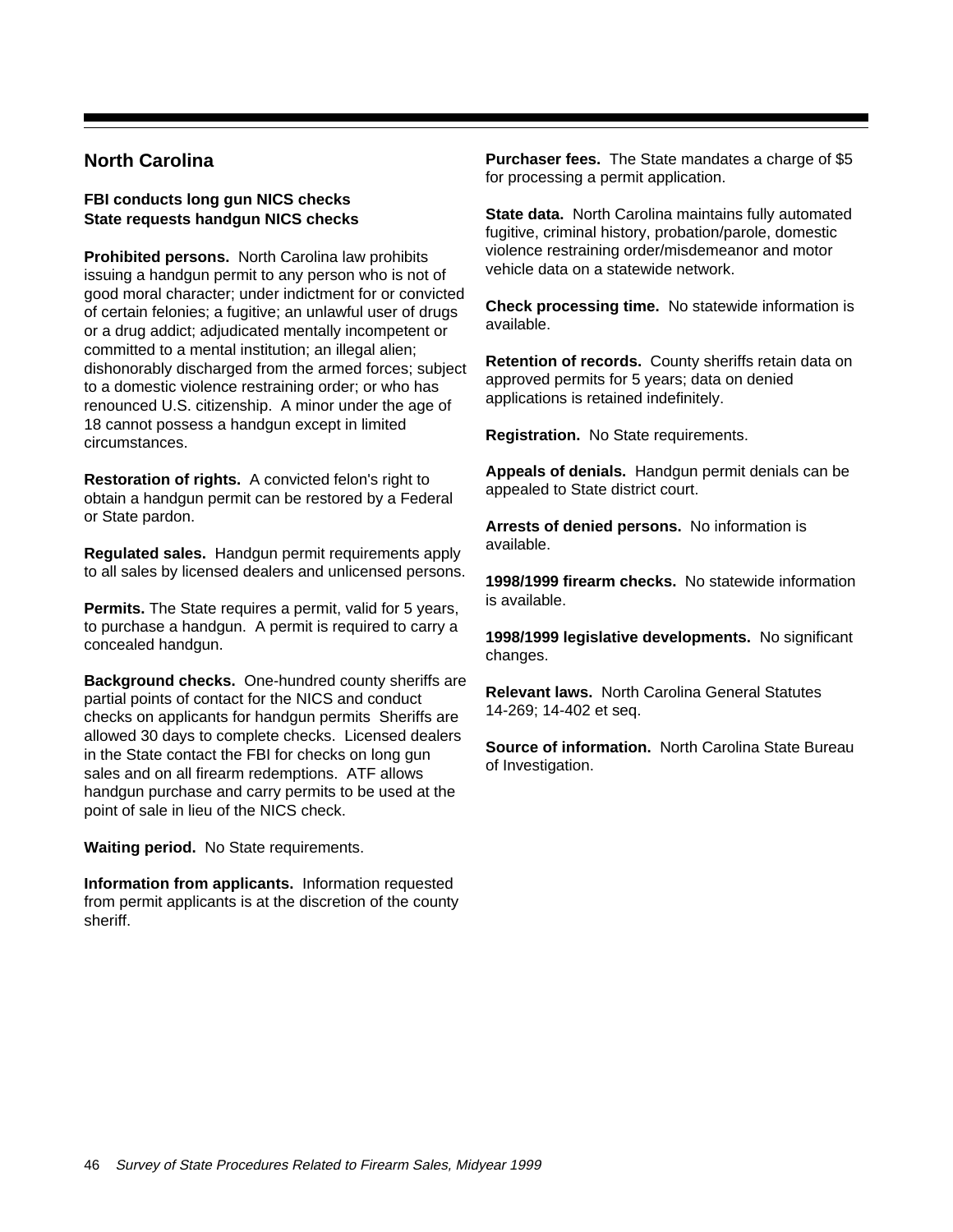## **North Dakota**

**FBI conducts NICS checks**

**Prohibited persons.** North Dakota law provides that firearms cannot be possessed by or transferred to persons who have been convicted of felonies or misdemeanors involving violence or intimidation or were diagnosed and confined or committed to hospitals or institutions as a mentally ill persons. Handguns cannot be possessed by or transferred to persons under the age of 18, except in limited circumstances.

**Restoration of rights.** A convicted felon's right to possess firearms can be restored 5 or 10 years after completion of the sentence with no additional violations, depending on the type of offense committed.

**Regulated sales.** State law does not require background checks on firearms purchasers.

**Permits.** North Dakota does not require a permit to purchase firearms. A permit is required to carry concealed firearms.

**Background checks.** The State is not a point of contact for the NICS. Licensed dealers in the State contact the FBI for all checks required by the NICS. ATF allows concealed firearm permits issued before 11/30/98 to be used for a purchase without a NICS check.

**Waiting period.** No State requirements.

**Information from applicants.** No State requirements.

**Purchaser fees.** None.

**State data.** North Dakota maintains partially automated fugitive and criminal history data on a statewide network. Court restraining order data are also available.

**Check processing time.** Not applicable.

**Retention of records.** No State requirements.

**Registration.** No State requirements.

**Appeals of denials.** Persons denied a firearm by the FBI can appeal under Federal law.

**Arrests of denied persons.** Not applicable.

**1998/1999 firearm checks.** No statewide information is available.

**1998/1999 legislative developments.** An amendment revised the of definition of persons who cannot possess firearms because of mental illness.

**Relevant laws.** North Dakota Century Code 62.1-01 et seq.

**Source of information.** North Dakota Bureau of Criminal Investigation.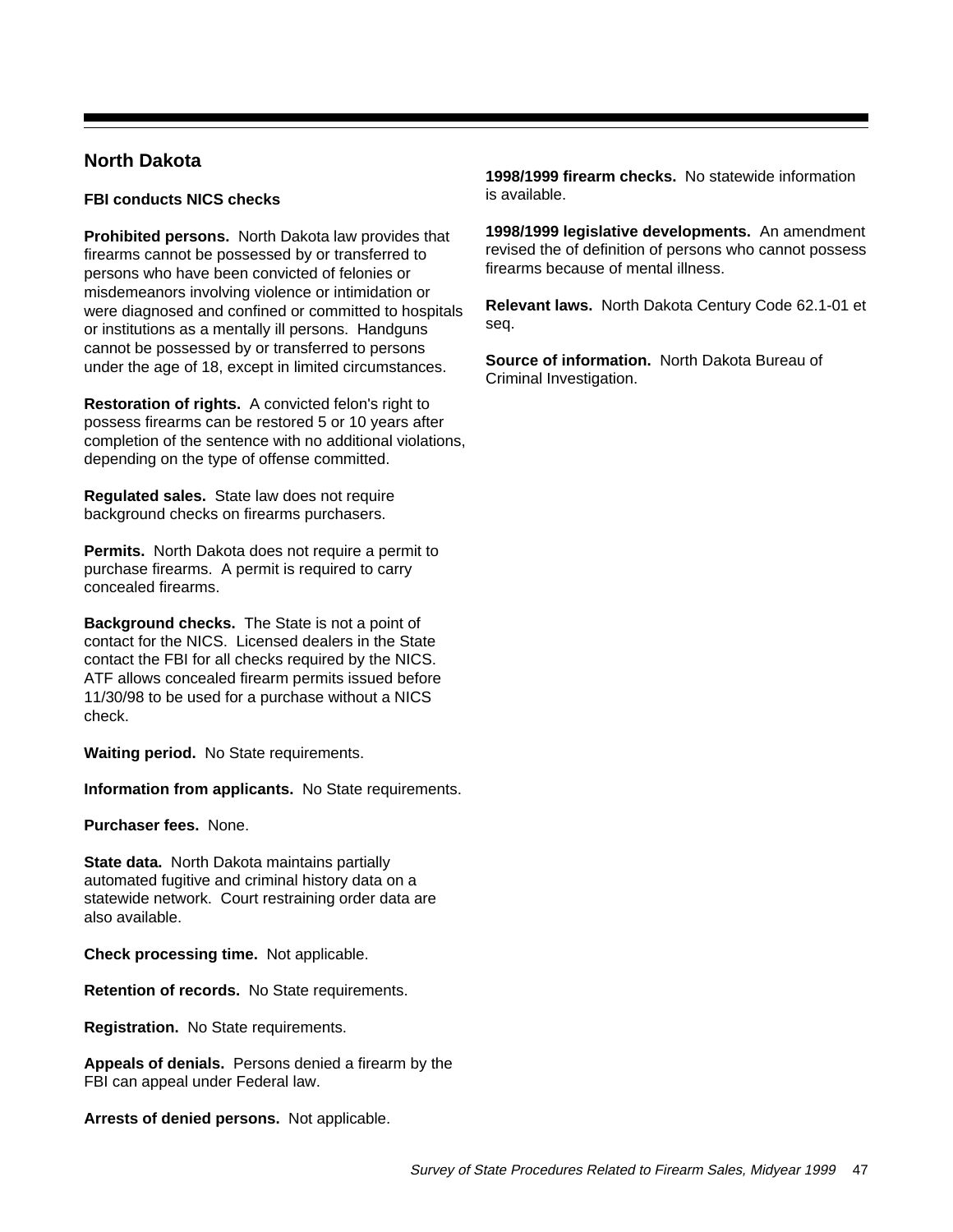# **Ohio**

### **FBI conducts NICS checks**

**Prohibited persons.** Ohio law prohibits possession of a firearm by a person who is a fugitive; under indictment for or convicted of any felony offense of violence; adjudicated as a delinquent child for an offense that if committed by an adult would have been a felony offense of violence; under indictment for or convicted of any offense involving possession or sale of drugs; adjudicated as a delinquent child for an offense that if committed by an adult would have been an offense involving possession or sale of drugs; drug dependent; a chronic alcoholic; or under adjudication of mental incompetence. Handguns cannot be transferred to or purchased by persons under 21 years of age and firearms cannot be transferred to or purchased by persons under 18 years of age, except in limited circumstances.

**Restoration of rights.** A person convicted of or adjudicated delinquent for a felony offense of violence or a drug offense can have firearm rights restored by a court of common pleas if the person has been law abiding since completion of the sentence or adjudication.

**Regulated sales.** State law does not require background checks on firearm purchasers.

**Permits.** A permit is not required to purchase firearms. The State does not issue concealed firearm permits.

**Background checks.** The State is not a point of contact for the NICS. Licensed dealers in Ohio contact the FBI for all checks required by the NICS.

**Waiting period.** No State requirements.

**Information from applicants.** No State requirements.

**Purchaser fees.** None.

**State data.** Ohio maintains fully automated fugitive, criminal history, domestic violence restraining order/misdemeanor and probation/parole data on a statewide network.

**Check processing time.** Not applicable.

**Retention of records.** No State requirements.

**Registration.** No State requirements.

**Appeals of denials.** Persons denied a firearm by the FBI can appeal under Federal law.

**Arrests of denied persons.** Not applicable.

**1998/1999 firearm checks.** 1/1/98 to 11/29/98: 53,713 applied; 481 denied; 0.9% denial rate. 11/30/98 to 6/30/99: No statewide information available.

**1998/1999 legislative developments.** The legislature amended the statute which prohibits conveying a deadly weapon onto the grounds of certain facilities, and increased the penalty for improperly discharging a firearm at or into a habitation or school.

**Relevant laws.** Ohio Revised Code 2923.11 et seq.

**Source of information.** Ohio Bureau of Criminal Identification.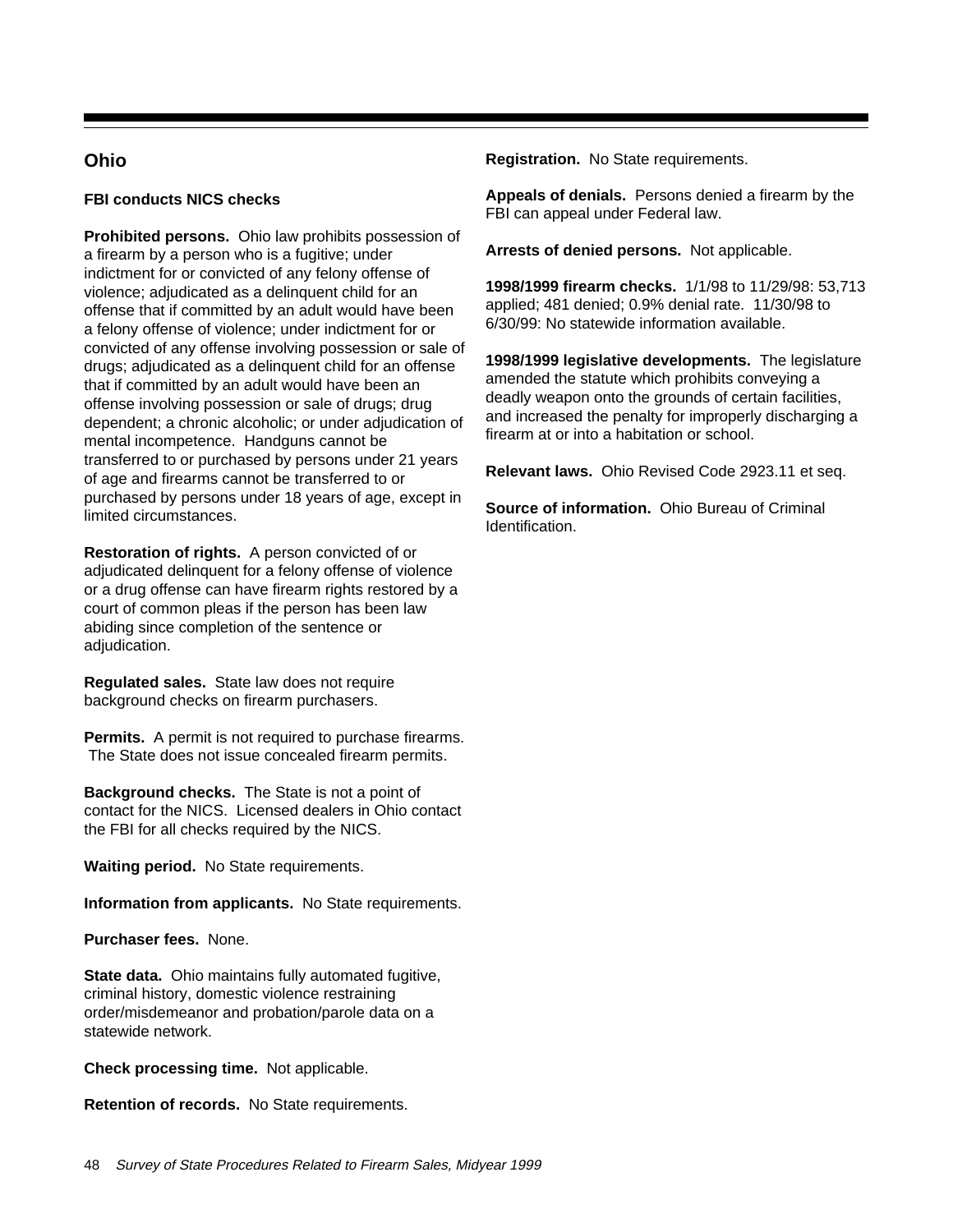# **Oklahoma**

#### **FBI conducts NICS checks**

**Prohibited persons.** Oklahoma law prohibits transfer of a firearm to a person who is under 18 years of age (except in limited circumstances); under adjudication of mental incompetency; a convicted felon; an adjudicated delinquent; under the influence of alcohol or drugs; or mentally or emotionally unbalanced or disturbed. It is unlawful for a firearm to be possessed by a person who is a convicted felon, adjudicated delinquent or subject to supervision, probation, parole or inmate status.

**Restoration of rights.** Oklahoma allows a convicted felon's right to own a handgun to be restored if the person was convicted of a non-violent offense and receives a complete pardon from the proper authority. Persons adjudicated delinquent regain the right to possess firearms 10 years after completion of the adjudication without additional violations.

**Regulated sales.** State law does not require background checks on firearms purchasers.

**Permits.** No permit is required to purchase firearms. A permit is required to carry a concealed handgun.

**Background checks.** The State is not a point of contact for the NICS. Licensed dealers in the State contact the FBI for all checks required by the NICS. ATF allows exemptions from the NICS check for holders of concealed handgun permits issued between 5/16/96 and 11/30/98.

**Waiting period.** No State requirements.

**Information from applicants.** No State requirements.

**Purchaser fees.** None.

**State data.** Oklahoma maintains fully automated criminal history data on a statewide network.

**Check processing time.** Not applicable.

**Retention of records.** No State requirements.

**Registration.** No State requirements.

**Appeals of denials.** Persons denied a firearm by the FBI can appeal under Federal law.

**Arrests of denied persons.** Not applicable.

**1998/1999 firearm checks.** No statewide information is available.

**1998/1999 legislative developments.** No significant changes.

**Relevant laws.** Oklahoma Statutes 21-1271.1 et seq.

**Source of information.** Oklahoma State Bureau of Investigation.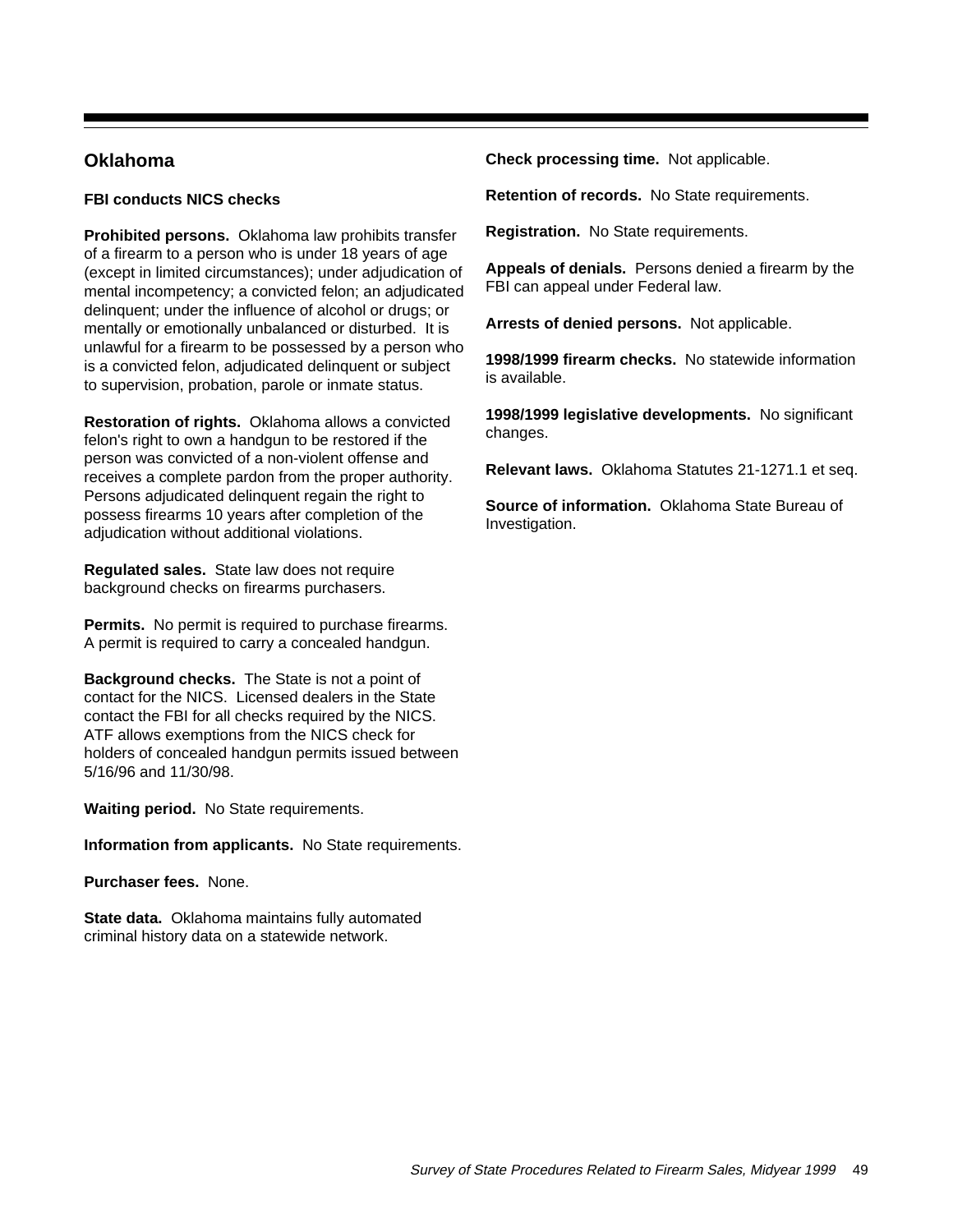## **Oregon**

#### **FBI conducts long gun NICS checks State requests handgun NICS checks**

**Prohibited persons.** Oregon law prohibits possession of a firearm by certain persons who are minors, juvenile offenders, felons or mentally ill. It is illegal to transfer a firearm to certain persons who are minors, felons, fugitives, under arrest, mentally ill or guilty of misdemeanors involving violence.

**Restoration of rights.** A convicted felon's right to own a firearm can be restored by Federal relief, expungement, or the passage of 15 years since completion of a sentence for a felony which did not involve criminal homicide or the use of a weapon, provided there is only one felony conviction on the person's record.

**Regulated sales.** State law requires background checks on persons who purchase handguns from licensed dealers.

**Permits.** Oregon does not require a permit to purchase firearms but does require a license to carry a concealed weapon.

**Background checks.** The Oregon State Police Firearms Unit is a partial point of contact for the NICS and conducts checks on handgun purchasers required by Federal and State law. When dealers call a 1-800 number for the firearms unit, queries are processed on the purchaser and the handgun being sold; the dealer is given a transaction number for an approval or informed that the applicant is denied. Dealers contact the FBI for checks on long gun transfers required by the NICS. ATF allows concealed weapon permits issued before 11/30/98 to be used for purchases without a NICS check.

**Waiting period.** No State requirements.

**Information from applicants.** Prospective purchasers submit the ATF form and a State police thumbprint form.

**Purchaser fees.** A fee of \$10 is charged for a background check.

**State data.** Oregon maintains criminal history, fugitive, stolen gun, domestic violence restraining order, juvenile and mental health data on a statewide computer network.

**Check processing time.** Routine transactions are normally processed in less than 5 minutes; transactions which require additional research are normally processed in less than 3 days.

**Retention of records.** The firearms unit retains records of approved and denied transactions for 5 years.

**Registration.** No State requirements.

**Appeals of denials.** Persons denied a handgun can appeal to the State Police, Identification Services **Section** 

**Arrests of denied persons.** For persons who submit false information or have outstanding warrants, the firearms unit notifies the agency with jurisdiction over the individual.

**1998/1999 firearm checks.** 1/1/98 to 11/29/98: 42,523 applied; 1,069 denied; 2.5% denial rate. 11/30/98 to 6/30/99: 33,922 applied; 918 denied; 2.7% denial rate.

**1998/1999 legislative developments.** No significant changes.

**Relevant laws.** Oregon Revised Statutes 166.170 et seq.

**Source of information.** Oregon State Police.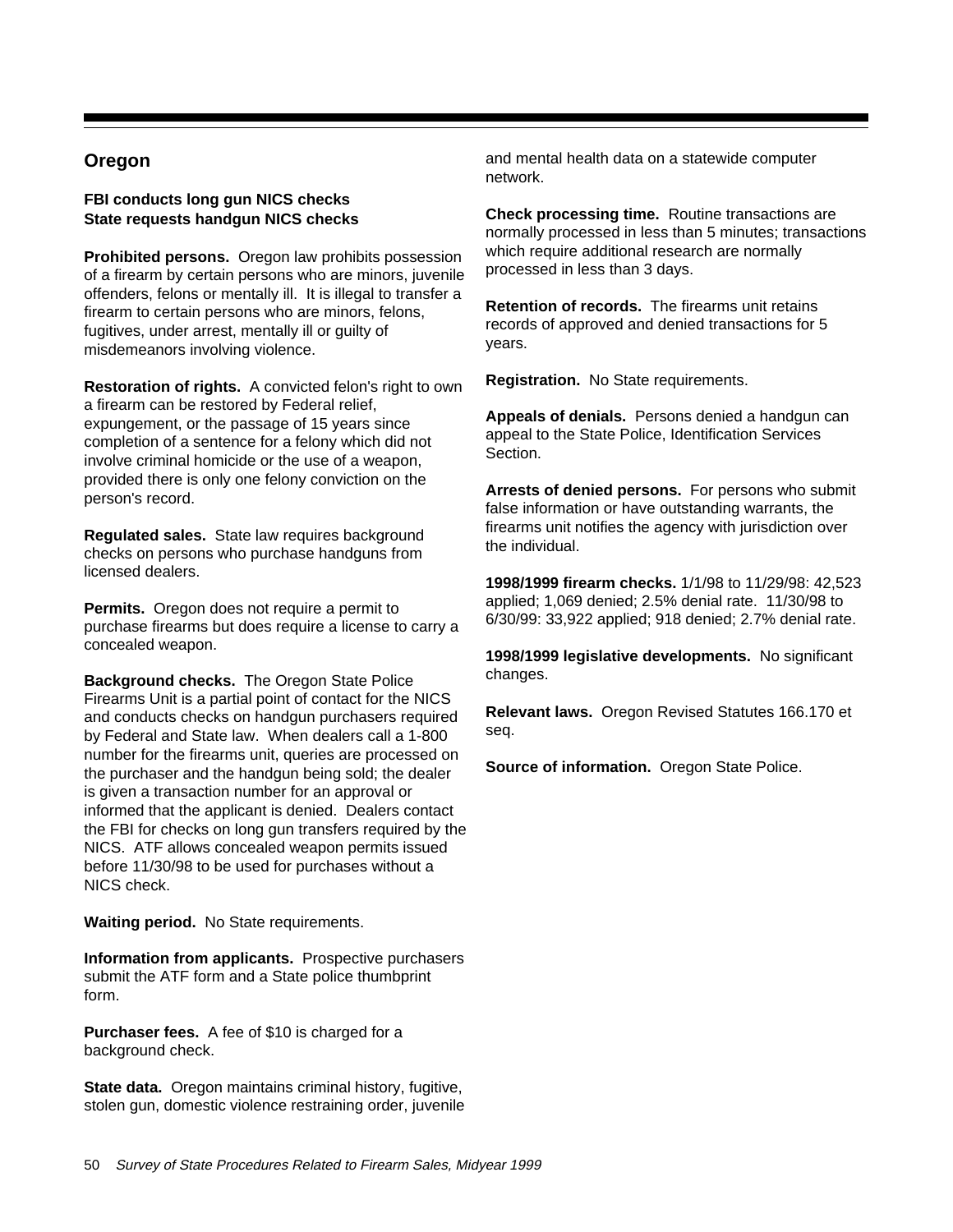# **Pennsylvania**

#### **State requests NICS checks**

**Prohibited persons.** Pennsylvania law prohibits possession of firearms by persons who are convicted of "enumerated offenses;" fugitives; convicted of certain drug offenses; convicted of 3 alcohol-related driving offenses in a 5-year period; adjudicated incompetent or involuntarily committed to a mental institution; illegal aliens; subject to a protection order which provides for confiscation of firearms; adjudicated delinquent for certain offenses; or under the age of 18 except in limited circumstances.

**Restoration of rights.** For some prohibited persons, the court may restore State firearm rights in the event of a governor's pardon, Federal relief, vacation of the conviction, or expiration of 10 years since conviction (not including incarceration time). Certain persons adjudicated delinquent regain their rights 15 years after the last applicable adjudication or upon reaching the age of 30, whichever is earlier.

**Regulated sales.** Background checks are required on persons who purchase firearms from state-licensed dealers. Check requirements also apply to transfers of handguns between unlicensed persons, which must occur at the place of business of a licensed importer, manufacturer or dealer, or at a county sheriff's office. Handguns cannot be pawned in the State.

**Permits.** The State does not require a permit to purchase firearms; a license is required to carry a concealed firearm.

**Background checks.** The Pennsylvania State Police is a point of contact for the NICS and conducts all checks required by Federal and State law. Dealers contact the Pennsylvania Instant Check System (PICS) by using a 1-800 number. The review shall be conducted as expeditiously as possible.

**Waiting period.** No State requirements.

**Information from applicants.** The state's record of sale contains the purchaser's name, address, race, sex, height, weight, hair color, eye color, date of birth, Social Security number, occupation and date of application plus the make, model, serial number, caliber and barrel length of the firearm.

**Purchaser fees.** The maximum fee that can be charged is \$2 for a background check and \$3 for sale of a firearm subject to State sales tax.

**State data.** Pennsylvania maintains automated criminal history, fugitive, protection order and probation/parole data on a statewide network. State law provides that juvenile delinquency and mental health records shall be made available to the State police no later than October 11, 1999.

**Check processing time.** Routine transactions are normally processed by PICS in less than 2 minutes.

**Retention of records.** The State police do not retain data on approved transactions but do retain records of denied transactions.

**Registration.** No State requirements.

**Appeals of denials.** A person denied a firearm may appeal to the State police, with subsequent appeals available to the State attorney general and commonwealth court.

**Arrests of denied persons.** In cases involving falsified applications or outstanding warrants, the State police notifies the local agency with jurisdiction over the individual. Persons who submit false information are also reported to ATF.

**1998/1999 firearm checks.** 1/1/98 to 11/29/98: 116,718 applied; 3,237 denied; 2.8% denial rate. 11/30/98 to 6/30/99: 274,132 applied; 8,090 denied; 3.0% denial rate.

**1998/1999 legislative developments**. Highlights included authorization for PICS to begin operations on July 1, 1998.

**Relevant laws.** Pennsylvania Statutes 18-6101 et seq.

**Source of information.** Pennsylvania State Police.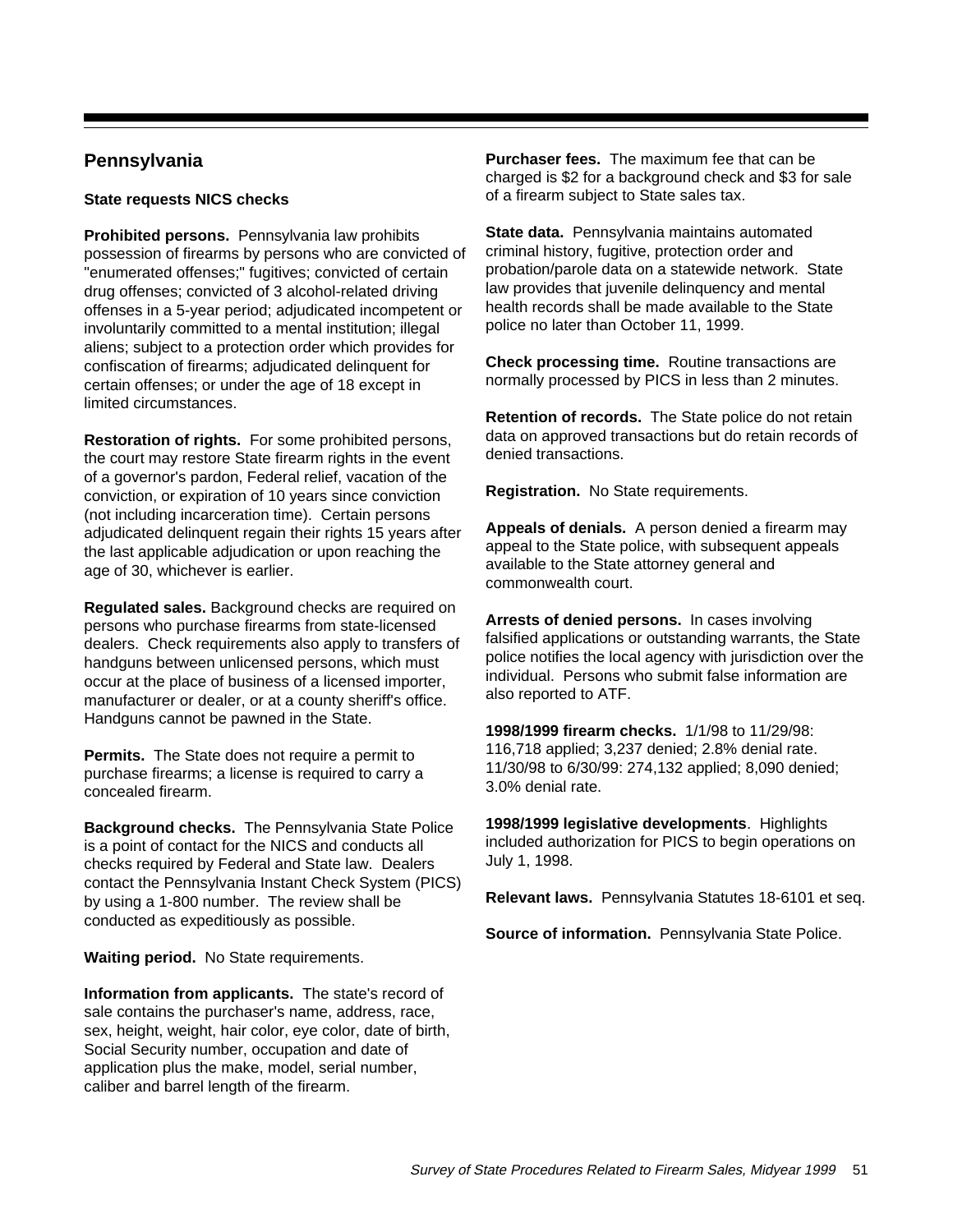# **Rhode Island**

**FBI conducts NICS checks State conducts separate checks**

**Prohibited persons.** Rhode Island law prohibits possession of firearms by persons who are convicted of a crime of violence; fugitives from justice; convicted of certain felonies; subject to electronic surveillance or monitoring; mentally incompetent; drug addicts; habitual drunkards; illegal aliens; or minors (except in limited circumstances). Handgun purchasers are required to complete a firearm safety course.

**Restoration of rights.** A convicted felon's right to own firearms can be restored through a governor's pardon.

**Regulated sales.** State law requires background checks for transfers of firearms by licensed dealers and unlicensed persons.

**Permits.** Rhode Island does not require a permit to purchase firearms. A permit is required to carry a concealed handgun.

**Background checks.** Thirty-nine local police departments conduct checks on firearms purchasers required by State law. Sellers transmit purchase applications by certified mail or in person to the police departments. If notice of denial is not received by the seller within 7 days, a transfer can proceed. The State is not a point of contact for the NICS. Licensed dealers in the State contact the FBI for all checks required by the NICS.

**Waiting period.** A 7-day waiting period is required for all firearm transfers (beginning when application is filed), regardless of when a background check is completed.

**Information from applicants.** Rhode Island's application includes the purchaser's name, address, date of birth, place of birth, sex, height, weight, hair and eye color, scars, tattoos and other identifying marks, and questions concerning eligibility.

**Purchaser fees.** Fees are not mandated by State law but are at the discretion of the police departments.

**State data.** Rhode Island maintains fully automated fugitive, criminal history, probation/parole, domestic violence restraining order/misdemeanor and mental health data on a statewide network.

**Check processing time.** Background checks are normally completed within 5 days.

**Retention of records.** The checking agency and the State attorney general receive copies of each purchase application, and are required by State law to retain approved applications for no more than 30 days. Denied applications are retained indefinitely. Original copies of applications must be retained by sellers for 6 years.

**Registration.** No State requirements.

**Appeals of denials.** State law does not provide a procedure for appealing firearm denials.

**Arrests of denied persons.** No information is available.

**1998/1999 firearm checks.** No statewide information is available.

**1998/1999 legislative developments.** No significant changes.

**Relevant laws.** Rhode Island General Laws 11-47-1 et seq.

**Source of information.** Rhode Island Department of the Attorney General.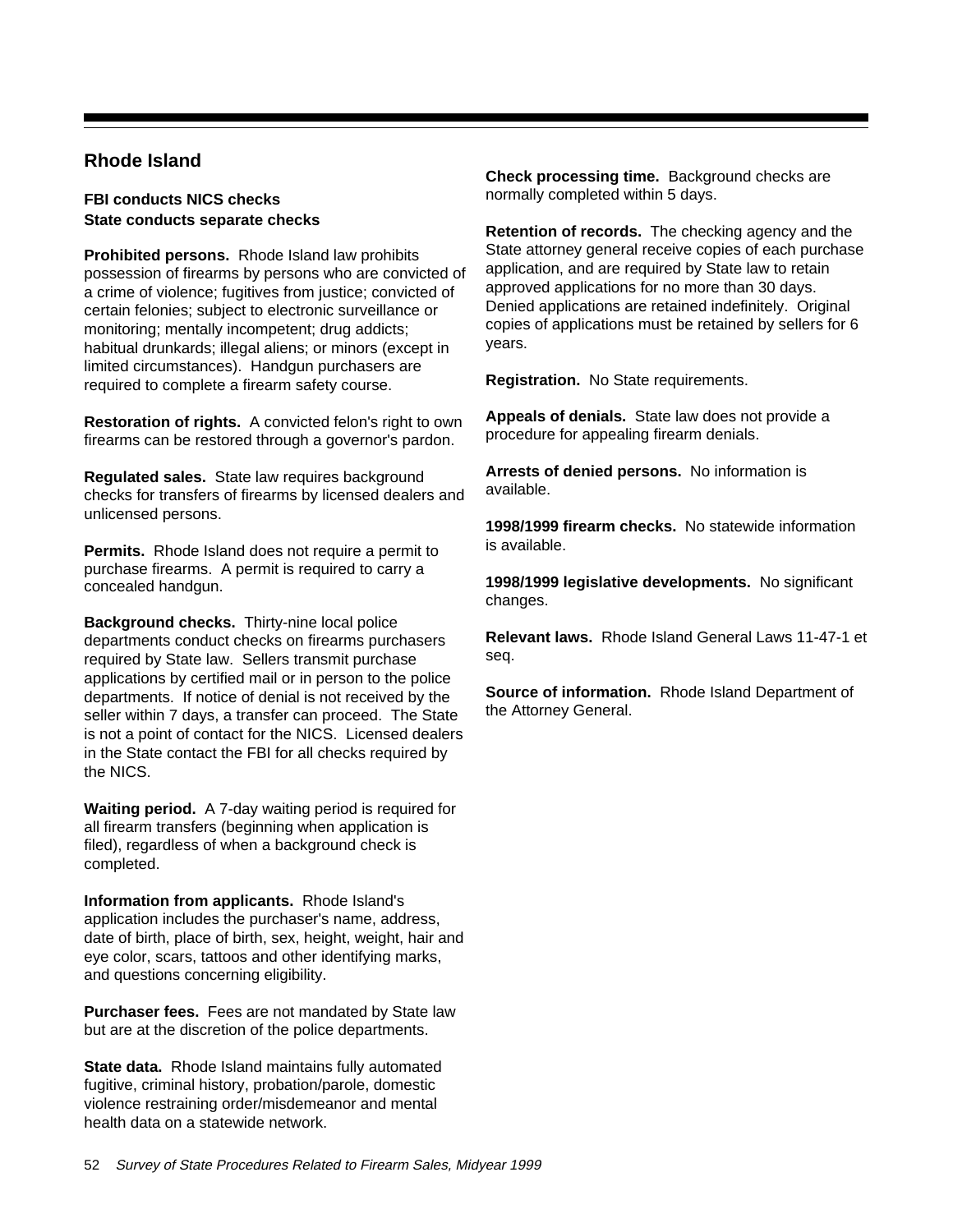# **South Carolina**

**FBI conducts NICS checks** (beginning 10/1/99) **State requests NICS checks** (through 9/30/99)

[**Note:** On October 1, 1999, the State stopped serving as a POC, and the FBI assumed responsibility for conducting NICS checks.]

**Prohibited persons.** South Carolina law prohibits handgun sales to or possession by any person who is convicted of a crime of violence; a fugitive; a habitual drunkard or drug addict; adjudicated mentally incompetent; a member of a subversive organization; under 21 years of age (with limited exceptions); or adjudged unfit to carry or possess a pistol. Persons who purchase handguns from dealers must be State residents and they are limited to one purchase in each 30-day period.

**Restoration of rights.** A convicted felon's right to own a handgun can be restored if that person receives a pardon or an expungement of the conviction, unless the offense committed was a crime of violence.

**Regulated sales.** Pursuant to an executive order of the governor, South Carolina enforces the Brady Act's requirement of background checks on persons who receive firearms from federally-licensed dealers. Retail dealers of handguns must have a State license.

**Permits.** A permit is not required to purchase firearms; a permit is required to carry a concealed handgun.

**Background checks.** The South Carolina Law Enforcement Division (SLED) is a point of contact for the NICS (effective until 10/1/99) and conducts all checks required by Federal law. Dealers contact SLED by using a 1-800 number. ATF allows concealed handgun permits to be used for a purchase without a NICS check.

**Waiting period.** No State requirements.

**Information from applicants.** South Carolina's application includes the purchaser's name, home address, business address, race, sex, height, weight, hair color, eye color, date of birth, place of birth, social security, driver's license and telephone numbers, State or military identification number, and date of application plus the type, make, model and serial number of the weapon. Fingerprints are requested when there is a question of identity.

**Purchaser fees.** SLED charges \$5 for an approved background check.

**State data.** South Carolina maintains fully automated fugitive, criminal history, domestic violence misdemeanor/restraining order and juvenile data on a statewide network. In addition, the State maintains a "30-day, one handgun purchase" file.

**Check processing time.** For routine transactions, the process normally is completed in less than 5 minutes; transactions requiring additional research are normally processed in less than 15 minutes.

**Retention of records.** SLED retains data on approved transactions for 20 days and for denied transactions indefinitely.

**Registration.** No State requirements.

**Appeals of denials.** A person denied a firearm can appeal to SLED.

**Arrests of denied persons.** In cases involving outstanding warrants, SLED notifies the agency with jurisdiction over the fugitive.

**1998/1999 firearm checks.** 1/1/98 to 11/29/98: 42,123 applied; 2,098 denied; 5.0% denial rate. 11/30/98 to 6/30/99: 79,234 applied; 8,554 denied; 10.8% denial rate.

**1998/1999 legislative developments.** An executive order authorized the SLED to be a point of contact under the NICS and to conduct background checks on handgun and long gun purchasers, beginning 11/30/98 and effective until October 1, 1999.

**Relevant laws.** South Carolina Code of Laws 16-23-10 et seq; 23-31-10 et seq.

**Source of information.** South Carolina Law Enforcement Division.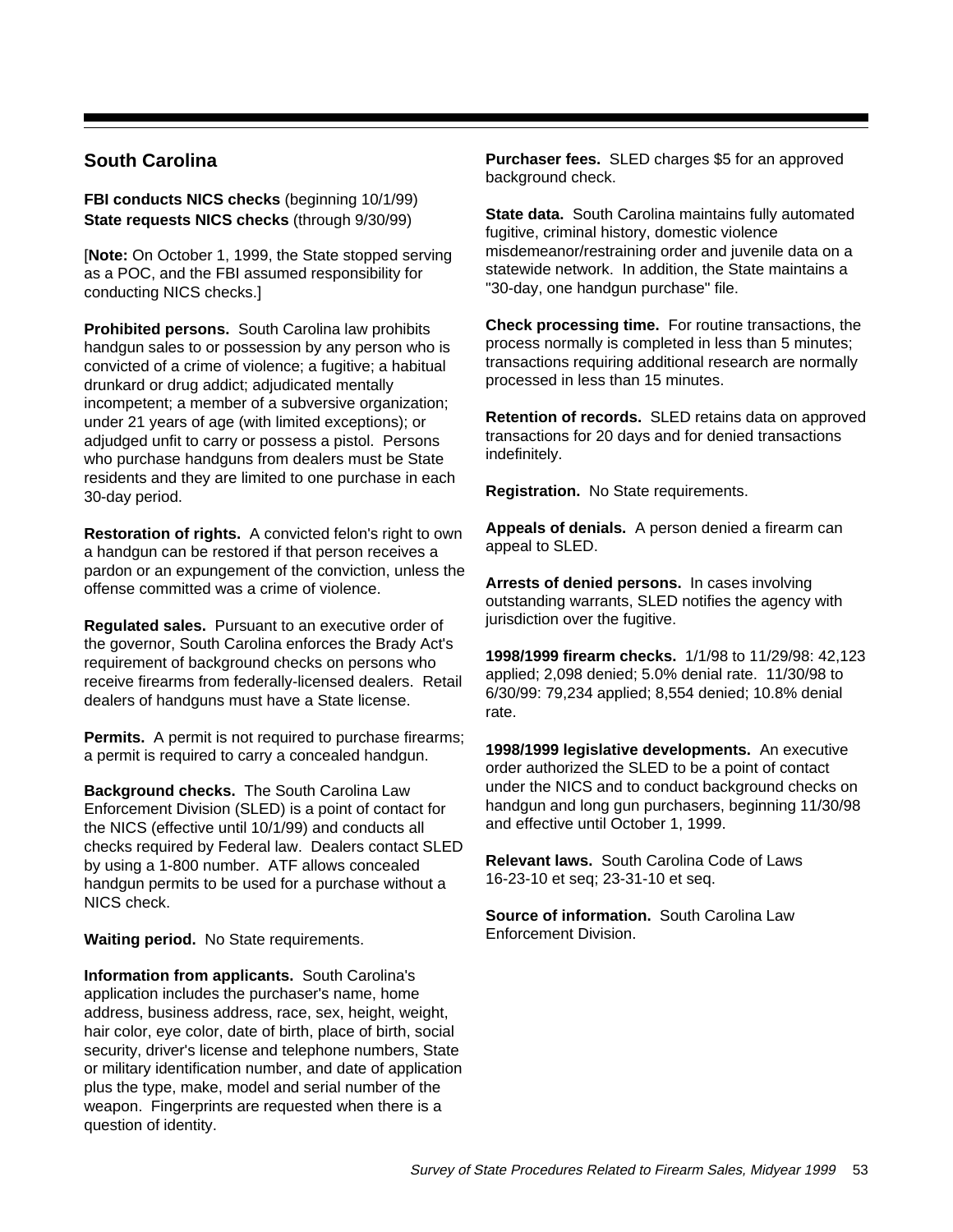# **South Dakota**

#### **FBI conducts NICS checks**

**Prohibited persons.** South Dakota law prohibits possession of a firearm by a person who has been convicted of a crime of violence or a felony or who has a prior conviction for drug possession. A person under the age of 18 cannot possess a handgun except in limited circumstances. It is illegal to transfer a firearm to a person under the age of 18 if the transferor knows or reasonably believes that the minor recipient intends to use the firearm to commit a crime of violence.

**Restoration of rights.** The right to possess a firearm can be restored through a governor's pardon or the passage of time. A person who was last discharged from prison, jail, probation or parole for a crime of violence or a felony controlled substances/marijuana violation (except mere possession) more than 15 years ago regains the right to possess or control a firearm. For felony possession of controlled substances or marijuana, the time period is 5 years. However, no person convicted of a crime of violence may ever lawfully purchase a pistol at retail.

**Regulated sales.** State law does not require background checks on firearms purchasers.

**Permits.** A permit is not required to purchase firearms; a permit is required to carry a concealed handgun.

**Background checks.** The State is not a point of contact for the NICS. Dealers in the State contact the FBI for all checks required by the NICS. ATF allows concealed handgun permits issued before 11/30/98 to be used for purchases without a NICS check.

**Waiting period.** A 2-day waiting period is required for handgun transfers (beginning when application is filed), regardless of when a background check is completed. Holders of valid, concealed handgun permits are exempt from the waiting Period.

**Information from applicants.** State law requires that handgun purchasers provide the following information: name, date and place of birth, address, occupation, physical description, and date and hour of application.

### **Purchaser fees.** None.

**State data.** South Dakota maintains fully automated fugitive, criminal history, probation/parole, and domestic violence protective order data on a statewide network. A driver's history file is available to check for additional data. Domestic violence misdemeanors can be identified by researching criminal history.

**Check processing time.** Not applicable.

**Retention of records.** County sheriffs receive copies of handgun purchase applications from licensed dealers and are required by State law to retain their copies for a period of one year.

**Registration.** No State requirements.

**Appeals of denials.** Persons denied a firearm by the FBI can appeal under Federal law.

**Arrests of denied persons.** Not applicable.

**1998/1999 firearm checks.** No statewide information is available.

**1998/1999 legislative developments.** A new chapter on unlawful use of weapons provided that a person convicted of a crime of violence or a felony drug possession offense cannot possess or control a firearm unless the

person was last discharged from prison, jail, probation or parole for felony drug possession more than 5 years ago, or, for other drug felonies or a crime of violence more than 15 years ago.

**Relevant laws.** South Dakota Codified Laws 22-14-15 et seq; 23-7-1 et seq.

**Source of information.** South Dakota Attorney General's Office.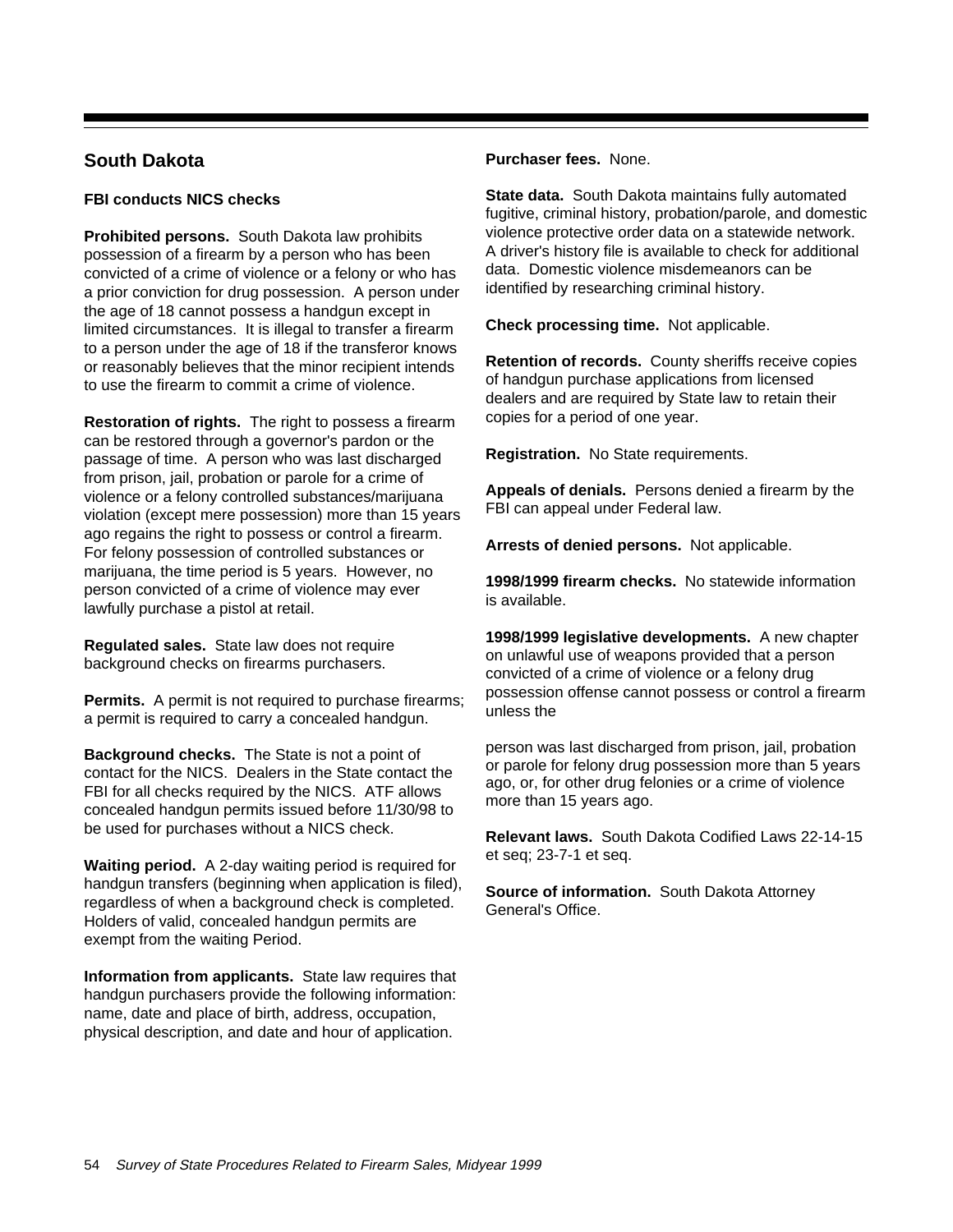# **Tennessee**

#### **State requests NICS checks**

**Prohibited persons.** Tennessee law prohibits firearm sales by licensed dealers to persons who are minors, intoxicated, addicted to alcohol or ineligible under Federal law. Handguns cannot be possessed by persons who are less than 18 years of age (except in limited circumstances) or under the influence of alcohol or any controlled substance.

**Restoration of rights.** A convicted felon's right to possess firearms can be restored if the person was pardoned, the conviction was expunged or set aside, or the person's civil rights were restored by the circuit court.

**Regulated sales.** State law requires background checks on persons who purchase firearms from licensed dealers.

**Permits.** A permit is not required to purchase a firearm; a permit is required to carry a concealed handgun.

**Background checks.** The Tennessee Bureau of Investigation (TBI) is a point of contact for the NICS and conducts all checks required by Federal and State law. Dealers contact TBI by telephone; 250 high volume dealers can also use computers with a "point-of-sale device."

**Waiting period.** No State requirements.

**Information from applicants.** The state's application includes the purchaser's name, previous names, date and place of birth, address, Social Security number, race, sex, height, weight, thumbprint and date of application. The type, make, model and serial number is recorded for each weapon purchased.

**Purchaser fees.** TBI may charge a reasonable fee, not to exceed \$10, for a background check.

**State data.** Tennessee's Law Enforcement Communications Network maintains criminal history, fugitive, domestic abuse restraining order, sex offender and stolen gun data. Domestic abuse misdemeanor convictions can be identified if annotated on a fingerprint card by a local agency.

**Check processing time.** Routine transactions are normally processed in less than 5 minutes; transactions which require additional research are normally processed in less than 1 day.

**Retention of records.** Information on approved transactions is not retained by TBI, except for approval numbers and dates assigned. Information on denied transactions is retained indefinitely, but is destroyed if the decision is reversed on appeal.

**Registration.** No State requirements.

**Appeals of denials.** Persons denied a firearm can appeal to TBI.

**Arrests of denied persons.** TBI notifies ATF of persons who submit false information. For outstanding warrants, TBI notifies the agency with jurisdiction over the dealer's premises and the agency which entered the warrant.

**1998/1999 firearm checks.** 11/1/98 to 11/29/98: 10,624 applied; 700 denied; 6.6% denial rate. 11/30/98 to 6/30/99: 139,469 applied; 9,306 denied; 6.7% denial rate.

**1998/1999 legislative developments.** Amendments eliminated the State waiting period and authorized instant checks by the Tennessee Bureau of Investigation on persons who purchase or redeem handguns or long guns, effective 11/1/98. **Relevant laws.** Tennessee Code 39-17-1301 et seq.

**Source of information.** Tennessee Bureau of Investigation.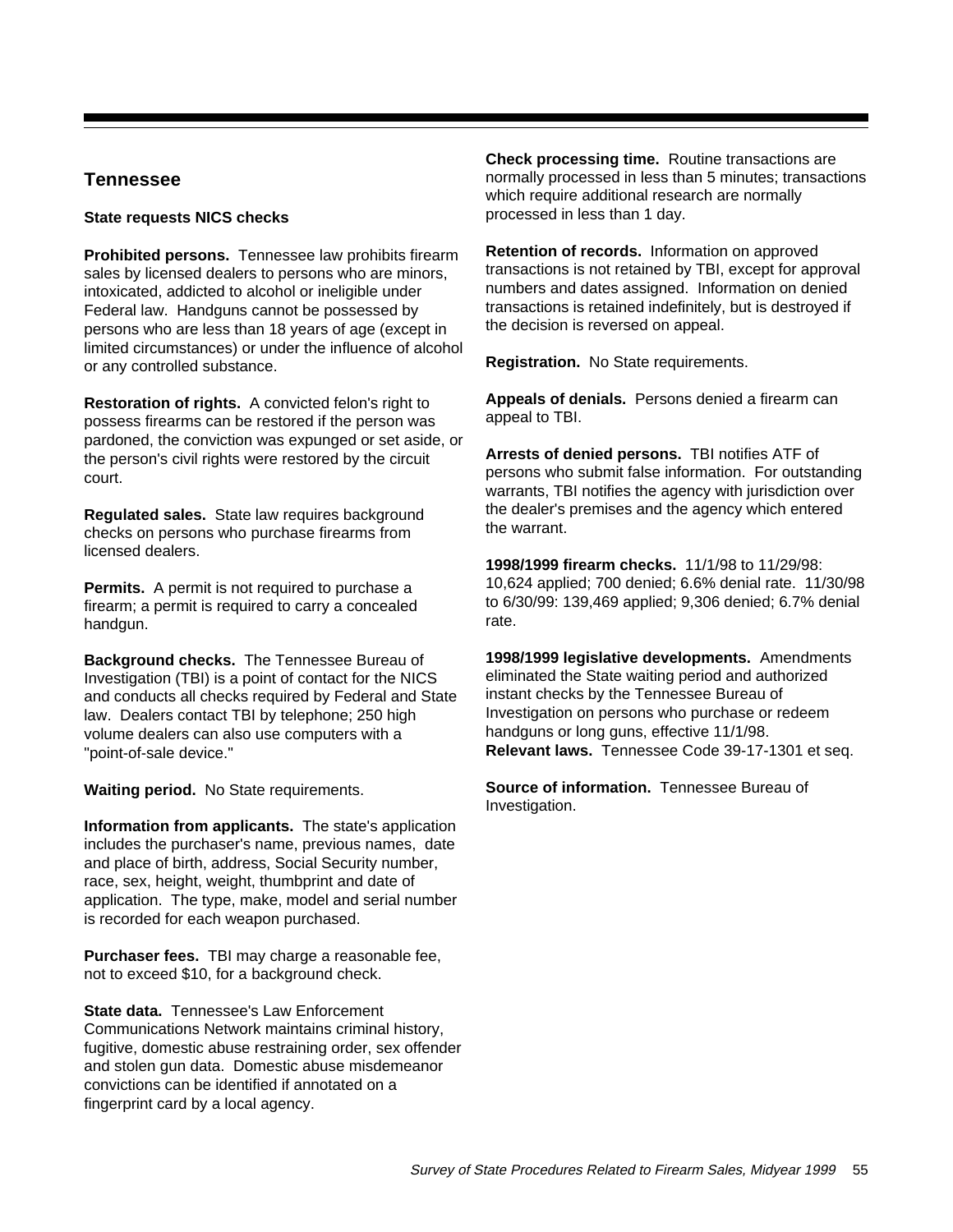## **Texas**

**FBI conducts NICS checks**

**Prohibited persons.** Texas law prohibits knowingly transferring a handgun to a person who intends to use it unlawfully or is subject to an active protective order. A firearm cannot be knowingly transferred to a person who is younger than 18 years (without parental consent), intoxicated or a convicted felon.

**Restoration of rights.** A convicted felon's right to possess a handgun on the premises where he or she lives can be restored 5 years after completion of the sentence if no additional violations occur.

**Regulated sales.** State law does not require background checks on firearms purchasers.

**Permits.** A permit is not required to purchase firearms; a license is required to carry a concealed handgun.

**Background checks.** The State is not a point of contact for the NICS. Licensed dealers in Texas contact the FBI for all checks required by the NICS. ATF allows an exemption from the NICS check for holders of concealed handgun licenses or peace officer licenses issued before 11/30/98.

**Waiting period.** No State requirements.

**Information from applicants.** No State requirements.

**Purchaser fees.** None.

**State data.** Texas maintains fully automated fugitive, criminal history, domestic violence restraining order/misdemeanor, juvenile and probation/parole data on a statewide network.

**Check processing time.** Not applicable.

**Retention of records.** No State requirements.

**Registration.** No State requirements.

**Appeals of denials.** Persons denied a firearm by the FBI can appeal under Federal law.

**Arrests of denied persons.** Not applicable.

**1998/1999 firearm checks.** No statewide information is available.

**1998/1999 legislative developments.** No significant changes.

**Relevant laws.** Texas Penal Code 30.06; 42.12; 46.01 et seq; Family Code 71.18.

**Source of information.** Texas Department of Public Safety.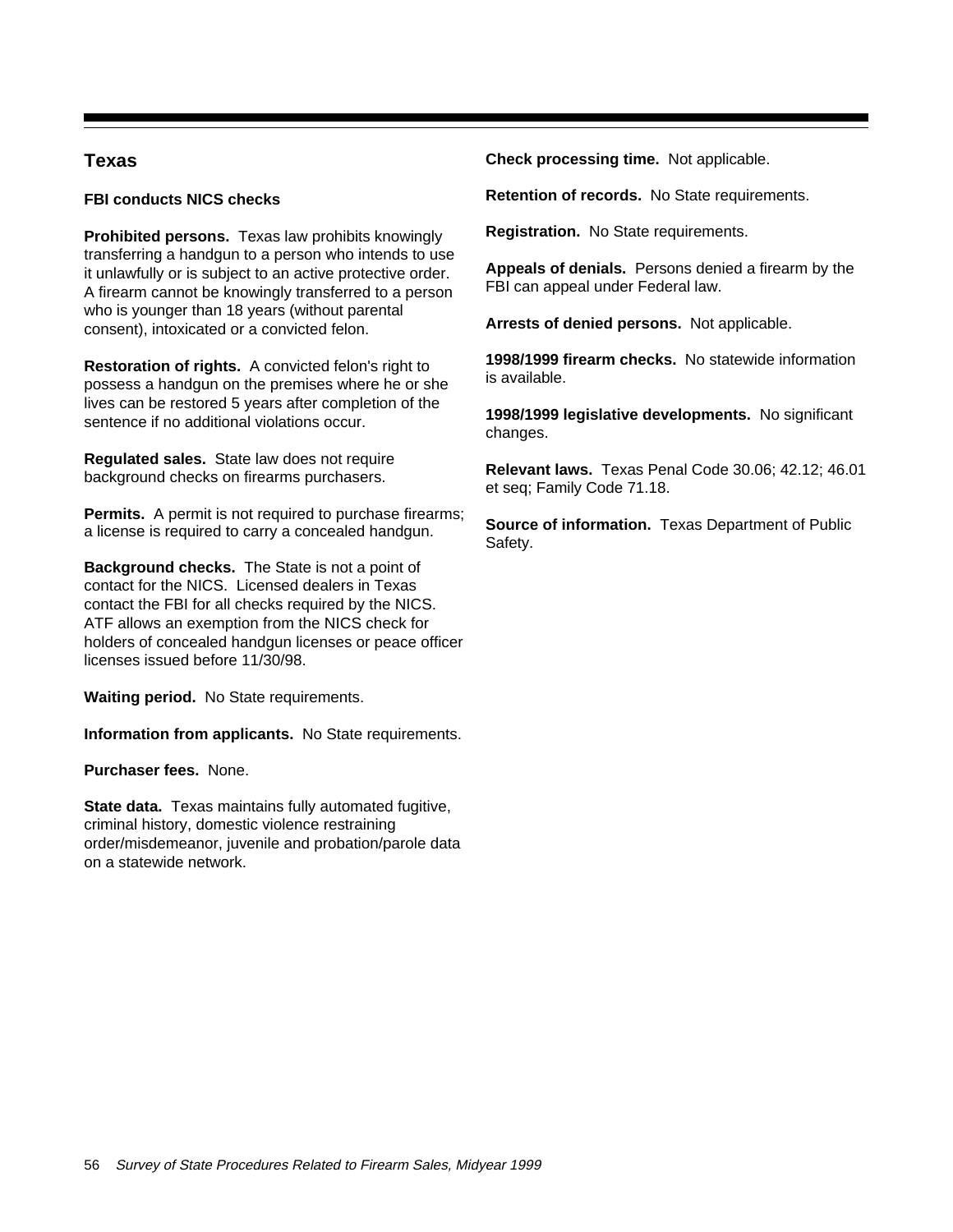# **Utah**

#### **State requests NICS checks**

**Prohibited persons.** Utah law prohibits possession of a firearm by a person who is convicted of a crime of violence; addicted to the use of any narcotic drug; declared mentally incompetent; or on parole or probation for a felony. A handgun may not be purchased, possessed or transferred by a person who is convicted of a felony; under indictment; an unlawful user of a controlled substances; a drug dependent person; adjudicated as mentally defective or committed to a mental institution; an illegal alien; dishonorably discharged from the Armed Forces; or who has renounced United States citizenship. A firearm cannot be possessed by or sold to a minor under 18 years of age except in limited circumstances.

**Restoration of rights.** The right to possess firearms can be restored if a conviction is expunged or otherwise removed from the record.

**Regulated sales.** State law requires background checks on persons who purchase firearms from licensed dealers.

**Permits.** Utah does not require a permit to purchase firearms. A permit is required to carry a concealed firearm.

**Background checks.** The Utah Bureau of Criminal Identification (BCI) is a point of contact for the NICS and conducts all checks required by Federal and State law. Dealers request instant checks by using a 1-800 number or a regular telephone number. Holders of concealed firearm permits are exempt from point-of-sale background checks under ATF rules and State law. BCI verifies the validity of permits presented to dealers.

**Waiting period.** No State requirements.

**Information from applicants.** Utah requires an applicant's name, address, race, sex, height, weight, hair color, eye color, date of birth, Social Security number and date of application.

**Purchaser fees.** BCI charges \$7.50 for a background check.

**State data.** Utah maintains fully automated fugitive, criminal history, domestic abuse restraining

order/misdemeanor and motor vehicle data on a statewide network.

**Check processing time.** Routine transactions are normally processed in less than 5 minutes.

**Retention of records.** Under State law, BCI retains data on approved transactions for a maximum period of 20 days. Data on denied transactions is retained for 1 year.

**Registration.** No State requirements.

**Appeals of denials.** Persons denied a firearm can appeal to BCI and further to a State review board.

**Arrests of denied persons.** A person who submits false information or has outstanding warrants is reported by BCI to the agency with jurisdiction over the offender.

**1998/1999 firearm checks.** 1/1/98 to 11/29/98: 24,140 applied; 733 denied; 3.0% denial rate. 11/30/98 to 6/30/99: 40,923 applied; 1,308 denied; 3.2% denial rate.

**1998/1999 legislative developments.** Check requirements for handguns were extended by amendment to checks on other firearms to begin when changes required by Federal law took effect.

**Relevant laws.** Utah Code 53-5-702 et seq; 76-10-501 et seq.

**Source of information.** Utah Bureau of Criminal Identification.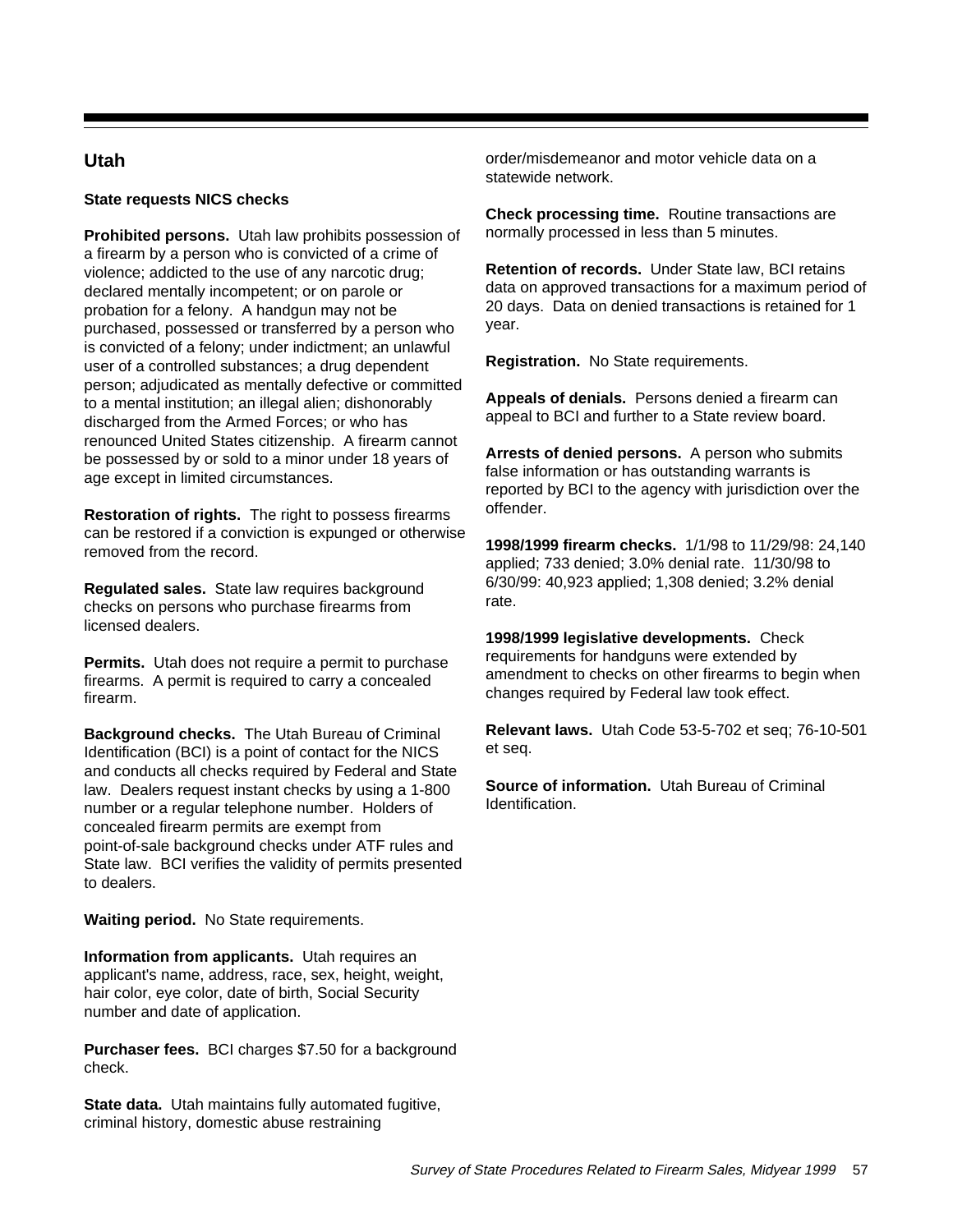## **Vermont**

#### **State requests NICS checks**

**Prohibited persons.** A firearm cannot be furnished to a child under 16 without the consent of a parent or guardian. A handgun cannot be possessed by a child under 16 without the consent of a parent or guardian.

**Restoration of rights.** No State requirements.

**Regulated sales.** Vermont enforces the Brady Act's requirement of background checks on persons who purchase or redeem firearms from licensed dealers.

**Permits.** The State does not require a permit to purchase or carry firearms.

**Background checks.** The Chittenden County Sheriff's Office is a point of contact for the NICS and conducts all checks required by Federal law. Instant checks are conducted on persons who purchase or redeem firearms from licensed dealers in the State.

**Waiting period.** No State requirements.

**Information from applicants.** Firearms purchasers submit the standard ATF form. No separate State form is required.

**Purchaser fees.** None.

**State data.** The State maintains automated files containing fugitive and domestic abuse misdemeanor information. Criminal history, probation/parole, and court restraining order data are also available.

**Check processing time.** No statewide information is available.

**Retention of records.** Data on approved transactions is retained for a maximum period of 20 days; data on denied transactions is retained indefinitely.

**Registration.** No State requirements.

**Appeals of denials.** Persons denied a firearm can appeal under Federal law.

**Arrests of denied persons.** No information is available.

**1998/1999 firearm checks.** 1/1/98 to 11/29/98: No statewide data available. 11/30/98 to 6/30/99: 9,944 applied; 314 denied; 3.2% denial rate.

**1998/1999 legislative developments.** The State designated the Chittenden County Sheriff's Office as the point of contact for all firearm checks under the NICS.

**Relevant laws.** Vermont Statutes 13-4001 et seq.

**Source of information.** Vermont Department of Public Safety; Chittenden County Sheriff's Office.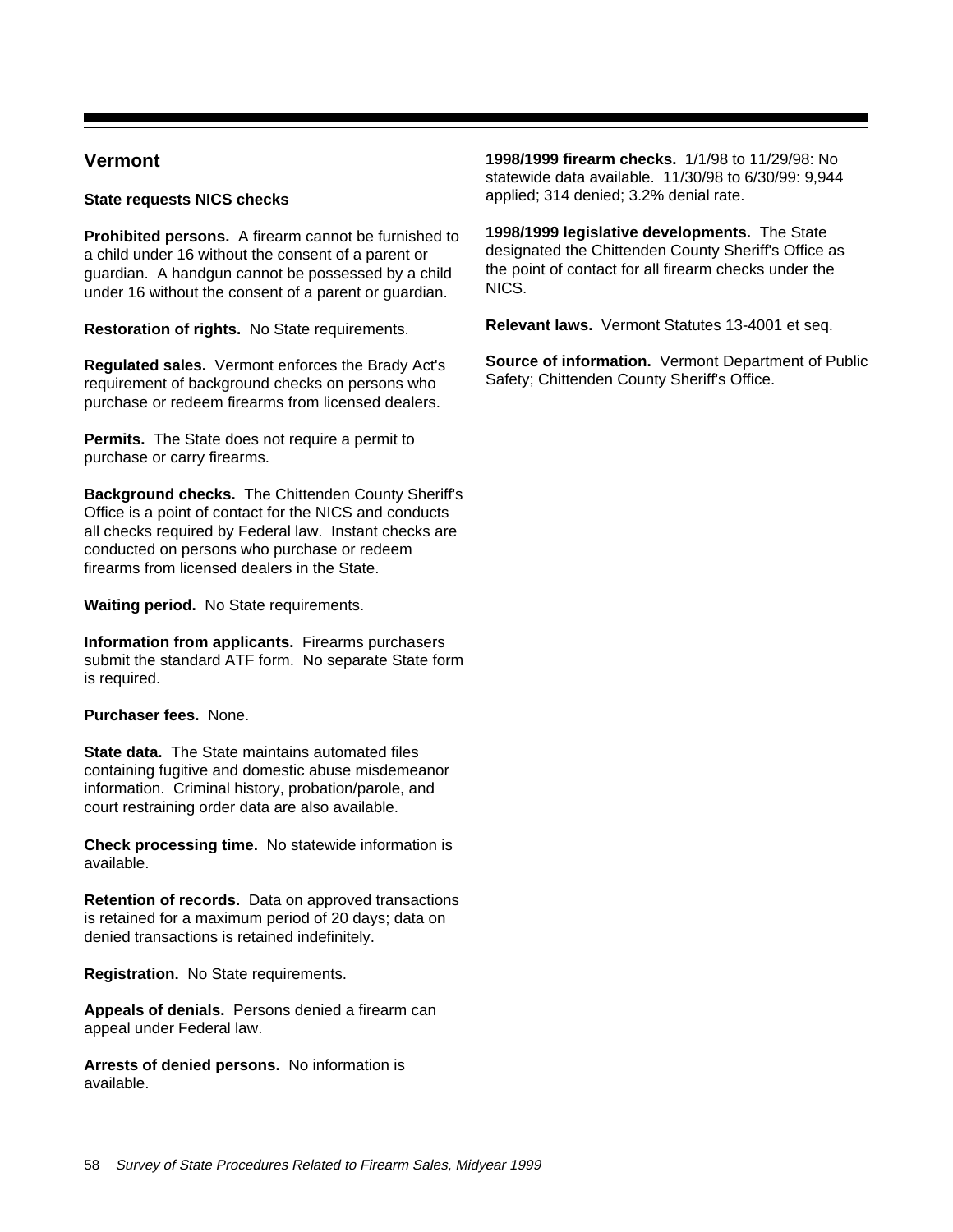# **Virginia**

#### **State requests NICS checks**

**Prohibited persons.** Virginia law prohibits possession of firearms by certain persons who are acquitted by reason of insanity; adjudicated incompetent or incapacitated; involuntarily committed; subject to a protective order; convicted of a felony; found guilty as a juvenile of a delinquent act which would be a felony if committed by an adult; illegal aliens; or under the age of 18. Handguns cannot be purchased by certain persons who have been convicted of two misdemeanor drug offenses within 36 months. Firearms purchasers must have resided in the State for at least 30 days. An individual cannot purchase more than one handgun every 30 days unless authorized by the State Police.

**Restoration of rights.** The governor may grant a pardon or removal of political disabilities to a person who committed a felony or delinguent act and may condition reinstatement of firearm rights. The circuit court may issue a permit to carry a firearm to a person whose civil rights have been restored.

**Regulated sales.** State law requires background checks on persons who purchase firearms from licensed dealers.

**Permits.** A permit is not required to purchase firearms; a permit issued by a circuit court is needed to carry a concealed handgun.

**Background checks.** The Virginia State Police (VSP) is a point of contact for the NICS and conducts all checks required by Federal and State law. Some dealers request instant checks by using a 1-800 number or the mail to contact the Firearms Transaction Program. High-volume dealers in the Direct Access Program use dial-in technology to request checks.

**Waiting period.** No State requirements.

**Information from applicants.** The purchaser's name, date and place of birth, current address, Social Security or other identifying number, race, sex, height and weight are required. The number of firearms purchased in each transaction is recorded by categories (rifle, shotgun, pistol or revolver).

**Purchaser fees.** VSP charges \$2 for a check on a State resident and \$5 for a non-resident.

**State data.** The State maintains fully automated criminal history, fugitive, juvenile, mental health, domestic violence restraining order/misdemeanor, and drug user data, plus a file on misdemeanor drug convictions and a calendar file on handgun purchases.

**Check processing time.** Routine transactions are normally processed in less than 2 minutes; transactions which require additional research are normally processed in less than 1 day.

**Retention of records.** Data on approved transactions may be retained for 30 days; however, multiple handgun transaction records and a log of requests (with purchaser name, dealer and approval numbers, and date) may be maintained for 12 months. Records of denied transactions are retained for 2 years.

**Registration.** No State requirements.

**Appeals of denials.** Persons denied a firearm may appeal to VSP and further to circuit court.

**Arrests of denied persons.** VSP arrests all persons denied because of an outstanding warrant, and arrests persons who submit false information in some cases. Using set criteria, VSP decides which denied persons should be prosecuted, in conjunction with ATF and U.S. attorneys for Federal violations or with commonwealth attorneys for State violations.

**1998/1999 firearm checks.** 1/1/98 to 11/29/98: 148,278 applied; 2,251 denied; 1.5% denial rate.

11/30/98 to 6/30/99: 108,254 applied; 1,708 denied; 1.6% denial rate.

**1998/1999 legislative developments.** The instant check law was amended to clarify rules regarding transactions where a dealer receives no response from the State Police.

**Relevant laws.** Code of Virginia 18.2-279 et seq.

**Source of information.** Virginia State Police.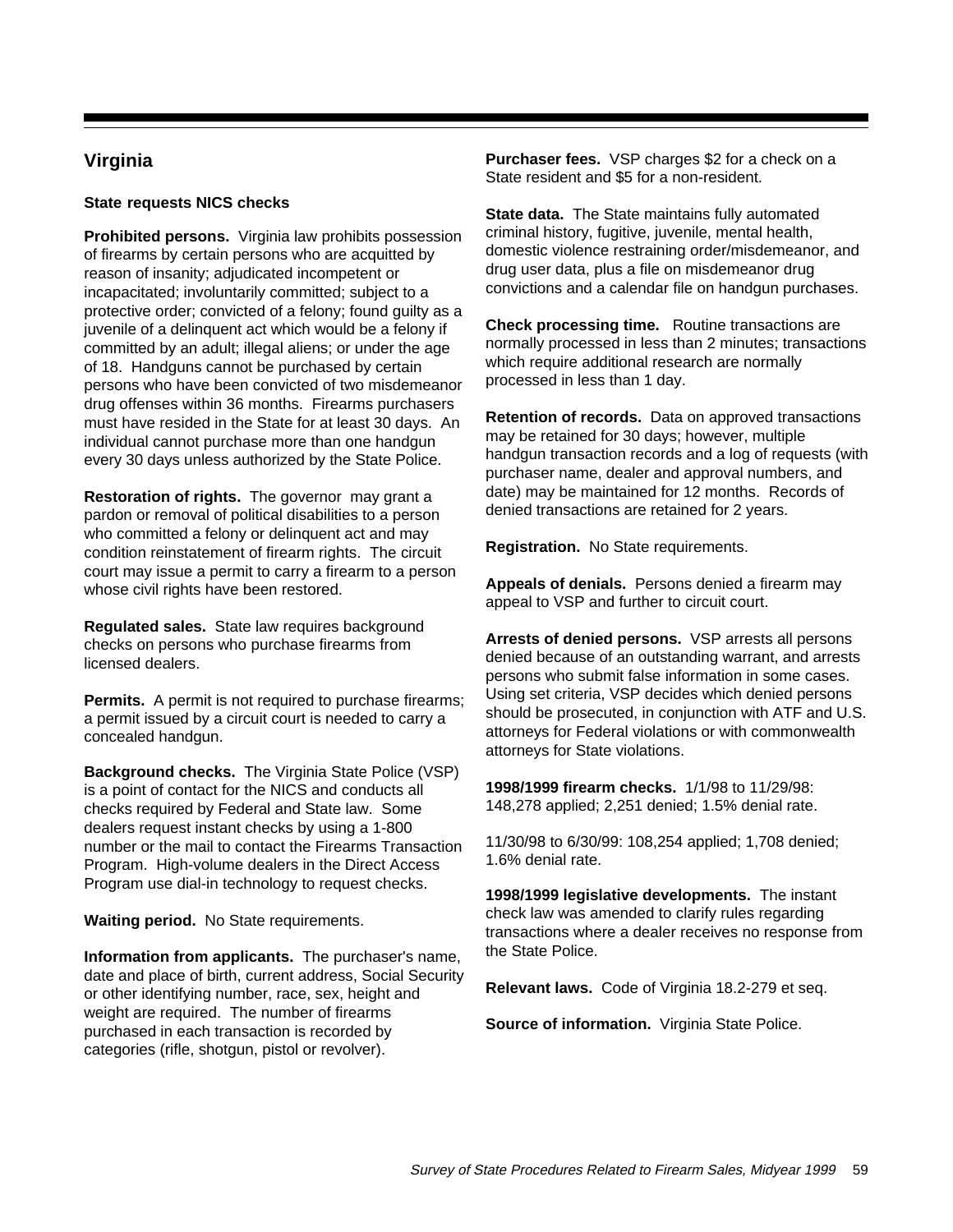# **Washington**

#### **FBI conducts long gun NICS checks State requests handgun NICS checks**

**Prohibited persons.** Washington law prohibits possession of firearms by a person who is convicted of a serious offense, felony or misdemeanor specified in State law; involuntarily committed for mental health treatment; under eighteen years of age; or free on bond or personal recognizance pending trial, appeal or sentencing for a serious offense.

**Restoration of rights.** An offender's right to possess firearms may be restored by a governor's pardon. Except for certain offenders, persons without further violations for 5 years after completing their sentences may petition the court of record for restoration of firearm rights.

**Regulated sales.** State law requires background checks on persons who purchase handguns from licensed dealers.

**Permits.** A permit is not required to purchase firearms. A license is required to carry a concealed handgun.

**Background checks.** Two hundred ninety-one sheriffs' and police departments are partial points of contact for the NICS and conduct checks on handgun purchasers required by Federal and State law. Checks are conducted upon receiving applications from dealers in person, by fax, or by regular or certified mail. A handgun can be delivered to the purchaser when the dealer is notified of an approval or when 5 business days (7 days) have elapsed. The time allowed for a check under State law can be extended up to 30 days when the applicant has a record which lacks certain dispositions, or up to 60 days for persons who are new State residents or lack the required identification. Dealers contact the FBI for checks required by the NICS on persons purchasing long guns or redeeming pawned firearms. ATF and State rules allow holders of concealed handgun licenses issued between 7/1/96 and 11/30/98 to make purchases without a NICS check.

**Waiting period.** No State requirements.

**Information from applicants.** The State's handgun application requires the purchaser's name, address, race, sex, height, weight, eye color, date of birth, place of birth, driver's license or ID number, and date of

application plus the type, make, model, and serial number of the weapon.

**Purchaser fees.** None.

**State data.** Washington maintains fully automated fugitive, criminal history and domestic violence restraining order data on a statewide network. Some domestic violence misdemeanor and juvenile data are also available. Mental health records can be accessed manually.

**Check processing time.** Background checks are completed in less than 60 days.

**Retention of records.** State agencies retain approved applications for a maximum period of 20 days and denied applications indefinitely. Dealers retain copies of applications for 6 years.

**Registration.** No State requirements.

**Appeals of denials.** Persons denied a handgun may appeal to the denying agency and further to superior court.

**Arrests of denied persons.** In cases of outstanding warrants, checking agencies normally notify the agency with jurisdiction over the fugitive.

**1998/1999 firearm checks.** No statewide information is available.

**1998/1999 legislative developments.** No significant changes.

**Relevant laws.** Washington Revised Code 9.41.010 et seq.

**Source of information.** Washington State Patrol.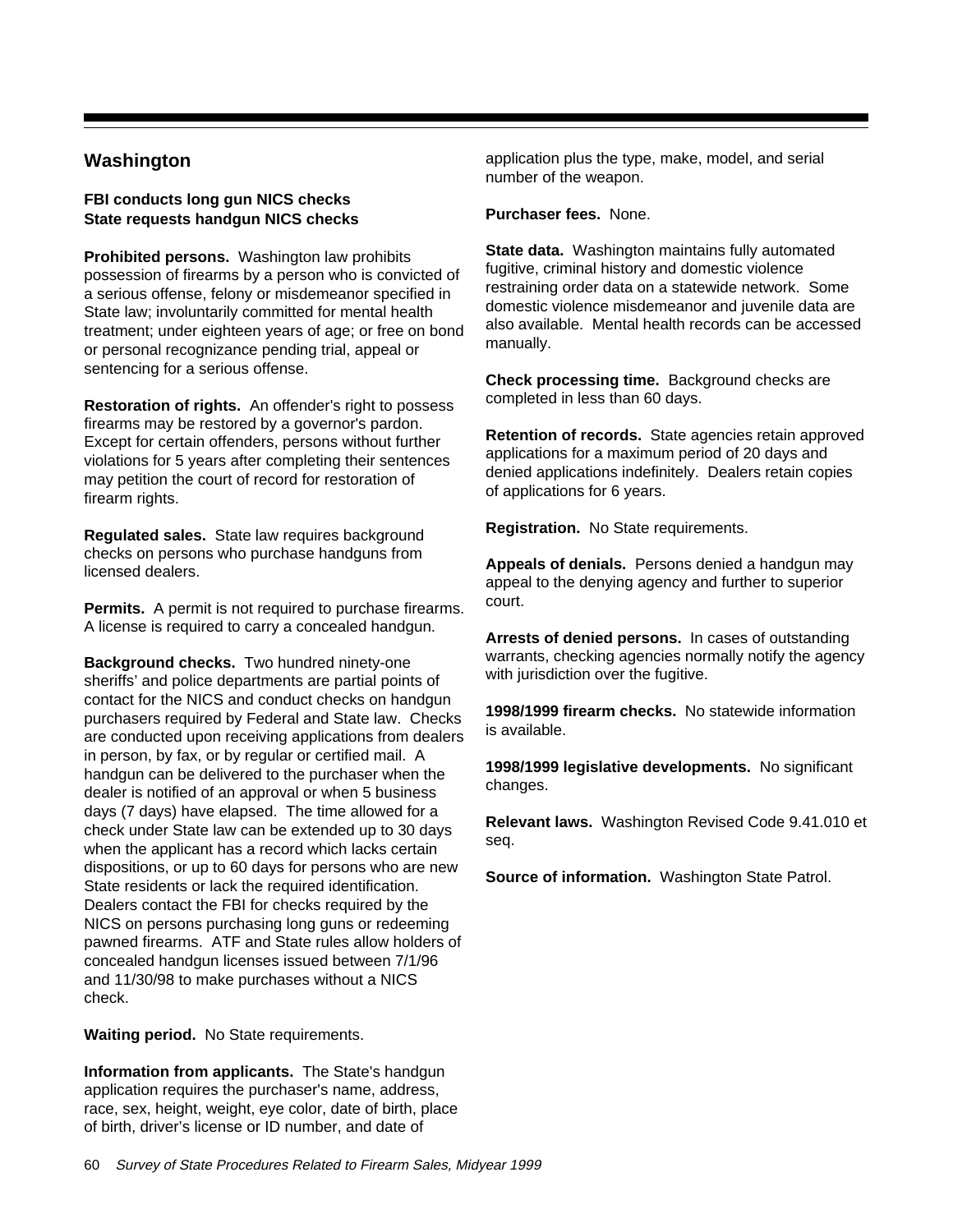# **West Virginia**

#### **FBI conducts NICS checks**

**Prohibited persons.** West Virginia prohibits possession of firearms by persons who are convicted of felonies; dishonorably discharged from the U.S. armed forces; adjudicated as a mental incompetent or committed involuntarily to a mental institution; illegal aliens; addicted to or unlawful users of alcohol or controlled substances or drugs; or minors under the age of eighteen (except in limited circumstances). It is illegal to sell a firearm to a prohibited person.

**Restoration of rights.** State law provides that prohibited persons may petition the circuit court of the county where they reside for an order which allows firearm possession. The court may enter an order if it finds such person capable of exercising the responsibility concomitant with possession of a firearm.

**Regulated sales.** The State does not require background checks on firearms purchasers.

**Permits.** A permit is not required to purchase firearms; a license is required to carry a concealed handgun.

**Background checks.** The State is not a point of contact for the NICS. Licensed dealers in the State contact the FBI for all checks required by the NICS.

**Waiting period.** No State requirements.

**Information from applicants.** No State requirements.

**Purchaser fees.** None.

**State data.** West Virginia maintains fully automated fugitive and criminal history data on a statewide network. The State manually maintains some domestic abuse data.

**Check processing time.** Not applicable.

**Retention of records.** No State requirements.

**Registration.** No State requirements.

**Appeals of denials.** Persons denied a firearm by the FBI may appeal under Federal law.

**Arrests of denied persons.** Not applicable.

**1998/1999 firearm checks.** 1/1/98 to 11/29/98: 15,162 applied; 258 denied; 1.7% denial rate. 11/30/98 to 6/30/99: no statewide data available.

**1998/1999 legislative developments.** No significant changes.

**Relevant laws.** West Virginia Code 61-7-1 et seq.

**Source of information.** West Virginia State Police.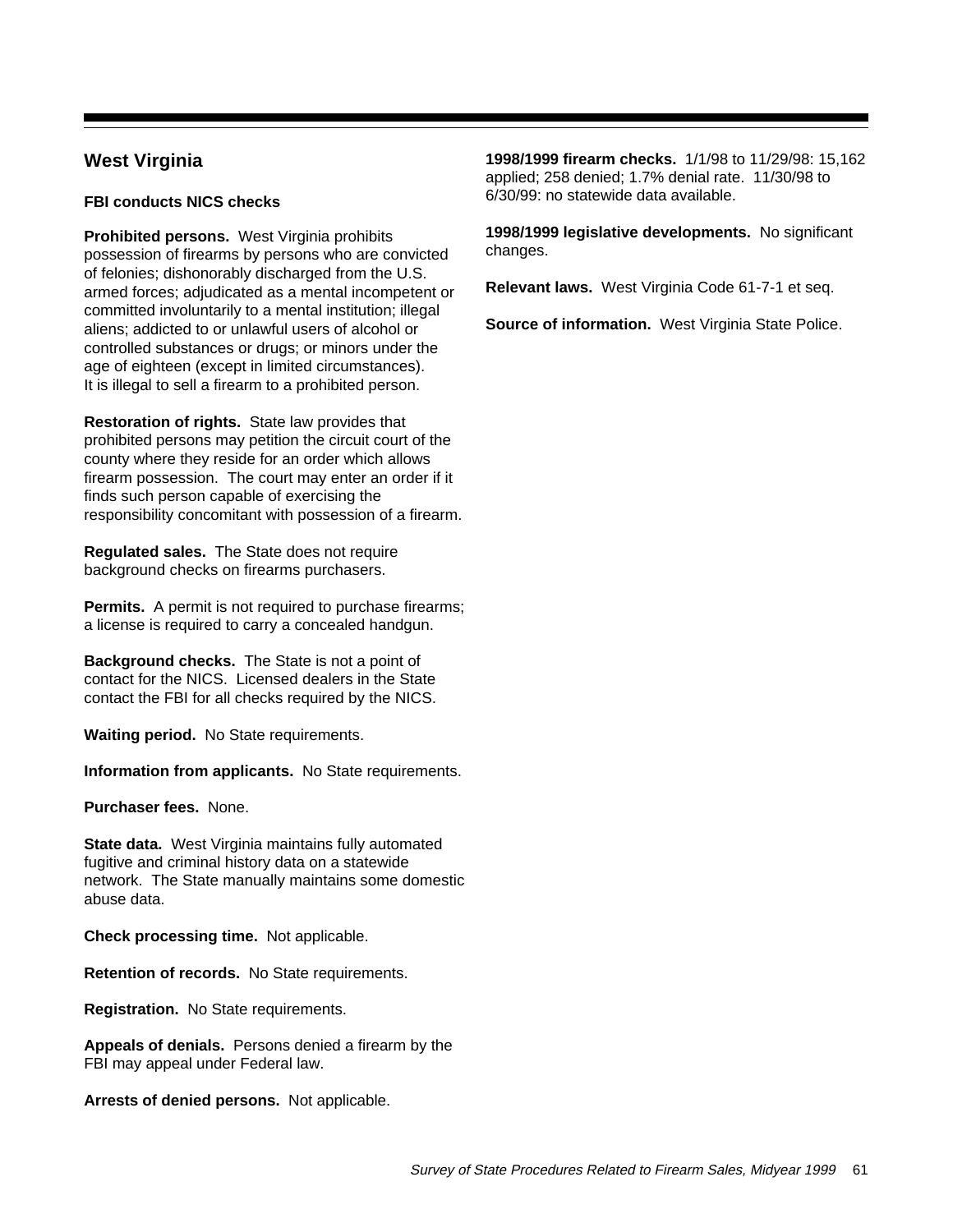# **Wisconsin**

#### **FBI conducts long gun NICS checks State requests handgun NICS checks**

**Prohibited persons.** Wisconsin law prohibits possession of firearms by certain persons who are convicted of felonies; adjudicated delinquent for acts that would be felonies if committed by adults; found not guilty of a felony or a similar offense in another State by reason of mental disease; committed for treatment and ordered not to possess a firearm; or under eighteen years of age.

**Restoration of rights.** A convicted felon's right to possess firearms may be restored by a governor's pardon or Federal relief. A person who was adjudicated delinquent may regain firearm rights if the court determines that the offender is not likely to act in a manner dangerous to public safety.

**Regulated sales.** State law requires background checks on persons who purchase handguns from licensed dealers.

**Permits.** A permit is not required to purchase firearms. The State does not issue concealed firearm permits.

**Background checks.** The Wisconsin Department of Justice (DOJ) is a point of contact for the NICS and conducts checks on handgun purchasers required by Federal and State law. Dealers request instant checks by using a 1-800 number to contact the Department of Safety. Checks must be completed within 48-hours under State law; however, the time limit can be extended by 3 days for felony charges with no recorded disposition. Dealers contact the FBI for checks required by the NICS on persons who purchase long guns. Pawnshops temporarily have the option of calling the State agency for checks on persons who redeem handguns; otherwise, redemption checks are processed by the FBI.

**Waiting period.** A 2-day waiting period is required for handgun sales (beginning when application is filed), regardless of when a background check is completed.

**Information from applicants.** Handgun purchasers must provide the following information: name, previous names, address, race, sex, height, weight, date of birth, hair color, eye color, date of application, and certification that no disqualifying grounds exist.

**Purchaser fees.** A fee of \$8 is charged for a background check.

**State data.** Wisconsin maintains fully automated fugitive, criminal history, juvenile, domestic violence misdemeanor/restraining order and mental health data on a statewide network. Probation and parole files are kept manually.

**Check processing time.** Routine transactions are normally processed in less than 2 minutes; transactions which require additional research normally are processed in less than 1 day.

**Retention of records.** Data on approved transactions are retained for no more than 30 days; data on denied transactions are retained indefinitely.

**Registration.** No State requirements.

**Appeals of denials.** Persons denied a handgun may appeal to DOJ and further to State court.

**Arrests of denied persons.** DOJ reports denied persons to ATF, the Wisconsin Department of Investigation and local police.

**1998/1999 firearm checks.** 1/1/98 to 11/29/98: 30,022 applied; 457 denied; 1.5% denial rate. 11/30/98 to 6/30/99: 21,010 applied; 297 denied; 1.4% denial rate.

**1998/1999 legislative developments.** No significant changes.

**Relevant laws.** Wisconsin Statutes 175.35; 813.125; 941.25 et seq; 948.55; 948.60.

**Source of information.** Wisconsin Department of Justice.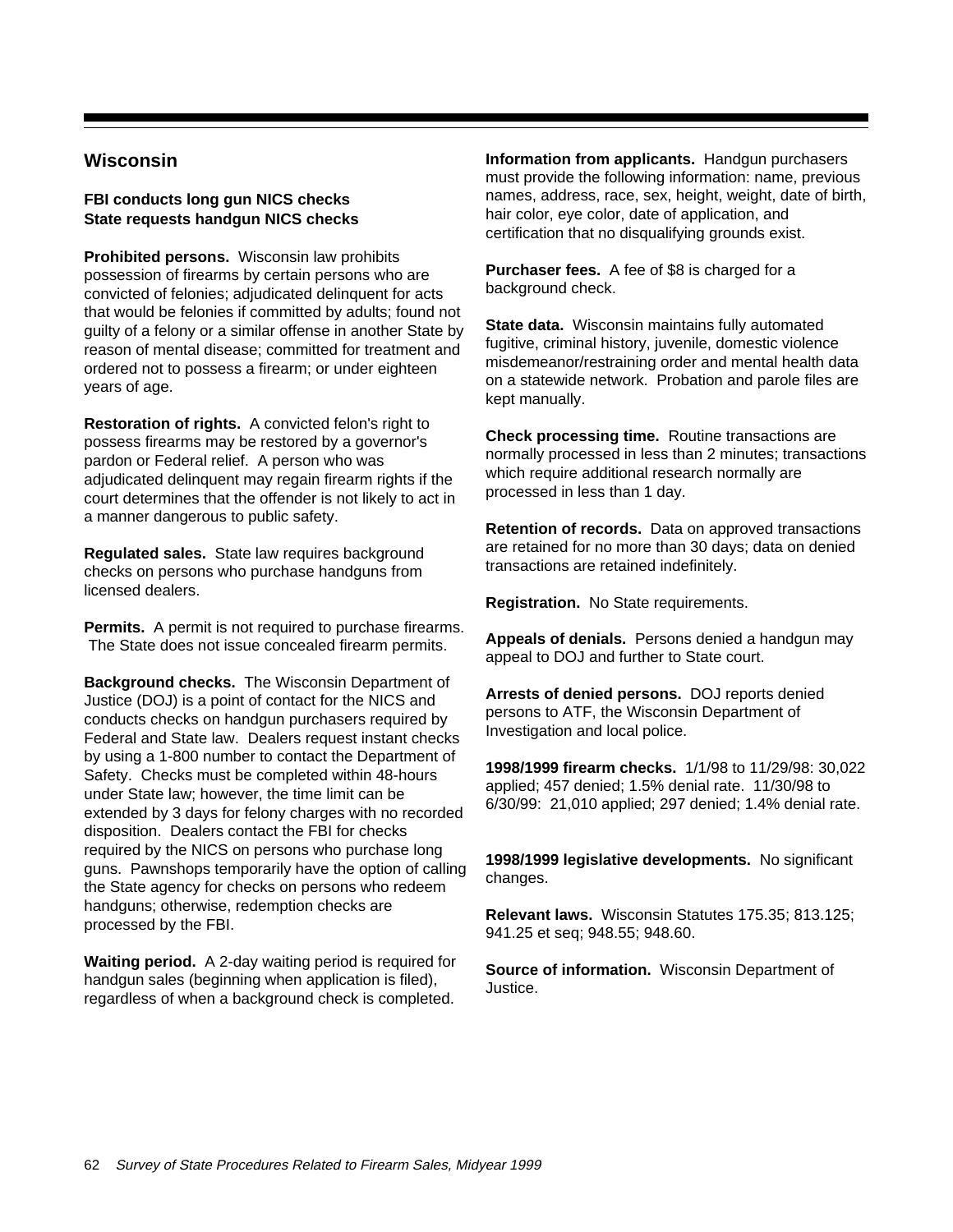## **Wyoming**

**Source of information.** Wyoming Attorney General.

#### **FBI conducts NICS checks**

**Prohibited persons.** Wyoming prohibits possession of firearms by persons convicted of violent felonies.

**Restoration of rights.** A person convicted of a violent felony may regain the right to possess firearms through a governor's pardon.

**Regulated sales.** State law does not require background checks on firearms purchasers.

**Permits.** A permit is not required to purchase firearms. A license is required to carry a concealed dangerous weapon.

**Background checks.** The State is not a point of contact for the NICS. Licensed dealers in Wyoming contact the FBI for all checks required by the NICS. ATF allows holders of concealed weapon licenses to purchase firearms without a NICS check.

**Waiting period.** No State requirements.

**Information from applicants.** No State requirements.

**Purchaser fees.** None.

**State data.** Wyoming maintains a statewide network with fully automated records of criminal histories and fugitives with felony or misdemeanor warrants.

**Check processing time.** Not applicable.

**Retention of records.** No State requirements.

**Registration.** No State requirements.

**Appeals of denials.** Persons denied a firearm by the FBI may appeal under Federal law.

**Arrests of denied persons.** Not applicable.

**1998/1999 firearm checks.** No statewide information is available.

**1998/1999 legislative developments.** No significant changes.

**Relevant laws.** Wyoming Statutes 6-8-101 et seq.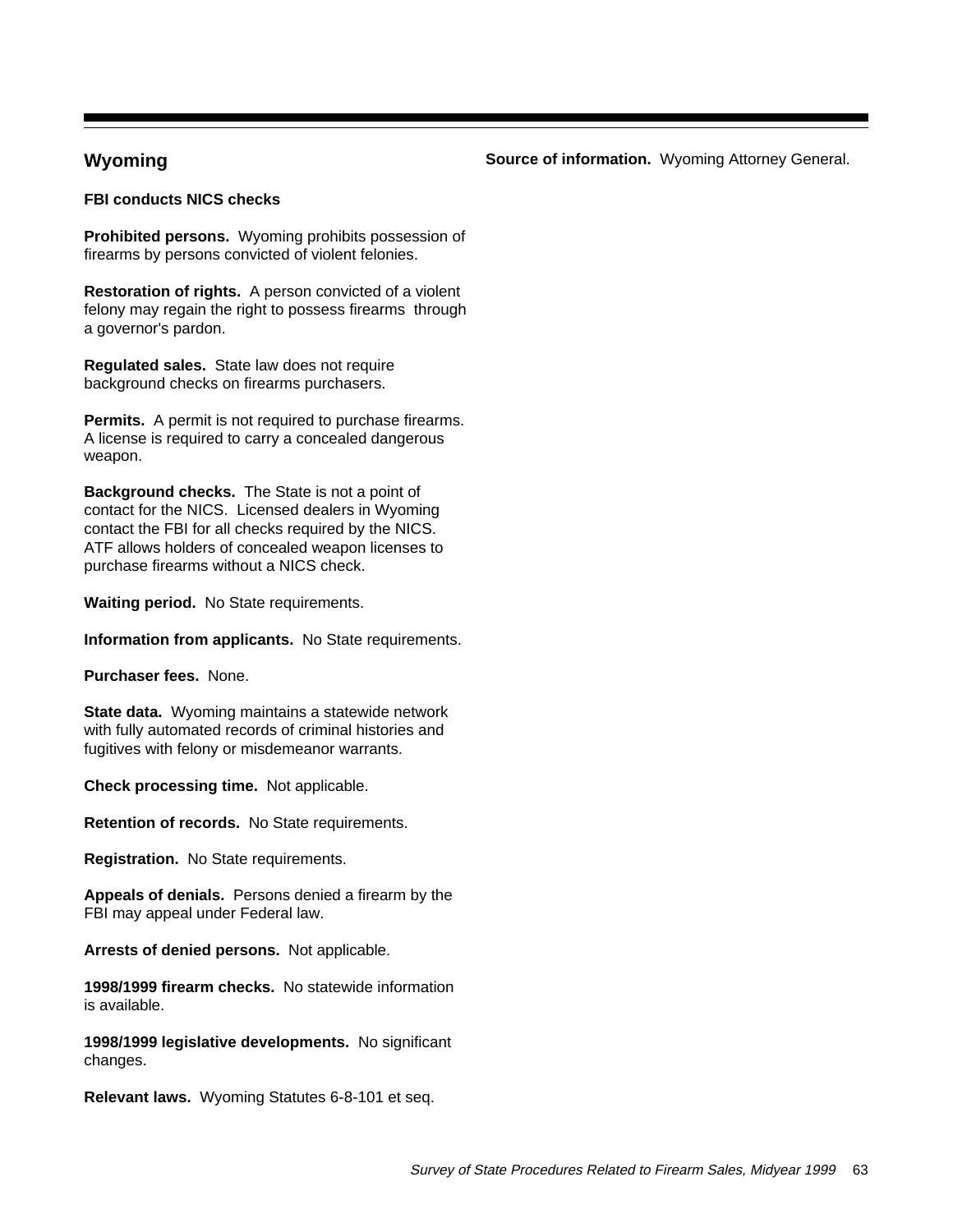# **American Samoa**

### **FBI conducts NICS checks Territory conducts separate checks**

**Prohibited persons.** The Territory of American Samoa does not allow handguns on the island. Even local police officers do not carry handguns. A person's baggage is checked for firearms upon arrival. Shotguns of various gauges and .22-caliber rifles are allowed. It is unlawful to transfer a firearm to a person who is prohibited from possession, less than 18 years old (except in limited circumstances) or intoxicated. A firearm cannot be possessed by a person who has been convicted of or confined for a dangerous felony in the preceding 5 years, or who is a fugitive from justice, a habitual drunkard, a drug addict or currently adjudged mentally incompetent.

**Restoration of rights.** Restoration of firearm rights may be given based on the expressed discretion of the attorney general or the Department of Public Safety, upon review of the application.

**Regulated sales.** Licensing requirements apply to all transfers of legal firearms.

**Permits.** A license is required to possess, import or sell legal firearms.

**Background checks.** Checks required by territorial law on purchasers of shotguns and .22-caliber rifles are performed by the police. After the weapon is purchased, the person must take the sales receipt and the weapon to the police. The police will run a background check and issue a license. The background check includes checking with police departments on neighboring islands.

**Waiting period.** No requirements.

**Information from applicants.** Territorial law allows requests for any information as may be reasonably required.

**Purchaser fees.** A fee of \$10 is charged for first time applicants, and \$2 is charged for renewals.

**State data.** Information is maintained manually.

**Check processing time.** No information is available.

**Retention of records.** No information is available.

**Registration.** Legal firearms are marked with a number indicating the order of the license and registration as specified in the license.

**Appeals of denials.** Territorial law does not provide a procedure for appealing a license denial.

**Arrests of denied persons.** No information is available.

**Relevant laws.** American Samoa Code 46.4201 et seq.

**Source of information.** American Samoa Department of Public Safety.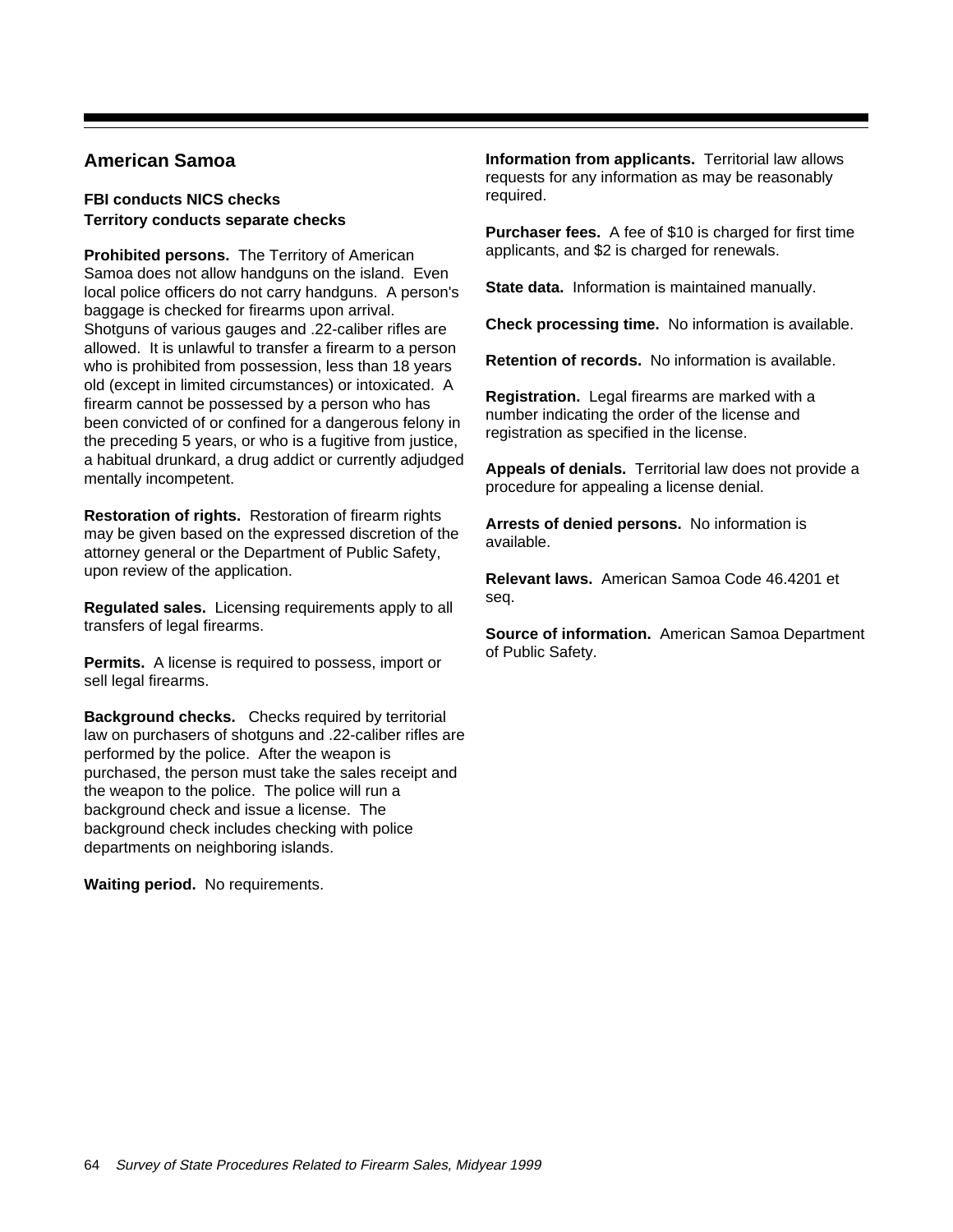## **Guam**

#### **FBI conducts NICS checks Territory conducts separate checks**

**Prohibited persons.** Guam law prohibits issuing a Firearms Identification Card to a person who is convicted of a felony; an alien; charged with a felony; adjudicated incompetent or committed to a mental institution; under the age of 18; convicted of a drug offense or a misdemeanor where personal injury or use of firearms was an element or factor of the offense; or who appears to suffer from a physical or mental disease which would adversely affect the safe use of the firearm applied for.

**Restoration of rights.** A convicted felon's right to receive an identification card cannot be restored.

**Regulated sales.** All transfers of lawful firearms, except for temporary transfers at shooting galleries, require that the person receiving the firearm hold an identification card.

**Permits.** A Firearms Identification Card is required to own, possess, use, carry or acquire any lawful firearm.

**Background checks.** The Guam Police Department (GPD) conducts background checks on identification cards applicants. FBI data and local files are checked. The territory is not a point of contact for the NICS. Licensed dealers in Guam contact the FBI for all checks required by the NICS. An ATF ruling allows identification cards issued before 11/30/98 to be used for a purchase without a NICS check.

**Waiting period.** No requirements.

**Information from applicants.** Identification card applicants must provide the following: name, current address, previous address, place of birth, date of birth, home phone, duty phone, Social Security number, occupation, employer, race, sex, height, weight, eye color and hair color.

**Purchaser fees.** First time applicants must submit a money order or bank draft payable to the Federal Bureau of Investigation in the amount of \$24, for the FBI background information fee. Once the background check is cleared and the application is approved, the applicant is charged a fee of \$15 for the identification card (renewable every 3 years). There is also a fee of \$20 for the registration of each firearm.

**State data.** Guam agencies maintain fugitive, criminal history and mental health data.

**Check processing time.** The identification card process can take as much as 6 to 10 weeks while the applicant's background is being checked.

**Retention of records.** GPD retains all identification card applications indefinitely.

**Registration.** After purchasing a weapon, the receipt is taken to the Guam Police Department. The weapon is inspected by the duty armorer and registered by the department. Private sales and transfers to or from pawnbrokers require a new registration.

**Appeals of denials.** Territorial law does not provide a procedure for appealing an identification card denial.

**Arrests of denied persons.** No information is available.

**Relevant laws.** Guam Code 10-60100 et seq.

**Source of information.** Guam Police Department.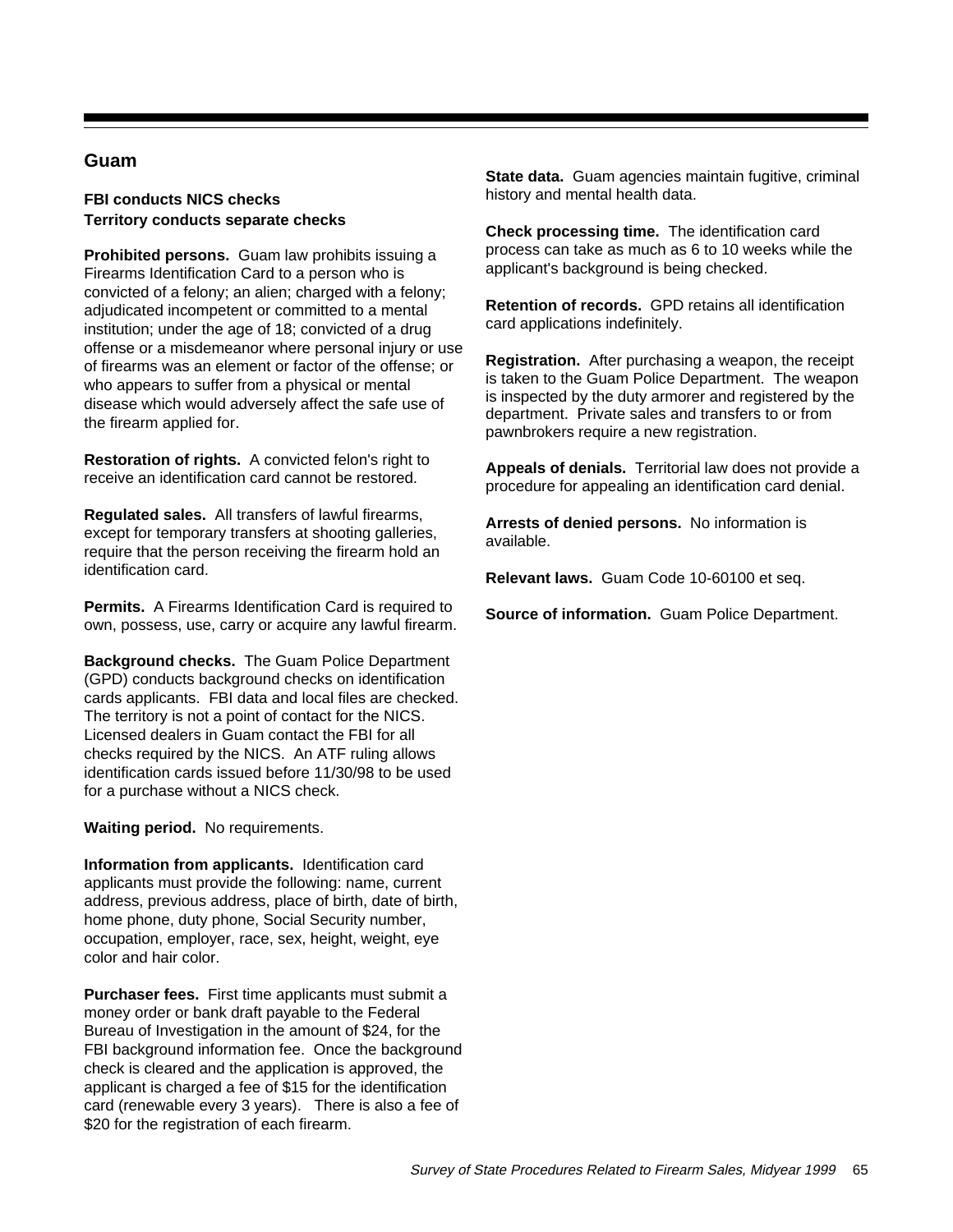# **Puerto Rico**

#### **FBI conducts NICS checks Commonwealth conducts separate checks**

**Prohibited persons.** Puerto Rico law prohibits issuing a license to have or possess firearms to any person who has been convicted of any of the following offenses or of the attempt to commit the same, in or outside Puerto Rico: murder in any degree, manslaughter, kidnaping, rape, mayhem, intent to commit any felony, aggravated assault and battery with a weapon, robbery, burglary, misappropriation, arson, aggravated arson, incest or violation of certain statutes. Nor can a license be issued to any person who is mentally unbalanced, a habitual drunkard, a narcotics or drug addict, or has been convicted of a violation of the provisions hereof.

**Restoration of rights.** No regulations cover restoration of rights.

**Regulated sales.** The Weapons Law establishes that no dealer in firearms or ammunition shall deliver a firearm or issue the corresponding delivery permit to a purchaser without the latter producing a license to have and possess a firearm. No weapon is sold to the holder of a license from which the sales permit has been removed. Licensing requirements apply to all firearm sales.

**Permits.** Puerto Rico requires a license to purchase or carry a firearm.

**Background checks.** License applications require background checks conducted by the Police of Puerto Rico. Applications are received by certified mail or in person. The commonwealth is not a point of contact for the NICS. Dealers must contact the FBI for all checks required by the NICS.

**Waiting period.** No requirements.

**Information from applicants.** Fingerprints are required, and the standard ATF form is used.

**Purchaser fees.** Commonwealth law requires fees of \$50 for a license and \$15 for a renewal every 3 years.

**State data.** The police department maintains a manual database.

**Check processing time.** The background check process can take from 6 to 12 months.

**Retention of records.** Approved applications are retained by the police for a maximum period of 20 days.

**Registration.** Every firearm sold is registered with the Superintendent of Police.

**Appeals of denials.** For denied license applicants, the police have an internal appeals process with written procedures, and there is an external appeals process that involves the court system.

**Arrests of denied persons.** ATF is notified of persons who submit false information on an application.

**Relevant laws.** Laws of Puerto Rico 25-411 et seq.

**Source of information.** Chief of the Weapons Registry for the Police of Puerto Rico.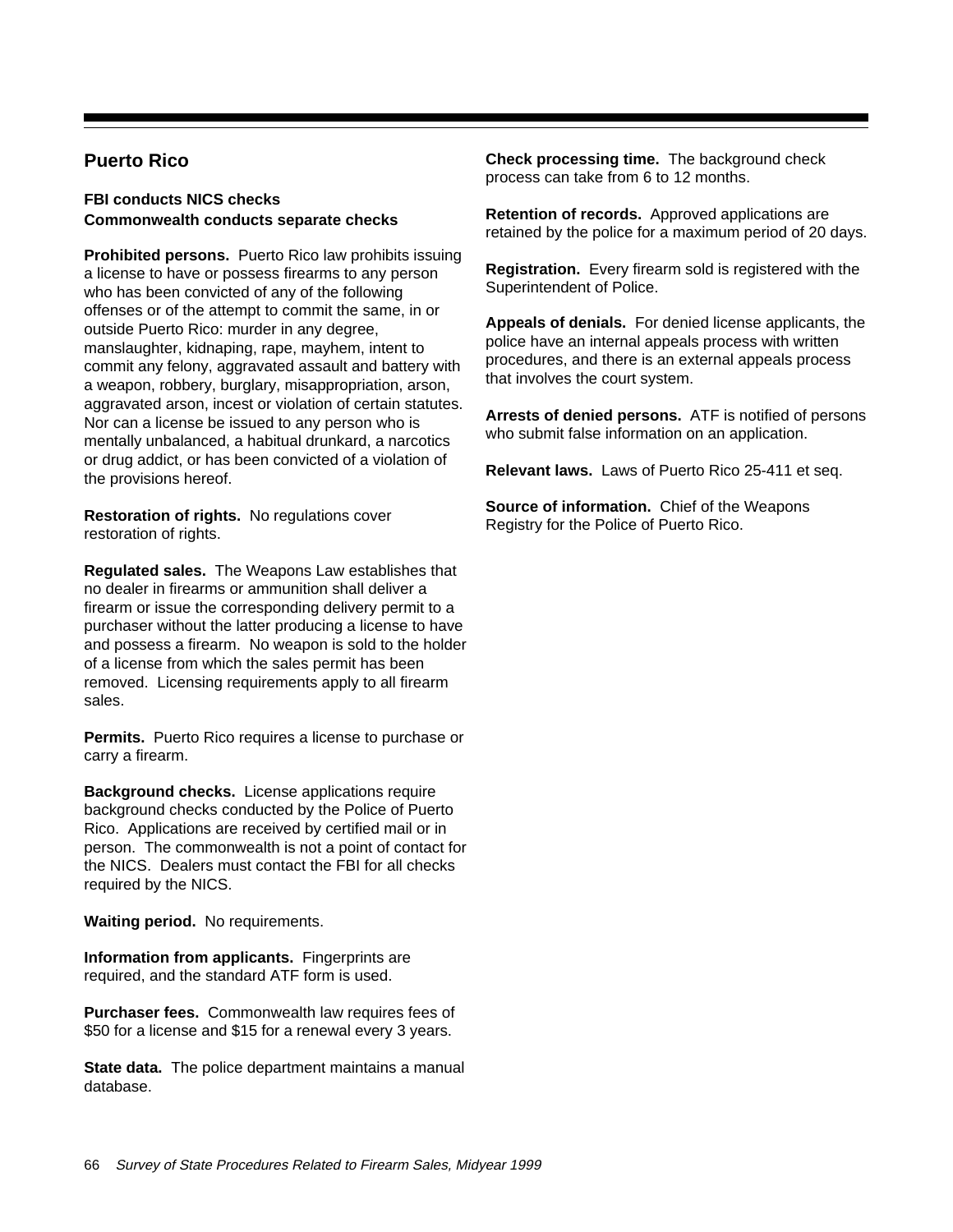# **Virgin Islands**

#### **FBI conducts NICS checks Territory conducts separate checks**

**Prohibited persons.** Virgin Islands law provides that a license to possess a firearm cannot be issued to a person who is convicted of a crime of violence, a drug law violation or a firearms law violation; mentally incompetent; a habitual drunkard; a drug addict; or deemed to be an improper person by the police.

**Restoration of rights.** No information is available.

**Regulated sales.** Licensing requirements apply to all firearm sales.

**Permits.** A license is required to possess, transport, or carry a firearm. A purchase coupon is issued with the license and retained by the firearm dealer.

**Background checks.** License applications require a background check by the Virgin Islands Police Department. The applicant completes and returns a notarized application. If no problems are found during the check, the application is forwarded to the Police Commissioner, who approves or disapproves the application. In addition, dealers contact the FBI for all checks required by the NICS. An ATF ruling allows a territorial license to be used for a purchase without a NICS check.

**Waiting period.** Firearm transfers require a 48-hour waiting period, regardless of when a background check is completed.

**Information from applicants.** A license application is accompanied by four photographs and notarized statements from character references. Fingerprints are required. Other required information varies with the type of application.

**Purchaser fees.** The Virgin Islands charges a \$30 application fee, a \$50 registration fee per weapon, and a \$15 late registration fee. The license must be renewed every three years, with a \$100 renewal fee. New photographs are required with each renewal.

**State data.** No information is available.

**Check processing time.** No information is available.

**Retention of records.** No information is available.

**Registration.** After purchase, the bill of sale and the weapon are brought to the police, where all the information is recorded.

**Appeals of denials.** Persons denied a license can appeal to territorial court.

**Arrests of denied persons.** No information is available.

**Relevant laws.** Virgin Islands Code 23-451 et seq.

**Source of information.** Virgin Islands Police Department.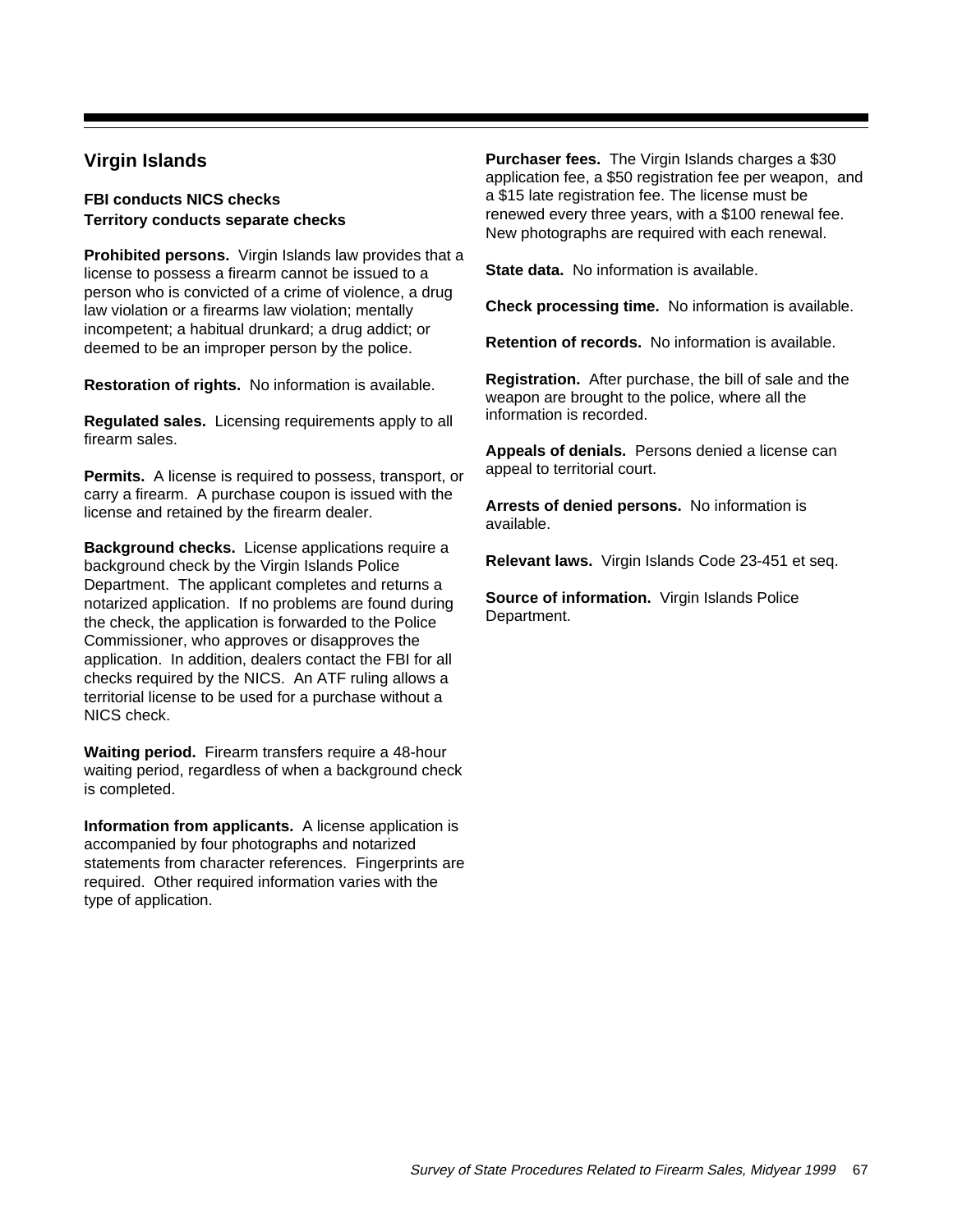# **Washington, D.C.**

#### **FBI conducts NICS checks District conducts separate checks**

**Prohibited persons.** District of Columbia laws no longer allow the purchase of handguns, except by law enforcement officers, retired district police officers, military personnel, licensed dealers and organizations that employ special police. A registration certificate for a legal firearm cannot be issued to certain persons who are under 18 years of age (applicants between the ages of 18 and 21 are required to have a notarized statement from a parent or guardian); convicted of or under indictment for a crime of violence or weapons offense; convicted of an offense involving drugs, assaults or threats; acquitted by reason of insanity; adjudicated chronic alcoholics; committed to a mental hospital; suffering from a physical defect and unable to use a firearm safely; adjudicated negligent in a firearm mishap causing death or serious injury; or otherwise ineligible under district law. All registration applicants are required to demonstrate adequate vision and a satisfactory knowledge of district firearm laws.

**Restoration of rights.** Persons convicted of offenses involving drugs, assaults or threats, and certain other prohibited persons, may be allowed to register a firearm after a 5 year disqualification.

**Regulated sales.** Only firearm transfers by or to licensed dealers are allowed. Dealers can transfer firearms to persons with valid registration certificates.

**Permits.** A valid registration certificate is required for possession or transfer of any firearm.

**Background checks.** The Chief of Police conducts background checks and issues registration certificates. The district is not a point of contact for the NICS; licensed dealers contact the FBI for all NICS checks. An ATF ruling allows registration certificates issued before 11/30/98 to be used for a purchase without a NICS check.

**Waiting period.** No requirements.

**Information from applicants.** Registration information includes the applicant's name, present address, previous addresses, occupation, business address, date and place of birth, sex, history with firearms, intended use and location of the firearm, plus information about the firearm to be transferred and the

transferor. Fingerprints may be required, and two recent photographs must be submitted.

**Purchaser fees.** No information is available.

**State data.** No information is available.

**Check processing time.** No information is available.

**Retention of records.** No information is available.

**Registration.** All handguns owned prior to September 24, 1976, are required to be registered. Handguns and long guns acquired after that date must also be registered.

**Appeals of denials.** District law does not provide an appeal procedure for a person who is denied a registration certificate.

**Arrests of denied persons.** No information is available.

**Relevant laws.** District of Columbia Code 6-2301 et seq; 22-3201 et seq.

**Source of information.** United States Attorney's Office, District of Columbia.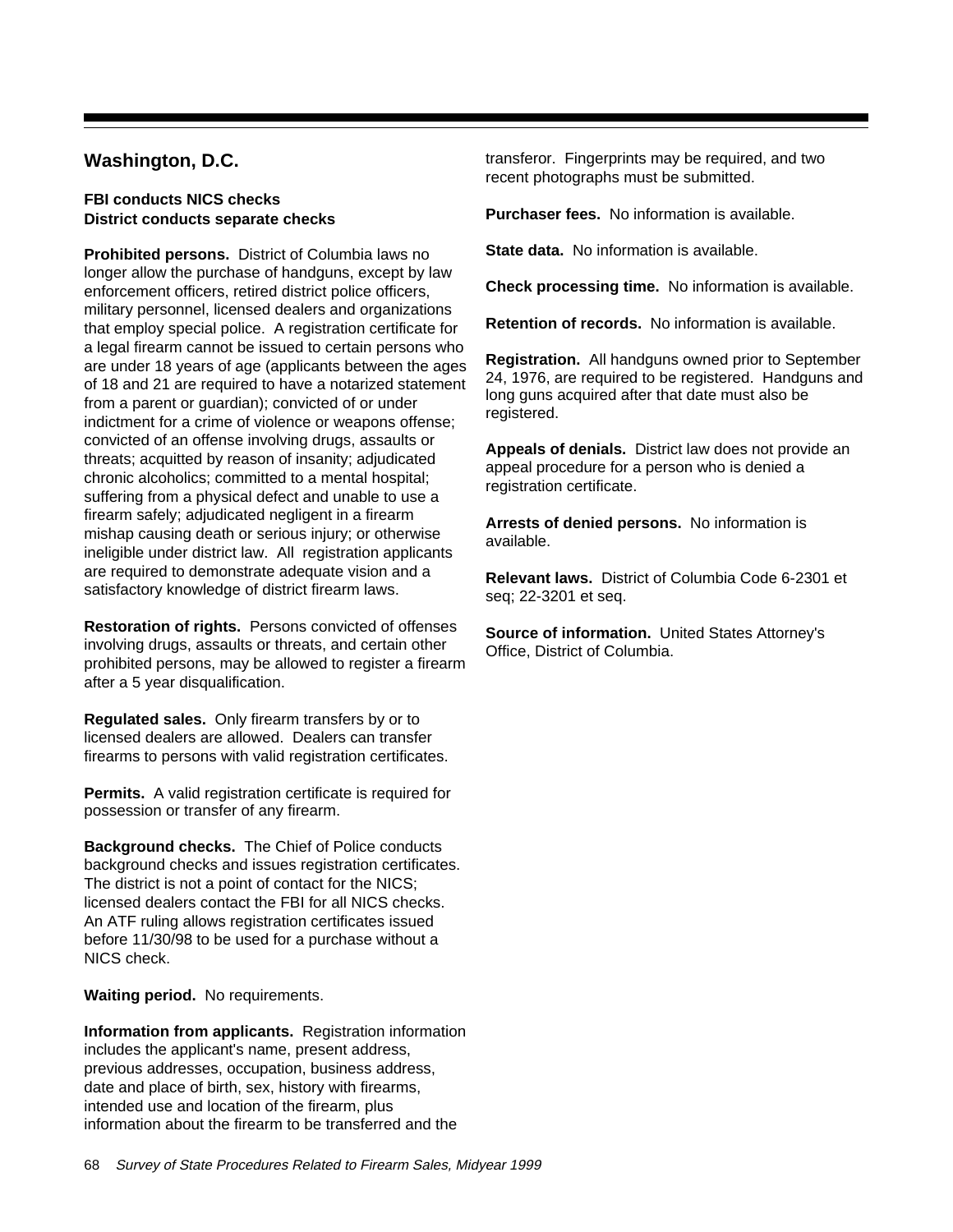|                             |           | Interim Brady $-$ Jan. 1 to Nov. 29, 1998 $a$ |           | June 30,1999 <sup>b</sup> | Permanent Brady - Nov. 30, 1998, to |           |  |
|-----------------------------|-----------|-----------------------------------------------|-----------|---------------------------|-------------------------------------|-----------|--|
|                             |           | Number of applications                        | Rate of   |                           | Number of applications              | Rate of   |  |
| Jurisdiction                | Received  | Rejected                                      | rejection | Received                  | Rejected                            | rejection |  |
| Arizona <sup>c</sup>        | 54,754    | 1,950                                         | 3.6%      | 83,122                    | 2,549                               | 3.1%      |  |
| Arkansas                    | 28,835    | 1,397                                         | 4.8       | ---                       | ---                                 |           |  |
| California <sup>d</sup>     | 304,188   | 2,889                                         | 0.9       | 251,820                   | 2,601                               | 1.0       |  |
| Colorado <sup>c</sup>       | 41,383    | 2,804                                         | 6.8       | 35,561                    | 2,412                               | 6.8       |  |
| Connecticut <sup>c</sup>    | 26,981    | 153                                           | 0.6       | 27,159                    | 123                                 | 0.5       |  |
| Delaware <sup>d</sup>       | 9,745     | 443                                           | 4.5       | ---                       | ---                                 |           |  |
| Florida <sup>d</sup>        | 160,438   | 5,499                                         | 3.4       | 134,026                   | 3,637                               | 2.7       |  |
| Georgia <sup>c</sup>        | 74,977    | 6,326                                         | 8.4       | 138,849                   | 8,972                               | 6.5       |  |
| Idaho                       | 18,539    | 772                                           | 4.2       | ---                       | $---$                               |           |  |
| Illinois <sup>d</sup>       | 146,970   | 1,490                                         | 1.0       | 99,912                    | 861                                 | 0.9       |  |
| Indiana                     | 79,022    | 998                                           | 1.3       | 49,736                    | 1,373                               | 2.8       |  |
| Maryland                    | 25,222    | 236                                           | 0.9       | 17,774                    | 258                                 | 1.5       |  |
| Nevada <sup>c</sup>         | 21,097    | 734                                           | 3.5       | 33,376                    | 1,106                               | 3.3       |  |
| New Hampshire <sup>e</sup>  | 13,186    | 250                                           | 1.9       | 6,610                     | 134                                 | 2.0       |  |
| New Jersey <sup>c,f</sup>   | 18,995    | 198                                           | 1.0       | 20,112                    | 102                                 | 0.5       |  |
| Ohio                        | 53,713    | 481                                           | 0.9       | ---                       | ---                                 |           |  |
| Oregon                      | 42,523    | 1,069                                         | 2.5       | 33,922                    | 918                                 | 2.7       |  |
| Pennsylvania <sup>c,g</sup> | 116,718   | 3,237                                         | 2.8       | 274,132                   | 8,090                               | 3.0       |  |
| South Carolinac,e           | 42,123    | 2,098                                         | 5.0       | 79,234                    | 8,554                               | 10.8      |  |
| Tennessee <sup>c,h</sup>    | 10,624    | 700                                           | 6.6       | 139,469                   | 9,306                               | 6.7       |  |
| Utah $\rm ^{c}$             | 24,140    | 733                                           | 3.0       | 40,923                    | 1,308                               | 3.2       |  |
| Vermont <sup>c</sup>        |           | $-$                                           |           | 9,944                     | 314                                 | 3.2       |  |
| Virginia <sup>d</sup>       | 148,278   | 2,251                                         | 1.5       | 108,254                   | 1,708                               | 1.6       |  |
| West Virginia               | 15,162    | 258                                           | 1.7       | ---                       | ---                                 |           |  |
| Wisconsin                   | 30,022    | 457                                           | 1.5       | 21,010                    | 297                                 | 1.4       |  |
| State totals                | 1,507,635 | 37,423                                        | 2.5%      | 1,604,945                 | 54,623                              | 3.4%      |  |

#### **Table 1. Applications for handgun checks processed by States, interim and permanent Brady periods**

 $\overline{\phantom{a}}$ 

Note: Counts are for handgun checks and were confirmed by reporting agencies unless otherwise indicated.

Data from the FBI and States with multiple points of contact under permanent Brady are not displayed.

---Agency did not conduct any checks or did not report counts.

<sup>a</sup>States included had one Chief Law Enforcement Officer (CLEO) that reported statewide application and rejection

data for the entire period, except as otherwise indicated. Kentucky reported 59,547 applications and 2,025 rejections,

but excluded data from 4 counties for the interim period.

b States included had one checking agency that was a NICS Point of Contact (POC) under permanent Brady and reported statewide application and rejection data for the entire period. List of States reporting changed because some turned over checks to the FBI while others implemented new statewide check systems.

c Counts include handgun and long gun checks for November 30, 1998, to June 30, 1999, except for Colorado,

which temporarily ceased firearm checks on March 31, 1999.

d Counts include both handgun and long gun checks in States that did not distinguish between the two.

e Reported data for 1998 but did not confirm totals for the year.

f Interim Brady counts include handguns only; Permanent Brady counts are for all firearms from the State NICS office.

<sup>9</sup>Reported data for July through November of the interim period.

<sup>h</sup>Reported data for only November of the interim period.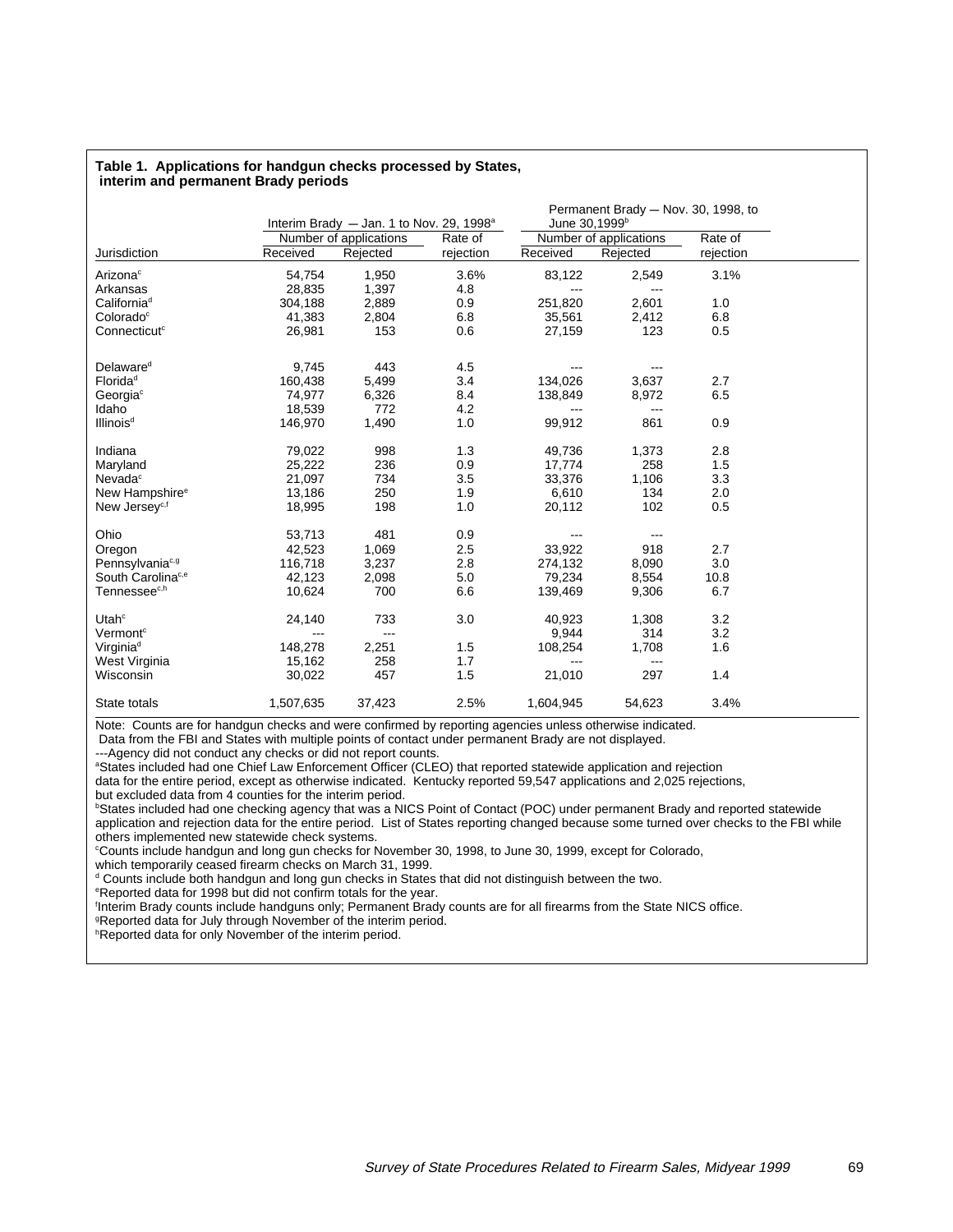#### **Table 2. Prohibited persons: Statutory basis for denial of firearm sale or possession, Federal and State, June 30,1999**

| Jurisdiction         | Felony <sup>a</sup> | Misde-<br>meanor <sup>a</sup> | Fugitive       | Mental<br>illness <sup>b</sup> | Restrain- Drug<br>ing order | abuse <sup>c</sup> | Alcohol<br>abuse <sup>c</sup> | Minor<br>(underage) offense | Juvenile       | Other<br>reasons |  |
|----------------------|---------------------|-------------------------------|----------------|--------------------------------|-----------------------------|--------------------|-------------------------------|-----------------------------|----------------|------------------|--|
| <b>United States</b> | Х                   | Χ                             | X              | $\mathsf X$                    | X                           | X                  | $\sim$ $\sim$                 | Χ                           | ---            | X                |  |
| Alabama              | Χ                   | ---                           | ---            | X                              | ---                         | X                  | X                             | X                           | $-$            | $\overline{a}$   |  |
| Alaska               | Χ                   | ---                           | ---            | ---                            | ---                         | X                  | X                             | Χ                           | Х              | $\overline{a}$   |  |
| Arizona              | Χ                   | $---$                         | $---$          | $---$                          | ---                         | ---                | $\overline{a}$                | X                           | X              | X                |  |
| Arkansas             | X                   | ---                           | ---            | X                              | ---                         | ---                | $\sim$ $\sim$                 | X                           | ---            | ---              |  |
| California           | Χ                   | Χ                             | ---            | X                              | х                           | X                  | $---$                         | Χ                           | $\sf X$        | $\mathsf X$      |  |
| Colorado             | Χ                   | Χ                             | $---$          | ---                            | X                           | ---                | $- - -$                       | X                           | $\pmb{\times}$ | ---              |  |
| Connecticut          | X                   | Χ                             | ---            | X                              | X                           | ---                | $\sim$ $\sim$                 | X                           | X              | X                |  |
| Delaware             | Χ                   | X                             | ---            | X                              | х                           | Х                  | $\sim$                        | Χ                           | $\sf X$        | ---              |  |
| Florida              | Χ                   | X                             | $---$          | X                              | X                           | X                  | X                             | X                           | X              | X                |  |
| Georgia              | Χ                   | ---                           | ---            | ---                            | ---                         | ---                | $\overline{a}$                | X                           | X              | X                |  |
| Hawaii               | Χ                   | $\sf X$                       | х              | X                              | X                           | X                  | Х                             | Χ                           | X              | ---              |  |
| Idaho                | Χ                   | ---                           | $\overline{a}$ | ---                            | ---                         | ---                | $\overline{a}$                | X                           | ---            | $\overline{a}$   |  |
| Illinois             | X                   | X                             | ---            | X                              | X                           | X                  | $\sim$ $\sim$                 | X                           | X              | X                |  |
| Indiana              |                     | ---                           |                | X                              | ---                         |                    |                               | Χ                           | X              | ---              |  |
|                      | Χ                   |                               | ---            |                                |                             | Х                  | х                             | X                           | ---            |                  |  |
| lowa                 | Χ                   | X                             | $---$          | X                              | $---$                       | X                  | X                             |                             |                | X                |  |
| Kansas               | X                   | ---                           | ---            | ---                            | ---                         | X                  | $\overline{a}$                | X                           | X              | $\sim$ $\sim$    |  |
| Kentucky             | Χ                   | ---                           | ---            | ---                            | ---                         | ---                | $\overline{a}$                | Χ                           | X              | $---$            |  |
| Louisiana            | Χ                   | $---$                         | ---            | $---$                          | ---                         | ---                | $\frac{1}{2}$                 | X                           | ---            | $\frac{1}{2}$    |  |
| Maine                | X                   | $\overline{a}$                | ---            | ---                            | X                           | ---                | $\frac{1}{2}$                 | X                           | X              | $\sim$ $\sim$    |  |
| Maryland             | Χ                   | Χ                             | х              | Х                              | х                           | Х                  | х                             | Χ                           | ---            | X                |  |
| Massachusetts        | Χ                   | X                             | X              | X                              | X                           | X                  | X                             | X                           | X              | X                |  |
| Michigan             | Χ                   | ---                           | ---            | X                              | X                           | ---                | $\overline{a}$                | X                           | ---            | X                |  |
| Minnesota            | Χ                   | $\sf X$                       | X              | X                              | ---                         | X                  | $\overline{a}$                | Χ                           | X              | X                |  |
| Mississippi          | Χ                   | ---                           | $\overline{a}$ | ---                            | ---                         | X                  | X                             | X                           | ---            | $\overline{a}$   |  |
| Missouri             | Χ                   | X                             | X              | X                              | ---                         | X                  | X                             | X                           | ---            | X                |  |
| Montana              | Χ                   | ---                           | ---            | $-$                            | ---                         | ---                | ---                           | Χ                           | ---            | ---              |  |
| Nebraska             | Χ                   | $---$                         | X              | $---$                          | ---                         | ---                | $\frac{1}{2}$                 | X                           | $---$          | $---$            |  |
| Nevada               | Χ                   | ---                           | ---            | ---                            | ---                         | ---                | $\sim$ $\sim$                 | X                           | ---            | $\sim$ $\sim$    |  |
| New Hampshire        | Χ                   | $---$                         | ---            | ---                            | ---                         | ---                | $---$                         | Χ                           | ---            | $\frac{1}{2}$    |  |
| New Jersey           | Χ                   | X                             | $---$          | X                              | X                           | X                  | X                             | X                           | $---$          | X                |  |
| New Mexico           | Χ                   | ---                           | ---            | ---                            | ---                         | ---                | $\sim$ $\sim$                 | X                           | ---            | $\sim$ $\sim$    |  |
| New York             | Χ                   | ---                           | ---            | X                              | х                           | ---                | $---$                         | Χ                           | ---            | X                |  |
| North Carolina       | Χ                   | $\overline{a}$                | X              | X                              | X                           | X                  | $- - -$                       | X                           | $---$          | X                |  |
| North Dakota         | Χ                   | X                             | ---            | Χ                              | ---                         | ---                | $\sim$ $\sim$                 | X                           | ---            | $\sim$ $\sim$    |  |
| Ohio                 | Χ                   | ---                           | Х              | Χ                              | ---                         | X                  | х                             | Χ                           | Х              | $---$            |  |
| Oklahoma             | Χ                   | $\cdots$                      | ---            | X                              | ---                         | X                  | X                             | X                           | Χ              | $\frac{1}{2}$    |  |
| Oregon               | X                   | X                             | X              | X                              | ---                         | ---                | ---                           | X                           | X              | $\sim$ $\sim$    |  |
| Pennsylvania         | Χ                   | ---                           | х              | X                              | х                           | X                  | $\sf X$                       | Χ                           | Х              | X                |  |
| Rhode Island         | Χ                   | $--$                          | X              | X                              | ---                         | X                  | X                             | X                           | ---            | X                |  |
| South Carolina       | X                   | X                             | X              | X                              | ---                         | X                  | X                             | X                           | ---            | X                |  |
| South Dakota         | Х                   | ---                           | ---            | $-$                            | ---                         | х                  | ---                           | Χ                           | ---            | X                |  |
| Tennessee            | $\overline{a}$      | $---$                         | $- - -$        | $---$                          | $\overline{a}$              | X                  | X                             | X                           | $---$          | ---              |  |
| Texas                | X                   | ---                           | ---            | ---                            | X                           | X                  | X                             | X                           | ---            | X                |  |
| Utah                 | х                   | ---                           | ---            | X                              | ---                         | Х                  | ---                           | Χ                           | Х              | X                |  |
| Vermont              | ---                 | $---$                         | $---$          | ---                            | $\overline{a}$              | ---                | $---$                         | X                           | ---            | $\overline{a}$   |  |
| Virginia             | Χ                   | $\overline{a}$                | ---            | X                              | X                           | X                  | $\frac{1}{2}$                 | X                           | X              | Χ                |  |
|                      |                     |                               |                |                                |                             | ---                |                               |                             |                | X                |  |
| Washington           | Χ                   | X                             | ---            | X                              | Х                           |                    | $---$                         | X                           | Х              |                  |  |
| West Virginia        | Χ                   | $\overline{a}$                | $---$          | X                              | ---                         | X                  | X                             | X                           | ----           | X                |  |
| Wisconsin            | Χ                   | ---                           | ---            | X                              | ---                         | ---                | $\sim$ $\sim$                 | X                           | X              | ---              |  |
| Wyoming              | х                   | ---                           | ---            | ---                            | ---                         | ---                | $---$                         | ---                         | ---            | $\frac{1}{2}$    |  |
| State totals         | 48                  | 17                            | 12             | 32                             | 18                          | 28                 | 19                            | 49                          | 24             | 24               |  |

Notes: Table does not include State statutes which incorporate Federal

prohibitions by reference. Types of firearms covered by statutes vary. a Generally, felony carries penalty of 1 year in prison or more, misdemeanor less than 1 year;

definitions and offenses included vary by State. b Includes persons adjudicated mentally ill ( committed to a mental institution,

or acquitted by reason of insanity).

c Includes persons convicted of substance-related offenses, addicted to an

intoxicating substance or intoxicated at time of purchase.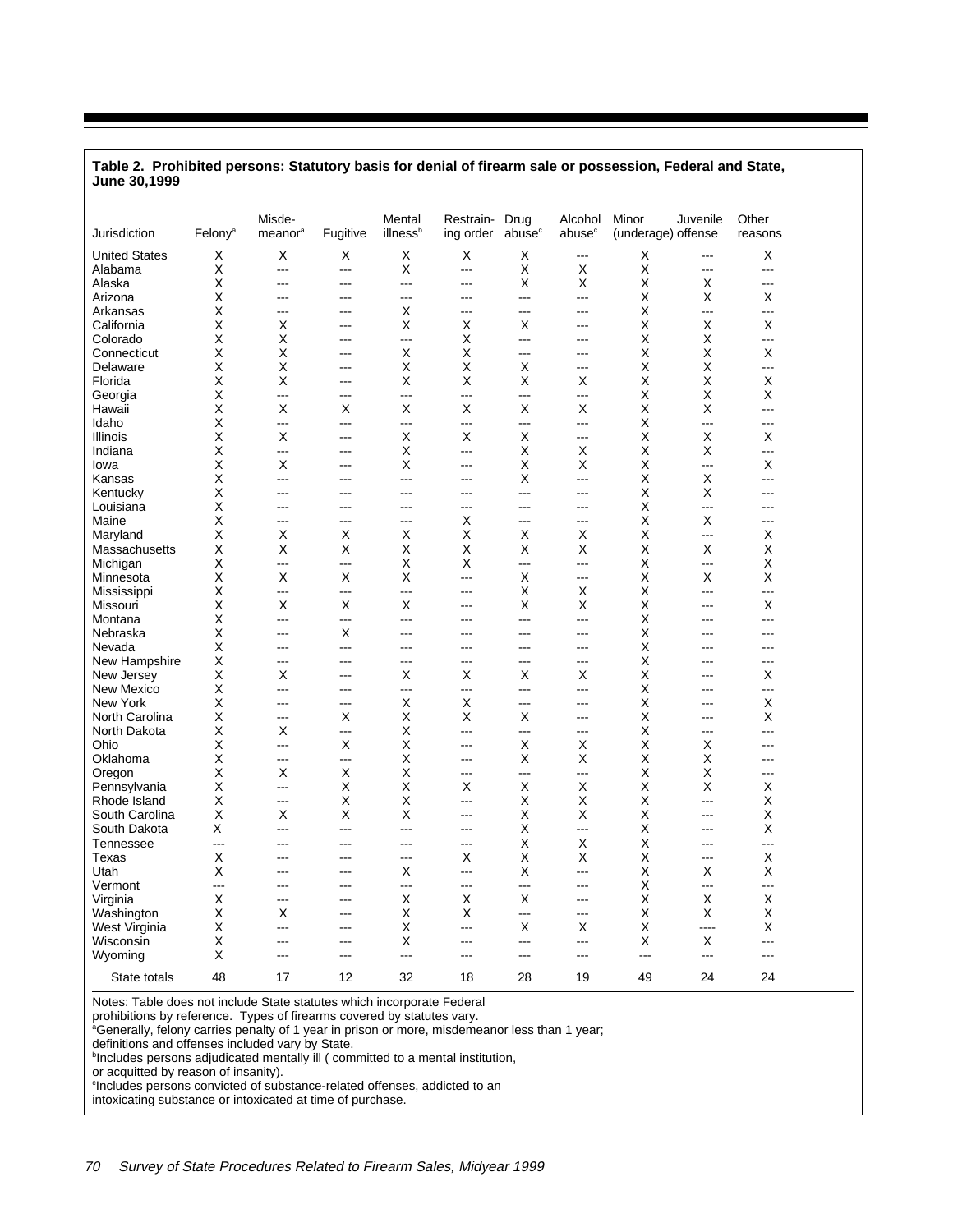| Table 3. Agencies conducting firearm background checks under Federal or State law, June 30, 1999 |                                                                                                    |  |  |  |  |  |  |  |
|--------------------------------------------------------------------------------------------------|----------------------------------------------------------------------------------------------------|--|--|--|--|--|--|--|
| Jurisdiction                                                                                     | Names or description of checking agencies                                                          |  |  |  |  |  |  |  |
| <b>United States</b>                                                                             | Federal Bureau of Investigation NICS Operations Center                                             |  |  |  |  |  |  |  |
| Alabama<br>Alaska                                                                                | None<br>None                                                                                       |  |  |  |  |  |  |  |
| Arizona                                                                                          | Department of Public Safety Firearm Clearance Center                                               |  |  |  |  |  |  |  |
| Arkansas                                                                                         | None                                                                                               |  |  |  |  |  |  |  |
| California                                                                                       | Department of Justice                                                                              |  |  |  |  |  |  |  |
| Colorado<br>Connecticut                                                                          | None<br>State Police Special Licensing and Firearms Unit                                           |  |  |  |  |  |  |  |
| Delaware                                                                                         | <b>State Police</b>                                                                                |  |  |  |  |  |  |  |
| Florida                                                                                          | Department of Law Enforcement                                                                      |  |  |  |  |  |  |  |
| Georgia                                                                                          | Bureau of Investigation                                                                            |  |  |  |  |  |  |  |
| Hawaii                                                                                           | Four police departments                                                                            |  |  |  |  |  |  |  |
| Idaho                                                                                            | None                                                                                               |  |  |  |  |  |  |  |
| Illinois                                                                                         | State police                                                                                       |  |  |  |  |  |  |  |
| Indiana<br>lowa                                                                                  | State police<br>Department of Public Safety and 99 county sheriffs                                 |  |  |  |  |  |  |  |
| Kansas                                                                                           | None                                                                                               |  |  |  |  |  |  |  |
| Kentucky                                                                                         | None                                                                                               |  |  |  |  |  |  |  |
| Louisiana<br>Maine                                                                               | None<br>None                                                                                       |  |  |  |  |  |  |  |
| Maryland                                                                                         | <b>State Police Firearms Enforcement Division</b>                                                  |  |  |  |  |  |  |  |
|                                                                                                  |                                                                                                    |  |  |  |  |  |  |  |
| <b>Massachusetts</b>                                                                             | 351 police departments                                                                             |  |  |  |  |  |  |  |
| Michigan                                                                                         | 595 sheriffs' and police departments                                                               |  |  |  |  |  |  |  |
| Minnesota                                                                                        | 568 sheriffs' and police departments                                                               |  |  |  |  |  |  |  |
| Mississippi<br>Missouri                                                                          | None<br>115 sheriffs' and police departments                                                       |  |  |  |  |  |  |  |
| Montana                                                                                          | None                                                                                               |  |  |  |  |  |  |  |
| Nebraska                                                                                         | 95 sheriffs' and police departments                                                                |  |  |  |  |  |  |  |
| Nevada                                                                                           | Highway patrol                                                                                     |  |  |  |  |  |  |  |
| New Hampshire<br>New Jersey                                                                      | Department of Safety<br>State police and 505 local police departments                              |  |  |  |  |  |  |  |
|                                                                                                  |                                                                                                    |  |  |  |  |  |  |  |
| New Mexico                                                                                       | None                                                                                               |  |  |  |  |  |  |  |
| New York                                                                                         | 58 county judges                                                                                   |  |  |  |  |  |  |  |
| North Carolina<br>North Dakota                                                                   | 100 county sheriffs<br>None                                                                        |  |  |  |  |  |  |  |
| Ohio                                                                                             | None                                                                                               |  |  |  |  |  |  |  |
| Oklahoma                                                                                         | None                                                                                               |  |  |  |  |  |  |  |
| Oregon                                                                                           | State Police Firearms Unit                                                                         |  |  |  |  |  |  |  |
| Pennsylvania<br>Rhode Island                                                                     | <b>State Police</b><br>39 police departments                                                       |  |  |  |  |  |  |  |
| South Carolina                                                                                   | Law Enforcement Division                                                                           |  |  |  |  |  |  |  |
|                                                                                                  |                                                                                                    |  |  |  |  |  |  |  |
| South Dakota                                                                                     | None                                                                                               |  |  |  |  |  |  |  |
| Tennessee                                                                                        | Bureau of Investigation                                                                            |  |  |  |  |  |  |  |
| Texas<br>Utah                                                                                    | None<br>Bureau of Criminal Identification                                                          |  |  |  |  |  |  |  |
| Vermont                                                                                          | Chittenden County Sheriff's Office                                                                 |  |  |  |  |  |  |  |
| Virginia                                                                                         | <b>State Police</b>                                                                                |  |  |  |  |  |  |  |
| Washington                                                                                       | 291 sheriffs and police departments                                                                |  |  |  |  |  |  |  |
| West Virginia<br>Wisconsin                                                                       | None<br>Department of Justice                                                                      |  |  |  |  |  |  |  |
| Wyoming                                                                                          | None                                                                                               |  |  |  |  |  |  |  |
|                                                                                                  | Note: Agencies conduct checks on persons applying for purchases or permits required for purchases. |  |  |  |  |  |  |  |
|                                                                                                  |                                                                                                    |  |  |  |  |  |  |  |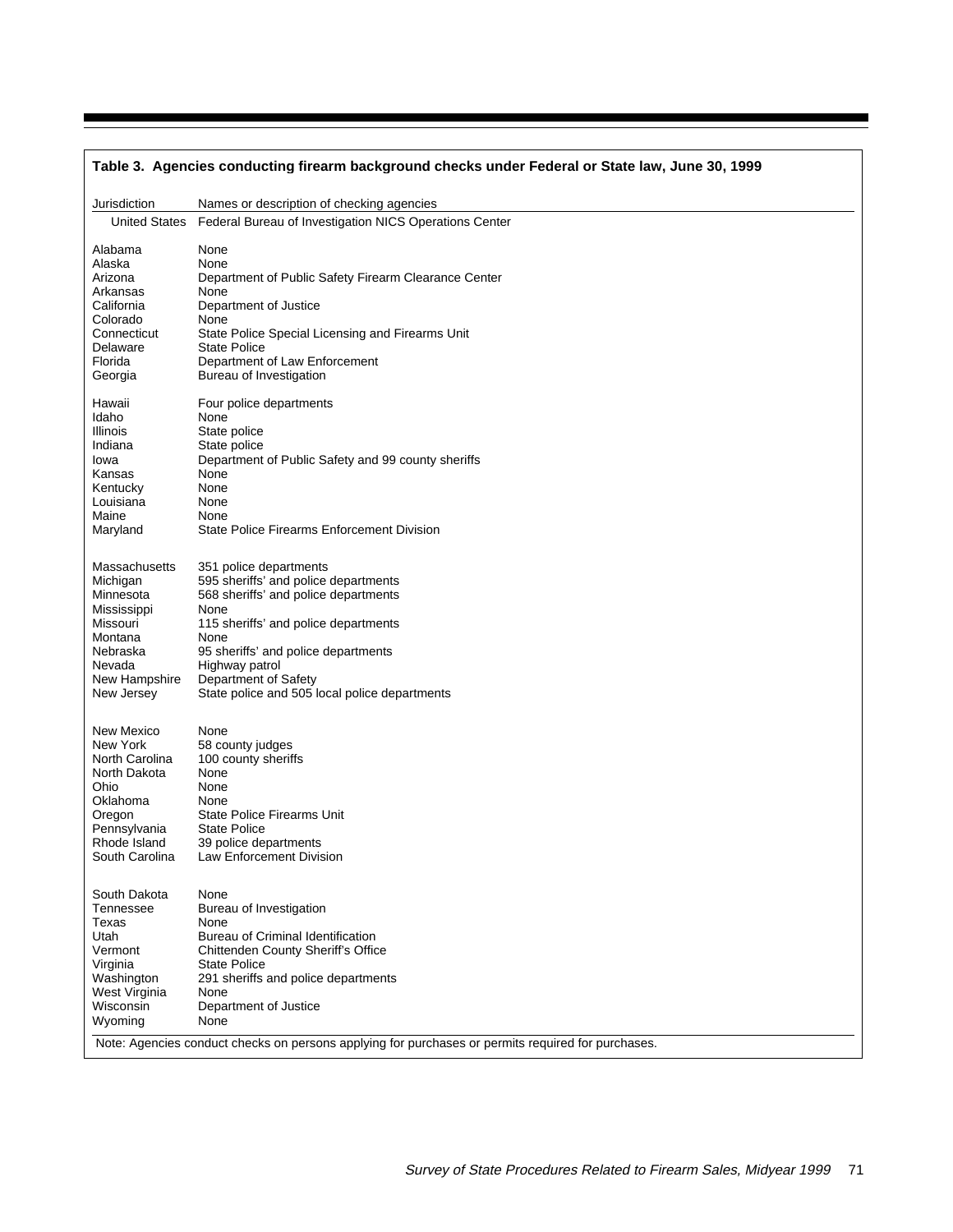|                |                          | <b>Handguns</b>      |                | Long guns      |                                        | Pawn redemptions          |                                 | <b>State</b><br>permits |  |
|----------------|--------------------------|----------------------|----------------|----------------|----------------------------------------|---------------------------|---------------------------------|-------------------------|--|
| State          | <b>FBI</b>               | POC                  | <b>FBI</b>     | POC            | <b>FBI</b>                             | POC                       | Banned                          | exempt <sup>a</sup>     |  |
| Alabama        | X                        | ---                  | Χ              | $\sim$ $\sim$  | X                                      | $\sim$                    | $\mathsf{X}^{\operatorname{b}}$ | $\sim$ $\sim$           |  |
| Alaska         | X                        | ---                  | Χ              | $\frac{1}{2}$  | X                                      | $---$                     | ---                             | Χ                       |  |
| Arizona        | ---                      | X                    | $\overline{a}$ | Х              | ---                                    | X                         | ---                             | X                       |  |
| Arkansas       | X                        | $---$                | X              | $\overline{a}$ | X                                      | $\overline{a}$            | ---                             | X                       |  |
|                |                          |                      |                |                |                                        |                           |                                 | $\overline{a}$          |  |
| California     | ---                      | X                    | $\overline{a}$ | X              | $\overline{\phantom{a}}$               | X                         | ---                             |                         |  |
| Colorado       | X                        | ---                  | X              | $--$           | ---                                    | Х                         | ---                             | $- - -$                 |  |
| Connecticut    | ---                      | X                    | $\overline{a}$ | X              | ---                                    | Χ                         | ---                             | X                       |  |
| Delaware       | X                        | $\overline{a}$       | X              | ---            | X                                      | $\overline{a}$            | ---                             | Х                       |  |
| Florida        | ---                      | X                    | $\sim$         | X              | $\mathsf{X}^\mathrm{c}$                | $\mathsf{X}^\mathrm{c}$   | ---                             | X                       |  |
| Georgia        | ---                      | X                    | $\sim$ $\sim$  | Х              | $\overline{\phantom{a}}$               | Χ                         | ---                             | X                       |  |
| Hawaii         | ---                      | X                    | $  -$          | Х              | ---                                    | ---                       | $\mathsf{X}^{\mathsf{b}}$       | X                       |  |
| Idaho          | X                        | ---                  | X              | ---            | X                                      | $\hspace{0.05cm}$         | $\sim$ $\sim$                   | X                       |  |
| Illinois       | ---                      | X                    | $\sim$ $\sim$  | Х              | $\sim$                                 | Χ                         | $\cdots$                        | X                       |  |
| Indiana        | ---                      | X                    | Χ              | $---$          | $X^b$                                  | $\overline{a}$            | $X^b$                           | X                       |  |
| lowa           | ---                      | X                    | X              | ---            | $\mathsf{X}^{\text{d}}$                | X <sup>d</sup>            | ---                             | X                       |  |
| Kansas         | Х                        | ---                  | X              | ---            | X                                      | ---                       | ---                             | ---                     |  |
| Kentucky       | Х                        | $---$                | Χ              | ---            | X                                      | $--$                      | ---                             | X                       |  |
| Louisiana      | Х                        | $---$                | Χ              | ---            | X                                      | ---                       | ---                             | X                       |  |
| Maine          | X                        | ---                  | X              | ---            | X                                      | ---                       | ---                             | ---                     |  |
|                | ---                      | X                    | Χ              | $---$          | X                                      | ---                       | ---                             | X                       |  |
| Maryland       |                          |                      |                |                |                                        |                           |                                 |                         |  |
| Massachusetts  | X                        | ---                  | Х              | ---            | $\mathsf{X}^{\mathsf{b}}$              | ---                       | $\mathsf{X}^{\mathsf{b}}$       | х                       |  |
| Michigan       | ---                      | X                    | X              | ---            | $\mathsf{X}^{\mathsf{b}}$              | ---                       | $\mathsf{X}^{\mathsf{b}}$       | Χ                       |  |
| Minnesota      | X                        | ---                  | Χ              | ---            | X                                      | ---                       | ---                             | X                       |  |
| Mississippi    | X                        | ---                  | Χ              | ---            | $\sf X$                                | ---                       | ---                             | Χ                       |  |
| Missouri       | Х                        | ---                  | Χ              | ---            | Χ                                      | ---                       | ---                             | X                       |  |
| Montana        | X                        | ---                  | Χ              | ---            | X                                      | ---                       | ---                             | X                       |  |
| Nebraska       | ---                      | X                    | Χ              | ---            | $\mathsf{X}^{\text{d}}$                | $\mathsf{X}^{\text{d}}$   | ---                             | Χ                       |  |
| Nevada         | ---                      | X                    | ---            | X              | ---                                    | X                         | ---                             | Χ                       |  |
| New Hampshire  | $\overline{\phantom{a}}$ | X                    | X              | ---            | $\mathsf{X}^{\text{d}}$                | $\mathsf{X}^{\mathtt{d}}$ | ---                             | ---                     |  |
| New Jersey     | ---                      | X                    | $\overline{a}$ | X              | ---                                    | ---                       | Χ                               | ---                     |  |
|                |                          |                      |                |                |                                        |                           |                                 |                         |  |
| New Mexico     | X                        | ---                  | Χ              | ---            | X                                      | ---                       | ---                             | $- - -$                 |  |
| New York       | ---                      | X                    | Χ              | ---            | $\mathsf{X}^{\mathsf{b}}$              | ---                       | ---                             | X                       |  |
| North Carolina | ---                      | X                    | Χ              | ---            | X                                      | ---                       | ---                             | Χ                       |  |
| North Dakota   | X                        | ---                  | Χ              | ---            | Χ                                      | ---                       | ---                             | X                       |  |
| Ohio           | X                        | ---                  | Χ              | ---            | X                                      | ---                       | ---                             | ---                     |  |
| Oklahoma       | X                        | ---                  | Χ              | ---            | X                                      | ---                       | ---                             | X                       |  |
| Oregon         | ---                      | X                    | Χ              | ---            | $\mathsf{X}^{\text{d}}$                | X <sup>d</sup>            | ---                             | Χ                       |  |
| Pennsylvania   | ---                      | X                    | $\sim$ $\sim$  | X              | ---                                    | $X^b$                     | $\mathsf{X}^{\operatorname{b}}$ | X                       |  |
| Rhode Island   | X                        | ---                  | X              | ---            | X                                      | $---$                     | ---                             | ---                     |  |
| South Carolina | ---                      | X                    | $\overline{a}$ | X              | ---                                    | X                         | ---                             | Χ                       |  |
| South Dakota   | X                        | $\sim$ $\sim$ $\sim$ | X              |                | X                                      |                           | ---                             | X                       |  |
|                |                          |                      |                | $--$           |                                        | $---$                     |                                 |                         |  |
| Tennessee      | ---                      | Χ                    | $--$           | Х              | ---                                    | Х                         |                                 | ---                     |  |
| Texas          | $\mathsf X$              | ---                  | X              | ---            | X                                      | $--$                      |                                 | Χ                       |  |
| Utah           | ---                      | $\sf X$              | $\overline{a}$ | X              | ---                                    | X                         | ---                             | $\sf X$                 |  |
| Vermont        | ---                      | Χ                    | ---            | X              | ---                                    | X                         |                                 | ---                     |  |
| Virginia       | ---                      | X                    | $\frac{1}{2}$  | X              | ---                                    | X                         | ---                             | $--$                    |  |
| Washington     |                          | X                    | X              | ---            | X                                      | $\sim$                    | ---                             | X                       |  |
|                | ---                      |                      |                |                |                                        |                           |                                 |                         |  |
| West Virginia  | X                        | ---                  | X              | ---            | X                                      | ---                       | ÷.                              | ---                     |  |
| Wisconsin      | ---                      | X                    | X              | ---            |                                        | $\mathsf{X}^{\text{d}}$   | ш.                              | ---                     |  |
| Wyoming        | $\mathsf X$              | ---                  | X              | ---            | $\mathsf{X}^{\text{d}}$<br>$\mathsf X$ | $\sim$                    | ---                             | X                       |  |

#### **Table 4. National Instant Criminal Background Check System (NICS): Checking agencies (FBI or State point of contact) for firearm transfers, June 30, 1999**

---Not applicable.

<sup>a</sup>Certain State permits qualified by ATF exempt holders from NICS checks.

<sup>b</sup>Redemption checks apply only to long guns because State law forbids pawning handguns.

c If less than 90 days after pawn, broker can call FBI or State; more than 90 days, broker must call State.

d FBI checks long gun redemptions; POC checks handgun redemptions.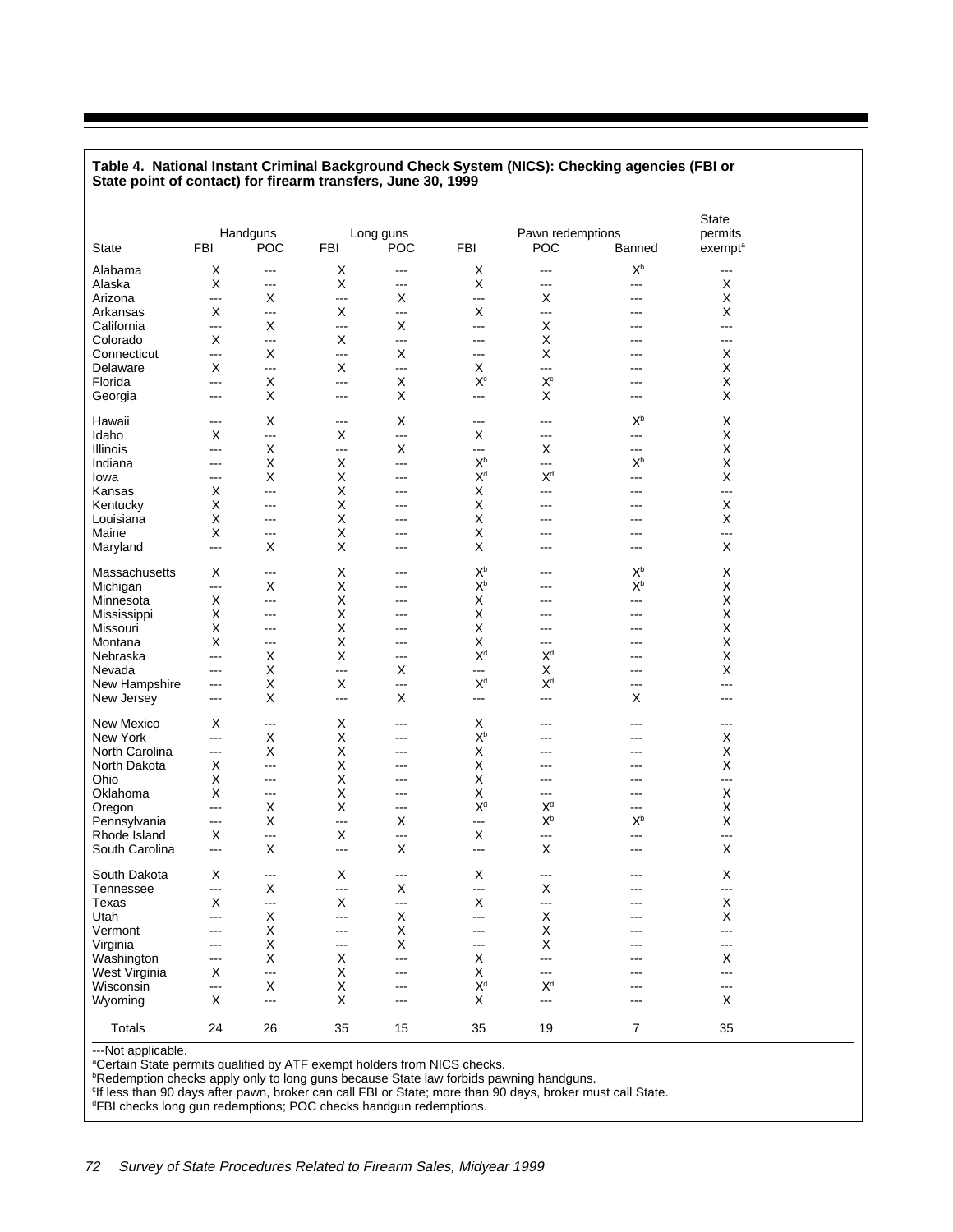| Private<br>Permit <sup>b</sup><br>sale<br>Permit <sup>b</sup><br>Waiting<br>Waiting<br>sale<br>time<br>Instant<br>Instant<br>check <sup>e</sup><br>limit <sup>f</sup><br>Jurisdiction<br>check <sup>a</sup><br>or other <sup>c</sup><br>period <sup>d</sup><br>check <sup>a</sup><br>or other <sup>c</sup><br>period <sup>d</sup><br>check <sup>e</sup><br>X<br>X<br>Federal<br>3 days<br>$\overline{\phantom{a}}$<br>---<br>---<br>---<br>---<br>---<br>Alabama<br>2 days<br>$\sim$<br>$\overline{a}$<br>---<br>---<br>$---$<br>---<br>X<br>X<br>Arizona<br>3 days<br>---<br>---<br>---<br>---<br>---<br>---<br>X<br>California<br>10 days<br>X<br>X<br>X<br>10 days<br>10 days<br>---<br>---<br>P<br>P<br>X<br>X<br>Connecticut<br>14 days<br>14 days<br>14 days<br>---<br>---<br>Χ<br>X<br>Delaware*<br>3 days<br>---<br>$\qquad \qquad -$<br>Χ<br>Χ<br>Florida<br>3 days<br>3 days<br>$\frac{1}{2}$<br>$\frac{1}{2}$<br>---<br>---<br>---<br>X<br>X<br>3 days<br>Georgia<br>---<br>---<br>---<br>---<br>---<br>---<br>P<br>P<br>X<br>X<br>Hawaii<br>14 days<br>14 days<br>20 days<br>$\overline{\phantom{a}}$<br>---<br>X<br>X<br>P<br>P<br><b>Illinois</b><br>30 days <sup>9</sup><br>3 days<br>1 day<br>---<br>---<br>X<br>Indiana<br>1 day<br>---<br>$---$<br>---<br>---<br>---<br>---<br>---<br>P<br>X<br>3 days<br>---<br>$- - -$<br>---<br>---<br>$- - -$<br>Χ<br>X<br>Maryland <sup>h</sup><br>7 days<br>---<br>---<br>---<br>P<br>P<br>X<br>X<br>$\overline{\phantom{a}}$<br>---<br>---<br>P<br>X<br>Michigan<br>$\overline{a}$<br>---<br>---<br>---<br>---<br>P<br>7 days<br>7 days<br>---<br>---<br>---<br>---<br>---<br>P<br>X<br>7 days<br>---<br>---<br>---<br>---<br>P<br>X<br>3 days<br>---<br>---<br>---<br>---<br>---<br>---<br>Χ<br>X<br>3 days<br>$\overline{a}$<br>---<br>---<br>$- - -$<br>---<br>X<br>3 days<br>New Hampshire<br>$\overline{\phantom{a}}$<br>$\overline{a}$<br>---<br>---<br>---<br>---<br>X<br>P<br>X<br>X<br>P<br>X<br>7 days<br>---<br>New York<br>P<br>X<br>180 days<br>---<br>---<br>---<br>---<br>---<br>P<br>North Carolina<br>X<br>30 days<br>---<br>$- - -$<br>---<br>---<br>---<br>X<br>3 days<br>Oregon<br>---<br>---<br>---<br>---<br>---<br>---<br>X<br>X<br>Pennsylvania<br>3 days<br>Х<br>$\overline{a}$<br>---<br>$\overline{\phantom{a}}$<br>---<br>---<br>X<br>X<br>X<br>Rhode Island*<br>X<br>7 days<br>7 days<br>7 days<br>---<br>$\sim$ $\sim$<br>X<br>X<br>South Carolina<br>3 days<br>---<br>---<br>---<br>---<br>---<br>---<br>South Dakota<br>2 days<br>---<br>---<br>---<br>$---$<br>---<br>---<br>---<br>Χ<br>X<br>Tennessee<br>3 days<br>---<br>---<br>---<br>---<br>---<br>---<br>Χ<br>X<br>Utah<br>3 days<br>---<br>$- - -$<br>$- - -$<br>$- - -$<br>---<br>---<br>X<br>X<br>---<br>$- - -$<br>$- - -$<br>---<br>---<br>---<br>Virginia<br>X<br>X<br>3 days<br>$---$<br>---<br>---<br>---<br>X<br>Washington<br>7 days<br>---<br>---<br>---<br>---<br>---<br>X<br>Wisconsin<br>3 days<br>2 days<br>---<br>---<br>---<br>--- |                |    |    | Handgun sales |         |    |   | Long gun sales |   |                                |
|-----------------------------------------------------------------------------------------------------------------------------------------------------------------------------------------------------------------------------------------------------------------------------------------------------------------------------------------------------------------------------------------------------------------------------------------------------------------------------------------------------------------------------------------------------------------------------------------------------------------------------------------------------------------------------------------------------------------------------------------------------------------------------------------------------------------------------------------------------------------------------------------------------------------------------------------------------------------------------------------------------------------------------------------------------------------------------------------------------------------------------------------------------------------------------------------------------------------------------------------------------------------------------------------------------------------------------------------------------------------------------------------------------------------------------------------------------------------------------------------------------------------------------------------------------------------------------------------------------------------------------------------------------------------------------------------------------------------------------------------------------------------------------------------------------------------------------------------------------------------------------------------------------------------------------------------------------------------------------------------------------------------------------------------------------------------------------------------------------------------------------------------------------------------------------------------------------------------------------------------------------------------------------------------------------------------------------------------------------------------------------------------------------------------------------------------------------------------------------------------------------------------------------------------------------------------------------------------------------------------------------------------------------------------------------------------------------------------------------------------------------------------------------------------------------------------------------------------------------------------------------------------------------------------------------------------------------------------------------------------------------|----------------|----|----|---------------|---------|----|---|----------------|---|--------------------------------|
|                                                                                                                                                                                                                                                                                                                                                                                                                                                                                                                                                                                                                                                                                                                                                                                                                                                                                                                                                                                                                                                                                                                                                                                                                                                                                                                                                                                                                                                                                                                                                                                                                                                                                                                                                                                                                                                                                                                                                                                                                                                                                                                                                                                                                                                                                                                                                                                                                                                                                                                                                                                                                                                                                                                                                                                                                                                                                                                                                                                                     |                |    |    |               | Private |    |   |                |   | Check                          |
|                                                                                                                                                                                                                                                                                                                                                                                                                                                                                                                                                                                                                                                                                                                                                                                                                                                                                                                                                                                                                                                                                                                                                                                                                                                                                                                                                                                                                                                                                                                                                                                                                                                                                                                                                                                                                                                                                                                                                                                                                                                                                                                                                                                                                                                                                                                                                                                                                                                                                                                                                                                                                                                                                                                                                                                                                                                                                                                                                                                                     |                |    |    |               |         |    |   |                |   |                                |
|                                                                                                                                                                                                                                                                                                                                                                                                                                                                                                                                                                                                                                                                                                                                                                                                                                                                                                                                                                                                                                                                                                                                                                                                                                                                                                                                                                                                                                                                                                                                                                                                                                                                                                                                                                                                                                                                                                                                                                                                                                                                                                                                                                                                                                                                                                                                                                                                                                                                                                                                                                                                                                                                                                                                                                                                                                                                                                                                                                                                     |                |    |    |               |         |    |   |                |   |                                |
|                                                                                                                                                                                                                                                                                                                                                                                                                                                                                                                                                                                                                                                                                                                                                                                                                                                                                                                                                                                                                                                                                                                                                                                                                                                                                                                                                                                                                                                                                                                                                                                                                                                                                                                                                                                                                                                                                                                                                                                                                                                                                                                                                                                                                                                                                                                                                                                                                                                                                                                                                                                                                                                                                                                                                                                                                                                                                                                                                                                                     |                |    |    |               |         |    |   |                |   |                                |
|                                                                                                                                                                                                                                                                                                                                                                                                                                                                                                                                                                                                                                                                                                                                                                                                                                                                                                                                                                                                                                                                                                                                                                                                                                                                                                                                                                                                                                                                                                                                                                                                                                                                                                                                                                                                                                                                                                                                                                                                                                                                                                                                                                                                                                                                                                                                                                                                                                                                                                                                                                                                                                                                                                                                                                                                                                                                                                                                                                                                     |                |    |    |               |         |    |   |                |   |                                |
|                                                                                                                                                                                                                                                                                                                                                                                                                                                                                                                                                                                                                                                                                                                                                                                                                                                                                                                                                                                                                                                                                                                                                                                                                                                                                                                                                                                                                                                                                                                                                                                                                                                                                                                                                                                                                                                                                                                                                                                                                                                                                                                                                                                                                                                                                                                                                                                                                                                                                                                                                                                                                                                                                                                                                                                                                                                                                                                                                                                                     |                |    |    |               |         |    |   |                |   |                                |
|                                                                                                                                                                                                                                                                                                                                                                                                                                                                                                                                                                                                                                                                                                                                                                                                                                                                                                                                                                                                                                                                                                                                                                                                                                                                                                                                                                                                                                                                                                                                                                                                                                                                                                                                                                                                                                                                                                                                                                                                                                                                                                                                                                                                                                                                                                                                                                                                                                                                                                                                                                                                                                                                                                                                                                                                                                                                                                                                                                                                     |                |    |    |               |         |    |   |                |   |                                |
|                                                                                                                                                                                                                                                                                                                                                                                                                                                                                                                                                                                                                                                                                                                                                                                                                                                                                                                                                                                                                                                                                                                                                                                                                                                                                                                                                                                                                                                                                                                                                                                                                                                                                                                                                                                                                                                                                                                                                                                                                                                                                                                                                                                                                                                                                                                                                                                                                                                                                                                                                                                                                                                                                                                                                                                                                                                                                                                                                                                                     |                |    |    |               |         |    |   |                |   |                                |
|                                                                                                                                                                                                                                                                                                                                                                                                                                                                                                                                                                                                                                                                                                                                                                                                                                                                                                                                                                                                                                                                                                                                                                                                                                                                                                                                                                                                                                                                                                                                                                                                                                                                                                                                                                                                                                                                                                                                                                                                                                                                                                                                                                                                                                                                                                                                                                                                                                                                                                                                                                                                                                                                                                                                                                                                                                                                                                                                                                                                     |                |    |    |               |         |    |   |                |   |                                |
|                                                                                                                                                                                                                                                                                                                                                                                                                                                                                                                                                                                                                                                                                                                                                                                                                                                                                                                                                                                                                                                                                                                                                                                                                                                                                                                                                                                                                                                                                                                                                                                                                                                                                                                                                                                                                                                                                                                                                                                                                                                                                                                                                                                                                                                                                                                                                                                                                                                                                                                                                                                                                                                                                                                                                                                                                                                                                                                                                                                                     |                |    |    |               |         |    |   |                |   |                                |
|                                                                                                                                                                                                                                                                                                                                                                                                                                                                                                                                                                                                                                                                                                                                                                                                                                                                                                                                                                                                                                                                                                                                                                                                                                                                                                                                                                                                                                                                                                                                                                                                                                                                                                                                                                                                                                                                                                                                                                                                                                                                                                                                                                                                                                                                                                                                                                                                                                                                                                                                                                                                                                                                                                                                                                                                                                                                                                                                                                                                     |                |    |    |               |         |    |   |                |   |                                |
|                                                                                                                                                                                                                                                                                                                                                                                                                                                                                                                                                                                                                                                                                                                                                                                                                                                                                                                                                                                                                                                                                                                                                                                                                                                                                                                                                                                                                                                                                                                                                                                                                                                                                                                                                                                                                                                                                                                                                                                                                                                                                                                                                                                                                                                                                                                                                                                                                                                                                                                                                                                                                                                                                                                                                                                                                                                                                                                                                                                                     |                |    |    |               |         |    |   |                |   |                                |
|                                                                                                                                                                                                                                                                                                                                                                                                                                                                                                                                                                                                                                                                                                                                                                                                                                                                                                                                                                                                                                                                                                                                                                                                                                                                                                                                                                                                                                                                                                                                                                                                                                                                                                                                                                                                                                                                                                                                                                                                                                                                                                                                                                                                                                                                                                                                                                                                                                                                                                                                                                                                                                                                                                                                                                                                                                                                                                                                                                                                     |                |    |    |               |         |    |   |                |   |                                |
|                                                                                                                                                                                                                                                                                                                                                                                                                                                                                                                                                                                                                                                                                                                                                                                                                                                                                                                                                                                                                                                                                                                                                                                                                                                                                                                                                                                                                                                                                                                                                                                                                                                                                                                                                                                                                                                                                                                                                                                                                                                                                                                                                                                                                                                                                                                                                                                                                                                                                                                                                                                                                                                                                                                                                                                                                                                                                                                                                                                                     | lowa           |    |    |               |         |    |   |                |   | None                           |
|                                                                                                                                                                                                                                                                                                                                                                                                                                                                                                                                                                                                                                                                                                                                                                                                                                                                                                                                                                                                                                                                                                                                                                                                                                                                                                                                                                                                                                                                                                                                                                                                                                                                                                                                                                                                                                                                                                                                                                                                                                                                                                                                                                                                                                                                                                                                                                                                                                                                                                                                                                                                                                                                                                                                                                                                                                                                                                                                                                                                     |                |    |    |               |         |    |   |                |   | 7 days                         |
|                                                                                                                                                                                                                                                                                                                                                                                                                                                                                                                                                                                                                                                                                                                                                                                                                                                                                                                                                                                                                                                                                                                                                                                                                                                                                                                                                                                                                                                                                                                                                                                                                                                                                                                                                                                                                                                                                                                                                                                                                                                                                                                                                                                                                                                                                                                                                                                                                                                                                                                                                                                                                                                                                                                                                                                                                                                                                                                                                                                                     | Massachusetts* |    |    |               |         |    |   |                |   | 40 days                        |
|                                                                                                                                                                                                                                                                                                                                                                                                                                                                                                                                                                                                                                                                                                                                                                                                                                                                                                                                                                                                                                                                                                                                                                                                                                                                                                                                                                                                                                                                                                                                                                                                                                                                                                                                                                                                                                                                                                                                                                                                                                                                                                                                                                                                                                                                                                                                                                                                                                                                                                                                                                                                                                                                                                                                                                                                                                                                                                                                                                                                     |                |    |    |               |         |    |   |                |   | None                           |
|                                                                                                                                                                                                                                                                                                                                                                                                                                                                                                                                                                                                                                                                                                                                                                                                                                                                                                                                                                                                                                                                                                                                                                                                                                                                                                                                                                                                                                                                                                                                                                                                                                                                                                                                                                                                                                                                                                                                                                                                                                                                                                                                                                                                                                                                                                                                                                                                                                                                                                                                                                                                                                                                                                                                                                                                                                                                                                                                                                                                     | Minnesota*h    |    |    |               |         |    |   |                |   |                                |
|                                                                                                                                                                                                                                                                                                                                                                                                                                                                                                                                                                                                                                                                                                                                                                                                                                                                                                                                                                                                                                                                                                                                                                                                                                                                                                                                                                                                                                                                                                                                                                                                                                                                                                                                                                                                                                                                                                                                                                                                                                                                                                                                                                                                                                                                                                                                                                                                                                                                                                                                                                                                                                                                                                                                                                                                                                                                                                                                                                                                     | Missouri*      |    |    |               |         |    |   |                |   |                                |
|                                                                                                                                                                                                                                                                                                                                                                                                                                                                                                                                                                                                                                                                                                                                                                                                                                                                                                                                                                                                                                                                                                                                                                                                                                                                                                                                                                                                                                                                                                                                                                                                                                                                                                                                                                                                                                                                                                                                                                                                                                                                                                                                                                                                                                                                                                                                                                                                                                                                                                                                                                                                                                                                                                                                                                                                                                                                                                                                                                                                     | Nebraska       |    |    |               |         |    |   |                |   |                                |
|                                                                                                                                                                                                                                                                                                                                                                                                                                                                                                                                                                                                                                                                                                                                                                                                                                                                                                                                                                                                                                                                                                                                                                                                                                                                                                                                                                                                                                                                                                                                                                                                                                                                                                                                                                                                                                                                                                                                                                                                                                                                                                                                                                                                                                                                                                                                                                                                                                                                                                                                                                                                                                                                                                                                                                                                                                                                                                                                                                                                     | Nevada         |    |    |               |         |    |   |                |   |                                |
|                                                                                                                                                                                                                                                                                                                                                                                                                                                                                                                                                                                                                                                                                                                                                                                                                                                                                                                                                                                                                                                                                                                                                                                                                                                                                                                                                                                                                                                                                                                                                                                                                                                                                                                                                                                                                                                                                                                                                                                                                                                                                                                                                                                                                                                                                                                                                                                                                                                                                                                                                                                                                                                                                                                                                                                                                                                                                                                                                                                                     |                |    |    |               |         |    |   |                |   |                                |
|                                                                                                                                                                                                                                                                                                                                                                                                                                                                                                                                                                                                                                                                                                                                                                                                                                                                                                                                                                                                                                                                                                                                                                                                                                                                                                                                                                                                                                                                                                                                                                                                                                                                                                                                                                                                                                                                                                                                                                                                                                                                                                                                                                                                                                                                                                                                                                                                                                                                                                                                                                                                                                                                                                                                                                                                                                                                                                                                                                                                     | New Jersey*    |    |    |               |         |    |   |                |   | $30 \text{ days}$ <sup>9</sup> |
|                                                                                                                                                                                                                                                                                                                                                                                                                                                                                                                                                                                                                                                                                                                                                                                                                                                                                                                                                                                                                                                                                                                                                                                                                                                                                                                                                                                                                                                                                                                                                                                                                                                                                                                                                                                                                                                                                                                                                                                                                                                                                                                                                                                                                                                                                                                                                                                                                                                                                                                                                                                                                                                                                                                                                                                                                                                                                                                                                                                                     |                |    |    |               |         |    |   |                |   |                                |
|                                                                                                                                                                                                                                                                                                                                                                                                                                                                                                                                                                                                                                                                                                                                                                                                                                                                                                                                                                                                                                                                                                                                                                                                                                                                                                                                                                                                                                                                                                                                                                                                                                                                                                                                                                                                                                                                                                                                                                                                                                                                                                                                                                                                                                                                                                                                                                                                                                                                                                                                                                                                                                                                                                                                                                                                                                                                                                                                                                                                     |                |    |    |               |         |    |   |                |   |                                |
|                                                                                                                                                                                                                                                                                                                                                                                                                                                                                                                                                                                                                                                                                                                                                                                                                                                                                                                                                                                                                                                                                                                                                                                                                                                                                                                                                                                                                                                                                                                                                                                                                                                                                                                                                                                                                                                                                                                                                                                                                                                                                                                                                                                                                                                                                                                                                                                                                                                                                                                                                                                                                                                                                                                                                                                                                                                                                                                                                                                                     |                |    |    |               |         |    |   |                |   |                                |
|                                                                                                                                                                                                                                                                                                                                                                                                                                                                                                                                                                                                                                                                                                                                                                                                                                                                                                                                                                                                                                                                                                                                                                                                                                                                                                                                                                                                                                                                                                                                                                                                                                                                                                                                                                                                                                                                                                                                                                                                                                                                                                                                                                                                                                                                                                                                                                                                                                                                                                                                                                                                                                                                                                                                                                                                                                                                                                                                                                                                     |                |    |    |               |         |    |   |                |   |                                |
|                                                                                                                                                                                                                                                                                                                                                                                                                                                                                                                                                                                                                                                                                                                                                                                                                                                                                                                                                                                                                                                                                                                                                                                                                                                                                                                                                                                                                                                                                                                                                                                                                                                                                                                                                                                                                                                                                                                                                                                                                                                                                                                                                                                                                                                                                                                                                                                                                                                                                                                                                                                                                                                                                                                                                                                                                                                                                                                                                                                                     |                |    |    |               |         |    |   |                |   |                                |
|                                                                                                                                                                                                                                                                                                                                                                                                                                                                                                                                                                                                                                                                                                                                                                                                                                                                                                                                                                                                                                                                                                                                                                                                                                                                                                                                                                                                                                                                                                                                                                                                                                                                                                                                                                                                                                                                                                                                                                                                                                                                                                                                                                                                                                                                                                                                                                                                                                                                                                                                                                                                                                                                                                                                                                                                                                                                                                                                                                                                     |                |    |    |               |         |    |   |                |   |                                |
|                                                                                                                                                                                                                                                                                                                                                                                                                                                                                                                                                                                                                                                                                                                                                                                                                                                                                                                                                                                                                                                                                                                                                                                                                                                                                                                                                                                                                                                                                                                                                                                                                                                                                                                                                                                                                                                                                                                                                                                                                                                                                                                                                                                                                                                                                                                                                                                                                                                                                                                                                                                                                                                                                                                                                                                                                                                                                                                                                                                                     |                |    |    |               |         |    |   |                |   | $\overline{a}$                 |
|                                                                                                                                                                                                                                                                                                                                                                                                                                                                                                                                                                                                                                                                                                                                                                                                                                                                                                                                                                                                                                                                                                                                                                                                                                                                                                                                                                                                                                                                                                                                                                                                                                                                                                                                                                                                                                                                                                                                                                                                                                                                                                                                                                                                                                                                                                                                                                                                                                                                                                                                                                                                                                                                                                                                                                                                                                                                                                                                                                                                     |                |    |    |               |         |    |   |                |   |                                |
|                                                                                                                                                                                                                                                                                                                                                                                                                                                                                                                                                                                                                                                                                                                                                                                                                                                                                                                                                                                                                                                                                                                                                                                                                                                                                                                                                                                                                                                                                                                                                                                                                                                                                                                                                                                                                                                                                                                                                                                                                                                                                                                                                                                                                                                                                                                                                                                                                                                                                                                                                                                                                                                                                                                                                                                                                                                                                                                                                                                                     |                |    |    |               |         |    |   |                |   |                                |
|                                                                                                                                                                                                                                                                                                                                                                                                                                                                                                                                                                                                                                                                                                                                                                                                                                                                                                                                                                                                                                                                                                                                                                                                                                                                                                                                                                                                                                                                                                                                                                                                                                                                                                                                                                                                                                                                                                                                                                                                                                                                                                                                                                                                                                                                                                                                                                                                                                                                                                                                                                                                                                                                                                                                                                                                                                                                                                                                                                                                     | Vermont        |    |    |               |         |    |   |                |   | 3 days                         |
|                                                                                                                                                                                                                                                                                                                                                                                                                                                                                                                                                                                                                                                                                                                                                                                                                                                                                                                                                                                                                                                                                                                                                                                                                                                                                                                                                                                                                                                                                                                                                                                                                                                                                                                                                                                                                                                                                                                                                                                                                                                                                                                                                                                                                                                                                                                                                                                                                                                                                                                                                                                                                                                                                                                                                                                                                                                                                                                                                                                                     |                |    |    |               |         |    |   |                |   |                                |
|                                                                                                                                                                                                                                                                                                                                                                                                                                                                                                                                                                                                                                                                                                                                                                                                                                                                                                                                                                                                                                                                                                                                                                                                                                                                                                                                                                                                                                                                                                                                                                                                                                                                                                                                                                                                                                                                                                                                                                                                                                                                                                                                                                                                                                                                                                                                                                                                                                                                                                                                                                                                                                                                                                                                                                                                                                                                                                                                                                                                     |                |    |    |               |         |    |   |                |   |                                |
|                                                                                                                                                                                                                                                                                                                                                                                                                                                                                                                                                                                                                                                                                                                                                                                                                                                                                                                                                                                                                                                                                                                                                                                                                                                                                                                                                                                                                                                                                                                                                                                                                                                                                                                                                                                                                                                                                                                                                                                                                                                                                                                                                                                                                                                                                                                                                                                                                                                                                                                                                                                                                                                                                                                                                                                                                                                                                                                                                                                                     |                |    |    |               |         |    |   |                |   |                                |
|                                                                                                                                                                                                                                                                                                                                                                                                                                                                                                                                                                                                                                                                                                                                                                                                                                                                                                                                                                                                                                                                                                                                                                                                                                                                                                                                                                                                                                                                                                                                                                                                                                                                                                                                                                                                                                                                                                                                                                                                                                                                                                                                                                                                                                                                                                                                                                                                                                                                                                                                                                                                                                                                                                                                                                                                                                                                                                                                                                                                     | State totals   | 17 | 16 | ---           | 14      | 13 | 7 | ---            | 6 | $---$                          |

#### **Table 5. Background check and permit procedures, Federal and State, June 30, 1999**

---Not applicable.

\*States where purchasers are required to undergo a State check and a NICS check by different agencies.

a"Instant check" generally requires an agency to respond to seller inquiries immediately or as soon as possible

without delay. Includes State systems implemented to enforce Federal law.

**b**"Permit" (P) includes documents (permits, licenses, identification cards, and others) issued by a State agency and required for a

purchase. Not included are documents which allow waiver of a point-of-sale check but are not required for a purchase.<br>°"Other" approval systems usually require sellers to transmit applications to a State agency, with trans expires or the agency completes a check, used in California, Maryland, Rhode Island, and Washington.

<sup>d</sup>A period of time after a purchase or permit application is filed, which must expire before transfer of a firearm or issuance of a permit can be completed.

e A permit or a background check is required for sales between unlicensed persons.

f Maximum time allowed for law enforcement to approve or disapprove purchaser or applicant for permit (extensions may be allowed in some circumstances). NICS 3-day rule applies unless State has different period (or no limit on State law checks).

g Time limit for checks on permit applicants.

<sup>h</sup>Procedures also apply to assault weapon sales.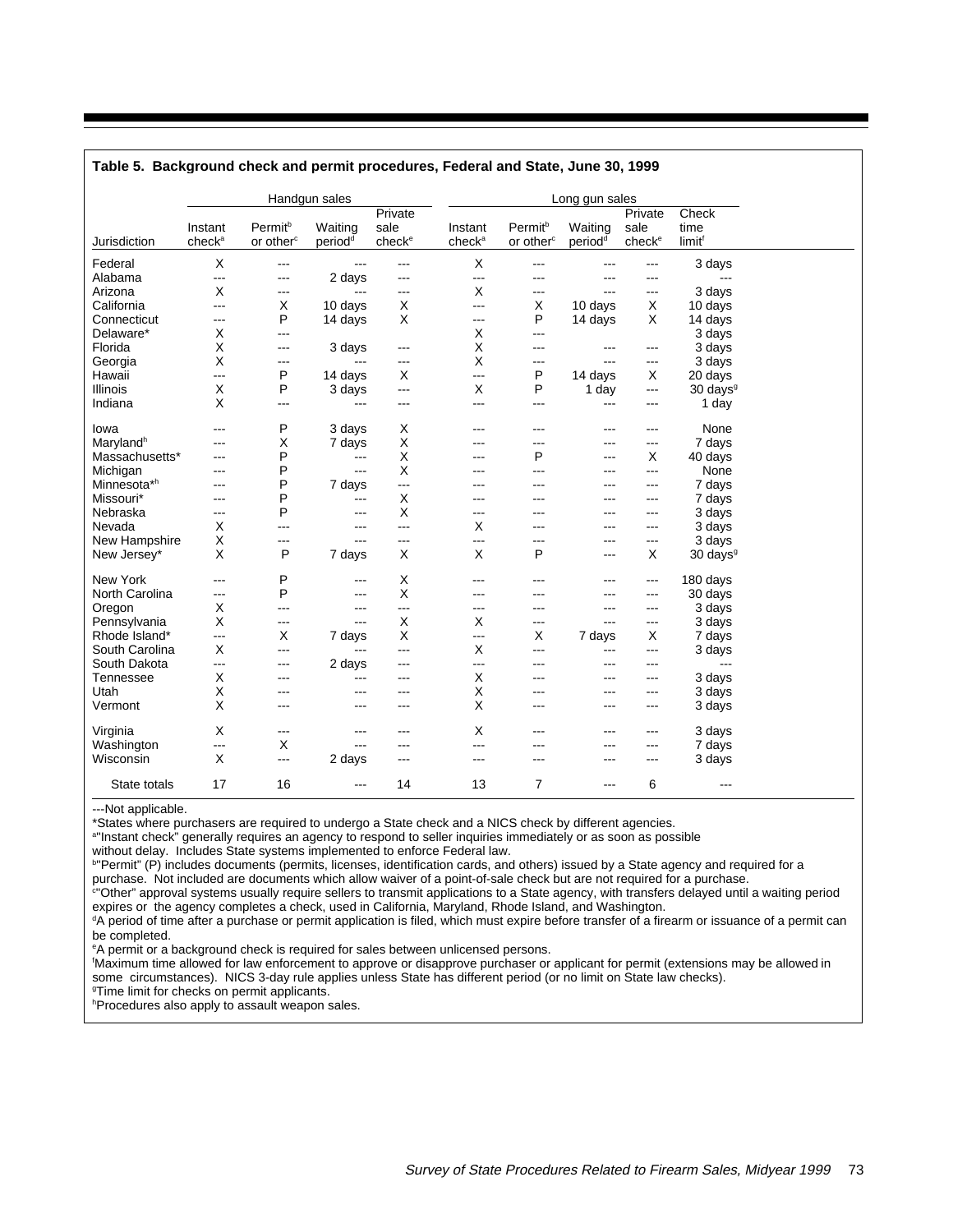| Additional or<br>Jurisdiction<br>Maximum fee: |                           |                        | Length of time agencies | retain transaction records <sup>b</sup> | Agencies hearing appeals        |                          | Denials of purchase or permit: |  |
|-----------------------------------------------|---------------------------|------------------------|-------------------------|-----------------------------------------|---------------------------------|--------------------------|--------------------------------|--|
|                                               | check/permit <sup>a</sup> | other fee              | Approved                | Denied                                  | Denying                         | Other                    | Court                          |  |
| Federal                                       | None                      | $--$                   | 6 months                | Indefinitely                            | X                               | ---                      | X                              |  |
| Alabama                                       | ---                       | $---$                  | Indefinitely            | Indefinitely                            | ---                             | ---                      |                                |  |
| Arizona                                       | None                      | $- - -$                | 20 days                 | 5 years                                 | х                               | ---                      |                                |  |
| California                                    | $$14.00^\circ$            | \$10.00 <sup>d</sup>   | Indefinitely            | Indefinitely                            | X                               | $---$                    | ---                            |  |
| Connecticut                                   | \$35.00                   | ---                    | Indefinitely            | 10 years                                | Χ                               | X                        | $--$                           |  |
| Delaware                                      | None                      | $- - -$                | 60 days                 | Indefinitely                            | Χ                               | $\overline{\phantom{a}}$ | X                              |  |
| Florida                                       | \$8.00                    | $- - -$                | 2 days                  | Indefinitely                            | Χ                               | $---$                    | $- - -$                        |  |
| Georgia                                       | \$5.00                    | $--$                   | Not kept                | 90 days                                 | X                               | ---                      | Χ                              |  |
| Hawaii                                        | \$24.00                   | ---                    | Indefinitelv            | Indefinitely                            | ---                             | ---                      | $---$                          |  |
| Illinois                                      | \$5.00 <sup>f</sup>       | \$2.00 <sup>9</sup>    | Indefinitely            | Indefinitely                            | X                               | ---                      | X                              |  |
| Indiana                                       | \$3.00                    | ---                    | 1 year                  | Indefinitely                            | X                               | ---                      | X                              |  |
| lowa                                          | None                      | $---$                  | 4 years                 | 3 years                                 | х                               | ---                      | $---$                          |  |
| Maryland                                      | \$10.00                   | $--$                   | Indefinitely            | Indefinitely                            | X                               | $---$                    | X                              |  |
| Massachusetts                                 | \$25.00                   | $--$                   | Indefinitely            | Indefinitely                            | ---                             | $\frac{1}{2}$            | Χ                              |  |
| Michigan                                      | \$5.00                    | $--$                   | 6 years                 | Varies                                  | X                               | $---$                    | X                              |  |
| Minnesota                                     | None                      | $--$                   | Varies                  | Varies                                  | ---                             | $---$                    | X                              |  |
| Missouri                                      | \$10.00                   | $---$                  | Indefinitely            | Indefinitely                            | ---                             | ---                      | X                              |  |
| Nebraska                                      | \$5.00                    | $--$                   | Varies                  | Varies                                  | ---                             | ---                      | X                              |  |
| Nevada                                        | \$15.00                   | $--$                   | 20 days                 | Indefinitely                            | X                               | X                        | $\overline{a}$                 |  |
| New Hampshire                                 | None                      | $--$                   | 20 days                 | 3 years                                 |                                 | $\overline{a}$           |                                |  |
| New Jersey                                    | \$54.00 <sup>e,h</sup>    | \$51.00 <sup>e,i</sup> | Indefinitely            | Indefinitely                            | $\frac{\mathsf{X}}{\mathsf{X}}$ | $\overline{a}$           | $_{\rm X}^{\rm X}$             |  |
| New York                                      | \$74.00 <sup>e,j</sup>    | $- - -$                | Indefinitely            | Indefinitely                            | ---                             | $- - -$                  | $- - -$                        |  |
| North Carolina                                | \$5.00                    | ---                    | 5 years                 | Indefinitely                            | ---                             | $- - -$                  | X                              |  |
| Oregon                                        | \$10.00                   | $- - -$                | 5 years                 | 5 years                                 | X                               | $--$                     | $---$                          |  |
| Pennsylvania                                  | \$3.00                    | $- - -$                | Not kept                | Indefinitely                            | X                               | X                        | X                              |  |
| Rhode Island                                  | None                      | $- - -$                | 30 days                 | Indefinitely                            | ---                             | $---$                    | ---                            |  |
| South Carolina                                | \$5.00                    | $--$                   | 20 days                 | Indefinitely                            | X                               | ---                      | $- - -$                        |  |
| South Dakota                                  | ---                       | $---$                  | 1 year                  | 1 year                                  | ---                             | $---$                    | ---                            |  |
| Tennessee                                     | \$10.00                   | $--$                   | Not kept                | Indefinitely                            | X                               | ---                      | ---                            |  |
| Utah                                          | \$7.50                    | $--$                   | 20 days                 | 1 year                                  | X                               | X                        | ---                            |  |
| Vermont                                       | None                      | $--$                   | 20 days                 | Indefinitely                            | ---                             | $\overline{a}$           | $- - -$                        |  |
| Virginia                                      | \$2.00                    | \$5.00 <sup>k</sup>    | 1 year                  | 2 years                                 | Х                               | ---                      | х                              |  |
| Washington                                    | None                      | $- - -$                | 20 days                 | Indefinitely                            | Χ                               | ---                      | Χ                              |  |
| Wisconsin                                     | \$8.00                    | $---$                  | 30 days                 | Indefinitely                            | X                               | ---                      | X                              |  |

#### **Table 6. Fees, record retention and appeals, Federal and State, June 30, 1999**

--- Not applicable.

a Amounts are for background checks or permits required for firearm purchases. "None" means fees prohibited or not required. b Lengths of time pertain to retention of firearm permit or purchase records by law enforcement agencies, as determined by statute. or agency policy. If a jurisdiction has retention periods that vary by type of data, the longest applicable period is listed.

c Covers single handgun or unlimited number of long guns.

d Fee for each handgun purchased in addition to the first.

e Includes fee for FBI fingerprint check.

f Fee for firearm owner's identification card.

<sup>9</sup>Fee for purchase check.

h Fee for firearms purchaser identification card.

i Fee for permit to purchase a handgun.

j Fees may be higher for some jurisdictions.

k Fee for a check on a nonresident of the State.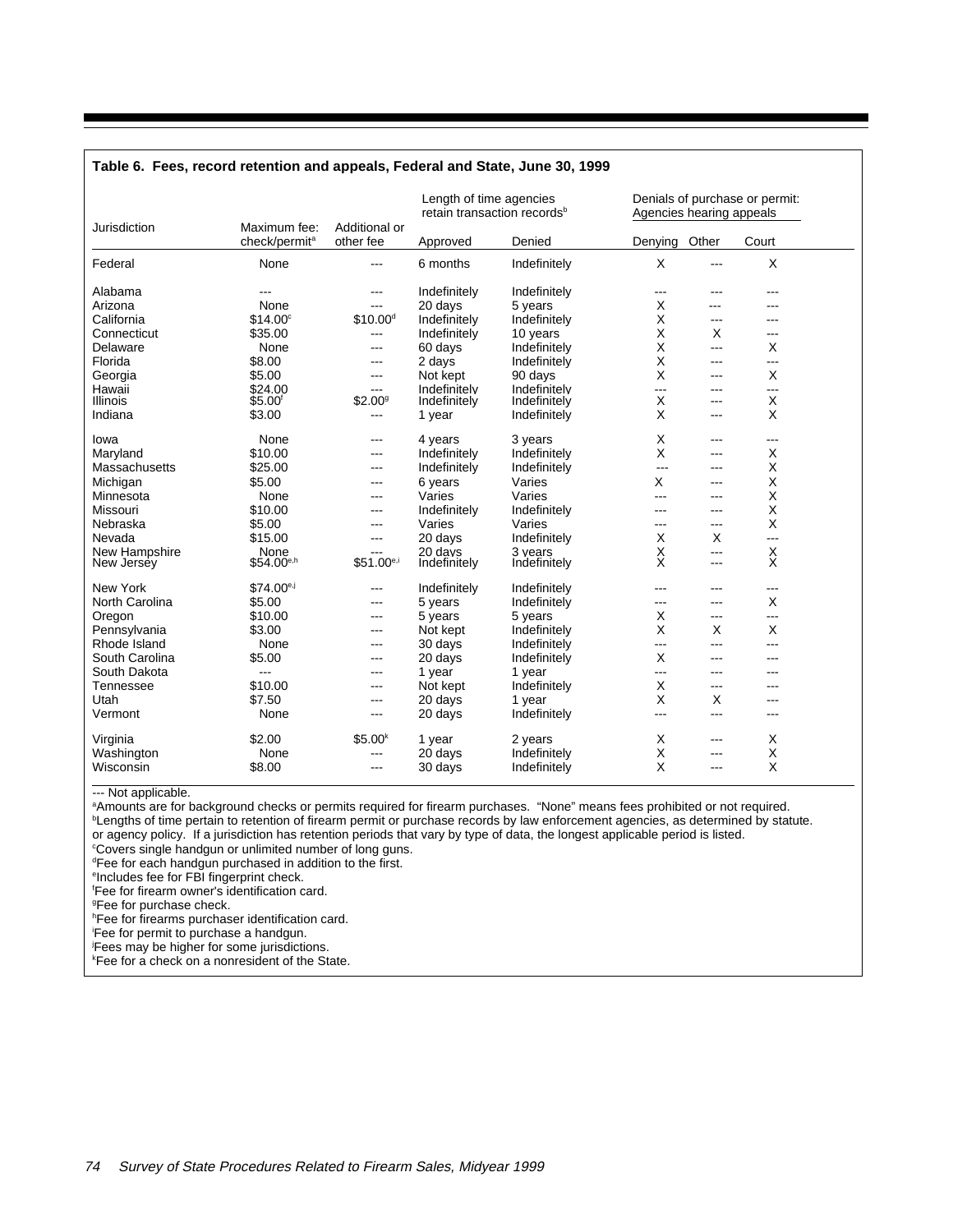|                | Criminal               | Wanted      | Domestic violence  | Misdemeanor | Mental                  |                    |  |
|----------------|------------------------|-------------|--------------------|-------------|-------------------------|--------------------|--|
| Jurisdiction   | histories <sup>a</sup> | fugitives   | restraining orders | convictions | health <sup>b</sup>     | Other <sup>c</sup> |  |
| Federal        | X                      | X           | х                  | X           | $\overline{\mathsf{x}}$ | X                  |  |
| Alabama        | X                      | Χ           | X                  | ---         | ---                     | Χ                  |  |
| Alaska         | X                      | X           | X                  | X           | ---                     | Χ                  |  |
| Arizona        | Χ                      | Χ           | ---                | ---         | ---                     | Χ                  |  |
|                | $\sf X$                | X           | X                  | X           | ---                     | X                  |  |
| Arkansas       |                        |             |                    |             |                         |                    |  |
| California     | Χ                      | X           | X                  | X           | Х                       | X                  |  |
| Colorado       | $\sf X$                | X           | X                  | X           | ---                     | X                  |  |
| Connecticut    | $\sf X$                | X           | X                  | X           | X                       | X                  |  |
| Delaware       | $\mathsf X$            | X           | X                  | $\sf X$     | X                       | $\mathsf X$        |  |
| Florida        | $\sf X$                | X           | X                  | X           | ---                     | $\mathsf X$        |  |
| Georgia        | X                      | X           | ---                | X           | X                       | X                  |  |
|                |                        |             |                    |             |                         |                    |  |
| Hawaii         | X                      | ---         | ---                | X           | X                       | X                  |  |
| Idaho          | $\mathsf X$            | $\sf X$     | X                  | $\sf X$     | ---                     | X                  |  |
|                |                        |             |                    |             |                         |                    |  |
| Illinois       | Χ                      | X           | X                  | X           | X                       | Χ                  |  |
| Indiana        | $\sf X$                | ---         | ---                | ---         | ---                     | X                  |  |
| lowa           | Χ                      | $\sf X$     | X                  | X           | ---                     | Χ                  |  |
| Kansas         | $\sf X$                | ---         | ---                | X           | ---                     | X                  |  |
| Kentucky       | $\sf X$                | X           | X                  | ---         |                         | Χ                  |  |
| Louisiana      | $\sf X$                | $\mathsf X$ | ---                | ---         | ---                     | X                  |  |
|                |                        |             |                    |             |                         |                    |  |
| Maine          | $\mathsf X$            | X           | X                  | ---         | ---                     | $\mathsf X$        |  |
| Maryland       | X                      | X           | X                  | X           | ---                     | X                  |  |
|                |                        |             |                    |             |                         |                    |  |
| Massachusetts  | X                      | X           | X                  | X           | X                       | X                  |  |
| Michigan       | Χ                      | X           | X                  | X           | X                       | X                  |  |
| Minnesota      | Χ                      | X           | X                  | X           | X                       | X                  |  |
| Mississippi    | Χ                      | ---         | ---                | ---         | ---                     | Χ                  |  |
| Missouri       | Χ                      | $\sf X$     | X                  | X           | ---                     | X                  |  |
|                |                        |             |                    |             |                         |                    |  |
| Montana        | Χ                      | Χ           | ---                | ---         | ---                     | $\mathsf X$        |  |
| Nebraska       | Χ                      | X           | ---                | ---         | X                       | X                  |  |
| Nevada         | Χ                      | X           | ---                | X           | ---                     | X                  |  |
| New Hampshire  | $\mathsf X$            | X           | X                  | X           | ---                     | X                  |  |
| New Jersey     | X                      | X           | X                  | X           | ---                     | X                  |  |
|                |                        |             |                    |             |                         |                    |  |
| New Mexico     | Χ                      | ---         | ---                | X           | ---                     | X                  |  |
| New York       | Χ                      | X           | X                  | X           | X                       | X                  |  |
| North Carolina | Χ                      | X           | X                  | $\sf X$     | ---                     | Χ                  |  |
|                |                        |             |                    |             |                         |                    |  |
| North Dakota   | Χ                      | Χ           | X                  | ---         | ---                     | Χ                  |  |
| Ohio           | Χ                      | $\mathsf X$ | X                  | $\sf X$     | ---                     | $\pmb{\times}$     |  |
| Oklahoma       | Χ                      | ---         | ---                | ---         | ---                     | X                  |  |
| Oregon         | Χ                      | $\sf X$     | X                  | ---         | X                       | $\pmb{\times}$     |  |
| Pennsylvania   | X                      | X           | ---                | ---         | ---                     | Χ                  |  |
|                | $\mathsf X$            | $\sf X$     |                    |             |                         | $\mathsf X$        |  |
| Rhode Island   |                        |             | X                  | X           | X                       |                    |  |
| South Carolina | Χ                      | Χ           | X                  | X           | ---                     | X                  |  |
|                |                        |             |                    |             |                         |                    |  |
| South Dakota   | X                      | Χ           | Χ                  |             |                         | Χ                  |  |
| Tennessee      | X                      | X           | X                  | X           |                         | Χ                  |  |
| Texas          | Χ                      | X           | Χ                  | X           | ---                     | $\mathsf{X}$       |  |
| Utah           | Χ                      | Χ           | Χ                  | X           | ---                     | $\mathsf X$        |  |
| Vermont        | Χ                      | Χ           | Χ                  | X           | ---                     | $\pmb{\times}$     |  |
| Virginia       | X                      | Χ           | Х                  | X           | Х                       | $\mathsf X$        |  |
|                |                        |             |                    |             |                         |                    |  |
| Washington     | Χ                      | Χ           | X                  | Х           | Х                       | $\pmb{\times}$     |  |
| West Virginia  | X                      | X           | Х                  | Х           | ---                     | $\mathsf X$        |  |
| Wisconsin      | X                      | Χ           | Х                  | X           | Х                       | $\mathsf X$        |  |
| Wyoming        | X                      | X           | ---                | ---         | ---                     | X                  |  |
|                |                        |             |                    |             |                         |                    |  |
| State totals   | 50                     | 44          | 36                 | 34          | 15                      | 50                 |  |

# **Table 7. Databases accessed for firearm checks, Federal and State, June 30, 1999**

---No statewide database available (agencies conducting background checks may search local data). a "Criminal histories" contain at least felony arrests and dispositions and may also contain dispositions

or other data describing domestic violence or other misdemeanors.<br><sup>b</sup>"Mental health" may include persons adjudicated mentally ill or committed to a mental institution.<br><sup>c</sup>"Other" includes data on subjects such as probation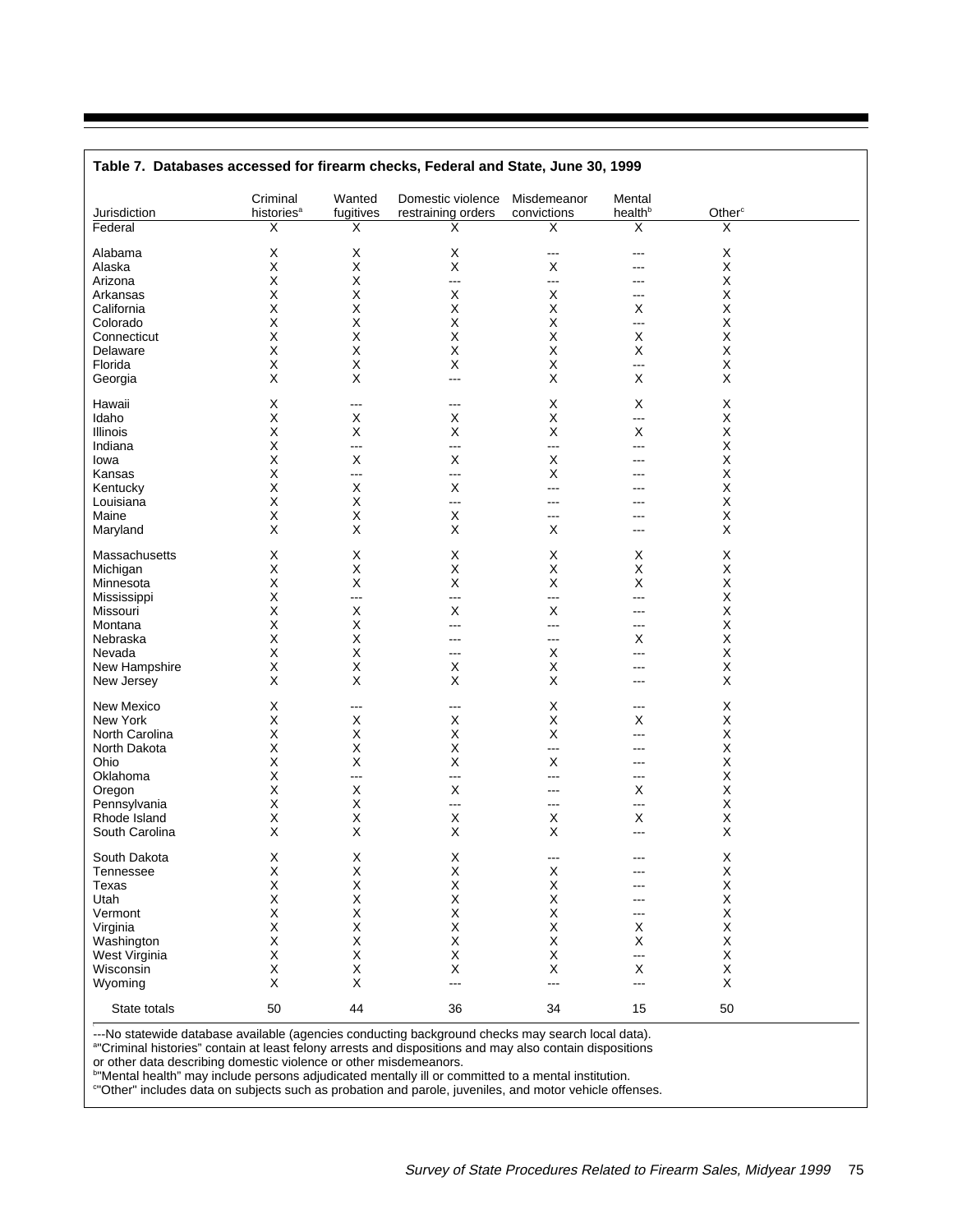|                | Table 8. Firearm laws, Federal and State, June 30, 1999 |                                                      |
|----------------|---------------------------------------------------------|------------------------------------------------------|
| Jurisdiction   | Title of laws                                           | <b>Relevant sections</b>                             |
| Federal        | Code                                                    | 18-922 et seq.                                       |
| Alabama        | Code                                                    | 13A-11 et seq.                                       |
| Alaska         | <b>Statutes</b>                                         | 11.61.190 et seq; 18.65.700 et seq.                  |
| Arizona        | <b>Revised statutes</b>                                 | 13-905 et seq; 13-3101 et seq.                       |
| Arkansas       | Code                                                    | 5-73-101 et seq.                                     |
| California     | Penal code                                              | 417.3; 626.9; 12000 et seq.                          |
| Colorado       | Revised statutes                                        | 12-26.5-101 et seq; 18-12-101 et seq.                |
| Connecticut    | General statutes                                        | 29-27 et seq; 53-202 et seq; 53a-217                 |
| Delaware       | Code                                                    | 11-1441 et seq.                                      |
| Florida        | <b>Statutes</b>                                         | 790.001 et seq.                                      |
| Georgia        | Official code                                           | 16-11-101.1 et seq; 16-11-170 et seq.                |
| Hawaii         | <b>Revised statutes</b>                                 | 134-1 et seq.                                        |
| Idaho          | Code                                                    | 18-3302 et seq; 19-5401 et seq.                      |
| Illinois       | Compiled statutes                                       | 430:65/0.01 et seq; 720:5/24-1 et seq; 725:5/112A-14 |
| Indiana        | Code                                                    | 35-47-1 et seq.                                      |
| lowa           | Code                                                    | 702.7; 724.1 et seq.                                 |
| Kansas         | <b>Statutes</b>                                         | 21-4201 et seq.                                      |
| Kentucky       | Revised statutes                                        | 237.030 et seq; 431.064; 527.010 et seq.             |
| Louisiana      | Revised statutes                                        | 14:91; 14:95; 14:95.1; 40:1379.3; 40:1751 et seq.    |
| Maine          | <b>Revised statutes</b>                                 | 15.393; 17A.554; 25.2001 et seq.                     |
| Maryland       | Code                                                    | 27-36A et seq; 27-441 et seq.                        |
| Massachusetts  | Laws                                                    | 140-121 et seq.                                      |
| Michigan       | Compiled laws                                           | 28.421 et seq; 123.1101 et seq; 750.222 et seq.      |
| Minnesota      | <b>Statutes</b>                                         | 609.224; 624.711 et seq.                             |
| Mississippi    | Code                                                    | 45-9-101; 97-37 et seq.                              |
| Missouri       | <b>Revised statutes</b>                                 | 571.010 et seq.                                      |
| Montana        | Code                                                    | 45-8-301 et seq; 46-18-801                           |
| Nebraska       | Revised statutes                                        | 28-1202; 69-2401 et seq.                             |
| Nevada         | Revised statutes                                        | 202.253 et seq.                                      |
| New Hampshire  | <b>Revised statutes</b>                                 | 12:159:1 et seq.                                     |
| New Jersey     | <b>Statutes</b>                                         | 2C:39-1 et seq; 2C:58-1 et seq.                      |
| New Mexico     | <b>Statutes</b>                                         | 30-7-1 et seq.                                       |
| New York       | Penal law                                               | 265.00 et seq; 400.00 et seq.                        |
| North Carolina | General statutes                                        | 14-269; 14-402 et seq.                               |
| North Dakota   | Century code                                            | 62.1-01 et seq.                                      |
| Ohio           | Revised code                                            | 2923.11 et seq.                                      |
| Oklahoma       | <b>Statutes</b>                                         | 21-1271.1 et seg.                                    |
| Oregon         | <b>Revised statutes</b>                                 | 166.170 et seq.                                      |
| Pennsylvania   | <b>Statutes</b>                                         | 18-6101 et seq.                                      |
| Rhode Island   | General laws                                            | 11-47-1 et seq.                                      |
| South Carolina | Code of laws                                            | 16-23-10 et seq; 23-31-10 et seq.                    |
| South Dakota   | Codified laws                                           | 22-14-15 et seq; 23-7-1 et seq.                      |
| Tennessee      | Code                                                    | 39-17-1301 et seq.                                   |
| Texas          | Penal code                                              | 30.06; 42.12; 46.01 et seq.                          |
| Utah           | Code                                                    | 53-5-702 et seq; 76-10-501 et seq.                   |
| Vermont        | <b>Statutes</b>                                         | 13-4001 et seq.                                      |
| Virginia       | Code                                                    | 18.2-279 et seq.                                     |
| Washington     | Revised code                                            | 9.41.010 et seq.                                     |
| West Virginia  | Code                                                    | 61-7-1 et seq.                                       |
| Wisconsin      | <b>Statutes</b>                                         | 175.35; 813.125; 941.25 et seq.; 948.55; 948.60      |
| Wyoming        | Statutes                                                | 6-8-101 et seq.                                      |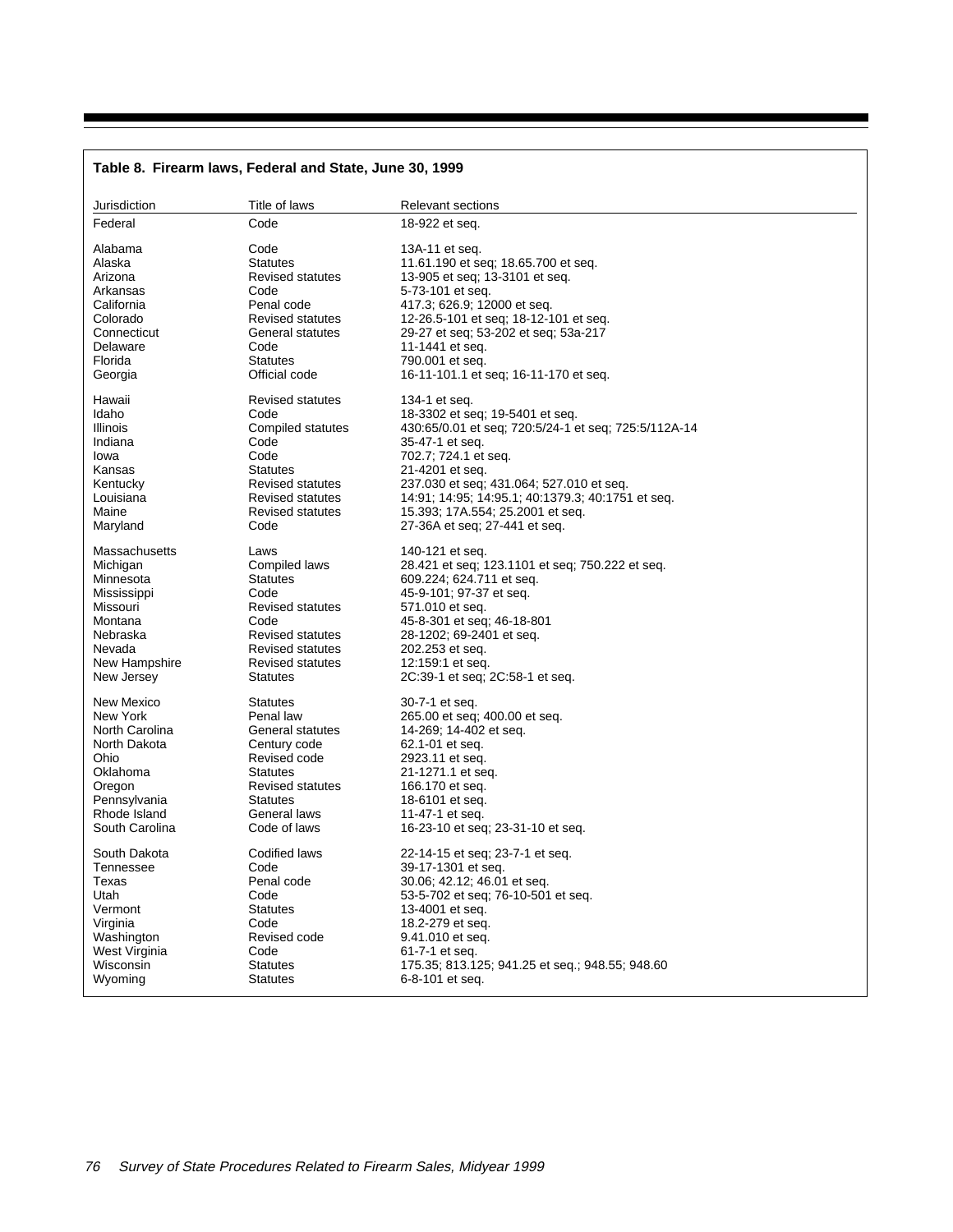|                |                      | Restore rights        |              | Regulated sales       |                     |                     | Permits              |                      | One                  |
|----------------|----------------------|-----------------------|--------------|-----------------------|---------------------|---------------------|----------------------|----------------------|----------------------|
| Jurisdiction   | Felons               | Juvenile<br>offenders | Dealers      | Private /<br>gun show | Pawn<br>ban         | Handgun<br>purchase | Long gun<br>purchase | Concealed<br>firearm | handgun<br>per month |
| Federal        | 18:925(c)            | ----                  | 18:922(t)    | ----                  | ----                | ----                | ----                 | $\cdots$             | ----                 |
| Alabama        | ----                 | ----                  | 13A-11-77    |                       | 13A-11-77 13A-11-80 | $---$               | ----                 | 13A-11-73            | ----                 |
| Alaska         | 11-61-200            | 11-61-200             | $\cdots$     | $---$                 | ----                | ----                | $---$                | 18-65-700            | ----                 |
| Arizona        | 13-905               | 13-912.01             | 13-3114      | $---$                 | ----                | ----                | ----                 | 13-3112              | ----                 |
| Arkansas       | 5-73-103             | 5-73-103              | ----         | ----                  | ----                | ----                | $---$                | 5-73-309             | ----                 |
| California*    | 12021                | 12021                 | 12070        | 12071.1               | $---$               | ----                | $---$                | 12050                | ----                 |
| Colorado       | 18-12-108            | 18-12-108             | 12-26.5      | ----                  | ----                | $---$               | ----                 | 18-12-105.1          | ----                 |
| Connecticut    | 29-28, 36f           | ----                  | 29-28        | 29-33                 | ----                | 29-36j              | $---$                | 29-28                | ----                 |
| Delaware       | 11-1448              | 11-1448               | 11-1448A     | $\cdots$              | ----                | ----                | ----                 | 11-1441              | ----                 |
| Florida        | 790.23               | 790.23                | 790.065      | $---$                 | ----                | $---$               | ----                 | 790.06               | ----                 |
|                |                      |                       |              |                       |                     |                     |                      |                      |                      |
| Georgia        | 16-11-131            | $\cdots$              | 16-11-172    | $---$                 | ----                | $\cdots$            | $---$                | 16-11-129            | ----                 |
| Hawaii         | ----                 | ----                  | 134-2        | 134-2                 | $\cdots$            | 134-2               | 134-2                | 134-9                | ----                 |
| Idaho          | 18-3316              | $---$                 | $\cdots$     | $---$                 | ----                | $\cdots$            | $\cdots$             | 18-3302              | ----                 |
| Illinois       | 430:65/10            | 430:65/10             | 430:65/3     | 430:65/3              | ----                | 430:65/2            | 430:65/2             | $\cdots$             | ----                 |
| Indiana        | 35-47-2-20           | $\cdots$              | 35-47-2-8    | $35 - 47 - 2 - 8$     | 35-47-4-2           | $\cdots$            | ----                 | $37 - 47 - 2 - 3$    | ----                 |
| Iowa           | 724.27               | $\cdots$              | 724.15       | 724.15                | $---$               | 724.15              | $\cdots$             | 724.11               | ----                 |
| Kansas         | 21-4204              | 21-4204               | ----         | ----                  | ----                | ----                | ----                 | $-- -$               | ----                 |
| Kentucky       | 527.040              | 527.040               | $\cdots$     | $---$                 | $\cdots$            | $\cdots$            | $---$                | 237.11               | ----                 |
| Louisiana      | 14:95.1              | $---$                 | ----         | ----                  | $---$               | ----                | ----                 | 40:1379.3            | ----                 |
| Maine          | 15.393               | 15.393                | $\cdots$     | $---$                 | $---$               | $\cdots$            | $\cdots$             | 25:2003              | ----                 |
| Maryland       | $---$                | $---$                 | 27.443       | 27.443A               | $---$               | 27.442A             | $---$                | 27:36E               | 27.442A              |
| Massachusetts  | 140.129B             | 140.129B              | 140.122      | 140.129C              | 140.131B            | 140.131A            | 140.129B             | 140.131              | ----                 |
| Michigan       | 28.42                | ----                  | 28.422       | 28.42                 | 750.229             | 28.422              | 28.422               | 28.426               | ----                 |
| Minnesota      | 609.16               | 609.16                | 624.7132     |                       | ----                | 624.7131            | $\cdots$             | 624:714              | ----                 |
| Mississippi    | 97-37-5              | $---$                 | $\cdots$     | ----                  | ----                | $\cdots$            | ----                 | 45-9-101             | ----                 |
|                |                      |                       |              |                       |                     | 571.08              |                      |                      |                      |
| Missouri       | Art IV s 7           | $\cdots$              | 571.080      | 571.800               | $---$               |                     | $---$                | $\cdots$             | ----                 |
| Montana        | 46-18-801            | 46-18-801             | $\cdots$     | ----                  | ----                | ----                | ----                 | 45-8-321             | ----                 |
| Nebraska       | 29-2264              | $---$                 | 69-2410      | $\cdots$              | $---$               | 69-2403             | $---$                | $\sim$ $\sim$ $\sim$ | ----                 |
| Nevada         | 202.36               | ----                  | ----         | 202.25                | ----                | ----                | ----                 | 202.3657             | ----                 |
| New Hampshire  | $\cdots$             | ----                  | 12:159:8     | ----                  | $---$               | $\cdots$            | ----                 | 12:159-C:5           | ----                 |
| New Jersey     | 2A:167-5             | ----                  | 2C:58-2      | 2C:58-3               | 2C:39-11            | 2C:58-3             | 2C:58-3              | 2C:58-4              | ----                 |
| New Mexico     | $30 - 7 - 16$        | ----                  | $\cdots$     | ----                  | ----                | ----                | ----                 | $\cdots$             | ----                 |
| New York*      | 400.00               | ----                  | 400.00       | 400.00                | $\cdots$            | 400.00              | ----                 | 400.00               | ----                 |
| North Carolina | 14-404               | ----                  | 14-402       | 14-402                | ----                | 14-402              | ----                 | 14-415.12            | ----                 |
| North Dakota   | 62.1-02-01           | ----                  | $---$        | ----                  | ----                | ----                | ----                 | 62.1-04-03           | ----                 |
| Ohio           | 2,923.14             | 2,923.14              | $\cdots$     | $---$                 | $---$               | ----                | ----                 | $\cdots$             | ----                 |
| Oklahoma       | 21:1273              | 21:1273               | ----         | $---$                 | ----                | ----                | ----                 | 21:1290.3            | ----                 |
| Oregon         | 166.270              | 166.250               | 166.412      | $\cdots$              | $\cdots$            | ----                | ----                 | 166.29               | ----                 |
| Pennsylvania   | 18:6105              | 18:6105               | 18:6111      | 18:6111               | 18:6115             | ----                | $\cdots$             | 18:6109              | ----                 |
| Rhode Island   | $13 - 10 - 2$        | ----                  | 11-47-35     | 11-47-35              | ----                | ----                | $\cdots$             | 11-47-11             | ----                 |
| South Carolina | 24-21-930            | ----                  | 23-31-140    | ----                  | ----                | ----                | $\cdots$             | 23-31-215            | 23-31-140            |
|                |                      |                       |              |                       |                     |                     |                      |                      |                      |
| South Dakota   | 22-14-15             | ----                  | $\cdots$     | ----                  | ----                | ----                | ----                 | $23 - 7 - 7.7$       | ----                 |
| Tennessee      | 39-17-1316           | ----                  | 39-17-1316   | ----                  | ----                | ----                | ----                 | 39-17-1351           | ----                 |
| Texas*         | 46.04                | ----                  | $\cdots$     | ----                  | ----                | ----                | ----                 | 411.172              | $---$                |
| Utan           | 77-18-13             | ----                  | 76-10-526    |                       |                     |                     | ----                 | 53-5-704             | ----                 |
| Vermont        | $\cdots$             | $\cdots$              | $\cdots$     | ----                  | ----                | ----                | ----                 | $\cdots$             | ----                 |
| Virginia       | 18.2-308.2 18.2-308. | 2                     | 18.2-308.2:2 |                       |                     |                     | ----                 | 18.2-308             | 18.2-308.2:2         |
| Washington     | 9.41.040             | 9.41.040              | 9.41.090     |                       |                     |                     | ----                 | 9.41.070             | ----                 |
| West Virginia  | 61-7-7               | ----                  | ----         |                       |                     |                     | ----                 | 61-7-4               | ----                 |
| Wisconsin      | 941.29(5)            | ----                  | 175.35(2)    | ----                  |                     |                     | ----                 | $\cdots$             | ----                 |
| Wyoming        | 6-8-102              | ----                  | ----         | ----                  |                     |                     | ----                 | 6-8-104              | ----                 |
|                |                      |                       |              |                       |                     |                     |                      |                      |                      |

# **Table 9. Laws to restore rights, regulate gun sales, and issue permits, Federal and State, June 30,1999**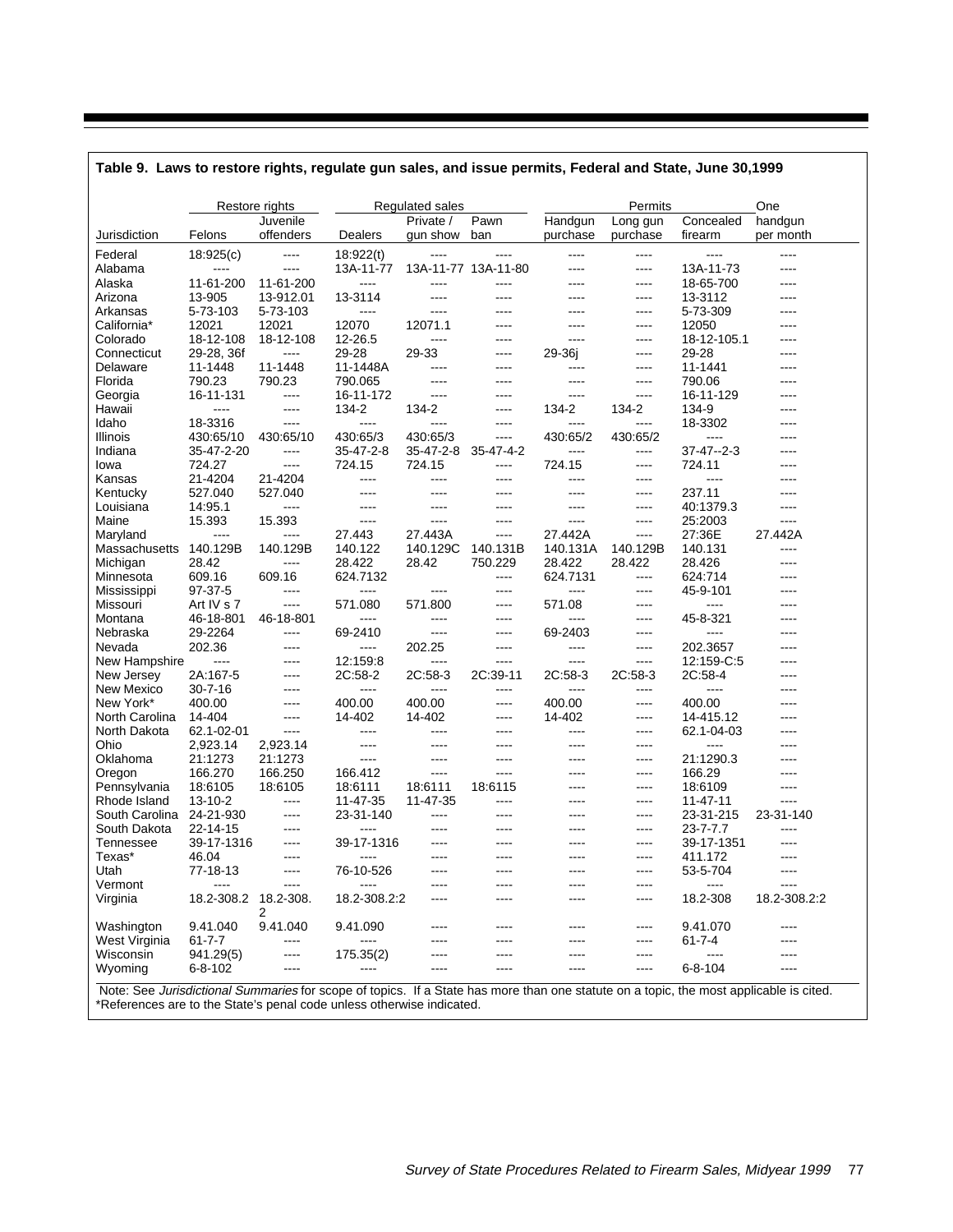#### **Table 10. Laws regarding background checks, waiting period, retention of sales records, and appeals, Federal and State, June 30, 1999**

| Background check         |                      |              | Waiting period |            |                      | Retention of sales records                                                                                                |                  |                      |
|--------------------------|----------------------|--------------|----------------|------------|----------------------|---------------------------------------------------------------------------------------------------------------------------|------------------|----------------------|
| Jurisdiction             | Handguns             | Long guns    | Handguns       | Long guns  | Denied               | Approved                                                                                                                  | Registration     | Appeals of denials   |
| Federal                  | 18:922(t)            | 18:922(t)    | $---$          | ----       | $\cdots$             | 18:922(t)                                                                                                                 | $---$            | 18:922(t)            |
| Alabama                  | $\cdots$             | $\cdots$     | 13A-11-77      | ----       | 13A-11-77            | 13A-11-77                                                                                                                 | $\cdots$         | $\cdots$             |
| Alaska                   | $\cdots$             | ----         | $\cdots$       | ----       | $\cdots$             | $---$                                                                                                                     | $---$            | $---$                |
| Arizona                  | 13-3114              | 13-3114      | $---$          | $---$      | $---$                | $\overline{a}$                                                                                                            | $- - -$          | ----                 |
| Arkansas                 | $\cdots$             | ----         | $---$          | $---$      | $---$                | $\cdots$                                                                                                                  | $\cdots$         | $---$                |
| California*              | 12072                | 12072        | 12071          | 12071      | 12073                | 12073                                                                                                                     | 12073            | $- - - -$            |
| Colorado                 | 12-26.5              | 12-26.5      | $- - - -$      | $---$      | 12-26.5-104          | $\frac{1}{2} \left( \frac{1}{2} \right) \left( \frac{1}{2} \right) \left( \frac{1}{2} \right) \left( \frac{1}{2} \right)$ | $- - - -$        | 12-26.5-104          |
| Connecticut              | 29-33                | 29-37a       | 29-33          | 29-37a     | 29-33                | 29-33                                                                                                                     | 29-33            | 29-32b               |
| Delaware                 | 11-1448A             | 11-1448A     |                | ----       | $\cdots$             | 11-1448A                                                                                                                  | ----             | 11-1448A             |
| Florida                  | 790.065              | 790.065      | 790.0655       | $---$      | 790.065              | 790.065                                                                                                                   | $---$            | 790.065              |
| Georgia                  | 16-11-172            | $\cdots$     | $\cdots$       | ----       | 16-11-176            | $---$                                                                                                                     | $---$            | 16-11-178            |
| Hawaii                   | 134-2                | 134-2        | 134-2          | 134-2      | $\frac{1}{2}$        | $- - - -$                                                                                                                 | 134-3            | $---$                |
|                          | $\frac{1}{2}$        | ----         | $- - - -$      | $- - - -$  | $---$                |                                                                                                                           |                  | $-$                  |
| Idaho                    |                      |              |                |            |                      | $---$                                                                                                                     | $---$            |                      |
| Illinois                 | 430:65/3.1           | 430:65/3.1   | 720.5/24-3     | 720.5/24-3 | $- - -$              | ----                                                                                                                      | $---$            | 430:65/10            |
| Indiana                  | 35-47-2.5-3          | $\cdots$     | $\cdots$       | $---$      | 35-47-2.5-8          | $---$                                                                                                                     | $---$            | 35-47-2.5-9          |
| lowa                     | 724.17               | ----         | 724.20         | ----       | $\cdots$             | ----                                                                                                                      | ----             | ----                 |
| Kansas                   | $- - -$              | ----         | $---$          | ----       | $- - -$              | ----                                                                                                                      | $---$            | $---$                |
| Kentucky                 | $---$                | ----         | ----           | ----       | $---$                | $---$                                                                                                                     | $---$            | $- - - -$            |
| Louisiana                |                      |              | ----           |            | $---$                | ----                                                                                                                      | ----             | $---$                |
| Maine                    | $\frac{1}{2}$        | ----         | $---$          | ----       | $\sim$ $\sim$ $\sim$ | $---$                                                                                                                     | $- - - -$        | $---$                |
| Maryland                 | 27.442               | ----         | 27.442         | ----       | 27.442               | 27.442                                                                                                                    | 27.442           | 27.442               |
| Massachusetts            | 140.129B             | 140.129B     | $---$          | ----       | $---$                | $\frac{1}{2}$                                                                                                             | 140.129C         | 140.129B             |
| Michigan                 | 28.422               | ----         | $---$          | ----       | $---$                | $- - - -$                                                                                                                 | 750.232          | $---$                |
| Minnesota                | 624.7132             | ----         | 624.7132       | ----       | ----                 | $---$                                                                                                                     | $---$            | 624.7132             |
| Mississippi              | $\cdots$             | ----         | $---$          | ----       | $\frac{1}{2}$        | ----                                                                                                                      | $---$            | $---$                |
| Missouri                 | 571.090.3            | ----         | $---$          | ----       | 571.090.5            | 571.090.5                                                                                                                 | ----             | 571.090.8            |
| Montana                  | $\cdots$             |              | ----           | ----       | ----                 | ----                                                                                                                      | $---$            | ----                 |
| Nebraska                 | 69-2405              | ----         | $\frac{1}{2}$  | $---$      | 69-2412              | 69-2412                                                                                                                   | $---$            | 69-2414              |
| Nevada                   | $\cdots$             | ----         | ----           | ----       | $\cdots$             | ----                                                                                                                      | ----             | $---$                |
| New Hampshire 12:159-C:1 |                      | ----         | $\cdots$       | ----       | $---$                | $\frac{1}{2}$                                                                                                             | $---$            | 12:159-C:5           |
| New Jersey               | 2C:58-3              | 2C:58-3      | 2C:58-2        | ----       | $- - - -$            | $- - - -$                                                                                                                 | 2C:58-2          | 2C:58-3              |
| New Mexico               | $\sim$ $\sim$ $\sim$ | ----         | $\cdots$       | ----       | $---$                | ----                                                                                                                      | $---$            | $\cdots$             |
|                          |                      | ----         |                |            |                      |                                                                                                                           |                  |                      |
| New York*                | 400.00               |              | ----           | $---$      | $- - - -$            | ----                                                                                                                      | 400.00           | ----                 |
| North Carolina           | 14-404               | ----         | ----           | ----       | ----                 | 14-405                                                                                                                    | $---$            | 14-404               |
| North Dakota             | $---$                |              | ----           | ----       | ----                 | ----                                                                                                                      | $---$            | ----                 |
| Ohio                     | $\frac{1}{2}$        |              | $---$          | ----       | $---$                | $---$                                                                                                                     | $-- -$           | $---$                |
| Oklahoma                 | $\cdots$             | ----         | ----           | ----       | $---$                | $---$                                                                                                                     | ----             | ----                 |
| Oregon                   | 166.412              | ----         | ----           | ----       | 166.412              | 166.412                                                                                                                   | $---$            | $\sim$ $\sim$ $\sim$ |
| Pennsylvania             | 18:6111              | 18:6111      | $- - - -$      | $---$      | $- - - -$            | $---$                                                                                                                     | $- - - -$        | 18:6111.1            |
| Rhode Island             | 11-47-35             | 11-47-35.2   | 11-47-35       | 11-47-35.2 | $\cdots$             | 11-47-35                                                                                                                  | ----             | $---$                |
| South Carolina           | $\sim$ $\sim$ $\sim$ | ----         | $\cdots$       | ----       | $\sim$ $\sim$ $\sim$ | ----                                                                                                                      | $---$            | $\sim$ $\sim$ $\sim$ |
| South Dakota             | $\frac{1}{2}$        | ----         | $23 - 7 - 9$   | ----       | $23 - 7 - 10$        | 23-7-10                                                                                                                   | ----             | $- - - -$            |
| Tennessee                | 39-17-1316           | 39-17-1316   | $---$          | ----       | $\cdots$             | 39-17-1316                                                                                                                | $-- -$           | ----                 |
| Texas*                   | $\overline{a}$       | ----         | $---$          | $\cdots$   | $---$                | $\overline{\phantom{a}}$                                                                                                  | $---$            | $- - - -$            |
| Utah                     | 76-10-526            | 76-10-526    | ----           | ----       | $\cdots$             | 76-10-526                                                                                                                 | ----             | 76-10-526            |
| Vermont                  |                      |              | ----           | ----       | $---$                |                                                                                                                           | ----             |                      |
| Virginia                 | 18.2-308.2:2         | 18.2-308.2:2 | $---$          | $---$      | $\cdots$             | 18.2-308.2:2                                                                                                              | $---$            | 18.2-308.2:2         |
| Washington               | 9.41.090             | ----         | ----           | ----       | 9.41.090             | 9.41.090                                                                                                                  | ----             | 9.41.0975            |
| West Virginia            | $\overline{a}$       | ----         | $---$          | ----       | $\cdots$             | ----                                                                                                                      | $- - - -$        | $---$                |
|                          |                      | ----         |                | ----       |                      |                                                                                                                           |                  |                      |
| Wisconsin                | 175.35(2)            |              | 175.35(2)      | ----       | 175.35(2k)           | 175.35(2k)                                                                                                                | $\cdots$<br>---- | 175.35(2L)<br>----   |
| Wyoming                  |                      |              |                |            |                      |                                                                                                                           |                  |                      |

\*References are to the State's penal code unless otherwise indicated.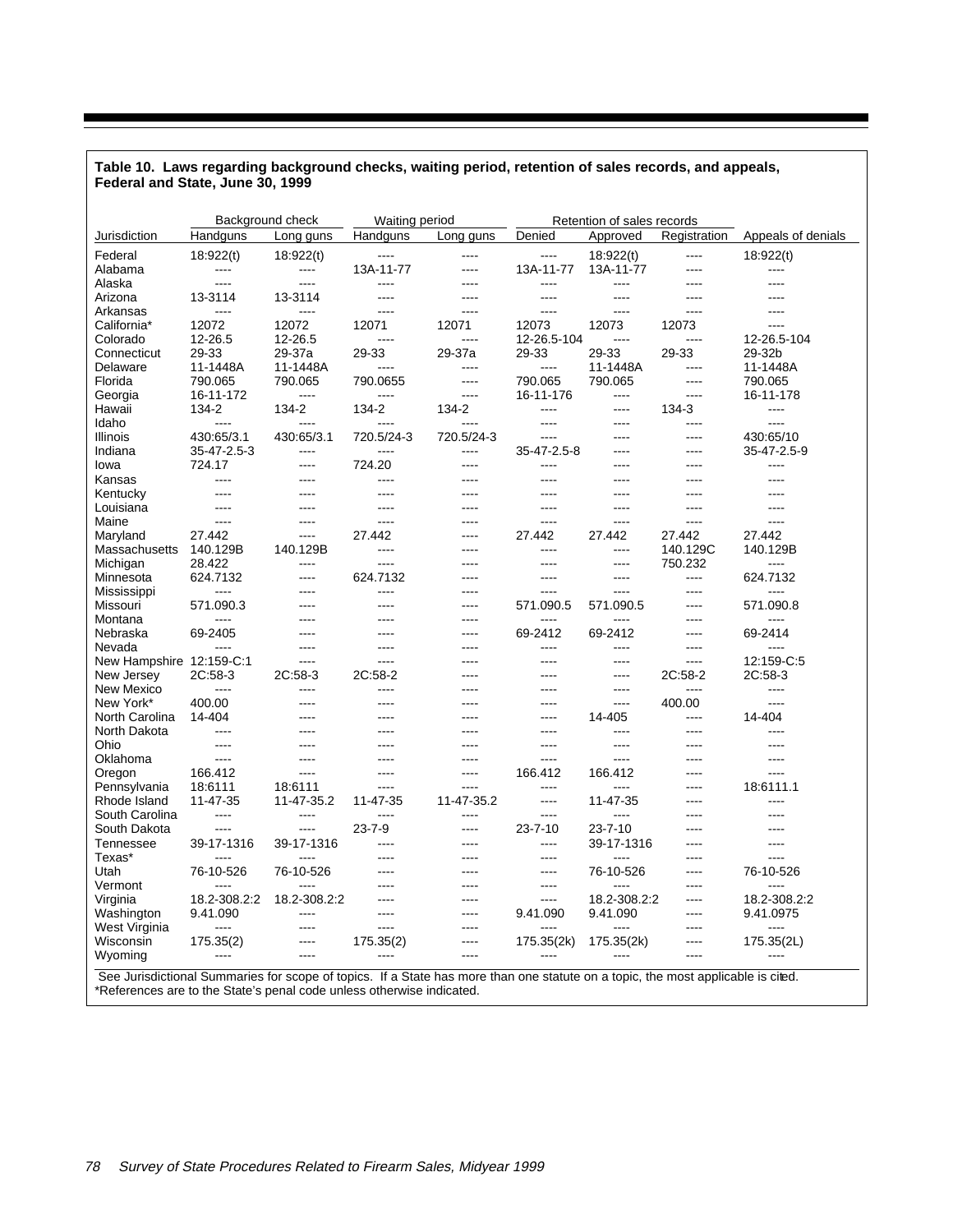#### **Table 11. Revisions of regulations and other significant changes in State firearm laws, January 1, 1998, to June 30, 1999**

| State                         | Topic                 | Summary of change in law                                                                                                                                                                                                                                                                        | Citation                     | Effective          |
|-------------------------------|-----------------------|-------------------------------------------------------------------------------------------------------------------------------------------------------------------------------------------------------------------------------------------------------------------------------------------------|------------------------------|--------------------|
| Alaska                        | Limitations<br>on use | Amendments prohibited possession of a firearm within a school bus,<br>courthouse, or state-funded domestic violence or sexual assault shelter.                                                                                                                                                  | 11.61.220                    | 4/14/98            |
|                               | Permits               | Background check, qualifications, fees, suspension, and exemptions<br>sections of the concealed weapon statutes were amended and a<br>reciprocity section was added.                                                                                                                            | 18.65.700 et 4/14/98<br>seq. |                    |
| Arizona                       | checks                | Background Amendment changed checking agency's name to Firearm Clearance<br>Center and authorized it to conduct checks on firearms (as defined by<br>Federal law).                                                                                                                              | 13-3114                      | 11/29/98           |
| <b>California</b>             | Limitations<br>on use | Amendment added a new offense of causing a person to carry a<br>concealed handgun within a vehicle.<br>A person who keeps a loaded firearm accessible to a person under 16<br>may be fined or imprisoned.                                                                                       | PC 12076<br>PC 12020.5       | 1/1/98<br>1/1/98   |
|                               | Permits               | A police department can issue only a carry permit to a person who<br>resides in its jurisdiction.                                                                                                                                                                                               | PC 12050                     | 1/1/98             |
|                               |                       | Registration New State residents must report ownership or dispose of handguns<br>within 60 days.                                                                                                                                                                                                | PC 12001                     | 1/1/98             |
|                               | checks                | Background Amendment authorized the State to participate in the NICS.                                                                                                                                                                                                                           | PC 12076                     | 1/1/98             |
| Colorado                      | checks                | Background Amendment changed repeal date of instant check statute to date of<br>implementation of NICS, and allowed Colorado Bureau of Investigation<br>to conduct background checks on long gun purchasers after 11/30/98.                                                                     | 12-26.5                      | 7/1/98             |
|                               |                       | Executive order required CBI to act as a point of contact for the NICS<br>(expired 3/31/99).<br>Executive order reinstated CBI as the NICS point of contact.                                                                                                                                    |                              | 11/30/98<br>8/1/99 |
| <b>Connecticut</b> Prohibited | persons               | An amendment provided that a pistol permit or an eligibility certificate<br>cannot be issued to a person who "has been convicted as delinguent<br>for the commission of a serious juvenile offense."                                                                                            | 29-28 29-36f 10/1/98         |                    |
|                               | Limitations<br>on use | Handguns transferred at retail outlets must contain a trigger lock.                                                                                                                                                                                                                             | 29-33                        | 10/1/98            |
|                               | Applicant             | Fingerprints are required from applicants for pistol permits.                                                                                                                                                                                                                                   | 29-29                        | 10/1/98            |
| <b>Delaware</b>               | Prohibited<br>persons | Amendments added persons subject to protection from abuse orders<br>or convicted of domestic violence misdemeanors to those barred from<br>purchasing or possessing firearms.                                                                                                                   | 11-1448                      | 6/24/99            |
| <b>Florida</b>                | Prohibited<br>persons | New statute prohibits possession of a firearm by a person restrained<br>from committing acts of domestic violence by a final injunction.                                                                                                                                                        | 790.23                       | 7/1/98             |
|                               | Permits               | Amendment extended licensure period for concealed weapon licenses.                                                                                                                                                                                                                              | 790.06                       | 7/1/98             |
| Idaho                         | Prohibited<br>persons | Amendment added crimes for which conviction will suspend the right<br>to ship, transport, possess, or receive a firearm.                                                                                                                                                                        | 18-310                       | 7/1/98             |
| <b>Illinois</b>               | Prohibited<br>persons | Amendments barred issuing a firearm owner's identification card to<br>persons who have been convicted of domestic battery or a substantially<br>similar offense in another jurisdiction within the past 5 years and are<br>barred from possessing firearms by any State statute or Federal law. | 430:65/8                     | 1/1/98             |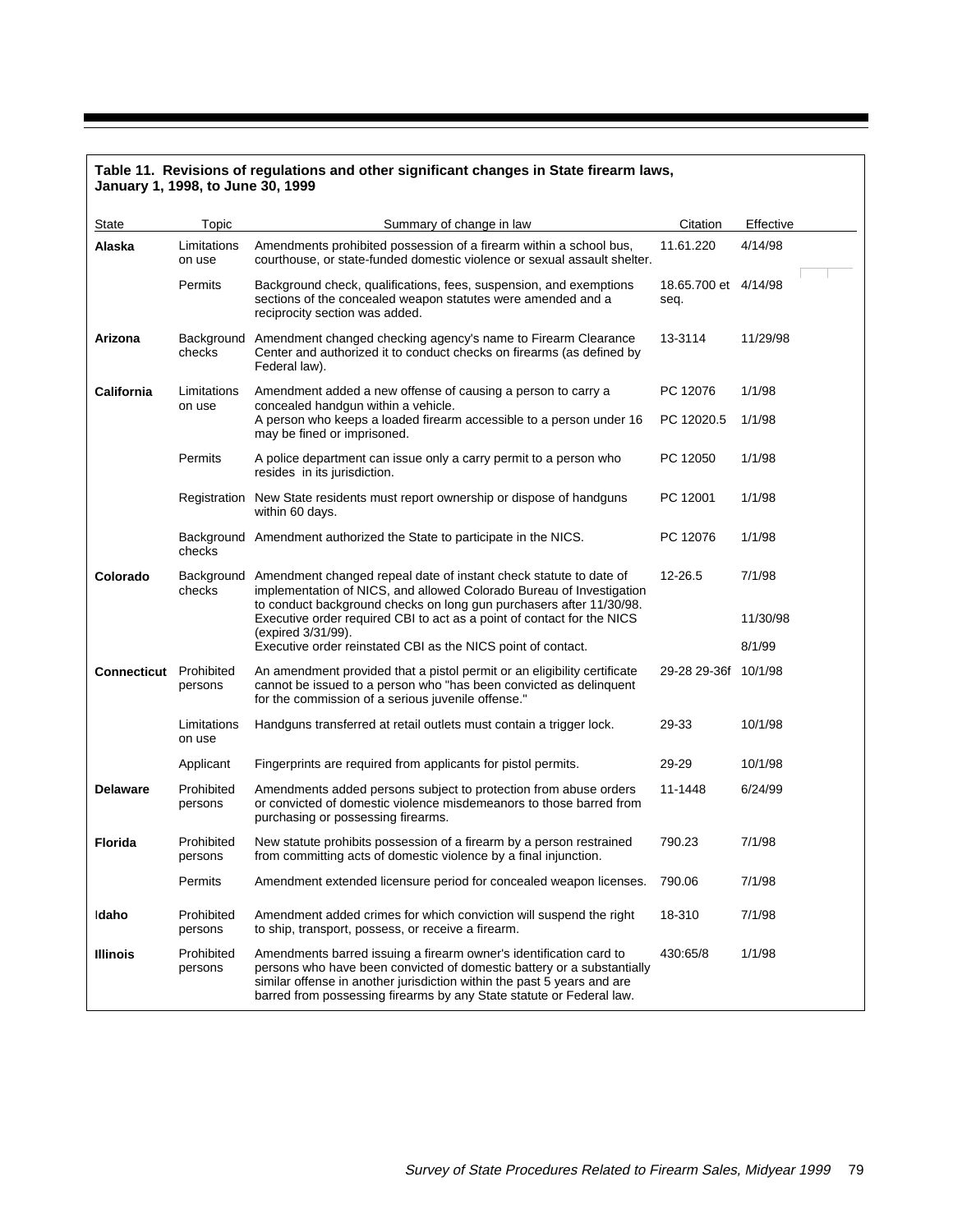| Table 11. cont.                 |                         |                                                                                                                                                                                                                                                                                                                                                                                             |                                 |                    |
|---------------------------------|-------------------------|---------------------------------------------------------------------------------------------------------------------------------------------------------------------------------------------------------------------------------------------------------------------------------------------------------------------------------------------------------------------------------------------|---------------------------------|--------------------|
| State                           | Topic                   | Summary of change in law                                                                                                                                                                                                                                                                                                                                                                    | Citation                        | Effective          |
| <b>Indiana</b>                  | Background<br>checks    | New code chapter provides for dealers to contact CLEO by phone or<br>other electronic means and receive a response during the call or by<br>return call without delay; if the buyer is disqualified, CLEO has until the<br>end of its next business day to inform the dealer.                                                                                                               | 35-47-2.5-4                     | 11/30/98           |
|                                 | Fees<br>charged         | New chapter imposes a \$3 fee for each transaction requiring a criminal<br>history check.                                                                                                                                                                                                                                                                                                   | 35-47-2.5-11 11/30/98           |                    |
|                                 | Retention of<br>records | New chapter provides that only the name, dealer number, approval<br>number, and transaction date can be retained up to 12 months; other<br>information on approvals can be retained up to 30 days.                                                                                                                                                                                          | 35-47-2.5-8                     | 11/30/98           |
| Kentucky                        | Permits                 | Amendment requires use of the NICS index as part of the record check 237.11<br>for license applicants.                                                                                                                                                                                                                                                                                      |                                 | 7/15/98            |
| <b>Massachusetts Prohibited</b> | persons                 | After June 1, 1998, new applicants for State documents need a<br>firearms safety certificate.                                                                                                                                                                                                                                                                                               | 140-131P                        | 10/21/98           |
|                                 | Permits                 | Amendments to the firearms identification card statute revised<br>categories of persons prohibited from receiving a card; limited the<br>types of weapons that a card can be used to purchase; and made<br>cards valid for not more than 4 years.<br>Classes A and B for licenses to carry were created by amendment.<br>Amendment revised the statute which specifies the documents needed | 140-129B<br>140-131<br>140-131E | 10/21/98           |
|                                 |                         | for purchasing handguns or long guns.                                                                                                                                                                                                                                                                                                                                                       |                                 |                    |
|                                 | Applicants              | Amendment to the I.D. card statute required an applicant's fingerprints.                                                                                                                                                                                                                                                                                                                    | 140-129B                        | 10/21/98           |
|                                 | Fees<br>charged         | The firearms identification card and permit to purchase fees were raised 140-129B<br>to \$25 by amendments.                                                                                                                                                                                                                                                                                 | 140-131A                        | 10/21/98           |
|                                 | State data              | Amendments to the firearms identification card statute specified files to<br>be searched by the State Police.                                                                                                                                                                                                                                                                               | 140-129B                        | 10/21/98           |
| <b>Missouri</b>                 | Limitations<br>on use   | Unlawful use of weapons statute was amended to allow probation and<br>parole personnel to carry firearms at all times.                                                                                                                                                                                                                                                                      | 571.03                          | 8/28/98            |
|                                 | Permits                 | Amendment exempted transfer of certain firearms from permit<br>requirements.                                                                                                                                                                                                                                                                                                                | 571.08                          | 8/28/98            |
| <b>North</b><br><b>Dakota</b>   | Prohibited<br>persons   | An amendment revised the definition of persons who cannot possess<br>firearms because of mental illness.                                                                                                                                                                                                                                                                                    | 62.1-02-01                      | 4/9/99             |
| <b>New Jersey</b>               | Limitations<br>on use   | Temporary transfers of firearms from certified training instructors to<br>participants in their courses were allowed by amendment.                                                                                                                                                                                                                                                          | 2C:58-3.2                       | 1/19/98            |
| <b>New York</b>                 | Limitations<br>on use   | Amendments prohibited the possession or use of a disguised gun and<br>allowed certain minors to possess long guns at shooting ranges if<br>supervised by a conservation agent.                                                                                                                                                                                                              | Penal law<br>265<br>265.2       | 11/1/98<br>1/1/99  |
| Ohio                            | Limitations<br>on use   | Amended the statute which bars conveying a deadly weapon onto the<br>grounds of certain facilities. Increased the penalty for improperly<br>discharging a firearm at or into a domicile or school.                                                                                                                                                                                          | 2,921.36<br>2,923.16            | 3/17/98<br>6/30/98 |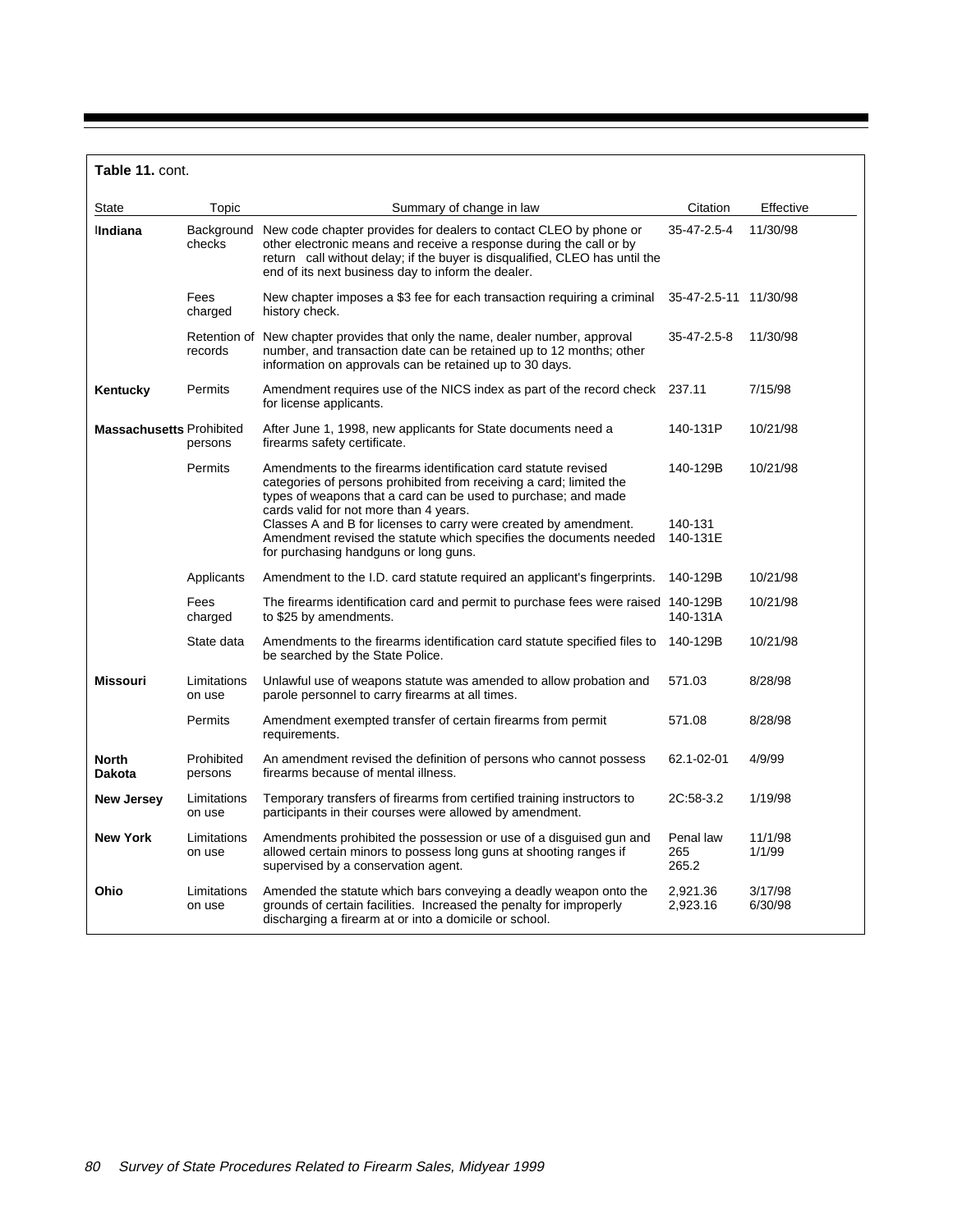**Table 11.** cont.

| State                    | Topic                    | Summary of change in law                                                                                                                                                                                                                                                             | Citation              | Effective         |
|--------------------------|--------------------------|--------------------------------------------------------------------------------------------------------------------------------------------------------------------------------------------------------------------------------------------------------------------------------------|-----------------------|-------------------|
| Pennsylvania Prohibited  | persons                  | Amendments revised the definitions of mentally incompetent persons<br>and fugitives barred from possessing firearms.                                                                                                                                                                 | 18-6105               | 7/1/98<br>12/3/98 |
|                          | Background<br>checks     | Amendment provided that instant checks of firearms would begin<br>7/1/98, and authorized appeal of State Police decisions to the attorney<br>general and then to the courts.                                                                                                         | 18-6111.1             | 7/1/98            |
|                          |                          | Date for beginning checks of certain longer firearms was advanced to no<br>later than 12/31/98.                                                                                                                                                                                      |                       | 12/3/98           |
|                          |                          | Amendment allowed the State Police to temporarily delay an instant<br>check to determine if a misdemeanor involves domestic violence.                                                                                                                                                | 18-6111               | 7/1/98            |
| <b>South</b><br>Carolina | Background<br>checks     | Executive order authorized the South Carolina Law Enforcement<br>Division (SLED) to be a point of contact under the NICS and to conduct<br>background checks on handgun and long gun purchasers. (Slated to<br>expire on October 1, 1999.)                                           | Order #98-19 11/30/98 |                   |
| South<br><b>Dakota</b>   | Prohibited<br>persons    | A new chapter on unlawful use of weapons provided that a person<br>convicted of a crime of violence or a felony drug possession offense<br>cannot possess or control a firearm.                                                                                                      | 22-14-15<br>22-14-30  | 1998              |
|                          | Restoration<br>of rights | The right to possess a firearm can be regained by a person who was<br>last discharged from prison, jail, probation, or parole probation or<br>parole for felony drug possession more than 5 years ago; or for other<br>drug felonies or a crime of violence, more than 15 years ago. | 22-14-15<br>22-14-30  | 1998              |
| <b>Tennessee</b>         | Background<br>checks     | Amendments eliminated the State waiting period and authorized instant 39-17-1316<br>checks by the Tennessee Bureau of Investigation on persons who<br>purchase or redeem handguns or long guns.                                                                                      |                       | 11/1/98           |
| <b>Utah</b>              | Background<br>checks     | Check requirements for handguns were extended by amendment to<br>checks on other firearms, to begin when changes required by Federal<br>law took effect.                                                                                                                             | 76-10-526             | 5/4/98            |
| Vermont                  | Background<br>checks     | The State designated the Chittenden County Sheriff's Office as the point<br>of contact for all firearm checks under the NICS.                                                                                                                                                        |                       | 11/30/98          |
| Virginia                 | Background<br>checks     | Instant check statute was amended to clarify rules regarding trans-<br>actions in which a dealer receives no response from the State Police.                                                                                                                                         | 18.2-308.2:2 7/1/98   |                   |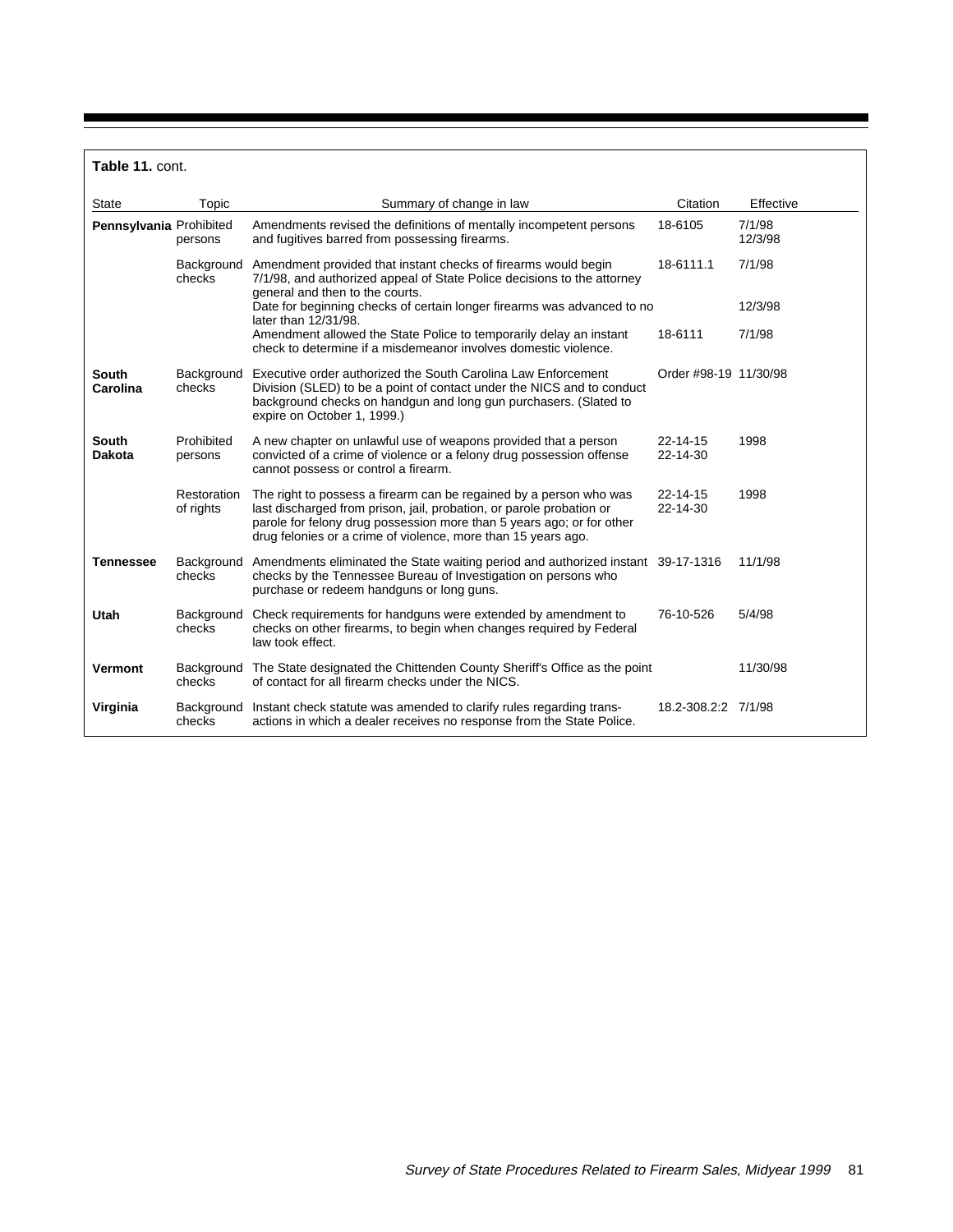## **State contacts for the Firearm Inquiry Statistics (FIST) project**

# **Alabama**

Isaac Kervin Criminal Justice Information 770 Washington Ave. Room 350 Montgomery AL 36130 (334) 242-4900

## **Alaska**

Diane Schenker Department of Public Safety Division of Administrative Services 5700 East Tudor Road Anchorage AK 99507 (907) 269-5092

## **Arizona**

Teresa Fuentes Department of Public Safety Instant Check Unit P.O. Box 6638 Phoenix AZ 85005 (602) 223-2702

## **Arkansas**

T. J Farley Attorney General's Office 200 Tower Building 323 Center Street Little Rock AR 72201 (501) 682-2007

#### **California**

Mike Broderick Department of Justice Firearms Program P.O Box 820200 Sacramento CA 94203 (916) 227-3500

# **Colorado**

Susan Kitchen CBI Instant Check Unit CO Dept. of Public Safety 690 Kipling Street, Rm. 3000 Denver CO 80215 (303) 239-4235

## **Connecticut**

Robert Kiehm Department of Public Safety License and Firearms Unit 1111 Country Club Road Middletown CT 06457 (860) 685-8160

## **Delaware**

Teresa Jones State Police, BOI Firearms Transfer Program P.O. Box 430 Dover DE 19903 (302) 739-2933

# **Florida**

Martha Wright Department of Law Enforcement Criminal Justice Information P.O. Box 1489 Tallahassee FL 32302 (850) 488-4931

# **Georgia**

Charles A. Severs Bureau of Investigation Crime Information Center P.O. Box 370748 Decatur GA 30037 (404) 244-2605

#### **Hawaii**

Liane Moriyama Criminal Justice Data Center Kekuanao'a Building 465 South King St., Rm. 101 Honolulu HI 96813 (808) 587-3101

# **Idaho**

Bob Taylor Bureau of Criminal Identification Criminal History Unit 700 South Stratford Meridian ID 83642 (208) 884-7133

#### **Illinois**

Kirk Lonbon State Police Division of Administration 100 Iles Park Place Springfield IL 62708 (217) 782-5015

# **Indiana**

Karen Butt State Police Firearm Indiana Government Center North 100 N. Senate Ave. Indianapolis IN 46204 (317) 232-8264

# **Iowa**

Carroll L. Bidler Office of Public Safety Division of Criminal Investigation Wallace State Office Building Des Moines IA 5031 (515) 281-8422

## **Kansas**

Charles Sexson Bureau of Investigation 1620 Southwest Tyler Topeka KS 66612 (785) 291-3029

# **Kentucky**

Carol Bowman State Police Information Services Center 1250 Louisville Road Frankfort KY 40601 (502) 227-8700

#### **Louisiana**

Mike Noel Office of State Police Bureau of Criminal Identification P.O. Box 66614 Baton Rouge LA 708 (504) 925-6095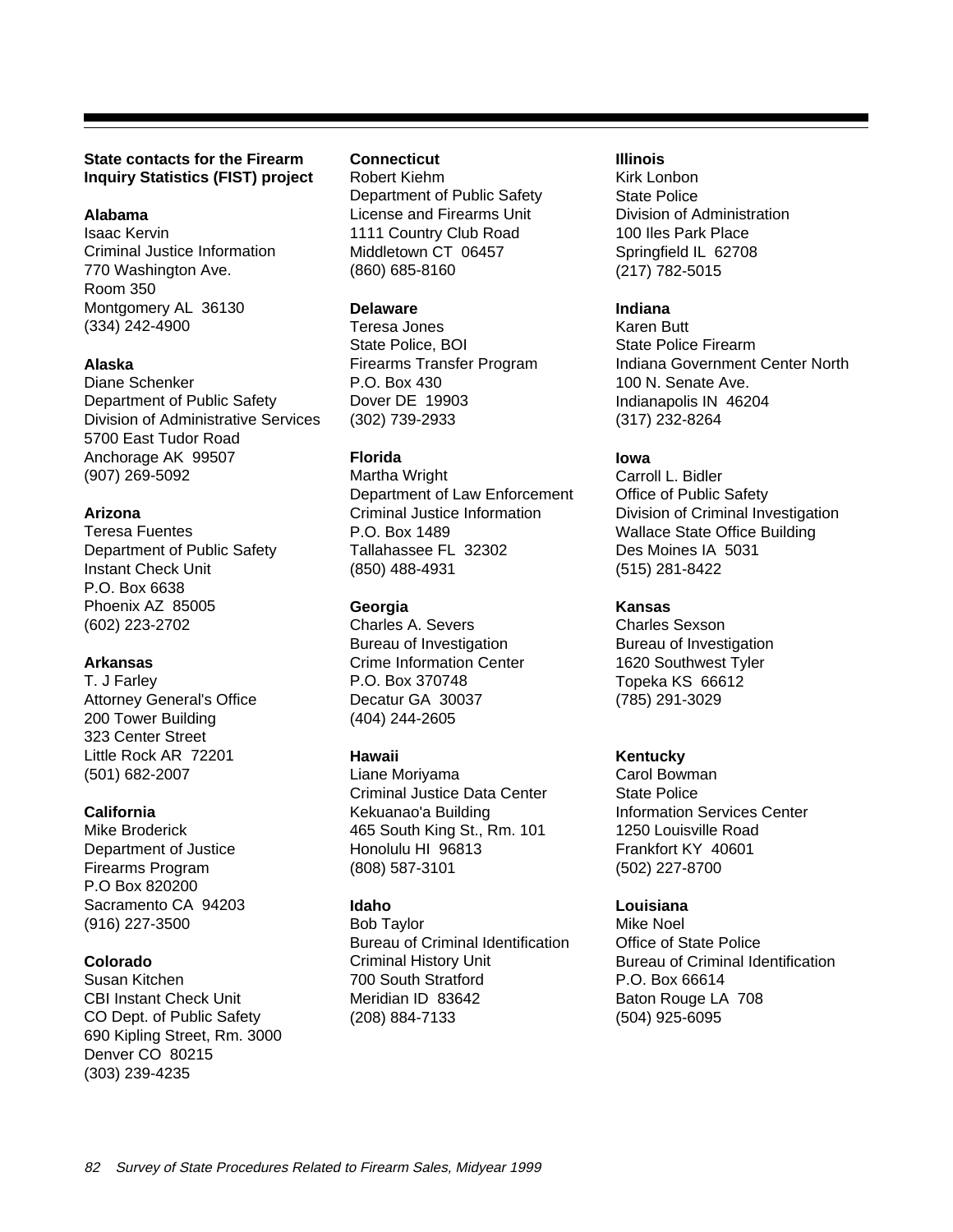#### **Maine**

Barry Hathawy State Police Department of Public Safety 36 Hospital Street Augusta ME 04333 (207) 624-7062

#### **Maryland**

W.T. Szimanski State Police Firearms Enforcement Division 7751 Washington Boulevard Jessup MD 20794 (410) 799-0191

#### **Massachusetts**

Maureen W. Chew Criminal History Systems 200 Arlington Street Boston MA 02150 (617) 660-4600

## **Michigan**

Debbie Smith Department of State Police Central Records Division 7150 Harris Drive Lansing MI 48913 (517) 322-5518

#### **Minnesota**

Karen R. McDonald Criminal Justice Information System Department of Public Safety 1246 University Avenue St. Paul MN 55104 (612) 642-0687

#### **Mississippi**

S. David Bufkin Department of Public Safety Records and Identification Division P.O. Box 958 Jackson MS 39205 (601) 987-1586

#### **Missouri**

Robert E. Gartner State Highway Patrol Criminal Records Division P.O. Box 568 Jefferson City MO 65102 (573) 526-6160

#### **Montana**

Walt Joyce Department of Justice Law Enforcement Services Scott Hart Building, Rm. 374 Helena MT 59620 (406) 444-2966

#### **Nebraska**

Lathan Rohren State Highway Patrol P.O. Box 94907 Lincoln NE 68509 (402) 479-4938

#### **Nevada**

Grace L. George Highway Patrol 555 Wright Way Carson City NV 89711 (702) 687-6675

#### **New Hampshire**

Patrick Poirier Department of State Police James H. Hayes Safety Building 10 Hazen Drive Concord NH 03305 (603) 271-3575

#### **New Jersey**

Mike Aneskewich Department of State Police River Road West Trenton NJ 08628 (609) 882-2000

#### **New Mexico**

Paul V. Herrera Department of Public Safety Technical and Emergency Support P.O. Box 1628 Sante Fe NM 87504 (505) 827-9191

#### **New York**

Clyde DeWeese Division of Criminal Justice Service Office of Identification Stuyvesant Plaza Albany NY 12203 (518) 457-6050

#### **North Carolina**

David P. Bryan Bureau of Investigation 407 North Blount Street Raleigh NC 27601 (919) 733-3171

## **North Dakota**

Robert J. Helten Bureau of Criminal Investigation Information Services Division P.O. Box 1054 Bismarck ND 58502 (701) 328-5500

#### **Ohio**

Lonnie Rudasill Bureau of Criminal Identification P.O. Box 365 London OH 43140 (740) 852-2556

#### **Oklahoma**

Ronald R. Young Bureau of Investigation 6600 North Harvey, Oklahoma City OK 73116 (405) 848-6724